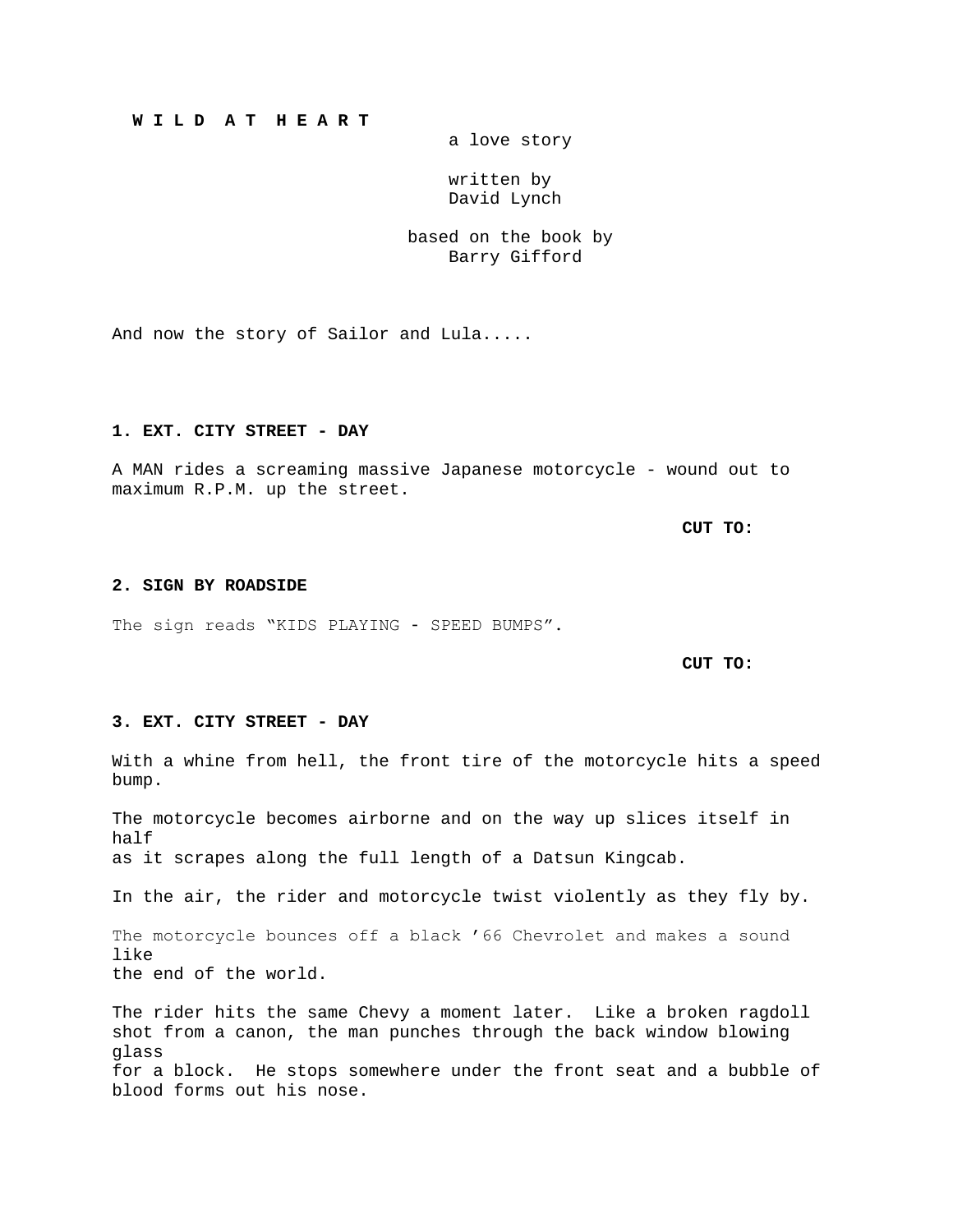The motorcycle continues on sliding and spinning with an ear-piercing howl for one entire city block.

**CUT TO:**

#### **4. EXT. NEIGHBORHOOD STREETS - VACANT LOT - DAY**

Two rabid dogs fight ferociously in a vacant lot - ripping each other's flesh. An OLD COUPLE, both with walkers, inch painfully along nearby.

#### **OLD WOMAN**

Oh my God! ... Why they doin' that?

**OLD MAN**

Who the hell knows. What you have in your mouth?

The old woman begins to turn away, covering her mouth with her hand.

### **OLD MAN**

Spit it out!!! ... Pull your teeth out ... doctor said. What you tryin' to do? SPIT IT OUT!!!

The Old Man grabs the Old Woman by the neck and squeezes. Out comes a tangled and sticky ball of hard fruit candies.

**CUT TO:**

## **5. WASP NEST**

A thousand wasps hover threateningly in the air around the nest. A SMALL GROUP OF HARDENED CRIMINAL NINE-YEAR OLDS sporting hideous grins,

bat the nest violently to and fro with sticks. One kid busies himself shooting a large can of Black Flag garden spray into a crack in the nest. Another stomps half-dead wasps up and down the sidewalk. All the

kids are making animal noises of one sort or the other.

**CUT TO:**

# **6. INT. FORTUNE HOUSE - DAY**

The telephone rings. MARIETTA PACE FORTUNE, a rich Southern woman around fifty, carries her Martini and Rossi sweet vermouth drink across

the livingroom and answers the phone.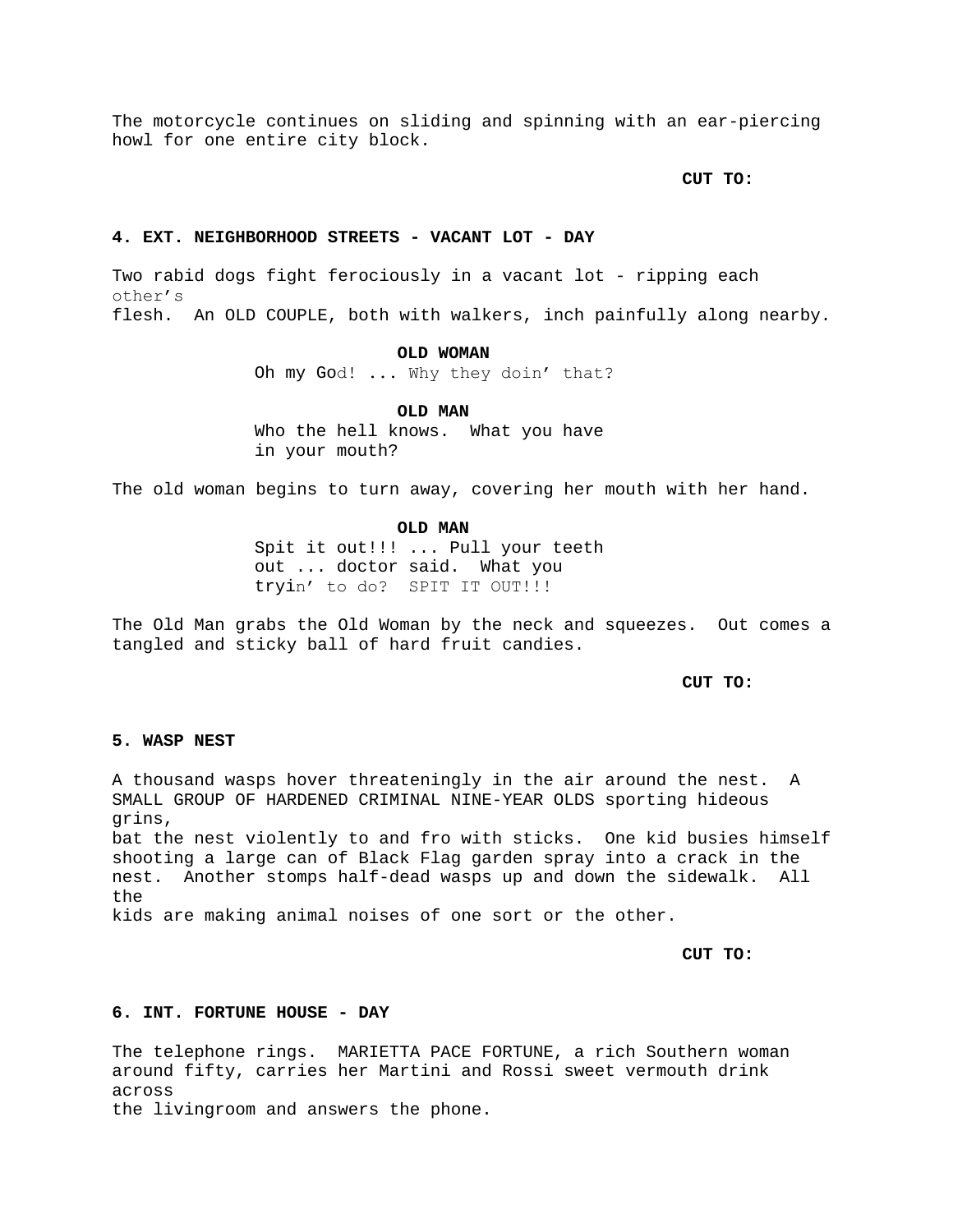## **MARIETTA**

Hello... Who is this?...

**CUT TO:**

# **7. INT. PEE DEE COUNTY WORK FARM - DAY**

A GUARD stands by as SAILOR RIPLEY, twenty-three years old - lost somewhere between the cool long-gone generation and a used-car salesman

- speaks on a prisoner phone in a green cement cubicle with one bench.

# **SAILOR**

(into phone) ...Sailor Ripley... Can I talk to Lula?

**CUT TO:**

**6A. INT. FORTUNE HOUSE - DAY**

#### **MARIETTA**

There's no way in hell you can speak to her and...

**CUT TO:**

### **7A. INT. PEE DEE COUNTY WORK FARM - DAY**

**SAILOR**

(feeling a smile coming on) What?...

**CUT TO:**

**6B. INT. FORTUNE HOUSE - DAY**

# **MARIETTA**

...Yes you heard me... Don't ever call back here again.

Marietta hangs up the phone as LULA PACE FORTUNE, Marietta's twentyyear old daughter, comes quickly down the stairs.

# **LULA**

Mama???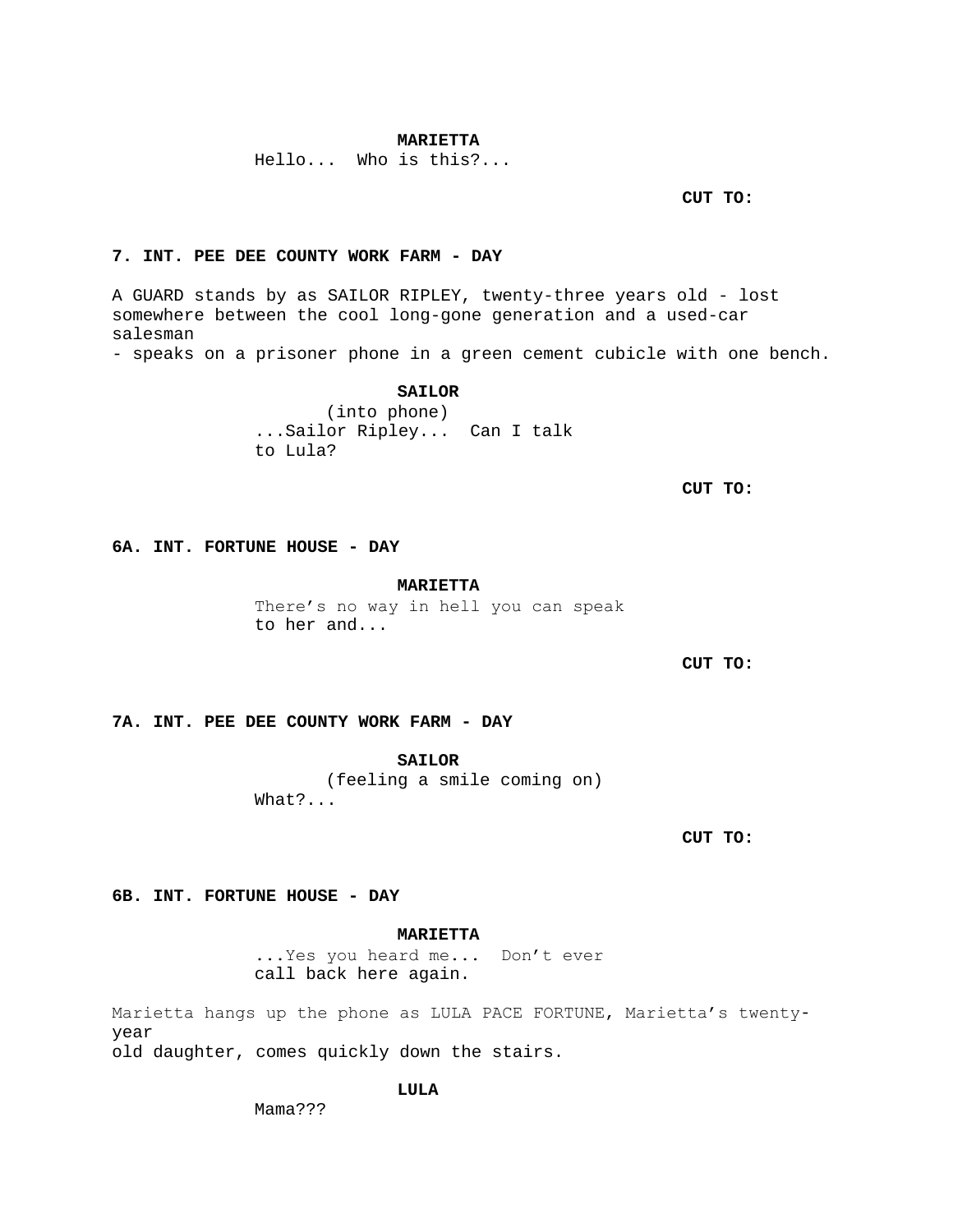### **MARIETTA**

You know who it was and you know you aren't, and I mean ARE NOT gonna see him EVER... End of story.

#### **LULA**

(quietly) Like hell.

Marietta, her hand still on the telephone, grips the receiver so hard her knuckles turn white.

**CUT TO:**

#### **8. INT. FORTUNE HOUSE - LULA'S ROOM UPSTAIRS - DAY**

Lula enters her room and cranks up her stereo. Speed metal music jumps up to around one hundred twenty decibels.

**CUT TO:**

#### **9. INT. PEE DEE COUNTY WORK FARM - DAY**

The guard escorts Sailor away from the telephone and back to his cell. The iron bars of the door slide across Sailor's face and close with a bang.

**CUT TO:**

# **10. EXT. THE MUSIC BAR - NIGHT**

A beat-up, red '64 Ford Falcon station wagon filled with insane TEENAGERS on speed and PCP race out of control down the street past the club - leaning out the car in every direction. They scream out to the desolate-looking passerby.

# **TEENAGERS EAT SHIT MOTHERFUCKERS!!!!!!**

The camera cranes up to the neon club sign and gets lost among the hot pink neon, the frantic moths and the intense electric buzz.

**CUT TO:**

**11. INT. THE MUSIC BAR - NIGHT**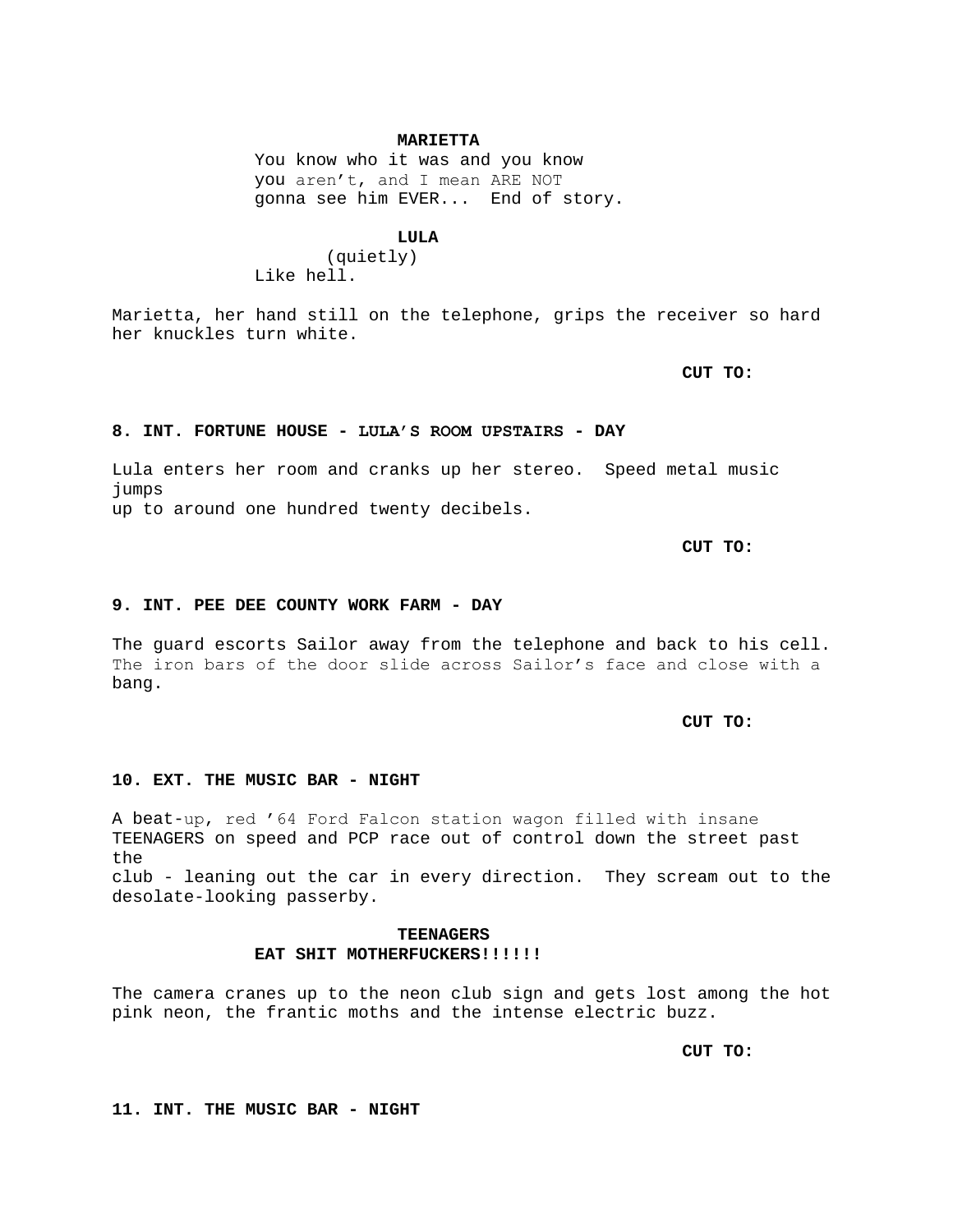Lula and her friend, BEANY THORN, sit at a table drinking rum Coca-Colas while watching and listening to a white blues band called THE BLEACH BOYS. The group segues smoothly from Elmore James's "Dust my Broom" into Robert Johnson's "Me and the Devil" and Beany lets out a snort.

#### **BEANY**

I can dig this music... But not that singer.

## **LULA**

Why?... He's right in the groove.

### **BEANY**

He's so ugly. Guys with beards and beer guts ain't quite my type.

# **LULA**

 (giggles) Seein's how you're about as thick as a used string of unwaxed dental floss, don't know how you can criticize.

#### **BEANY**

Yeah, well, if he says that all that flab turns into dick at midnight, he's a liar.

Lula and Beany laugh and swallow some of their drinks.

#### **BEANY**

So, Sailor's gettin' out soon, and you're gonna see him?

Lula nods and crushes an ice cube with her back teeth and chews it.

### **LULA**

Meetin' him at the gate. That phone call this afternoon was the signal. My deranged mama's hid the keys to my car. But of course, I know exactly where they are.

## **BEANY**

I didn't hate me so much, I'd feel better wishin' you luck.

### **LULA**

Can't all husbands be perfect, and your Elmo prob'ly wouldn'ta ever got that second one pregnant, you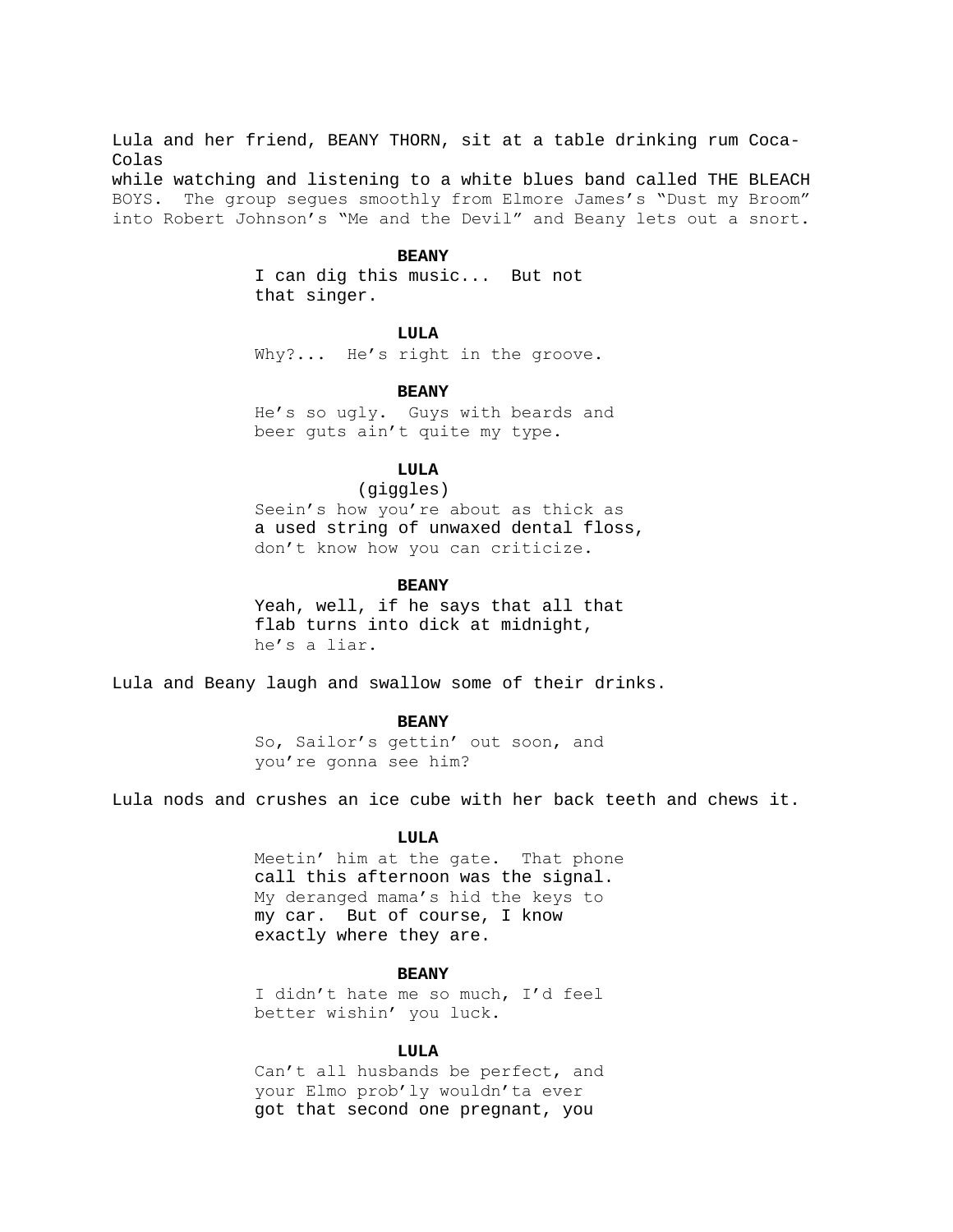hadn't kicked his ass out.

#### **BEANY**

So you're gonna be needin' the "blue-bird" pretty soon?

#### **LULA**

Real soon ... I'll be makin' the swap tomorrow, and thanks again, Beany.

The Bleach Boys kick into some kind of Professor Longhair swamp mambo.

**CUT TO:**

## **12. EXT. BAY ST. CLEMENT - DAY**

Plumes of smoke from fires rise in the distance.

**DISSOLVE TO:**

# **13. INT. FORTUNE HOUSE - DAY**

An empty livingroom. The smoke from the city fire appears during the course of the DISSOLVE to be in the livingroom - then it disappears.

An empty hallway.

An empty stairway.

## **13A. INT. FORTUNE HOUSE - MARIETTA'S BEDROOM - DAY**

Feet (Lula's) was across carpet.

A closet door opens.

A hand (Lula's) reaches into the pocket of a coat in her mother's closet. The hand comes out clutching car keys.

## **13B. INT. FORTUNE HOUSE - STAIRWAY - DAY**

Lula races down the stairs and through a door into the garage.

**CUT TO:**

## **14. EXT. FORTUNE HOUSE - DAY**

The electronic garage door opens and Lula drives her '80 Black Camaro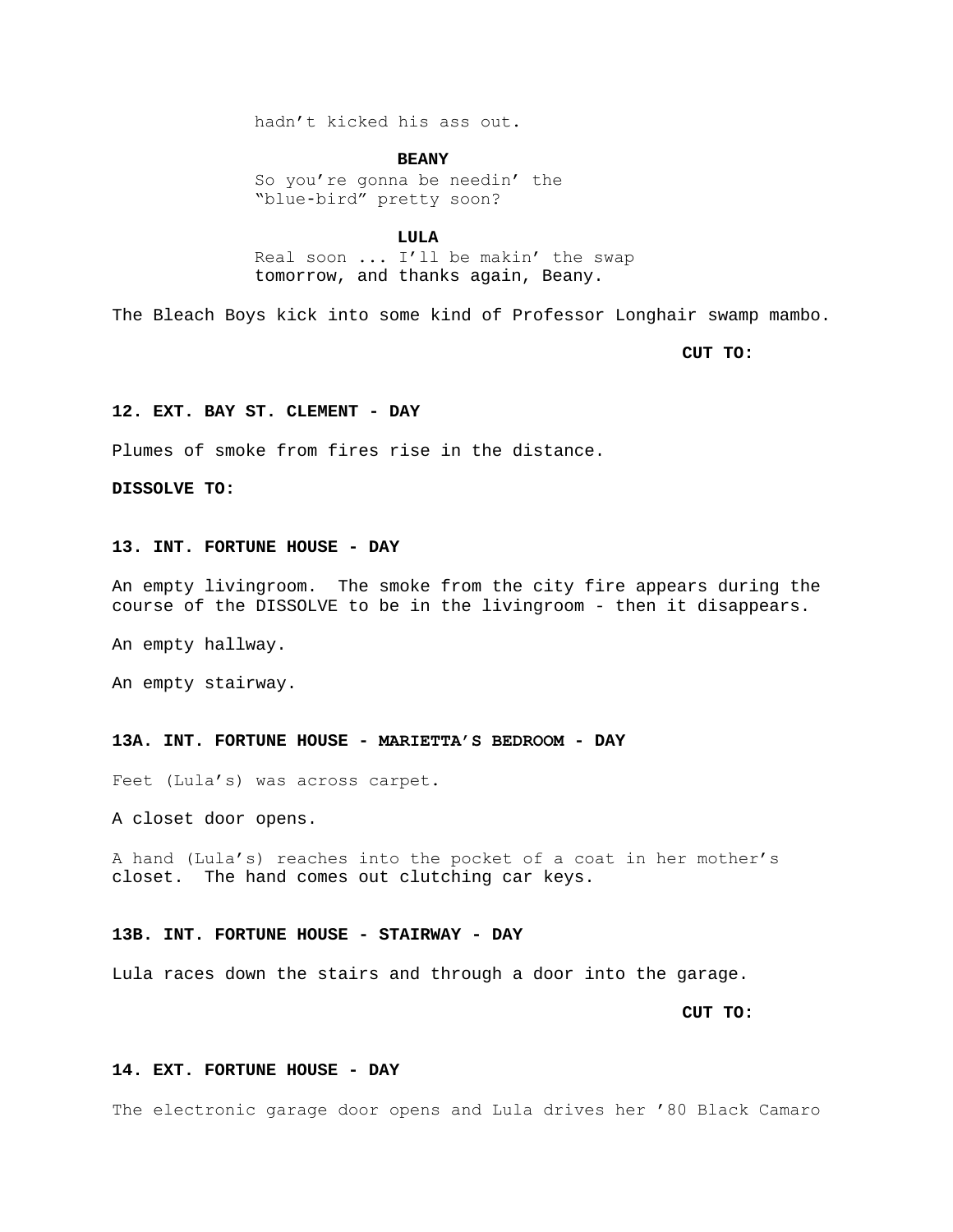out and away. The garage door closes automatically.

**CUT TO:**

### **15. EXT. CITY STREETS - DAY**

Lula drives fast up a neighborhood street. She turns a corner and disappears.

**CUT TO:**

#### **16. INT. BEANY THORN'S GARAGE - DAY**

Lula throws her car keys under the front seat and goes around to Beany's '67 dark blue Thunderbird convertible - fishes around under the T-Bird's front seat for the keys - finds them - jumps in and takes off.

**DISSOLVE TO:**

## **17. EXT. FORTUNE HOUSE - DAY**

Marietta leaves her Cadillac Seville in her driveway and enters the house. We can hear her calling out for Lula in the distance. The calling changes - it becomes angry. The garage door opens and Marietta comes storming out. She leaps in her Caddy and peels out.

**CUT TO:**

#### **18. INT. "SOUTHERN TIME" BAR - DAY**

Marietta enters the bar on the run. She calls out to the BARTENDER...

**MARIETTA** Where's Johnnie? He's not in his office.

# **BARTENDER**

Haven't seen 'im yet today, Marietta.

# **MARIETTA**

(slightly hysterical) Well I gotta find him - right this minute!

**CUT TO:**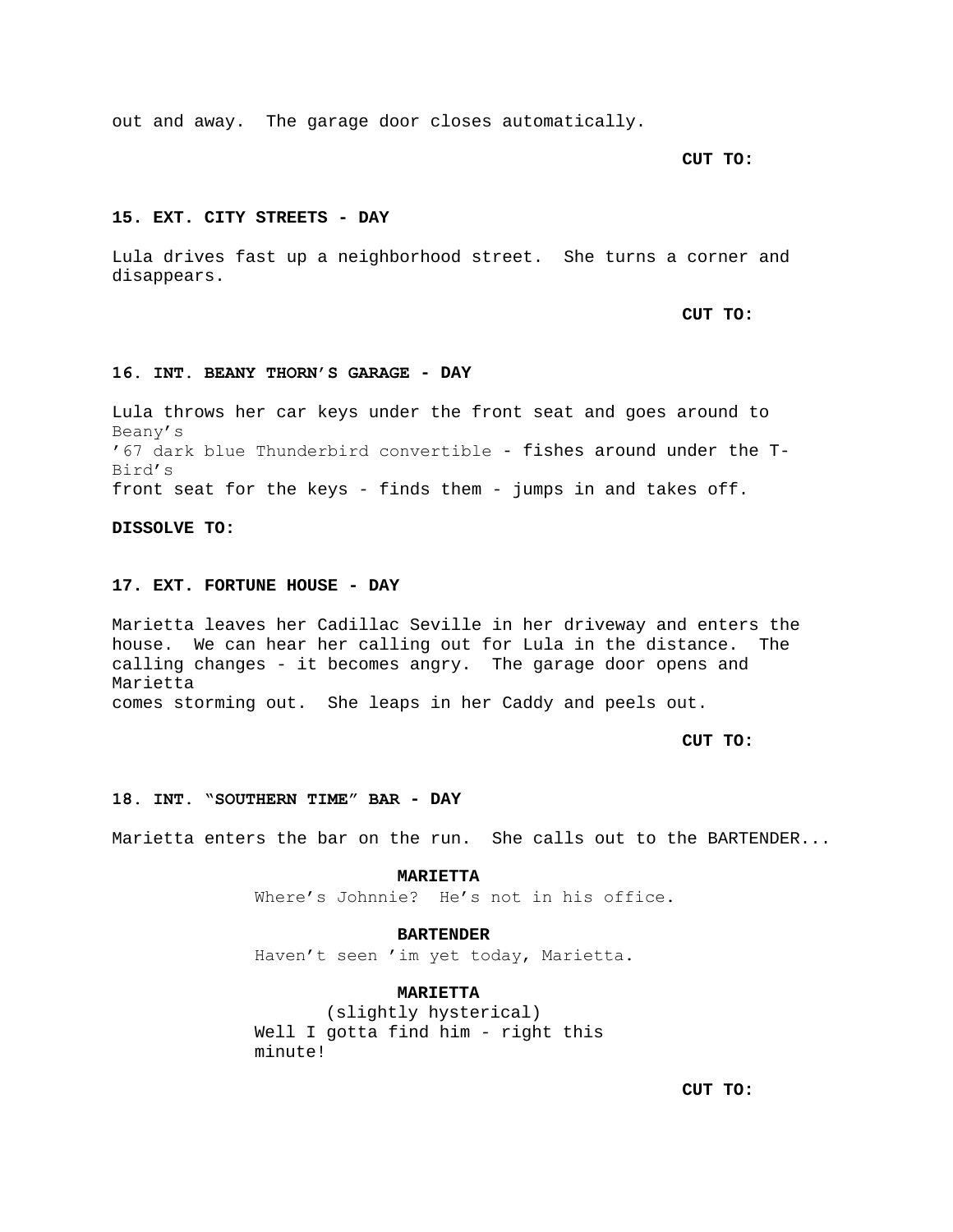# **19. EXT. PEE DEE COUNTY WORK FARM - DAY**

Sailor is waiting out front as Lula pulls up in her T-Bird - throwing out a cloud of dust. They're both smiling.

#### **LULA**

Hey baby...

### **SAILOR**

Peanut...

They kiss tenderly and then Sailor walks around the car to get in while

Lula opens up a suitcase and gets out his snakeskin jacket.

#### **SAILOR**

Hey, my snakeskin jacket... Thanks, baby... Did I ever tell you that this here jacket for me is a symbol of my individuality and my belief in personal freedom?

#### **LULA**

'Bout fifty thousand times. I got us a room at the Cape Fear, and guess what?... I hear Powermad's at "The Hurricane."

### **SAILOR**

(smiling) Stab it and steer.

Lula tromps it and throws out an even larger cloud of dust.

**CUT TO:**

## **20. INT. CAPE FEAR HOTEL - DAY**

Sailor and Lula lay on the bed in the Cape Fear Hotel listening to the fan creak.

#### **LULA**

Did you ever think somethin' like about the wicked witch of the east comin' flyin' in?... Did you ever think somethin' and then later think you've said it out loud to someone?

#### **SAILOR**

I really did miss your mind while I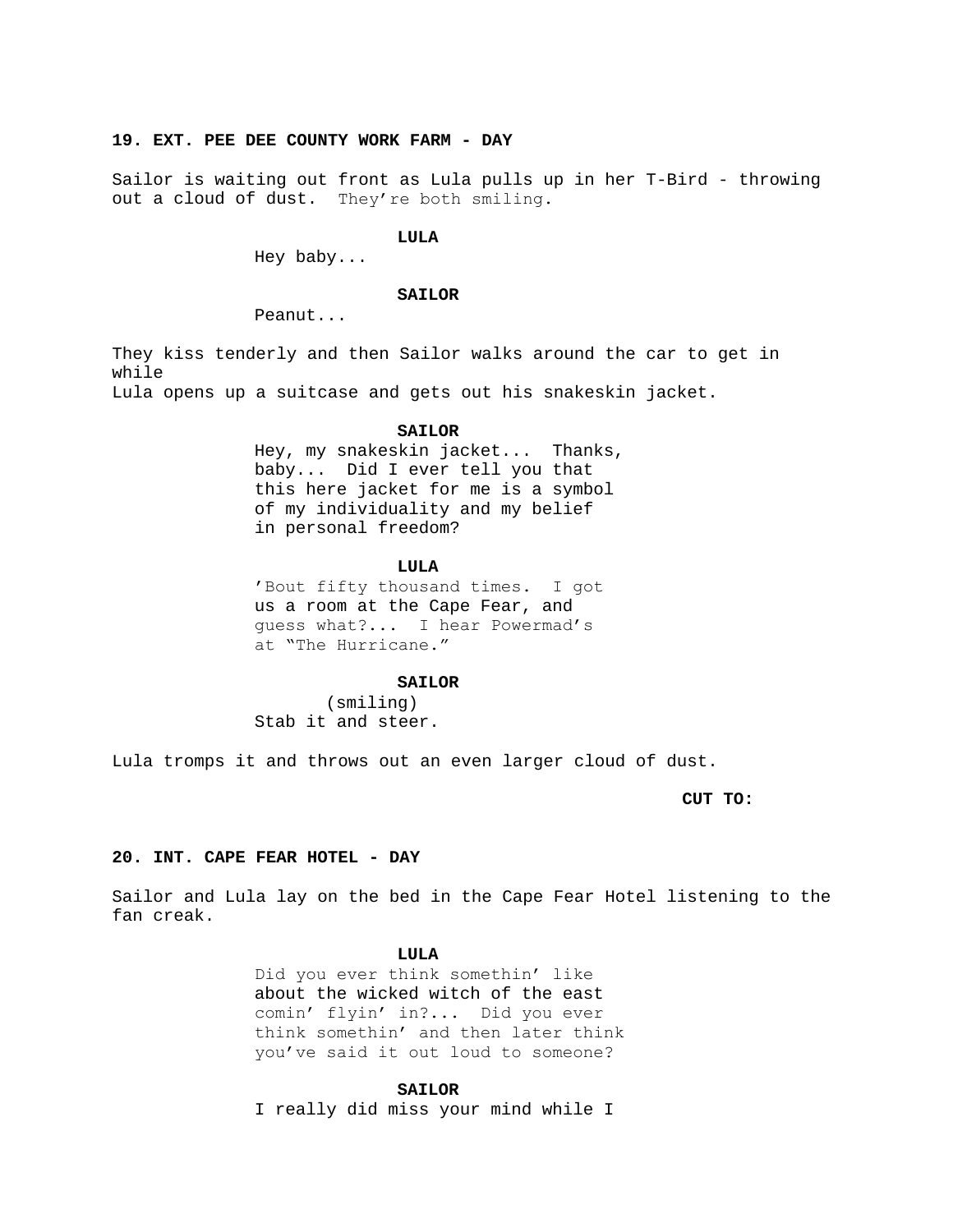was out at Pee Dee, honey. The rest of you, too, of course. But the way your head works is God's own private mystery. What was it you was thinkin'?

#### **LULA**

Well, I was thinkin' about smokin' actually... My mama smokes Marlboros now, used to be she smoked Kools? I stole 'em from her beginnin' in about sixth grade. When I got old enough to buy my own, I bought those. Now I've just about settled on Mores, as you probably noticed? They're longer.

## SATLOR

I guess I started smokin' when I was about six... My mama was already dead from lung cancer...

### **LULA**

What brand'd she smoke?

### **SAILOR**

Camels, same as me... Guess both my mama and my daddy died of smoke or alcohol related illness.

### **LULA**

Gee, Sailor. I'm sorry, honey. I never would have guessed it.

### **SAILOR**

It's okay. I hardly used to see them anyway. I didn't have much parental guiding. The public defender kept sayin' that at my parole hearin'. He was a good ol' boy, stood by me... Even brought me some cartons of cigarettes from time to time.

#### **LULA**

I'd stand by you, Sailor ... through anything.

#### **SAILOR**

Hell, peanut, you stuck with me after I planted Bob Ray Lemon. A man can't ask for more than that.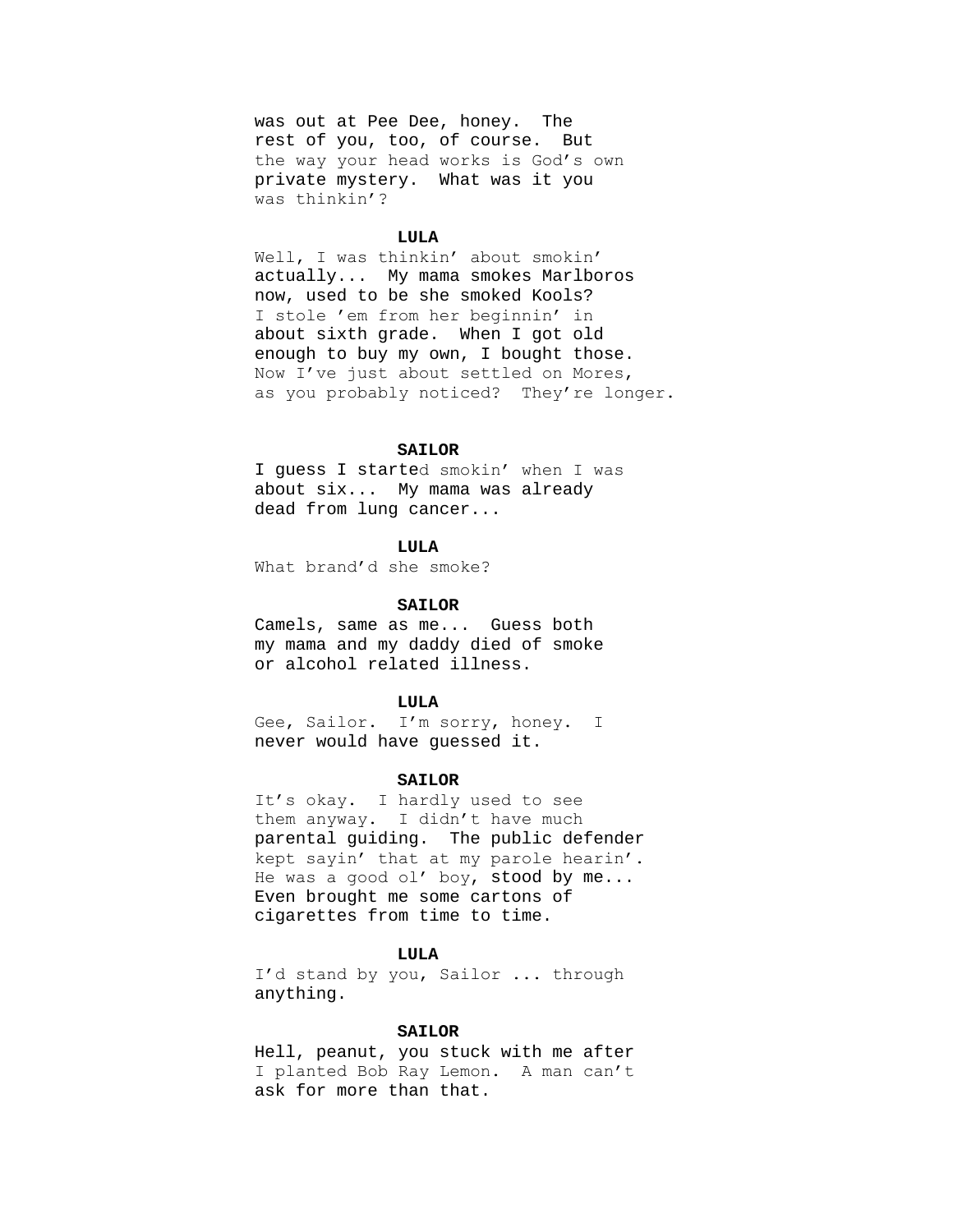Lula pulls Sailor over to her and kisses him soft on the mouth.

**LULA**

You move me, Sailor, you really do. You mark me the deepest.

Sailor pulls down the sheet, exposing Lula's breasts.

#### **SAILOR**

You're perfect for me, too.

#### **LULA**

You remind me of my daddy, you know? Mama told me he liked skinny women whose breasts were just a bit too big for their bodies. He had a long nose, too, like theirs. Did I ever tell you how he died?

#### **SAILOR**

In a fire, as I recall.

#### **LULA**

Started he couldn't remember things? Got real violent? Mama kept tellin' me it was on account of lead poisoning from cleanin' the old paint off our house without usin' a mask... But I don't know. Seems like his brain just fell apart in pieces.

**CUT TO:**

## **21. INT. FORTUNE HOUSE - KITCHEN - NIGHT**

CLYDE FORTUNE tears a door off the kitchen cabinets and strews the cabinet contents all across the counter and floor. He puts his fist through the kitchen window. He leaps on the counter and bats the kitchen ceiling light - smashing it. He kicks over the refrigerator.

#### **CLYDE**

# **FUCKIN' BITCH!!!!**

**CUT TO:**

#### **22. INT. CAPE FEAR HOTEL - DAY**

Lula's eyes look off, remembering.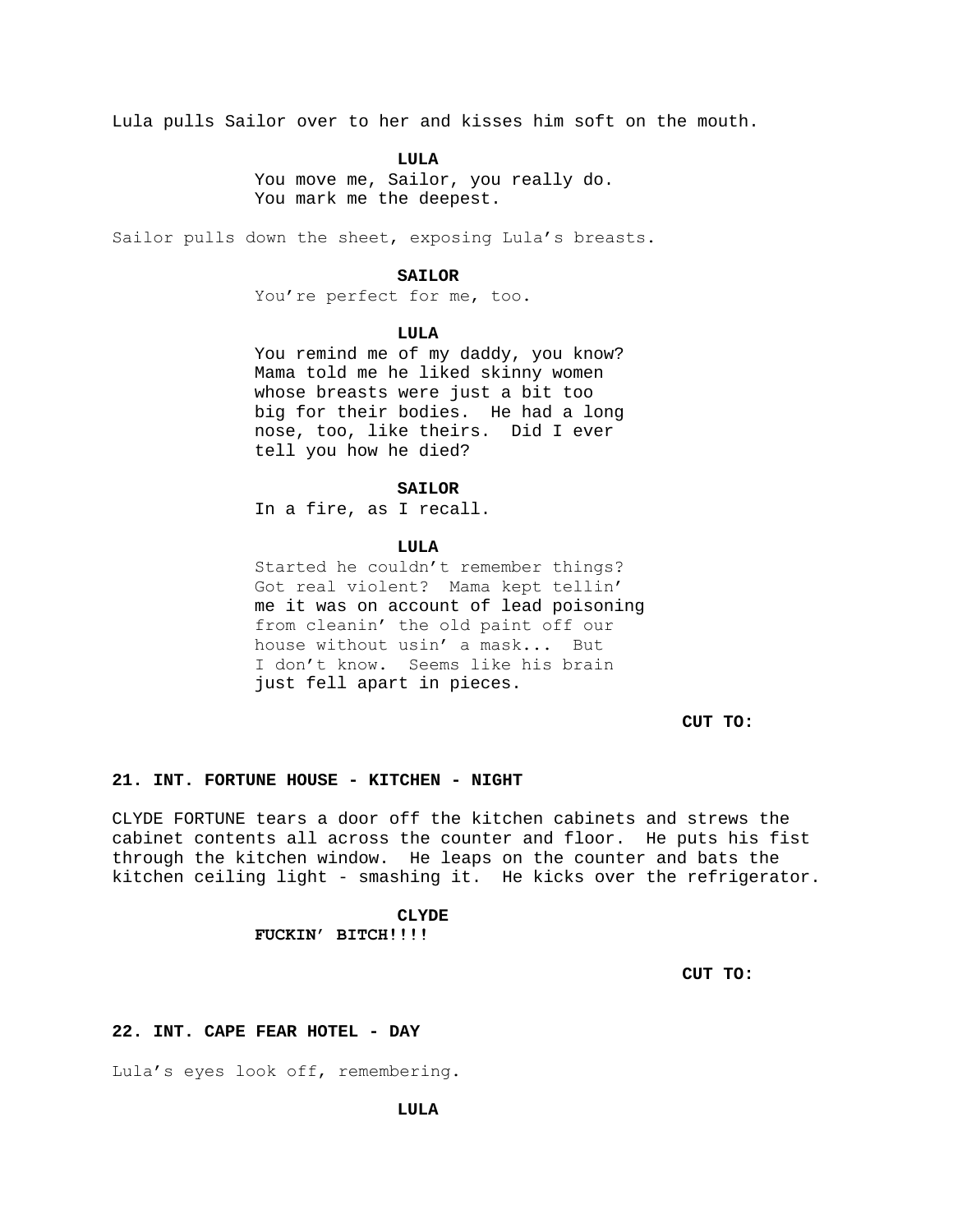Finally in the middle of the one night, with me and mama asleep upstairs ... he poured kerosene over himself and lit a match.

**CUT TO:**

# **23. INT. FORTUNE HOUSE - LIVINGROOM - NIGHT**

Clyde Fortune, completely engulfed in fire, races across and back the livingroom until he collapses in a fifties modern armchair. The drapes behind him burst in flames.

**LULA**

(voice-over) Near burned down the house. We got out just in time.

The whole livingroom goes up in flames.

**CUT TO:**

#### **24. INT. CAPE FEAR HOTEL - DAY**

CU the red hot ash of Lula's cigarette as she inhales deeply. As she exhales a cloud of smoke she turns to Sailor.

### **LULA**

It was a year before I met you.

Sailor takes the cigarette out of Lula's hand and puts it into the ashtray by her bed. He pulls her to him and kisses her throat.

#### **SAILOR**

You have such a pretty, long neck, like a swan.

# **LULA**

Grandmama Pace had a long, smooth white neck. It was like on a statue it was so white?

Sailor drifts his thumb over Lula's left nipple then cups her breast in his hand. They kiss.

**CUT TO:**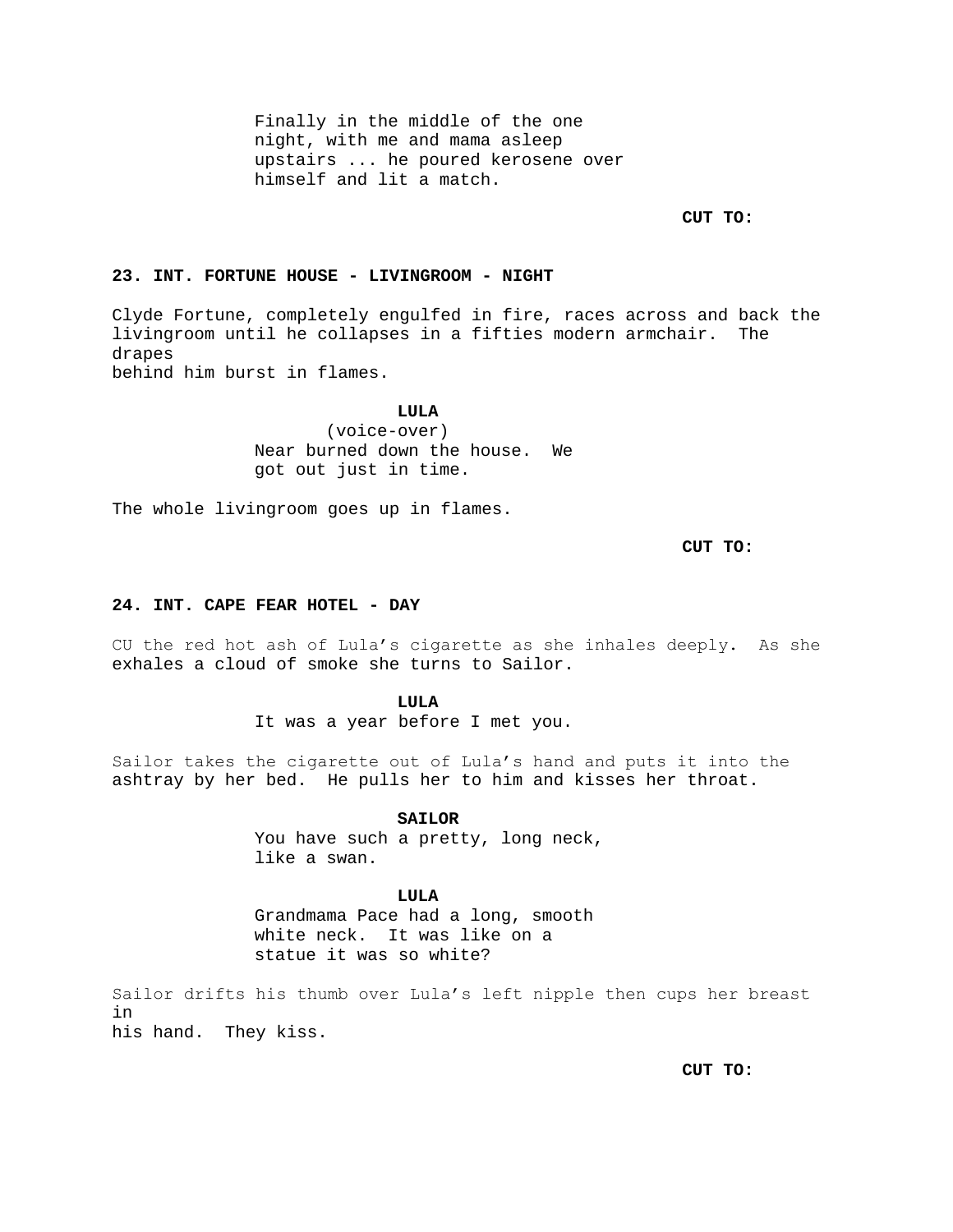# **25. INT. FORTUNE HOUSE - DAY**

Marietta pours JOHNNIE FARRAGUT another shot of scotch.

#### **MARIETTA**

I knew this would happen. Soon as that piece of filth got out of Pee Dee, I knew there'd be trouble. He's just got some kind of influence over her I can't decipher. There's somethin' wild in Lula I don't know where it comes from. You gotta find 'em, Johnnie.

#### **JOHNNIE**

He served his time for what he did. Another thing... If Lula went with him of her own volition - willingly, that is - there ain't much can be done about it.

## **MARIETTA**

Don't talk down to me, Johnnie Farragut. I know what volition means, and that's why I want Sailor Ripley off the planet! He's pure slime and it's leakin' all over my baby. Maybe you could push him into makin' some kinda move and then kill him dead. You'd only be defendin' yourself, and with his record, nobody'd fuss.

Johnnie pours himself another tumblerful of Walker Black Label.

#### **JOHNNIE**

I'll locate Lula, Marietta, and if she's with the Ripley boy, I'll give him a talkin' to and try to convince her to come back with me. That's about all I can do.

He takes a long swallow from the tumbler. Marietta begins to cry. She blubbers for a few seconds, and then stops as abruptly as she'd started. Her grey eyes glaze over.

### **MARIETTA**

I'll hire a hit man if you don't want to help me stop this thing. I'll call Marcello Santos.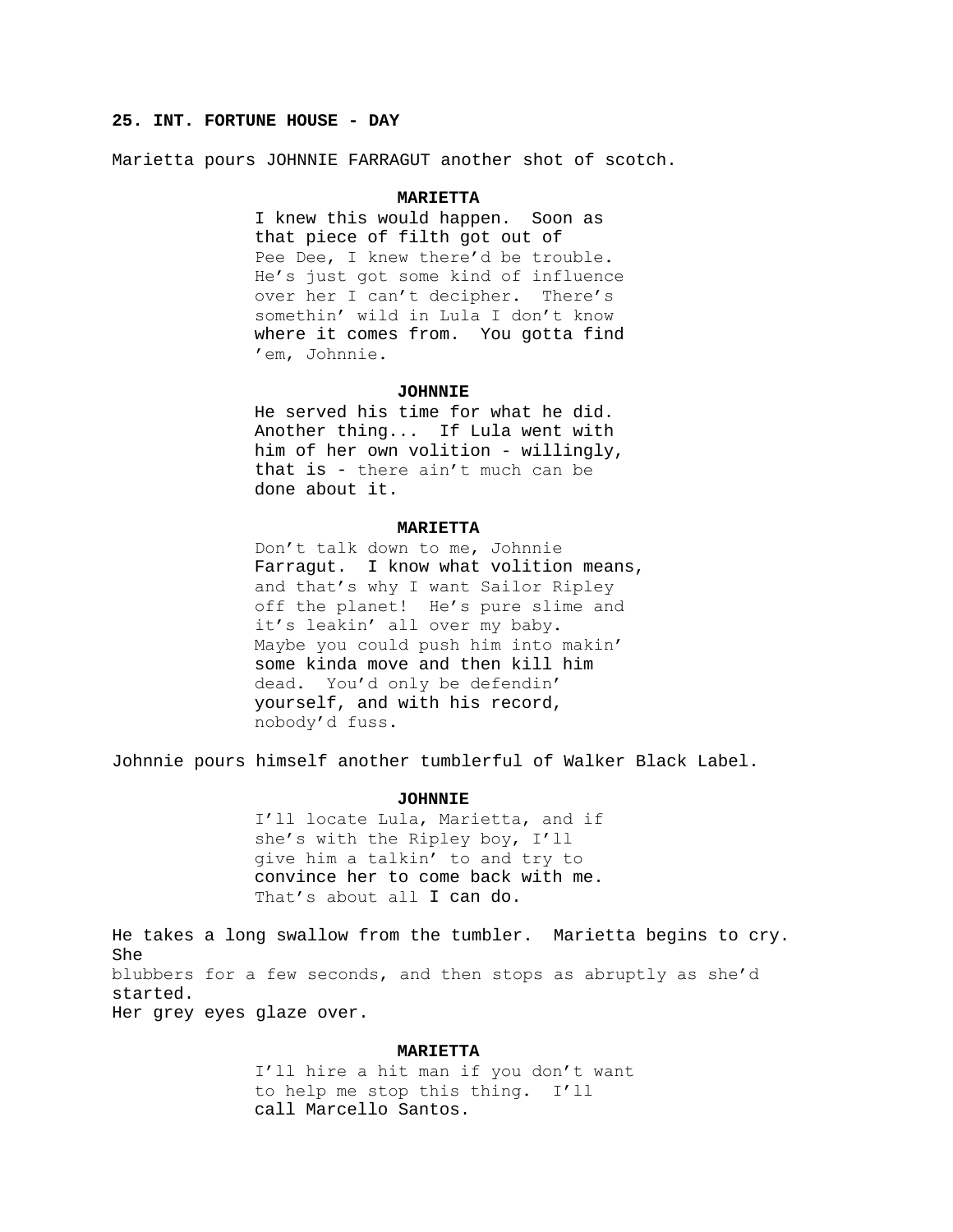### **JOHNNIE**

Now, Marietta, I am goin' to help you. And don't be gettin' carried away. You don't want to be bringin' Santos and his people into it.

#### **MARIETTA**

You're just jealous of Santos cause he's sweet on me.

### **JOHNNIE**

Darlin', you ain't seein' Santos again, are ya?

#### **MARIETTA**

Oh, Johnnie Farragut... Don't you trust your very own Marietta?

#### **JOHNNIE**

Sorry, sweetheart. Bein' in love with you like I am brings out that ugly jealous side.

#### **MARIETTA**

Well stop worryin' about me and start worryin' about how you're gonna get that Lula back here and away from that murderer.

#### **JOHNNIE**

Sailor ain't a murderer. You got to get off that kick. And far's I can tell, Sailor was entire clean prior to that involvin' Lula. Even there he was protectin' her. You oughta be thankin' him for that. That Bob Ray Lemon they say was comin' after the both of 'em. Why am I tellin' you this, you was around that night. You ought to know just exactly what happened. Sailor just got a little too forceful is all... You remember that night...

CU of Marietta' eyes as she thinks back.

**CUT TO:**

**26. INT. BAY ST. CLEMENT HOTEL - BALLROOM - NIGHT**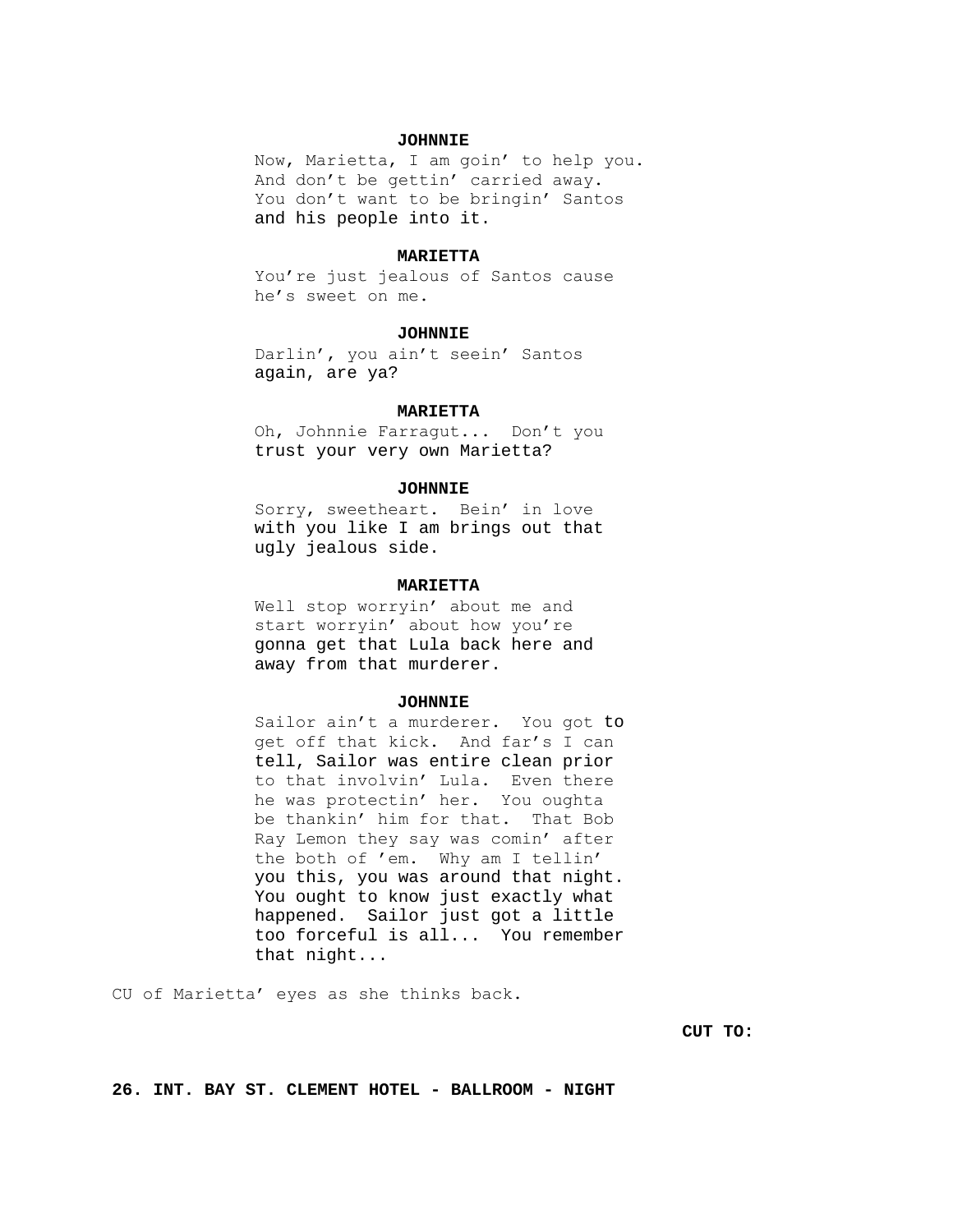We see Marietta standing in a carpeted hallway above the ballroom. Dance band music can be heard in the distance. Sailor appears coming up the hallway - slightly drunk - he carefully sets his drink on the carpet outside the MEN'S ROOM.

Marietta's POV of Sailor entering the MEN'S ROOM.

CU of Marietta's glazed eyes and smiling face.

Marietta's POV of walking toward MEN'S ROOM.

**CUT TO:**

#### **27. INT. FORTUNE HOUSE - DAY**

#### **MARIETTA**

Maybe I was there, but I didn't see anythin'. All I know's that trash killed a man with his bare hands. Hands which are now prob'ly all over my baby!

#### **JOHNNIE**

Marietta, settle down now darlin'... I want what's best for her, too - Like I said, I'll do what I can to bring her home.

**CUT TO:**

### **28. INT. CAPE FEAR HOTEL - DAY**

Lula is standing in the bathroom of their room at the Hotel fooling with her hair in front of the mirror. Sailor can see her through the doorway from where he lays on the bed.

### **LULA**

Sailor, you are somethin' else, honey... When I was fifteen, Mama told me that pretty soon I'd be startin' to think about sex, and I should talk to her before I did anything about it.

### **SAILOR**

But honey, I thought you told me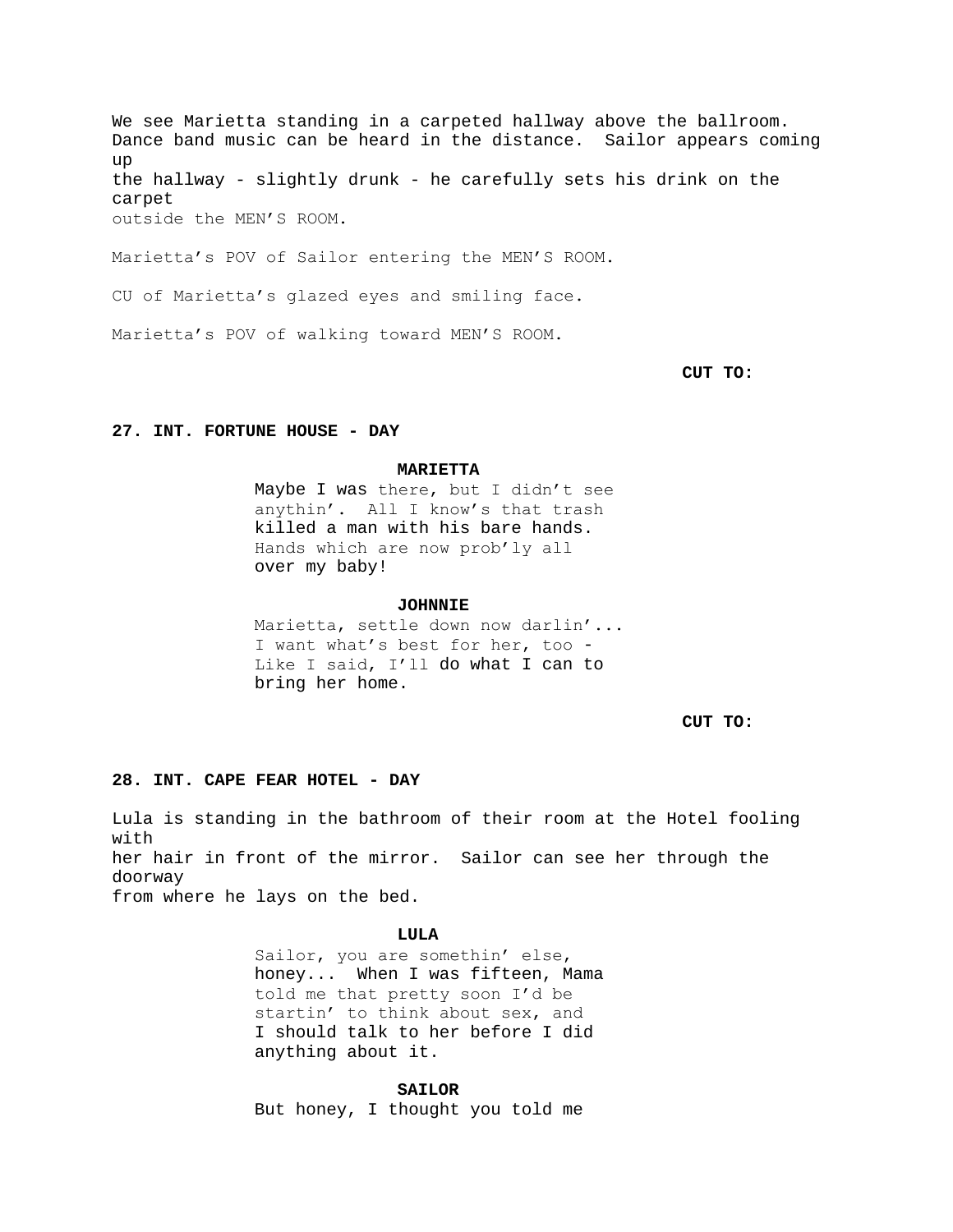your Uncle Pooch raped you when you was thirteen.

# **LULA**

That's true. Uncle Pooch wasn't really an uncle. He was a business partner of my daddy's? And my mama never knew nothin' about me and him - that's for damn sure. His real name was somethin' kind of European, like Pucinski. But everyone just called him Pooch. He came around the house sometimes when Daddy was away. I always figured he was sweet on mama, so when he cornered me one afternoon, I was surprised more'n a little.

#### **SAILOR**

How'd it happen, peanut? He just pull out the old toad and let it croak?

Lula brushes away her bangs and frowns. She takes a cigarette from the pack on the sink and lights it, then lets it dangle from her lips while she teases her hair.

### **LULA**

You're terrible crude sometimes, Sailor, you know?

#### **SAILOR**

I can't hardly understand you when you talk with one of them Mores in your mouth.

Lula takes a long, slow drag on her More and sets it down on the edge of the sink.

### **LULA**

I said you can be too crude sometimes? I don't think I care for it.

# **SAILOR**

Sorry, sugar. Go on and tell me how old Pooch done the deed.

#### **LULA**

Well, mama was at the Busy Bee havin'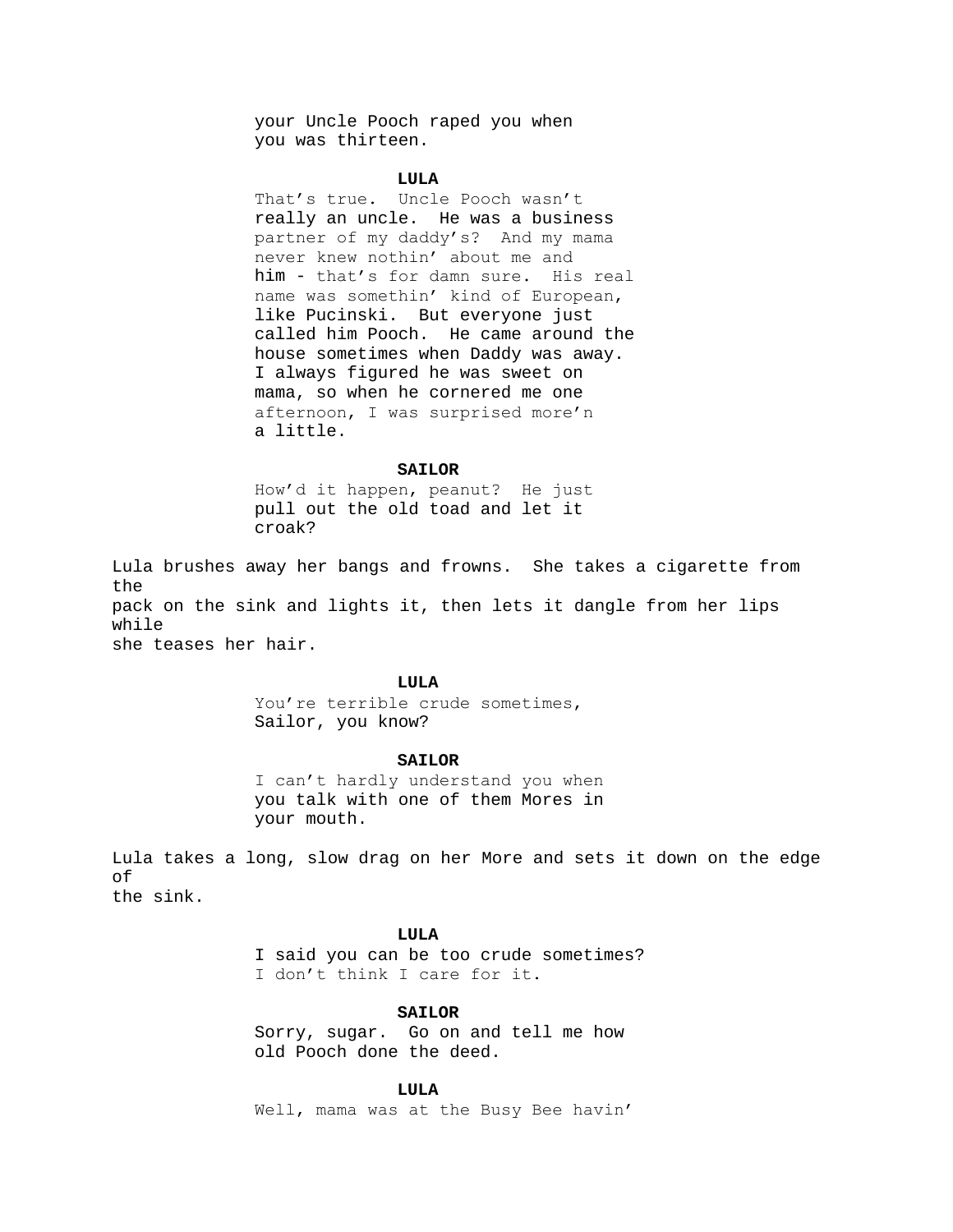her hair dyed? And I was alone in the house.

**CUT TO:**

#### **29. INT. FORTUNE HOUSE - KITCHEN - DAY**

We see what she talks about.

# **LULA**

(voice-over) Uncle Pooch came in the side door through the porch, you know? Where I was makin' a jelly and banana sandwich? I remember I had my hair in curlers cause I was goin' that night with Vicki and Cherry Ann, the DeSoto sisters. Uncle Pooch must have known nobody but me was home, cause he came right in and put both his hands on my butt and sorta shoved me up against the counter.

**CUT TO:**

### **30. INT. CAPE FEAR HOTEL - DAY**

## **SAILOR**

Didn't he say somethin'?

Lula shakes her head. She picks up her cigarette, takes a puff and throws it into the toilet.

ECU of cigarette in toilet.

**LULA**

Not really. Least not so I recall now.

Lula flushes the toilet and watches the More come apart as it swirls down the hole.

ECU of cigarette coming apart as it swirls.

**SAILOR**

So how'd he finally nail you? Right there in the kitchen?

**LULA**

No, he picked me up.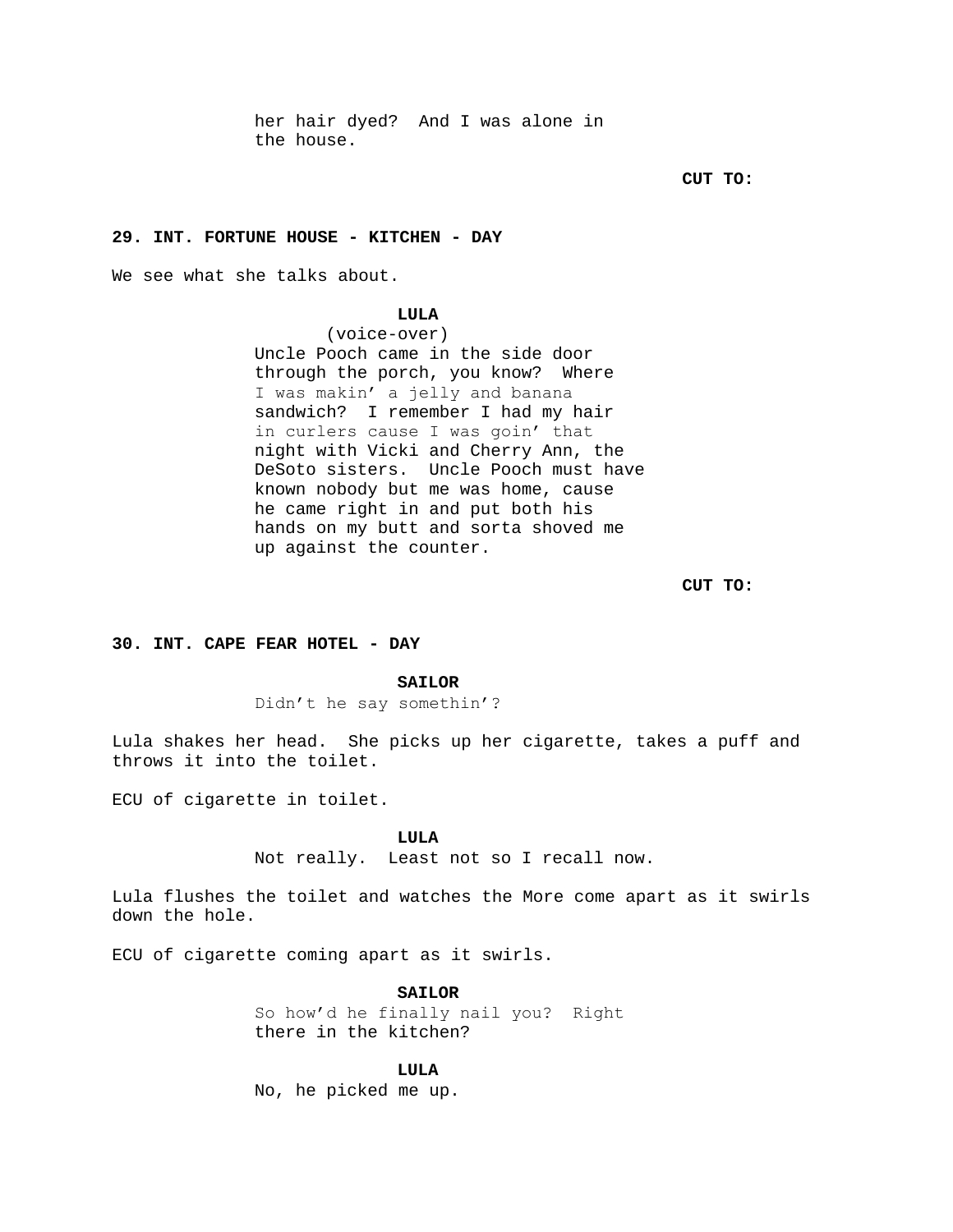# **31. INT. FORTUNE HOUSE - KITCHEN/MAID'S ROOM - DAY**

We see what she talks about.

# **LULA**

(voice-over) He was short but powerful. With hairy arms? Anyway, he carried me into the maid's dayroom which nobody used. We did it there on an old bed.

**CUT TO:**

## **32. INT. CAPE FEAR HOTEL - DAY**

#### **SAILOR**

'We' did it? Whattaya mean? Didn't he force you?

#### **LULA**

Well, sure. But he was super-gentle, you know? I mean, he raped me and all, but I guess there's all different kinds of rapes. I didn't exactly want him to do it but I suppose once it started, it didn't seem all that terrible. It was over pretty quick, and after Uncle Pooch just stood there and pulled up his trousers and left me there. I stayed in bed till I heard him drive off. Then I just went back into the kitchen and finished makin' my sandwich.

#### **SAILOR**

And you never told nobody about it?

### **LULA**

Just you. Uncle Pooch never acted strange or different after. And he never did anything else to me. I always got a nice present from him at Christmas, like a coat or jewelry? (pause)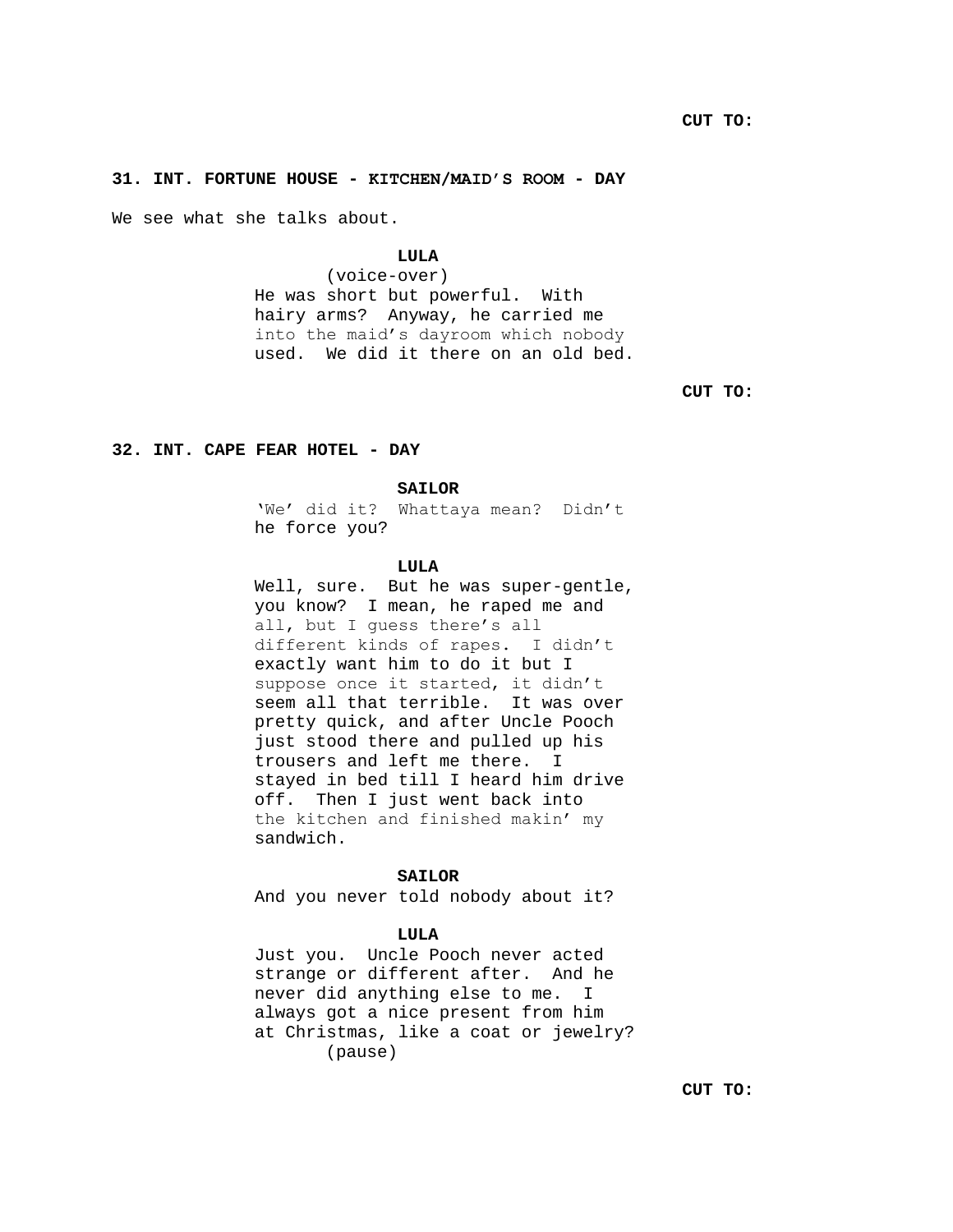# **33. TWO LANE HIGHWAY - DAY**

One hundred twenty decibels - head on collision of a '54 Ford Pick-Up and a '64 Chevy Station Wagon. No survivors. Balls of flame and grinding metal.

## **CUT TO:**

#### **34. INT. CAPE FEAR HOTEL - DAY**

#### **LULA**

Uncle Pooch died in a car crash three years later while he was holidayin' in Myrtle Beach. They still got way too much traffic there for my taste... And another thing, baby... That government of ours should be keepin' us separated from outer space...

### **SAILOR**

Here she goes again...

### **LULA**

Sailor, that ozone layer is disappearin'. Seems to me the government could do somethin' about it. One of these mornings the sun'll come up and burn a hole clean through the planet like an X-Ray.

Lula strikes a match and lights another cigarette.

### **SAILOR**

(laughs) That ain't never will happen, honey. Least not in our lifetime.

Somewhere in the hotel a woman laughs. It is a kind of wild, crazy laugh, and for the few seconds it lasts, Lula's face goes pale.

#### **SAILOR**

You okay, honey?

### **LULA**

That woman's laugh creeps me out. I heard somethin' like that... somewhere before... Sound'd like the wicked witch...

## **SAILOR**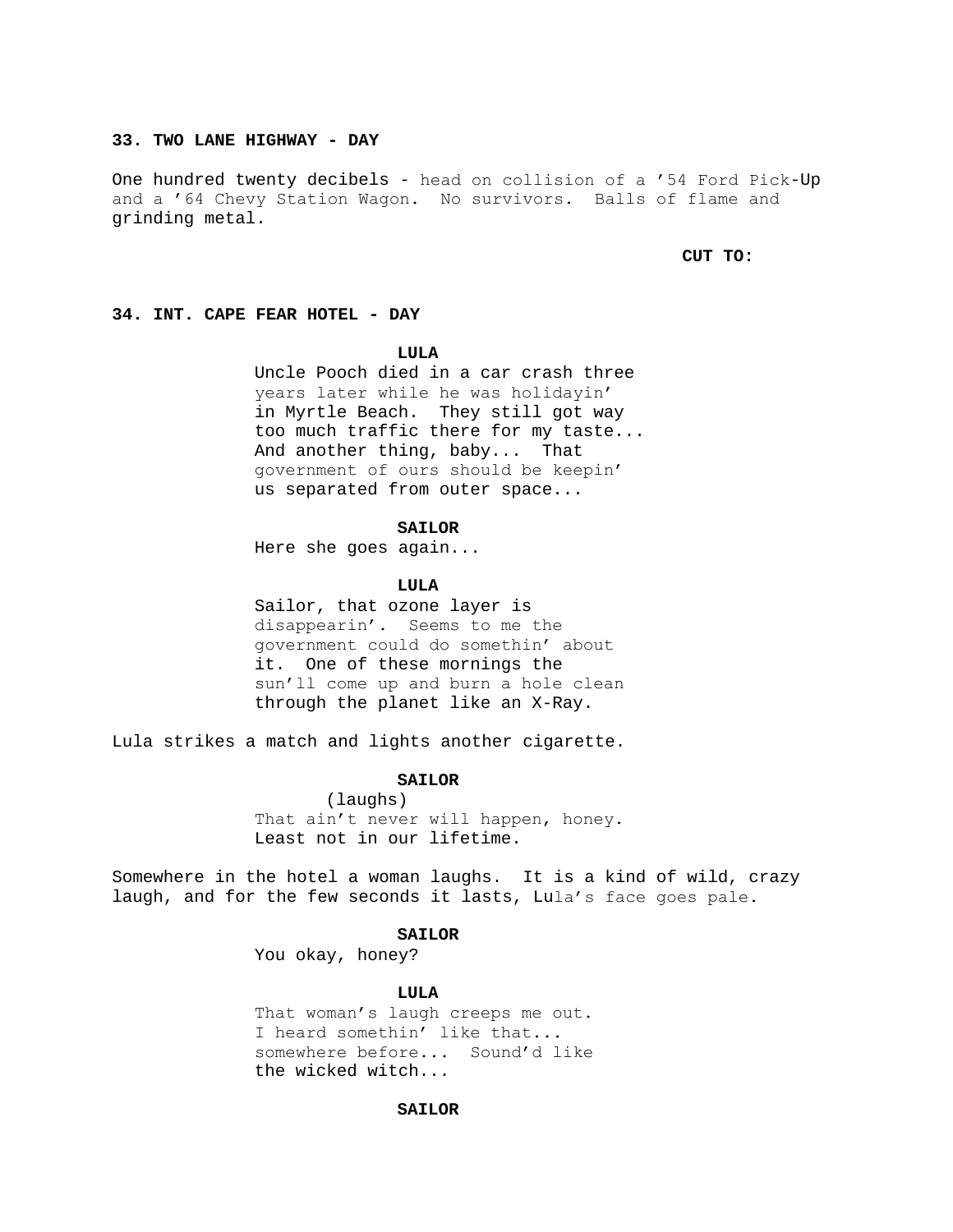Just sounded like an old gal havin' a good time to me... You ready to dance?

**LULA**

I'm always ready to dance. But I need me a kiss first, honey. Just one?

Lula and Sailor kiss. In the middle of the kiss, the woman's creepy/crazy laugh is heard again in the distance and Lula's eyes snap open with a kind of fear.

**CUT TO:**

## **35. EXT. FORTUNE HOUSE - BACKYARD - LATE AFTERNOON/EVENING**

Marietta is escorting MARCELLO SANTOS and two stiff drinks to a table in her backyard.

**SANTOS**

I knew you'd want it again...

**MARIETTA**

That's not why I called.

**SANTOS**

Oh yeah - sure ... okay.

# **MARIETTA**

Santos... It isn't.

**SANTOS**

Have it your way... But you want it.

**MARIETTA**

Lula's gone off with Sailor.

#### **SANTOS**

What do you want me to do about it?

## **MARIETTA**

I want you to take care of Sailor, so he won't ever be able to bother my baby again.

#### **SANTOS**

Take care of him?

### **MARIETTA**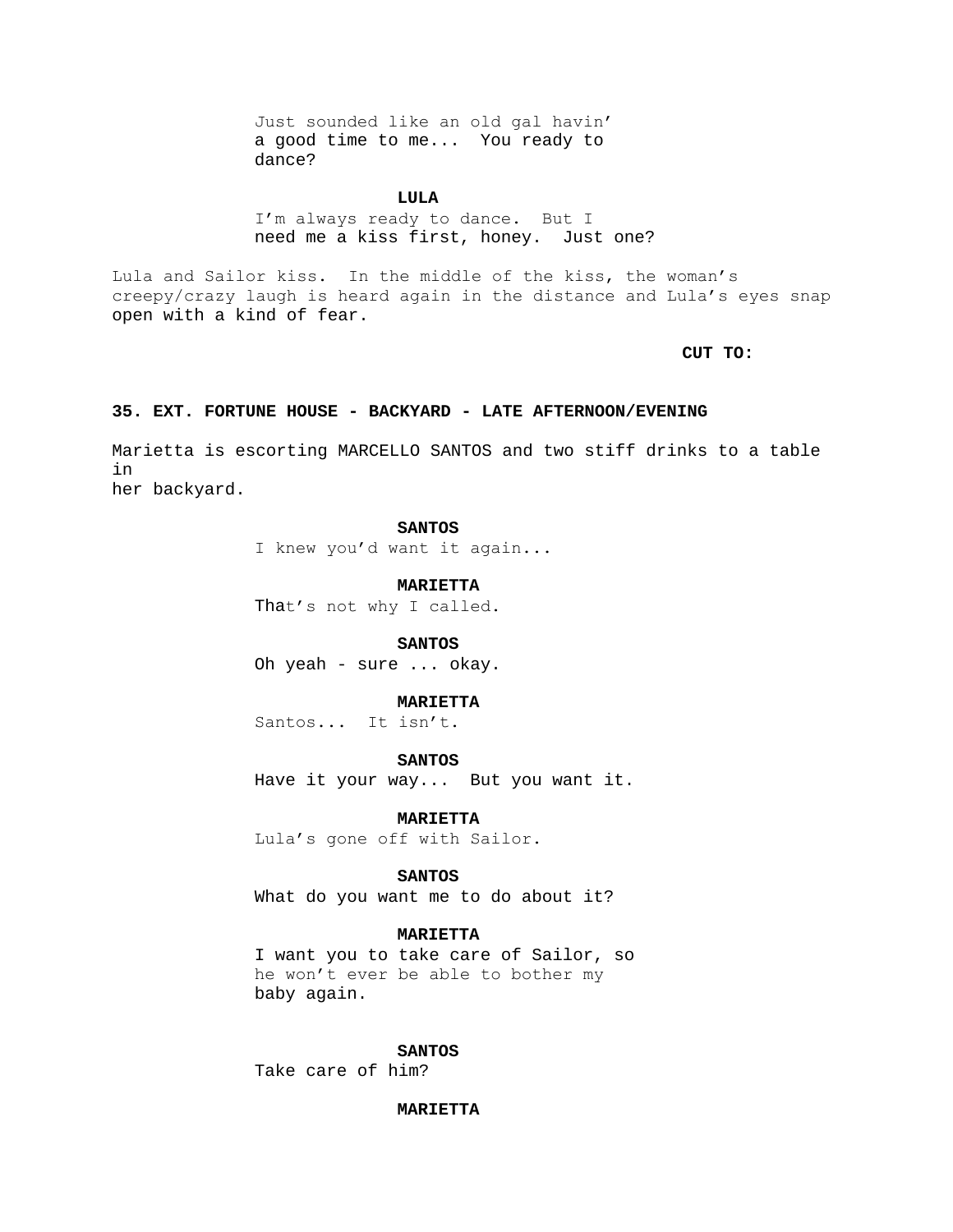Yes.

### **SANTOS**

What does take care of him mean?... Do you want me to give him food or some clothing?

## **MARIETTA**

What's with you?... You know what take care of him means. I don't call Santos except for one big reason.

#### **SANTOS**

Big is the key word, and I'm telling you I want it bad.

#### **MARIETTA**

I want you to get rid of Sailor.

### **SANTOS**

Get rid of him?

# **MARIETTA**

Yes... Get rid of him.

### **SANTOS**

How would I do that? Send him on a trip - like maybe to Hawaii?

### **MARIETTA**

Santos, why in hell do you insist on playin' this stupid game?

### **SANTOS**

Just tell me what you want.

#### **MARIETTA**

I don't need to explain anymore'n I have... You know damn well.

#### **SANTOS**

You need to explain it.

## **MARIETTA**

All right... I want you ... to ... kill ... Sailor... As simple as that.

#### **SANTOS**

Simple? Kill him?... How?

## **MARIETTA**

That's your business... I don't care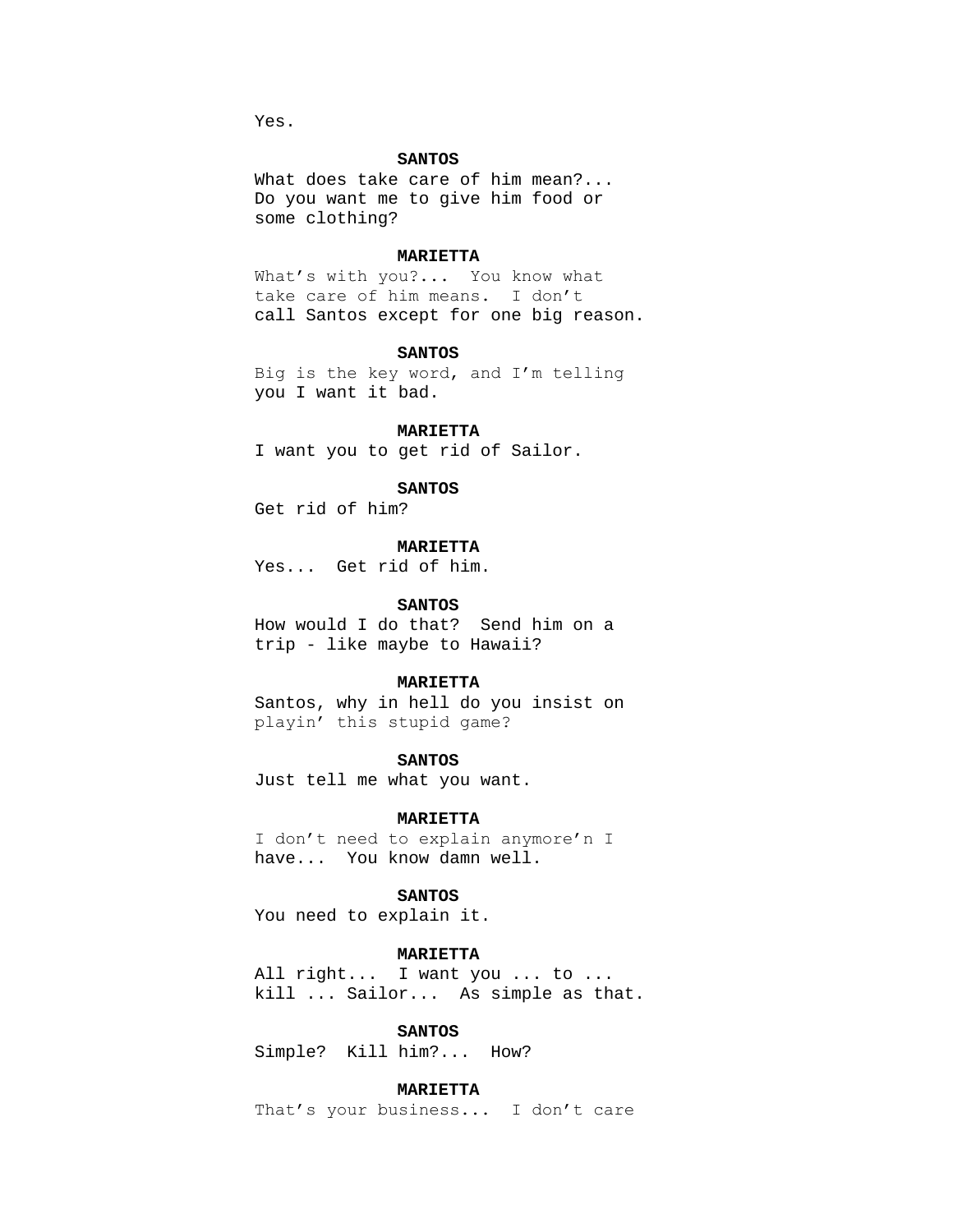how.

## **SANTOS**

Like an accident where maybe Lula might also get hurt?

#### **MARIETTA**

NO... For God's sakes, Santos!

## **SANTOS**

Well, like kill him with the atomic bomb?

## **MARIETTA**

Santos...

**SANTOS** Explain it... I told you.

## **MARIETTA**

Shoot him.

**SANTOS** Shoot him? Like with a gun?

**MARIETTA**

Yes.

**SANTOS** Where?... In the leg?

# **MARIETTA**

No.

### **SANTOS**

Where?

### **MARIETTA**

In the head.

## **SANTOS**

Shoot Sailor in the head with a gun... Now I'm beginning to get it... You want me to shoot Sailor in the head with a gun.

## **MARIETTA**

Yes.

#### **SANTOS**

But where in the head?... Not the chin, I hope.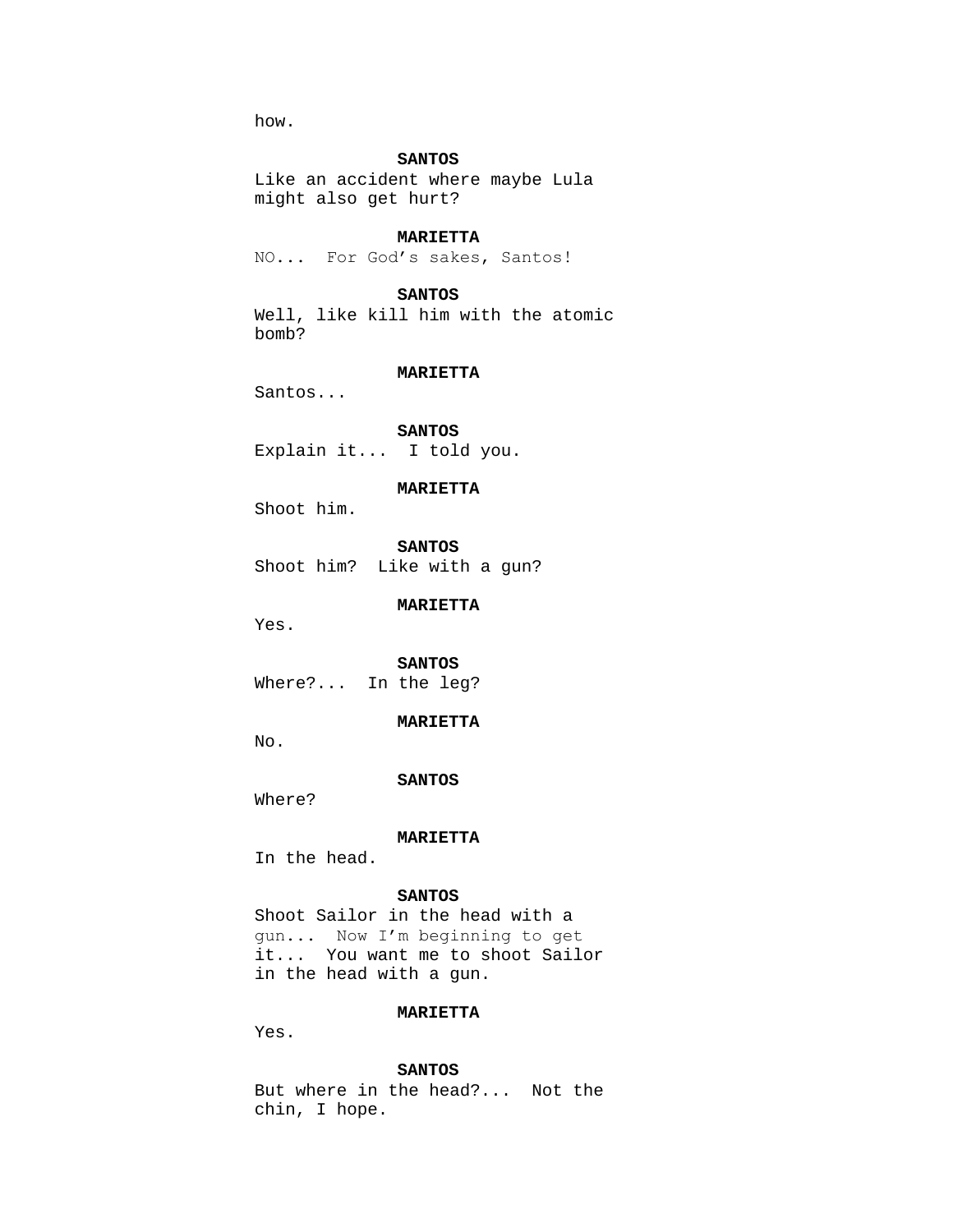## **MARIETTA**

No... In the brains... What little I'm sure he has.

### **SANTOS**

You want me to shoot Sailor in the brains with a gun.

#### **MARIETTA**

Yes.

**SANTOS**

Through the forehead?

# **MARIETTA**

Yes.

### **SANTOS**

Wrong! It's much better to blow a hole in the back of the head ... right toward the bridge of the nose ... Lots and lots of irreparable damage.

#### **MARIETTA**

See! I knew you had it all under control.

## **SANTOS**

Why didn't you send Johnnie Farragut?

### **MARIETTA**

Maybe I did... Try New Orleans first... Lula can't ever stop talkin' 'bout that town.

### **SANTOS**

On one condition...

He pauses and smiles strangely.

# **SANTOS**

You give me your permission to kill Johnnie Farragut.

## **MARIETTA**

(whisper) Santos... No... Please, Santos...

### **SANTOS**

You're not tellin' me that you're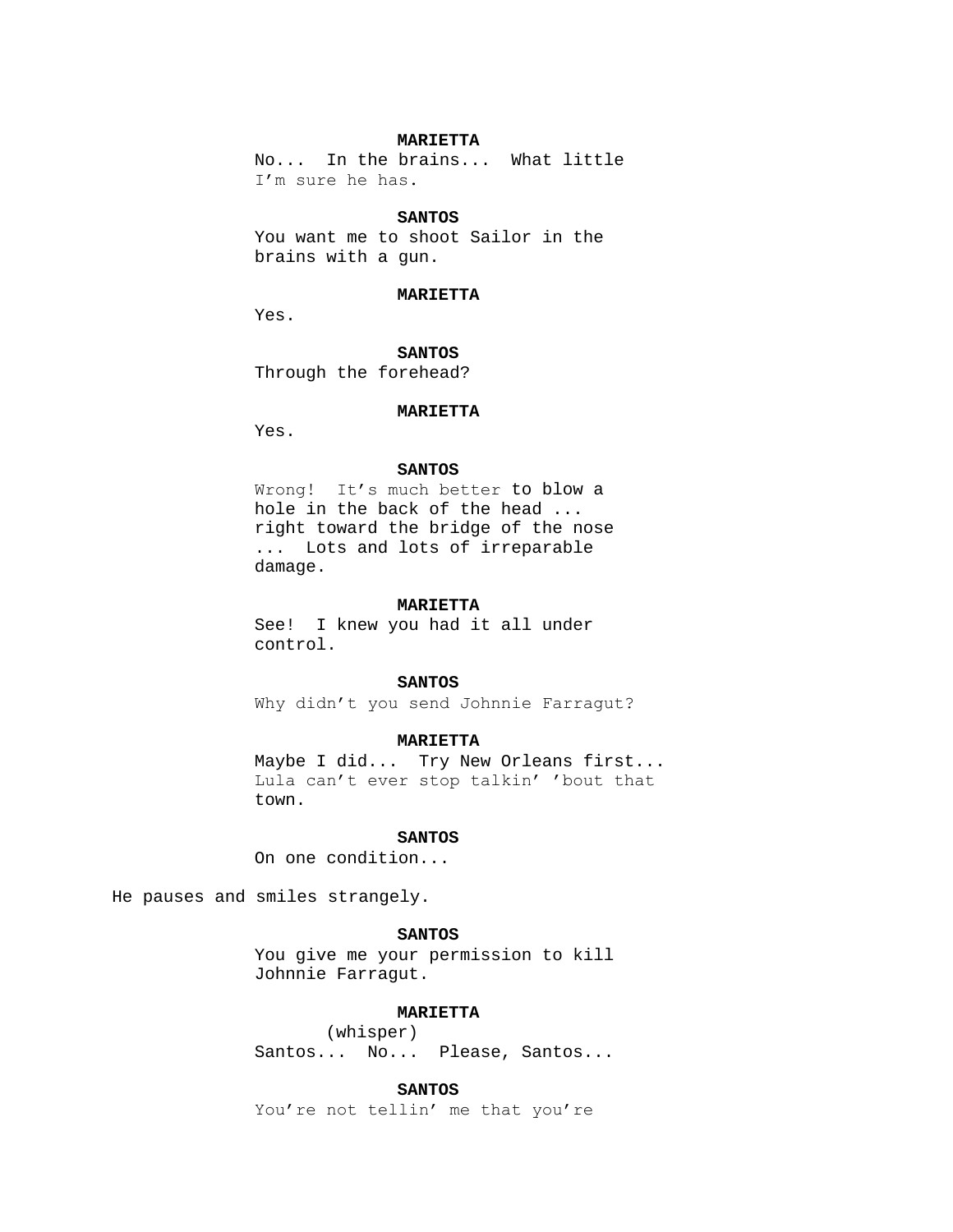sweet on him?

### **MARIETTA**

No... But...

### **SANTOS**

One day he's gonna find out what we're up to with Mr. Reindeer, and he could cause us a lot of trouble.

They stare at each other for a moment.

### **SANTOS**

I'm gonna take your silence as a "yes"...

#### **MARIETTA**

Santos... I can't...

### **SANTOS**

Shhhh... It's all right... Also, I either take you or that pretty daughter of yours to bed.

### **MARIETTA**

You fucker, don't you ever touch Lula - You fucker, I'll kill you.

### **SANTOS**

(laughing) Put your shoulders back.

#### **MARIETTA**

What?

**SANTOS**

Put your shoulders back, I said.

Marietta puts her shoulders back and Santos comes and stands in front of her.

## **SANTOS**

You got nice tits.

## **MARIETTA**

Someone's gonna see us.

**SANTOS**

(smiling as he starts to feel her breasts)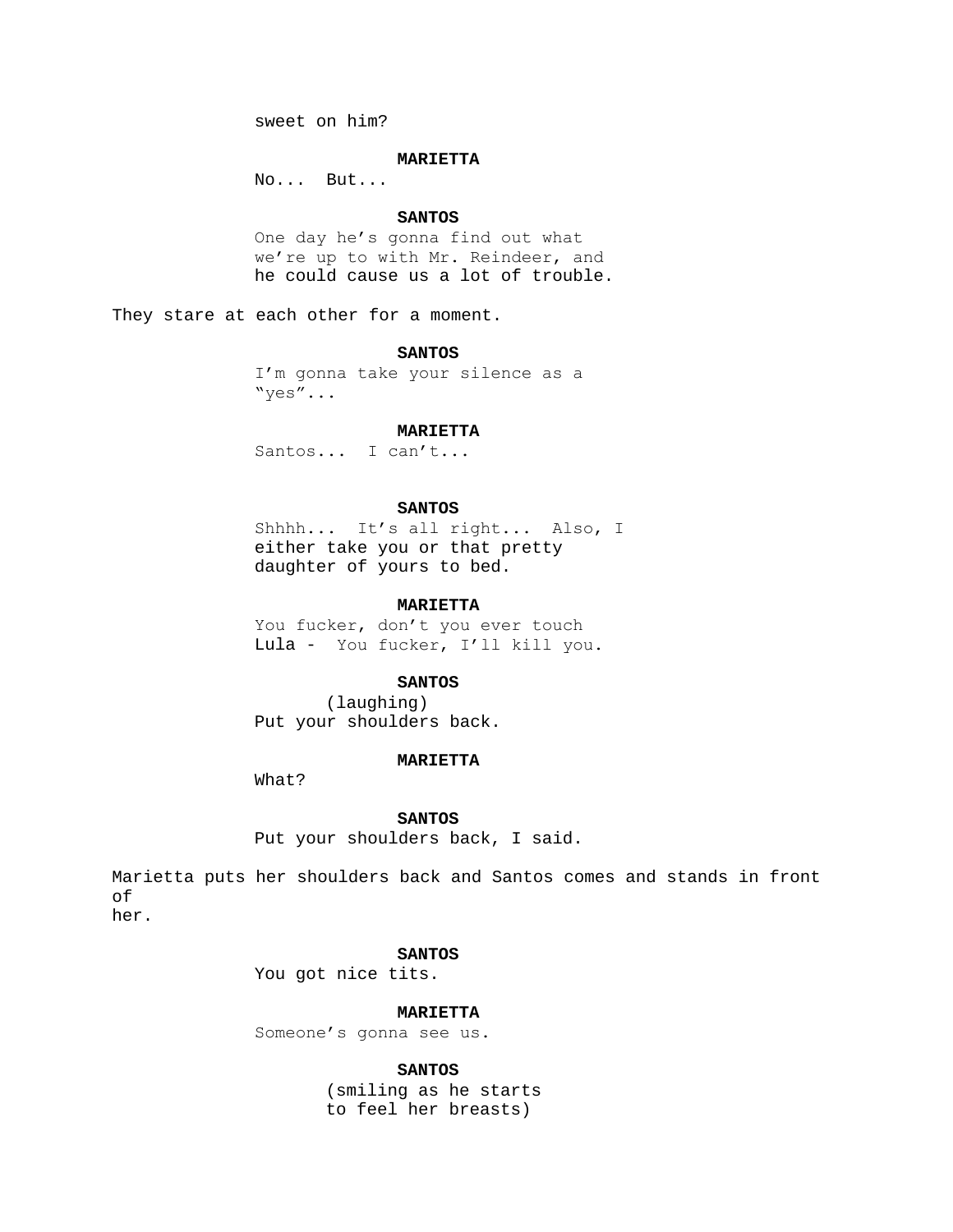That's just another part of the price to pay.

### **MARIETTA**

Santos... You kill that Sailor, otherwise he's gonna turn my baby against me.

Santos lifts one hand up to Marietta's chin and raises her face up towards his.

#### **SANTOS**

Look at me... There's no turning back on this... I'm gonna kill Sailor... That's for sure.

**CUT TO:**

## **36. INT. "THE HURRICANE" - A SPEED METAL CLUB - NIGHT**

We see the sign which has all the letters tipped way over to the right -

as if in a hurricane. Two leaning palm trees border the sign.

One hundred decibels of speed metal. We see the name "Powermad" on the bass drum.

The BAND segues into "Slaughter House" and it's a hot one. Sailor grabs Lula and they start dancing like two jacked-up spastics in an electrical storm. a few PUNKS actually stop dancing to watch Sailor and Lula. They thought they'd seen everything.

CU of Lula and Sailor - they're in love and dancing hot. An IDIOT PUNK moves close to Lula and rubs up against her as he dances by. Sailor turns to the lead guitar player and signals him to stop the music immediately. Suddenly everything is deathly quiet. Sailor gives the man a fully extended "Reno point"...

### **SAILOR**

Are you going to provide me with an opportunity to prove my love to my girl? Or are you gonna save youself some trouble and step up like a gentleman and apologize to her?

## **IDIOT PUNK**

Don't fuck with me, man. You look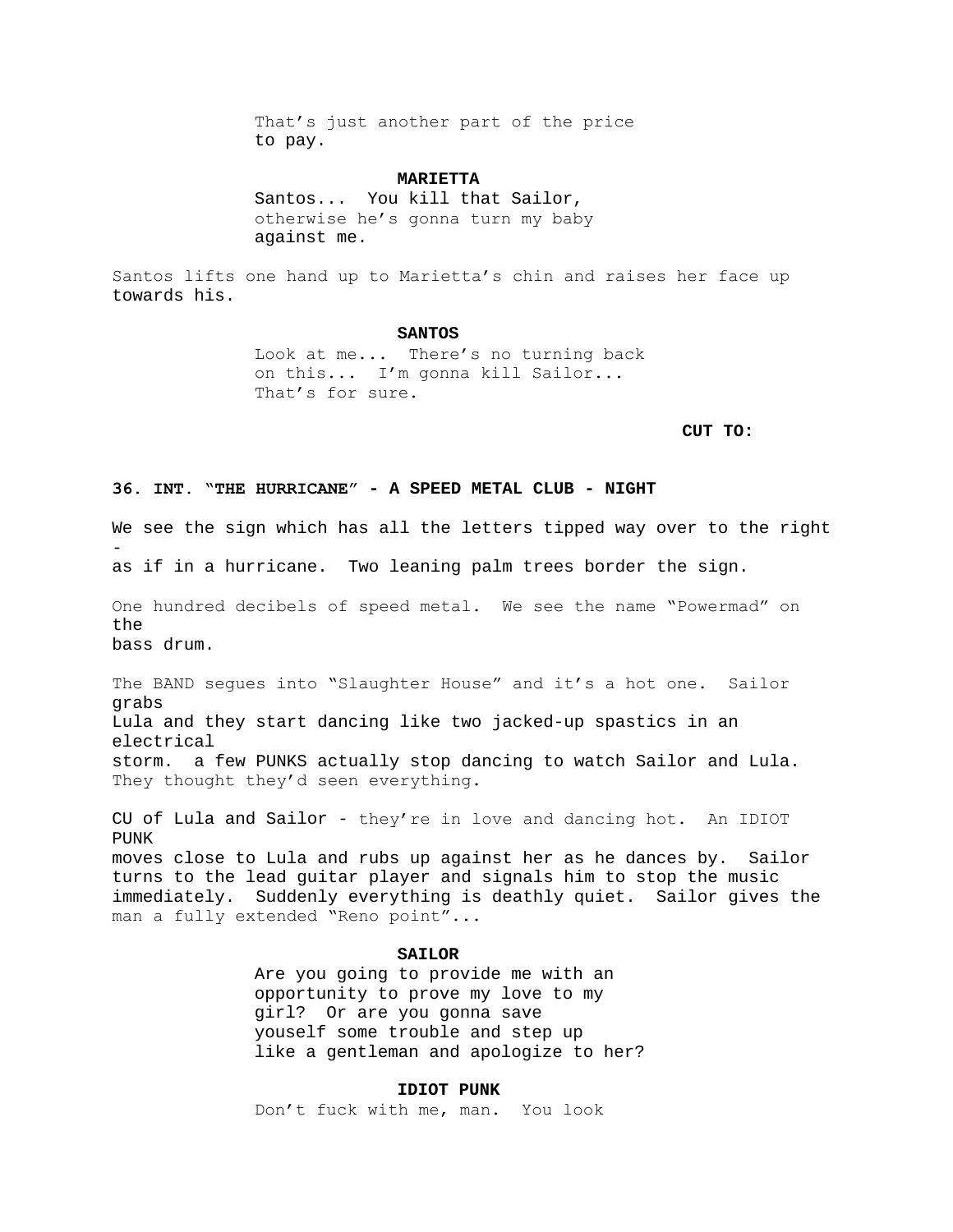like a clown in that stupid jacket.

#### **SAILOR**

This is a snakeskin jacket, and for me it's a symbol of my individuality and my belief in personal freedom.

# **IDIOT PUNK**

...Asshole.

## **SAILOR**

(as he moves toward the Idiot Punk) Come here.

#### **LULA**

Sailor, honey...

The Idiot Punk tries to hit Sailor, but Sailor slaps him so hard his knees almost bend backwards. The Idiot Punk goes down - fighting back tears and holding his cheek.

# **SAILOR**

 (helping him up) I'm sorry to do this to ya here in front of a crowd, but I want ya to stand up and make a nice apology to my girl.

## **IDIOT PUNK**

(to Lula) I'm sorry.

#### **LULA**

Hell, you just rubbed up against the wrong girl is all.

### **SAILOR**

That's good... Now go get yourself a beer. (turning to the band) You fellas have alotta the same power Elvis had... Y'all know this one?...

Sailor starts to sing an Elvis Presley song, "Love Me." As the band joins in with a perfect back-up - Sailor sings to Lula. The Speed Metal crowd is mesmerized.

**DISSOLVE TO:**

**37. INT. CAPE FEAR HOTEL - NIGHT**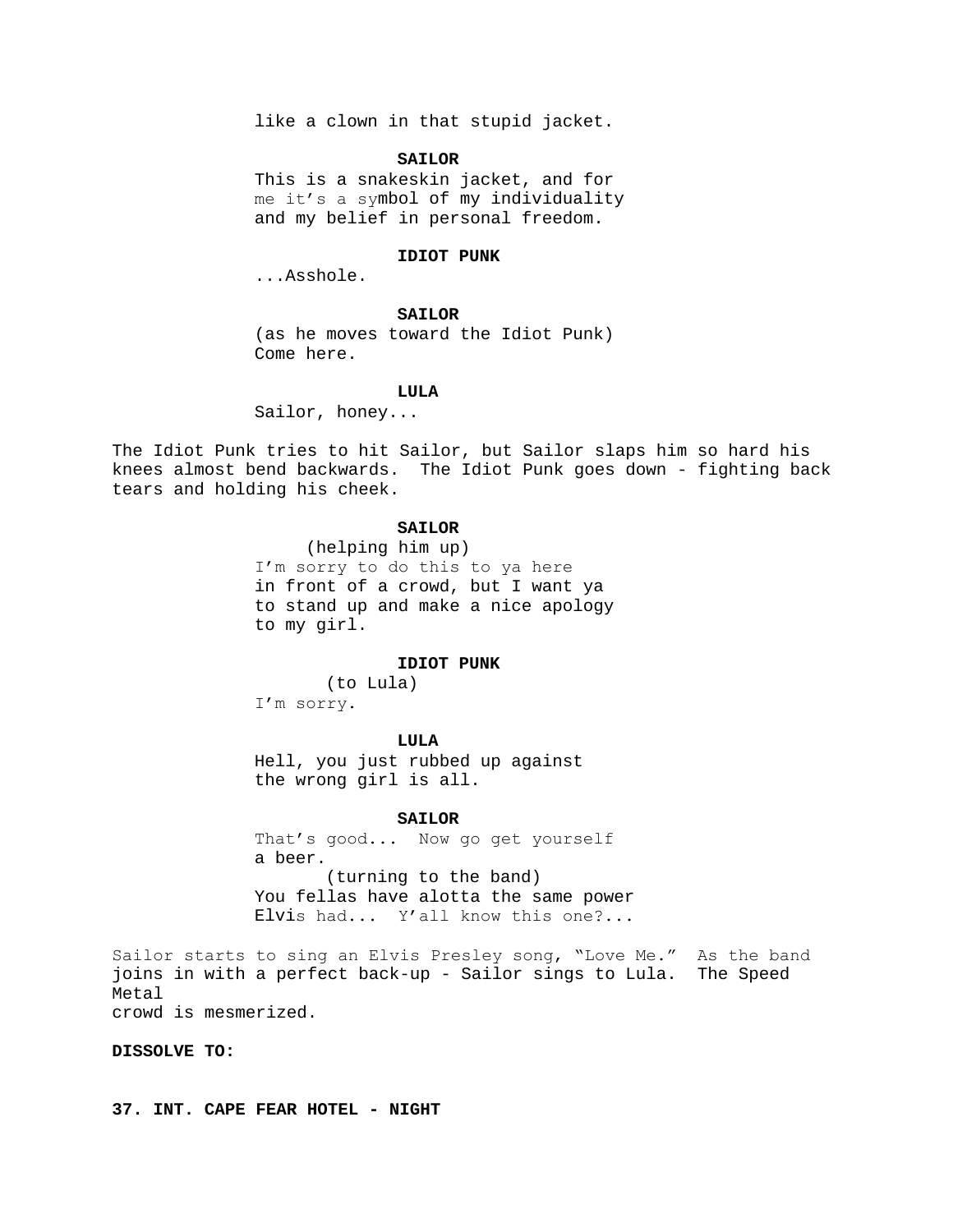CU of pink - the whole screen is filled with pink nylon. Panning down, we see Lula's breasts, which stand up and say "hello." Lula puts on her favorite pink shortie nightgown.

#### **LULA**

Why didn't ya sing "Love Me Tender"? ... You told me that was your favorite love song.

Sailor turns around from his sprawled on the bed position watching The Dating Game show.

### **SAILOR**

'Cause I'm only gonna sing that song to my wife.

Lula makes a face. She lies down on the bed next to Sailor.

### **LULA**

What you want to watch this trash for? Ain't one of those people have a real thought in their brain.

## **SAILOR**

That so? (keeping his gaze on the TV) You want to tell me what, if any, real thoughts you had lately?

### **LULA**

What you have to get personal about so quick? All I mean is you could possibly read a book.

Sailor grunts.

## **LULA**

What's that honey?

#### **SAILOR**

We didn't have no TV up at Pee Dee, baby, you know?

Lula slides her head up and kisses Sailor on the cheek.

## **LULA**

I'm sorry, sweetie. I forget some moments where all you been the last two years.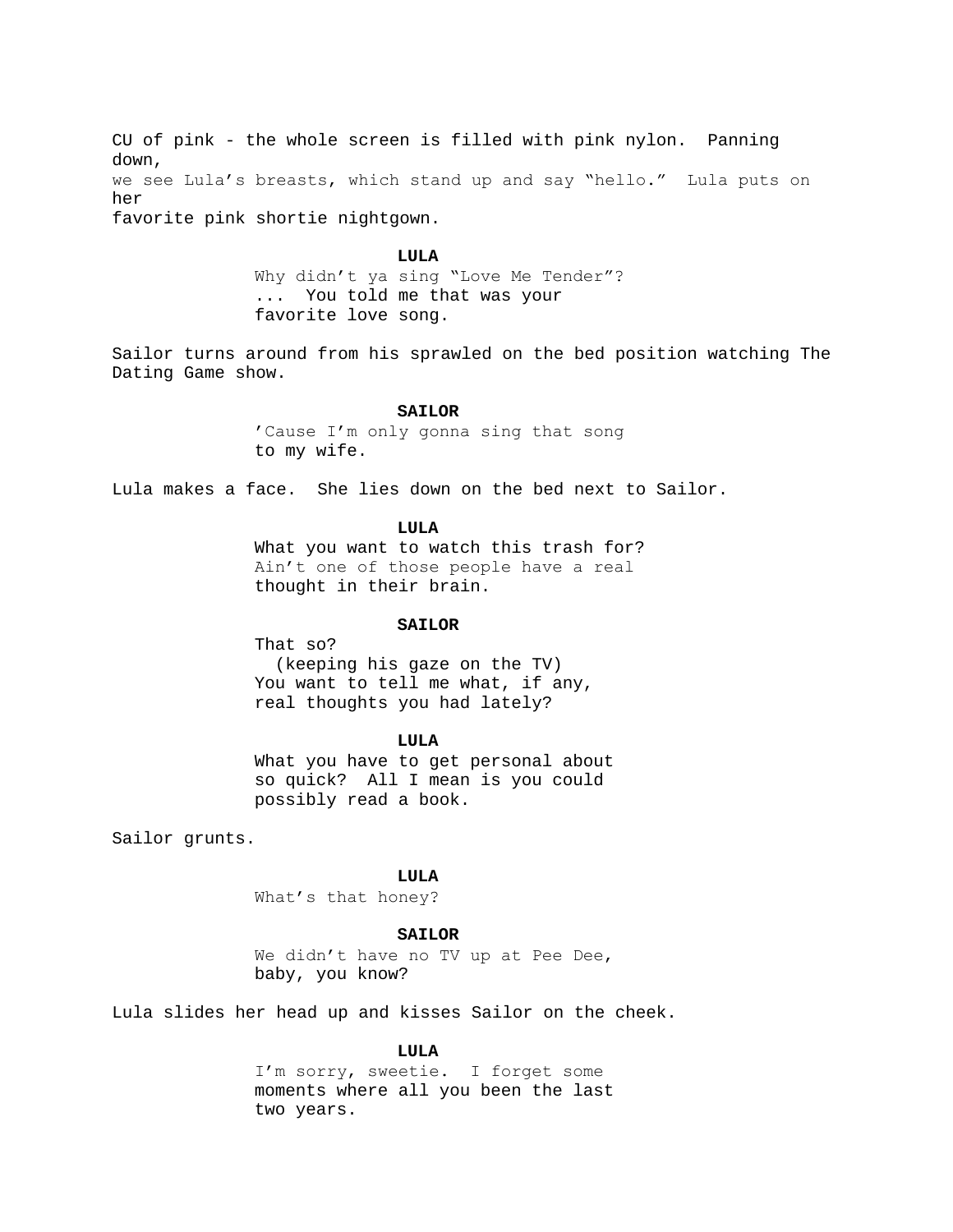## **SAILOR**

Twenty-three months, eighteen days is all. Don't need to make more'n it was.

 (referring to Dating Game show) This couple's goin' on a date to Hawaii. The girl chose him over the other two guys.

#### **LULA**

Don't the reject guys get anythin'?

### **SAILOR**

Gift certificates to Kentucky Fried Chicken.

# **LULA**

That don't seem fair.

### **SAILOR**

Hell, why should the Datin' Game be different from real life? At least them boys is gonna get somethin' to eat.

### **LATER - IN THE DARK**

Sailor and Lula are in bed. Lula lays in Sailor's arms.

## **LULA**

Sailor?

#### **SAILOR**

Yeah?

#### **LULA**

Wouldn't it be fabulous if we somehow stayed in love for the rest of our lives?

# **SAILOR**

(laughing)

You think of the weirdest damn things to say sometimes, peanut. Ain't we been doin' a pretty fair job this far?

### **LULA**

Oh, you know exactly what I mean, honey? It'd make the future so simple and nice.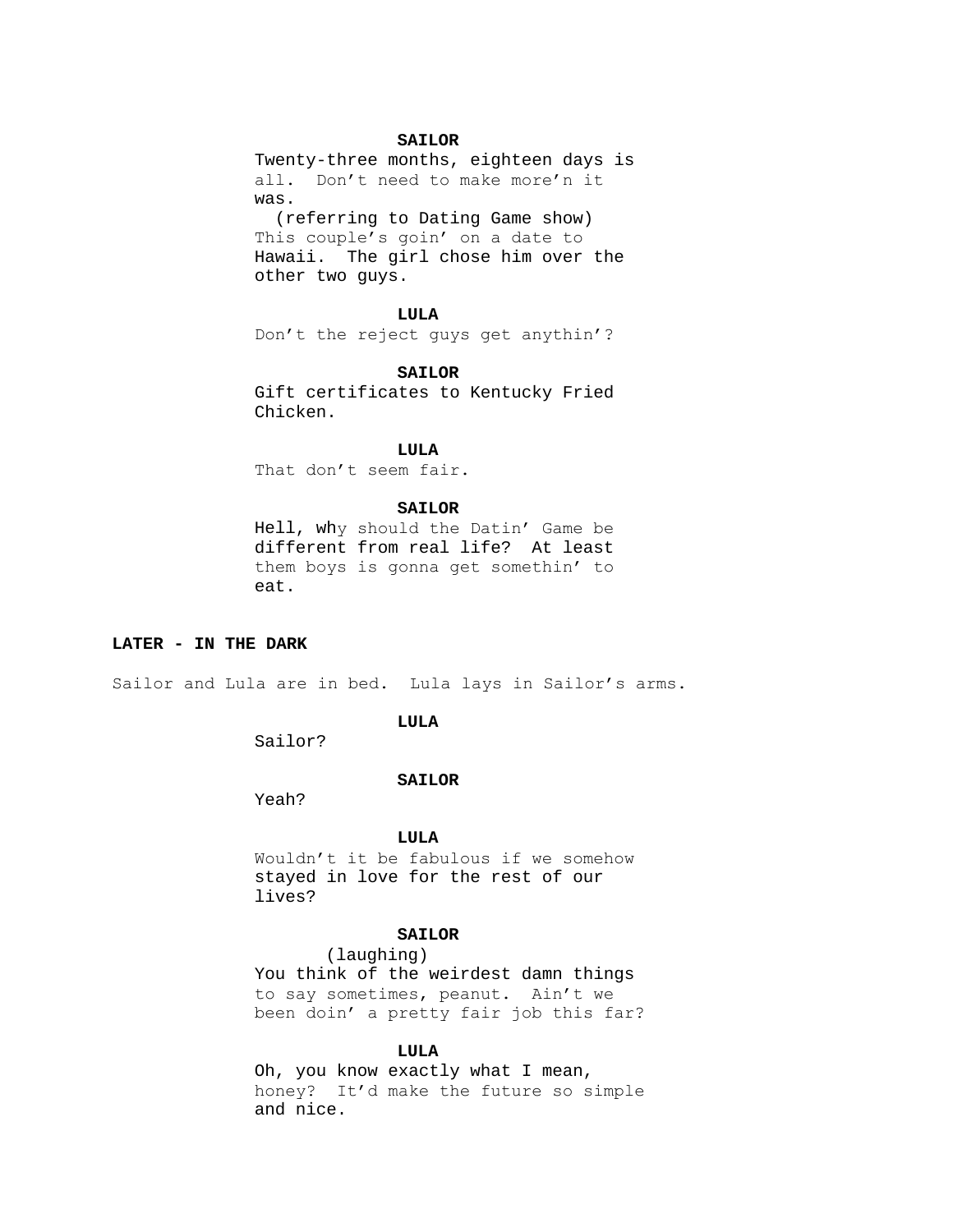#### **SAILOR**

At Pee Dee, all you think about is the future, you know? Gettin' out? And what you'll do and what you'll think about when you're on the outside again.

#### **LULA**

I just think about things as they come up. I never been much of a planner.

#### **SAILOR**

It ain't altogether terrible just to let things go along sometimes. Lula, I done a few things in my life I ain't too proud of, but I'll tell ya from now on I ain't gonna do nothin' for no good reason. All I know for sure is there's more'n a few bad ideas runnin' around loose out there.

ECU of match girding along the strike pad and bursting into flame.

Lula lights her cigarette.

#### **LULA**

You know there's somethin' I ain't never told you about, Sailor, and this here's a story with the lesson that there's a right time and a wrong time for things to happen... When I was almost sixteen I got pregnant.

Sailor looks her in the eyes.

# **SAILOR**

Musta been a lesson tellin' ya it was the wrong time... What did you do, your mama find out?

#### **LULA**

(nods) She got me an abortion...

**CUT TO:**

**38. INT. ABORTION CLINIC - MIAMI - DAY**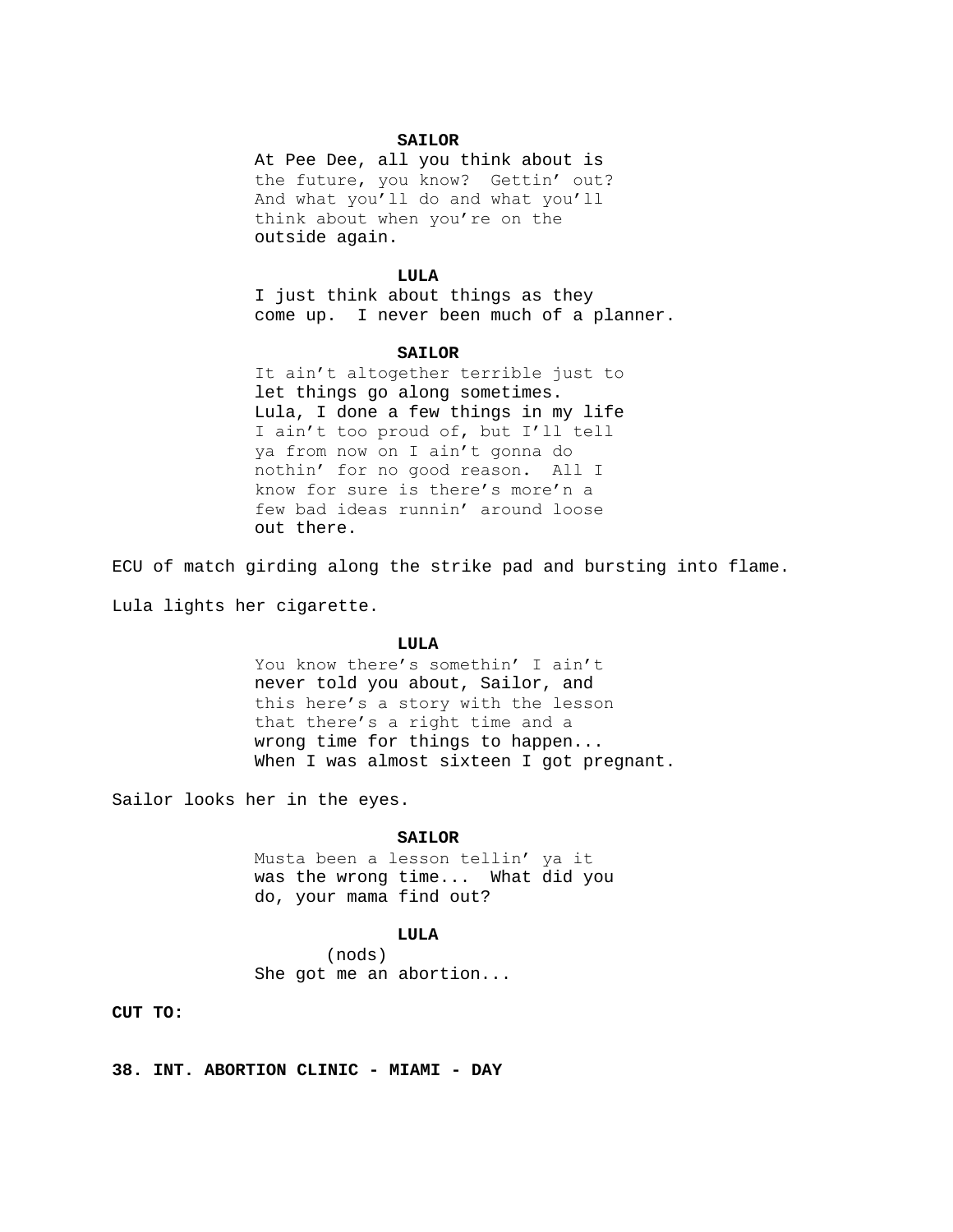ECU of dying fetus with one hundred twenty decibels Lula's scream over. The fetus twitches in its little pod of blood.

ECU of pulsing vein in Lula's neck - LOUD VIOLENT HEARTBEAT SOUND - LIKE

## **A DOUBLE-PEDALED KICK BASS DRUM.**

ECU of Lula's forehead covered in sweat running down to her eyes open wide and WILD.

ECU of fetus into medical trash can.

ECU of bloodied abortion instruments.

The DOCTOR leans across the abortion table.

# **LULA**

(voice-over) ...from some old doctor with the hairiest nostrils and ears I ever seen.

ECU of doctor's nose and ears ... HAIR!

#### **LULA**

(voice-over) Afterwards... Momma says...

We see Marietta standing next to the doctor.

# **LULA**

(voice-over) ...I hope you appreciate my spendin' six hundred dollars, not countin' what it cost us to get here and back... This man's the best damn abortionist in the South.

**CUT TO:**

**39. INT. CAPE FEAR MOTEL - NIGHT**

**SAILOR**

You tell the boy who knocked you up?

**LULA**

It was my cousin, Dell, done it? His folks used to visit with us summers.

### **SAILOR**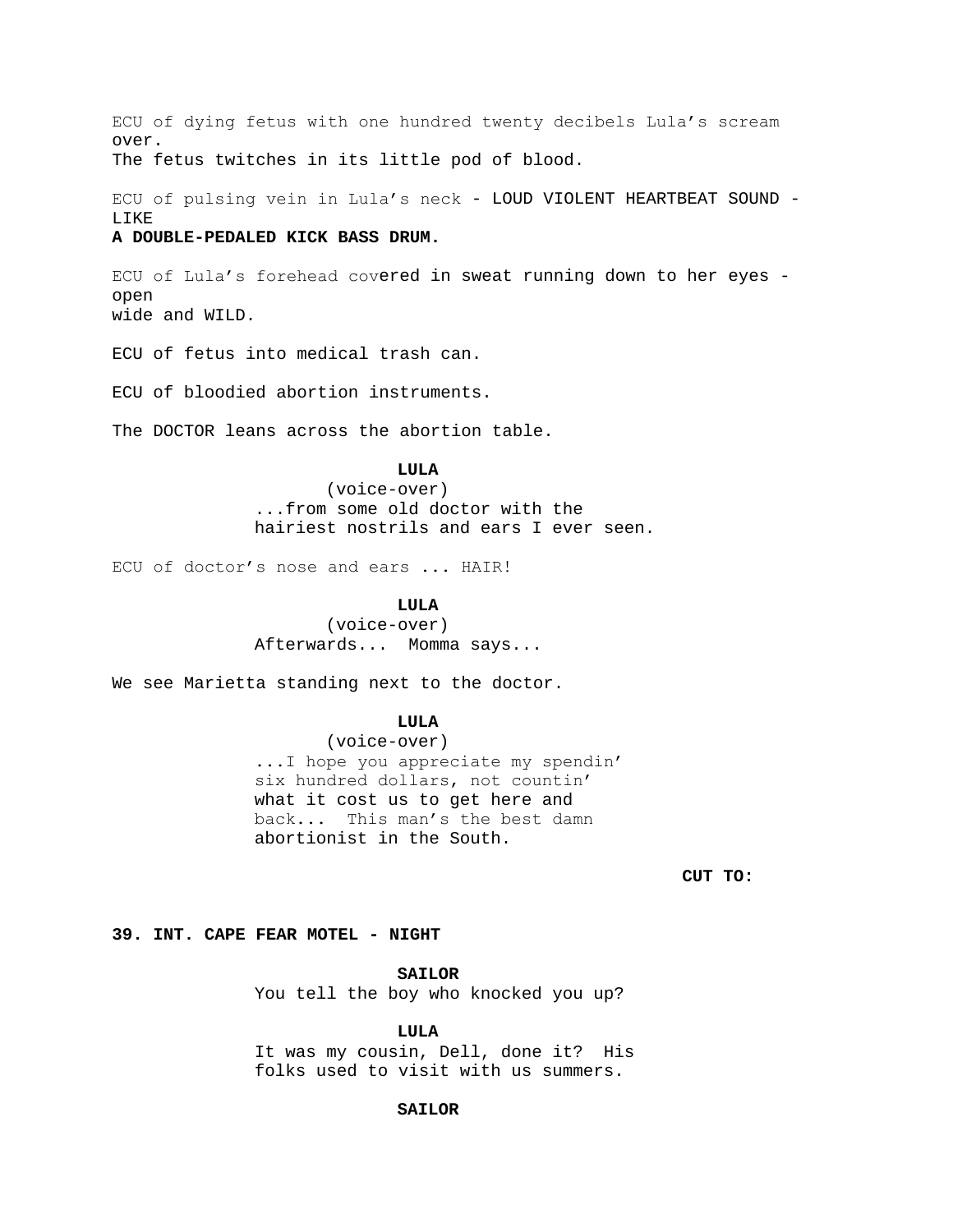What happened to him?

#### **LULA**

Oh, nothin'. I never let on to mama about Dell bein' the one. I just flat refused to tell her who the daddy was? I didn't tell Dell, neither. He was back home in Chattanooga by then, anyhow, and I didn't see the point. Somethin' terrible happened to him, though. Six months ago.

### **SAILOR**

What's that, peanut?

### **LULA**

Dell disappeared. Dell was learnin' a hard lesson. What I learned from observin' Dell is I think people who are frightened want to disappear. He'd startin' behavin' weird? Like comin' up to people every fifteen minutes and askin' how they were doin'?

# **CUT TO:**

# **40. EXT. CITY STREET - CHATTANOOGA - DAY**

DELL, wearing a soiled double-knit suit stops a LADY in the street, and smiling about the fact that earlier that morning he's placed a cockroach on his anus, he speaks to the woman.

DELL.

How're ya doin'?

**CUT TO:**

#### **41. INT. CAPE FEAR HOTEL - NIGHT**

**LULA**

And just seemin' real spacey and actin' funny.

### **SAILOR**

Actin' funny how?

### **LULA**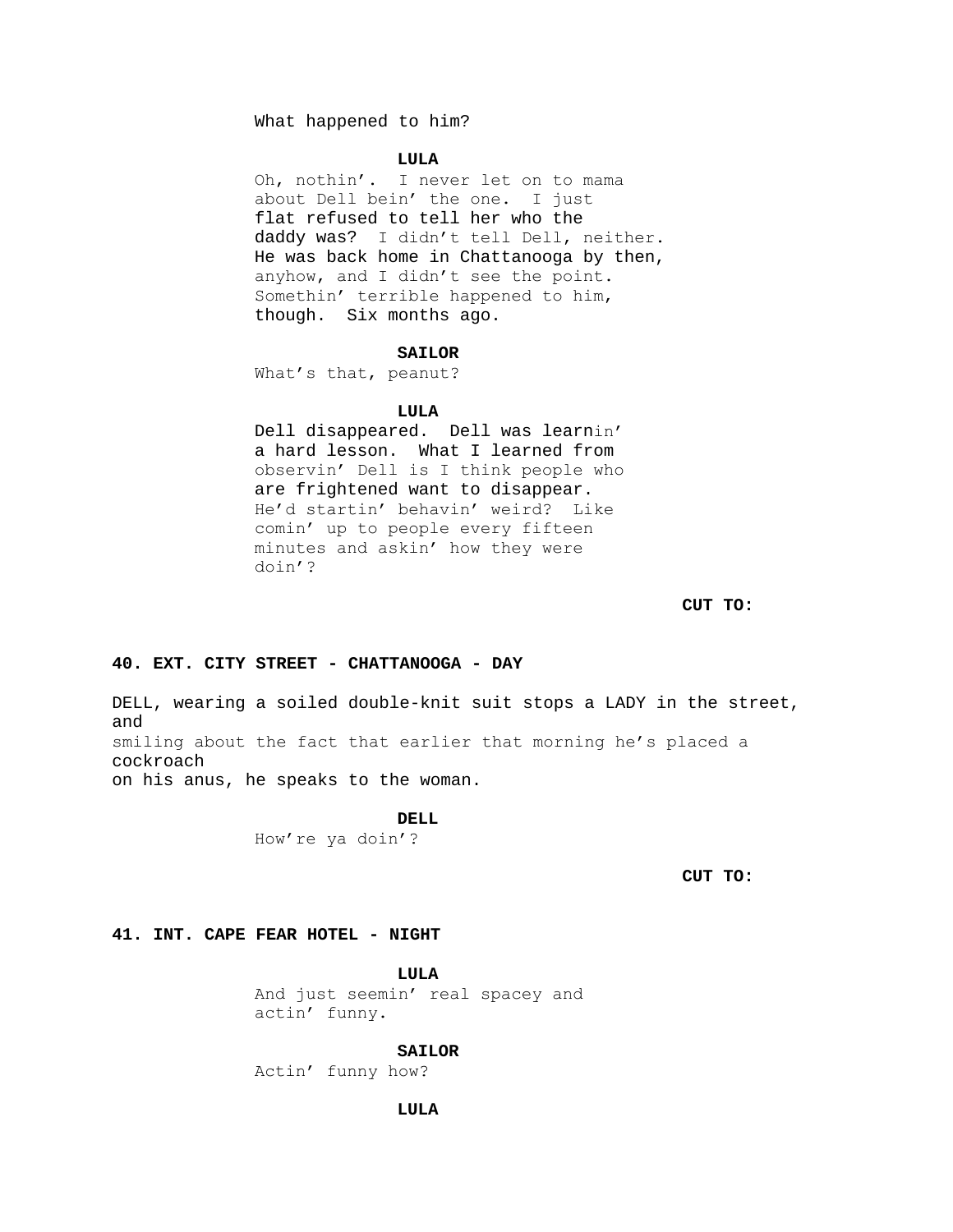Well, like mama told me, Aunt Rootie, Dell's mama? She found cockroaches in Dell's underwear.

**CUT TO:**

# **42. INT. AUNT ROOTIE'S HOUSE**

CU of Aunt Rootie - unfolds a pair of dirty jockey shorts and several cockroaches fall out.

**CUT TO:**

# **43. INT. CAPE FEAR HOTEL - NIGHT**

**LULA**

One time, Aunt Rootie caught Dell puttin' one big cockroach on his anus?

### **SAILOR**

Hell, peanut...

### **LULA**

One time - real late - like about two thirty a.m.? She found Dell up in the black of night all dressed and makin' sandwiches in the kitchen.

**CUT TO:**

## **44. AUNT ROOTIE'S HOUSE - KITCHEN - NIGHT**

In the dark kitchen, AUNT ROOTIE finds Dell making sandwiches slicing them on the diagonal.

### **AUNT ROOTIE**

What're ya doin'?

### **DELL**

Makin' my lunch!!!

## **LULA**

 (voice-over) Dell told her he was makin' his lunch and goin' to work. He's a welder? And she made him go back to bed.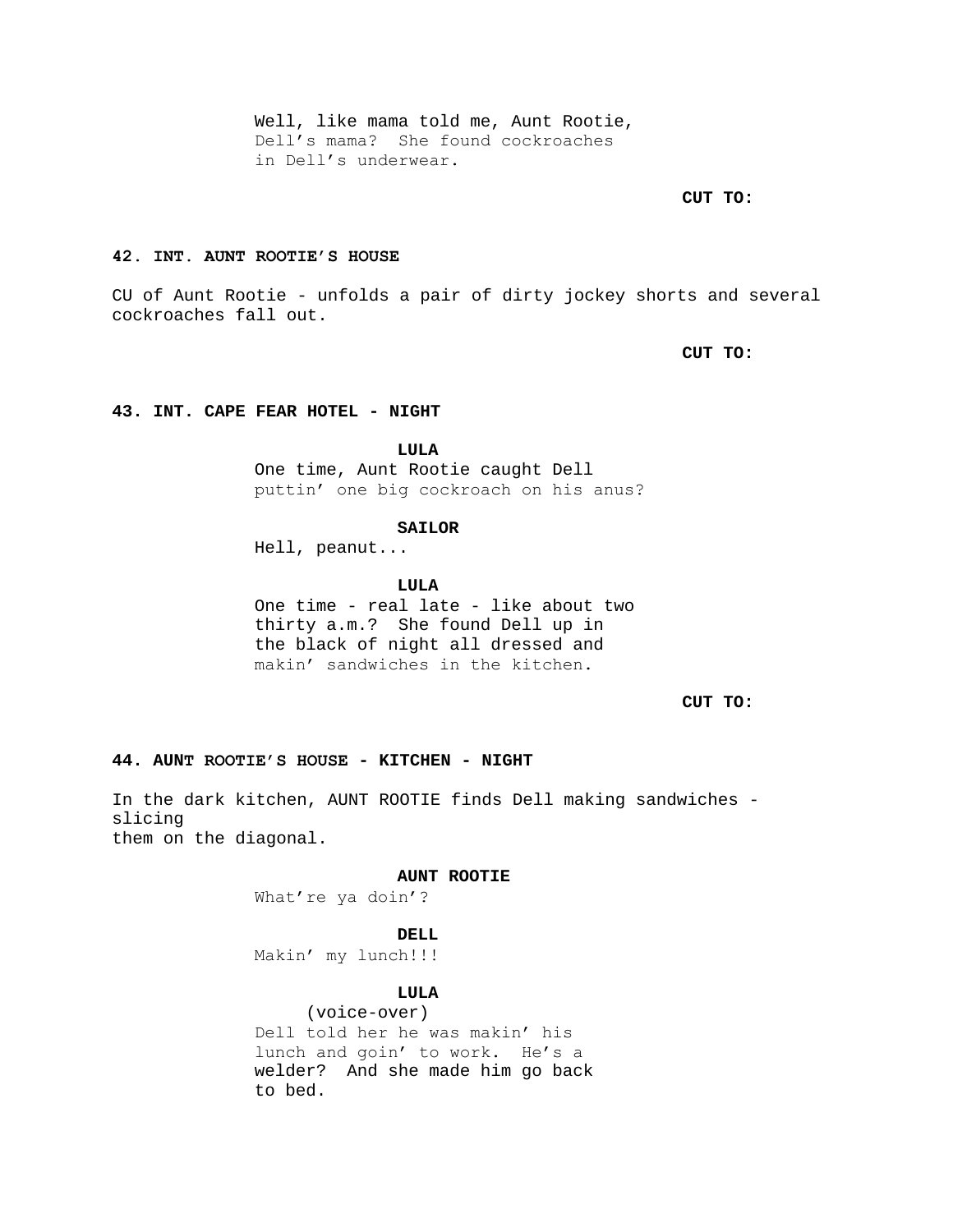We see Aunt Rootie cross the kitchen - take the knife away from Dell and lead him out of the kitchen.

# **CUT TO:**

# **45. INT. CAPE FEAR HOTEL - NIGHT**

**LULA**

Then he'd carry on about the weather? Talk about how rainfall's controlled by aliens livin' on earth. Also how men wearin' black leather gloves...

**CUT TO:**

### **46. INT. AUNT ROOTIE'S HOUSE - DELL'S ROOM - NIGHT**

Dell, crying uncontrollably, is in the center of the room squatting like an indian in his jockey shorts. He has a long ruler stretched out in front of him which he's using to press down on the top of a lone black glove on the floor.

# **LULA**

(voice-over) ...are followin' him around.

### **SAILOR**

Prob'ly the rain boys from Outer Space.

**CUT TO:**

## **47. INT. CAPE FEAR HOTEL - NIGHT**

### **LULA**

It ain't so funny now, though. December before Christmas? Dell disappeared again and Aunt Rootie hired a private eye to find him. He was missin' for almost a month before he wandered back in the house on mornin' dressed in some filthy Santa Claus suit.

# **48A. EXT. AUNT ROOTIE'S HOUSE - DAY**

Dell walking to house.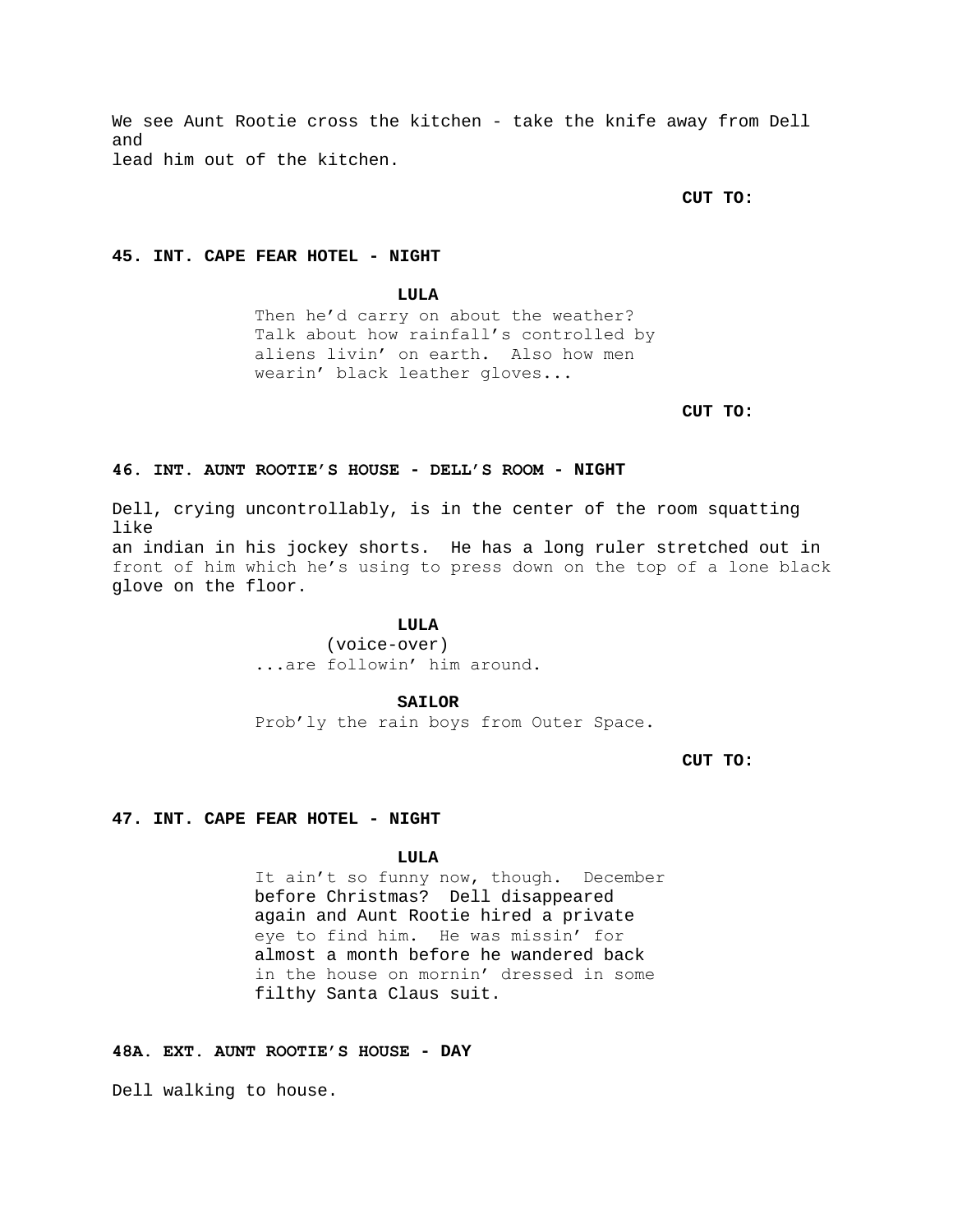**CUT TO:**

# **48. INT. AUNT ROOTIE'S HOUSE - DAY**

Dell enters the front door in a Santa Claus suit so filthy you can hardly see the red through the black. He walks right past Aunt Rootie and goes back into the kitchen. There he immediately does a spreadeagle on the floor and violently scratches his left ankle.

# **LULA**

(voice-over) The private eye cost Aunt Rootie over a thousand dollars? Then a little while later Dell ran off a third time to some place he said would "give him peace of mind." Nobody's seen him since.

**CUT TO:**

## **49. INT. CAPE FEAR HOTEL - NIGHT**

#### **SAILOR**

Sound like ol' Dell's more'n just a little confused, peanut... Too bad he couldn't visit that ol' Wizard of Oz and get some good advice.

#### **LULA**

Too bad we all can't, baby... One thing about Dell?

#### **SAILOR**

What's that?

## **LULA**

When he was about seventeen, he startin' losin' his hair.

#### **SAILOR**

So?

## **LULA**

He's twenty-four now? A year older than you? And must be 'bout bald.

#### **SAILOR**

There's worse things that can happen to a man, honey.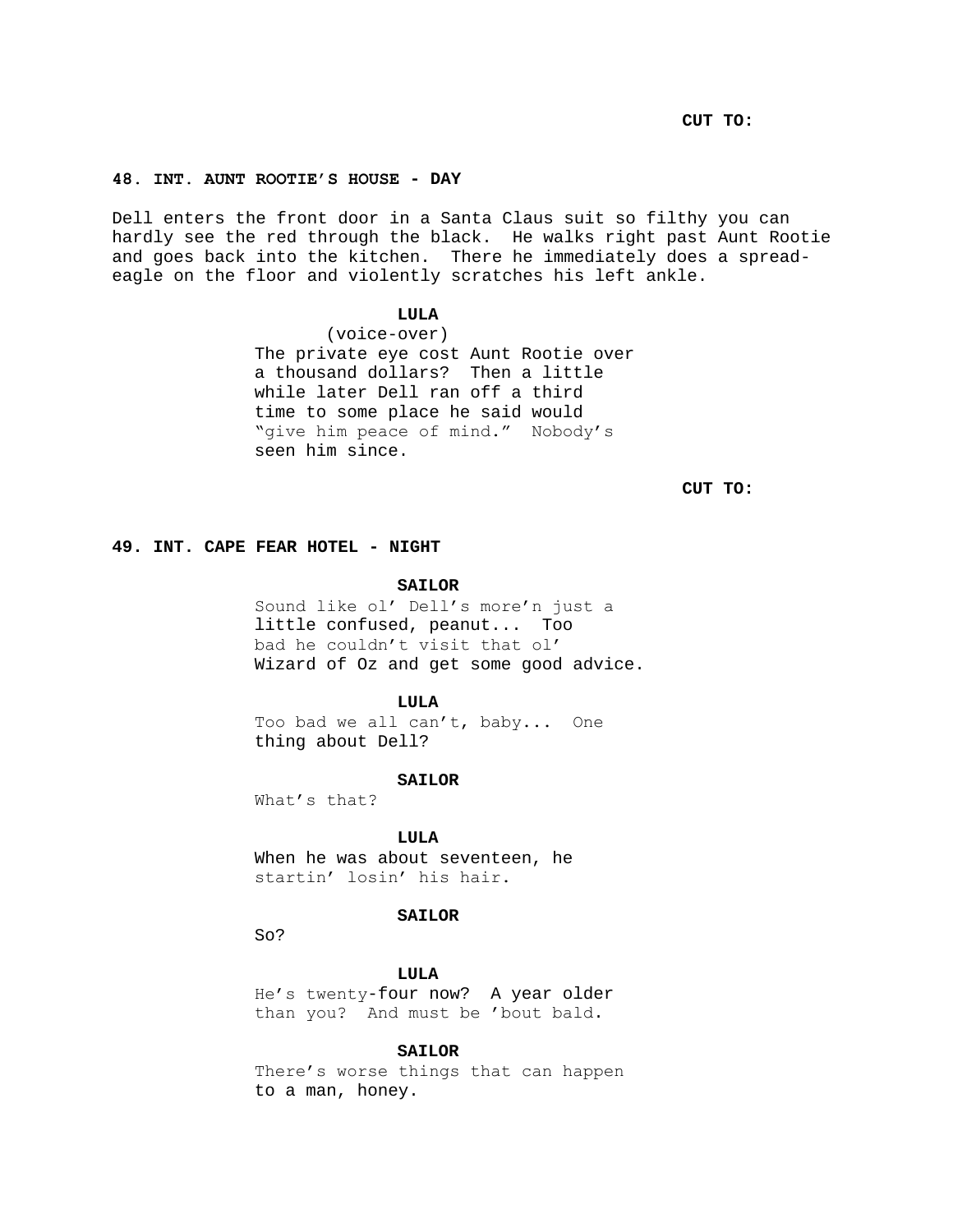#### **LULA**

Yeah, I suppose. But you know somethin' baby, hair does make a difference.

Lula turns to study Sailor.

#### **LULA**

I sure am glad they didn't give you no prison haircut... (sexual whisper) Gives me somethin' to grab hold of while we're makin' love?

They kiss passionately.

# **DISSOLVE TO:**

## **50. INT. CAPE FEAR HOTEL - NIGHT**

Sailor gets up from the bed and begins putting on his clothes. Lula is painting her toenails red.

#### **SAILOR**

Let's go dancin', peanut. I'm ready.

## **LULA**

We gotta be careful, honey, my mama's gonna have Johnnie Farragut on us like a duck on a june bug, and he's one clever detective? You know how clever? He once told me that he could find an honest man in Washington. My toenails gotta dry first anyways, Sailor.

## **SAILOR**

One thing puzzles my mind, sugar... You're twenty years old - aren't you ever curious why your mama has this fixation on keepin' us apart? Puttin' a detective on us. I'll tell ya Lula... Well... It's more'n me killin' Bob Ray Lemon...

#### **LULA**

Maybe my mama cares for me just a little too much...

## **SAILOR**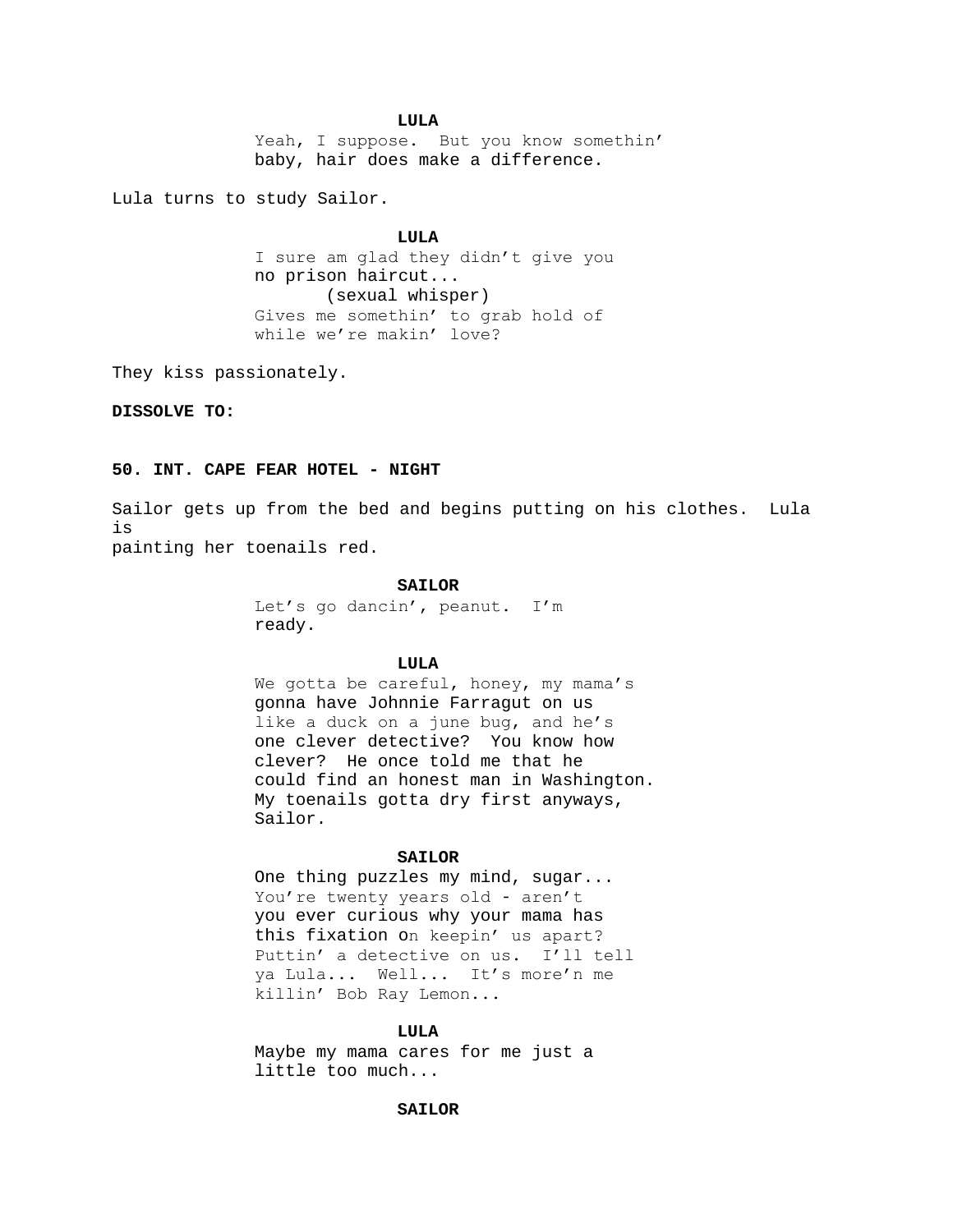Yeah, maybe...

Sailor's eyes seem to be thinking back...

## **CUT TO:**

## **51. INT. BAY ST. CLEMENT HOTEL - HALLWAY ABOVE BALLROOM - NIGHT**

We see an empty carpeted hallway and can hear a ballroom dance band playing in the distance. Sailor obviously slightly drunk, comes down the hall. He carefully, almost losing his balance, places his drink outside the MEN'S ROOM and enters. Marietta standing down at the other end of the hall - also drunk - smiles and stares at the MEN'S ROOM door through her glazed eyes. Sailor enters the MEN'S ROOM.

**CUT TO:**

#### **52. INT. MEN'S ROOM - BAY ST. CLEMENT HOTEL - NIGHT**

Sailor steps up to a urinal and starts doing his business. Marietta suddenly appears - drunk and laughing. She grabs him and pulls him into

a stall - closing and locking the door behind them.

#### **MARIETTA**

Hey, Sailor boy, you wanna fuck Lula's mama?...

# **SAILOR**

No.

#### **MARIETTA**

Well, she wants to fuck you.

She starts trying to French kiss Sailor when an OLD MAN comes in to urinate and Sailor and Marietta freeze - in a kiss. Sailor is going crazy in one way (wishing this wasn't happening.) Marietta is going crazy in another. The man finishes and as he leaves...

#### **OLD MAN**

(covering his eyes from seeing them) Lousy fuckin' homosexuals...

#### **SAILOR**

(instantly pulling away from Marietta) What are you, sick?... I'm with Lula.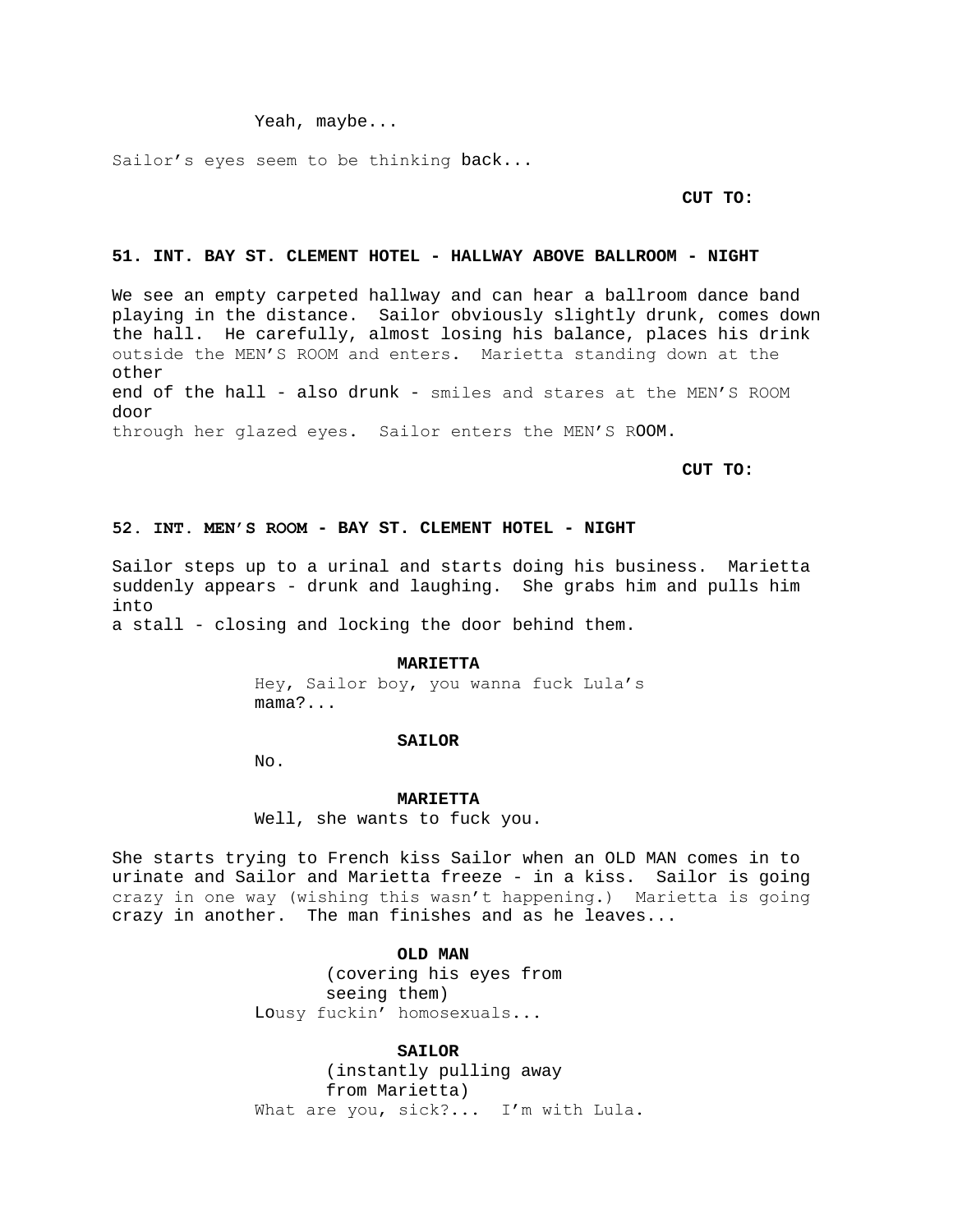### **MARIETTA**

No... I just wanted to kiss you good-bye... You know too much 'bout little Lula's mom...

## **SAILOR**

Whattya mean?

#### **MARIETTA**

Well, Johnnie told me you used to drive for Clyde and Santos...

#### **SAILOR**

So?

#### **MARIETTA**

So maybe one night you got a little too close to the fire... And you're gonna get burned, baby... And besides that, you're shit... D'you think I'd let my little girl go with shit like you?... Why, you belong right here in one of these toilets.

#### **SAILOR**

You're gonna have to kill me to keep me away from Lula.

### **MARIETTA**

Oh, don't worry 'bout that...

**CUT TO:**

#### **INT. CAPE FEAR HOTEL - NIGHT**

#### **SAILOR**

It's a prob'lm I don't think's gonna go away too soon though... Peanut, I'm thinkin' of breakin' parole and takin' you out to sunny California.

## **LULA**

Sailor!

#### **SAILOR**

You up for that?

#### **LULA**

I'd got to the far end of the world for you, baby... You know I would.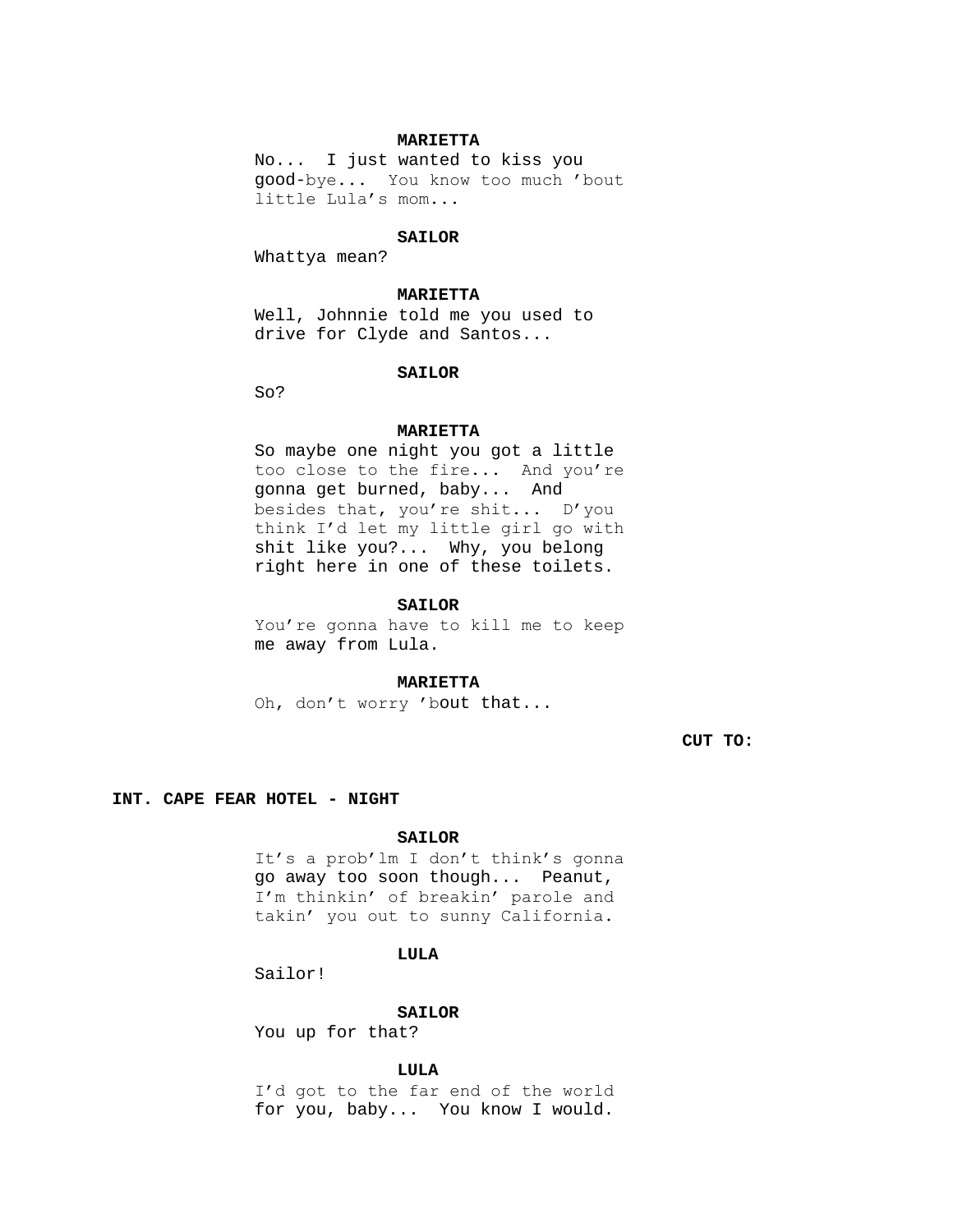### **SAILOR**

Those toenails dry yet? We got some dancin' to do.

We drift down Lula's long white legs to her blood red toenails.

**CUT TO:**

### **54. INT. "THE HURRICANE BAR" - NIGHT**

CU of Lula's dancing feet in black spiked-heel sandals exposing blurred blood red toenails. Lula and Sailor are at it again - dancing as if plugged in to the main power plant.

**DISSOLVE TO:**

# **55. INT. BAR - BACK OF "THE HURRICANE" - NIGHT**

Drenched in sweat, Sailor and Lula sit at a corner table chug-alugging "Rolling Rock" during the band's break. Lula notices a girl in the corner eye-balling Sailor. She splits her attention between the girl and Sailor.

## **LULA**

...That's an awful long way to go, just to get some pussy.

# **SAILOR**

Yeah, I had my first taste on that trip to Juarez. At that age you still got a lot of energy.

# **LULA**

You still got plenty energy for me, baby.

Lula has had enough of the girl staring at Sailor.

**LULA** Take a picture, bitch... It'll last longer.

# **GIRL**

Oh yeah?

**LULA**

I'll slap those eyes right outta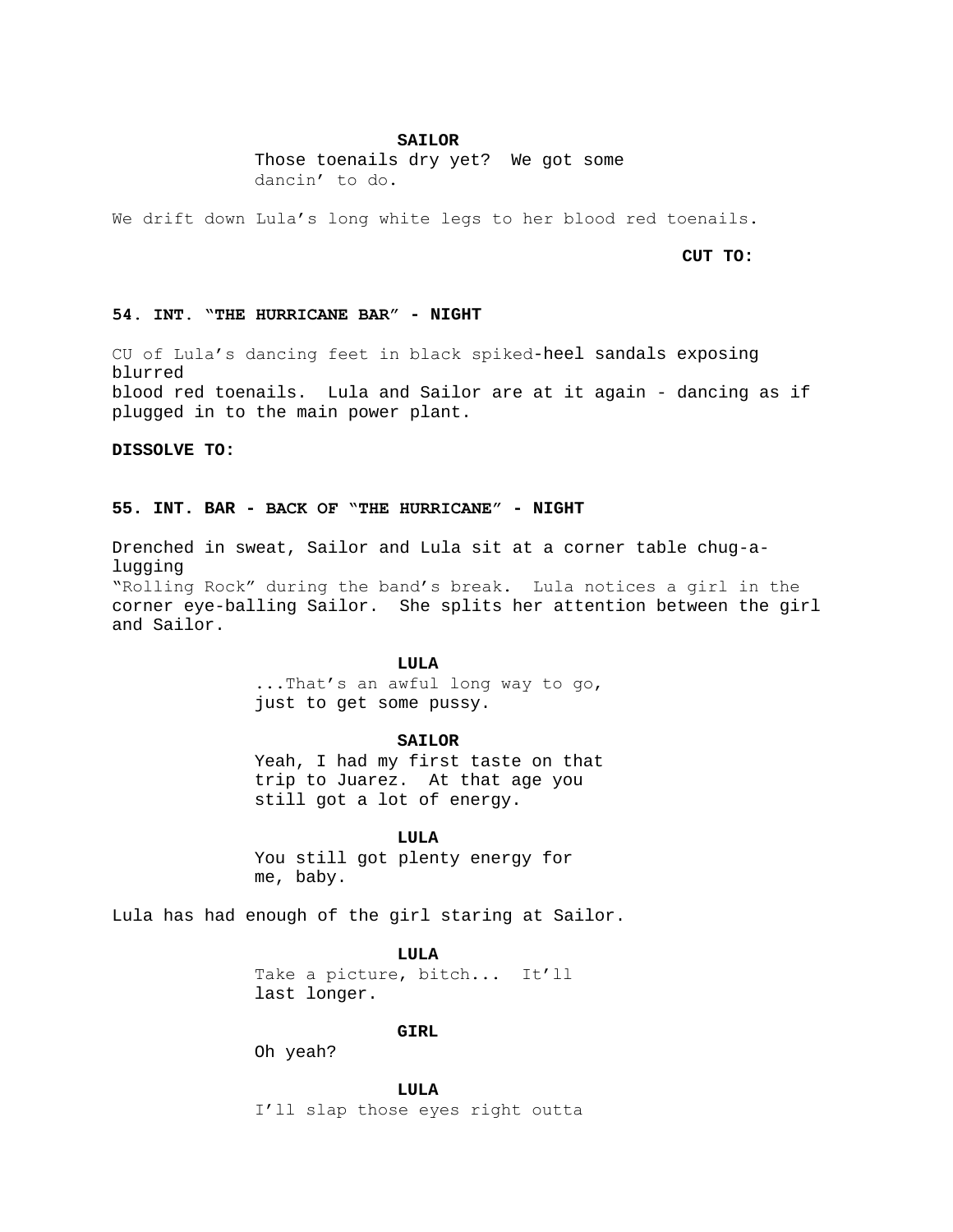your head.

The girl gets up in a huff and leaves.

**LULA**

Sorry, baby... When's the first time you done it with a girl who wasn't hookin'?

#### **SAILOR**

Maybe two, three months after Juarez. I was visitin' my cousin, Junior Train, in Savannah, and we were at some kid's house whose parents were out of town. A girl comes up to me that was real tall, taller than me.

**CUT TO:**

## **56. INT. JUNIOR TRAIN'S FRIEND'S HOUSE - KITCHEN - SAVANNAH**

We see what he talks about.

### **SAILOR**

(voice-over) She looked right at me and run her tongue over her lips and put her hand on my arm - told me her name was Irma.

**CUT TO:**

# **57. INT. BAR - BACK OF "THE HURRICANE" - NIGHT**

**LULA**

What'd you say to her?

#### **SAILOR**

Told her my name. Then she said somethin' like, 'It's so noisy down here. Why don't we go upstairs so we can hear ourselves?' She turned around and led the way. I knew I had an important lesson to learn that day.

**CUT TO:**

**58. INT. JUNIOR TRAIN'S FRIEND'S HOUSE - STAIRWAY - NIGHT**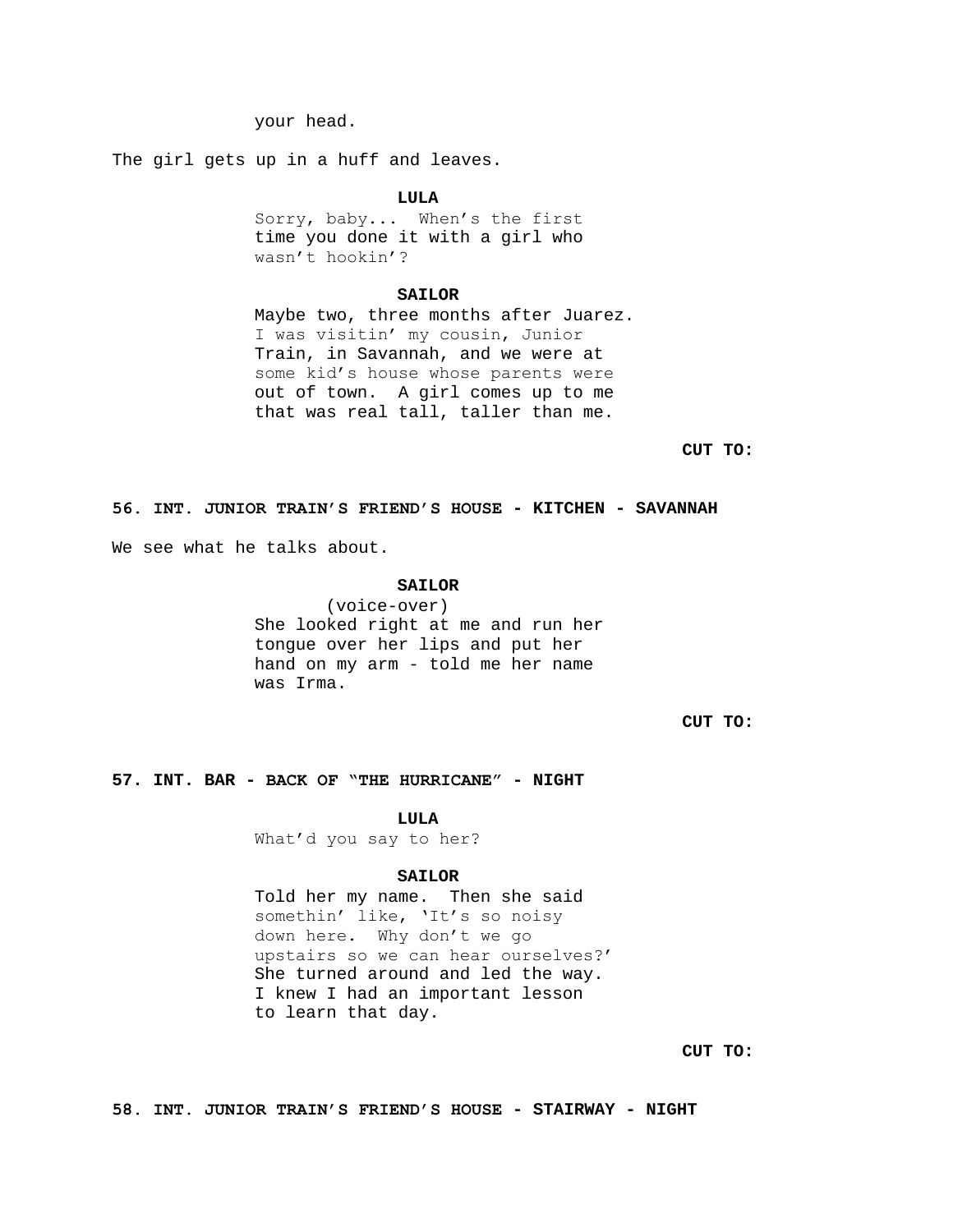We see what he talks about.

# **SAILOR**

(voice-over) When she got almost to the top step I stuck my hand between her legs from behind.

**CUT TO:**

# **59. INT. BAR - BACK OF "THE HURRICANE" - NIGHT**

## **LULA**

Oh, baby. What a bad boy you are!

## **SAILOR**

(laughing) That's just what she said. I had a boner with a capital "O." I went to kiss her but she broke off laughin' and ran down the hallway. I found her lyin' on a bed in a room filled with assault weapons and Penthouse magazines. She was a wild chick. She was wearin' bright orange pants with kind of Spanish lookin' lacy black stripes down the sides. You know, them kind that doesn't go all the way down your leg?

## **LULA**

You mean like pedal pushers?

#### **SAILOR**

I guess.

**CUT TO:**

# **60. INT. JUNIOR TRAIN'S FRIEND'S HOUSE - BEDROOM NIGHT**

We see what he talks about.

## **SAILOR**

(voice-over) She just rolled over onto her stomach and stuck her ass up in the air. I slid my hand between her legs and she closed her thighs on it.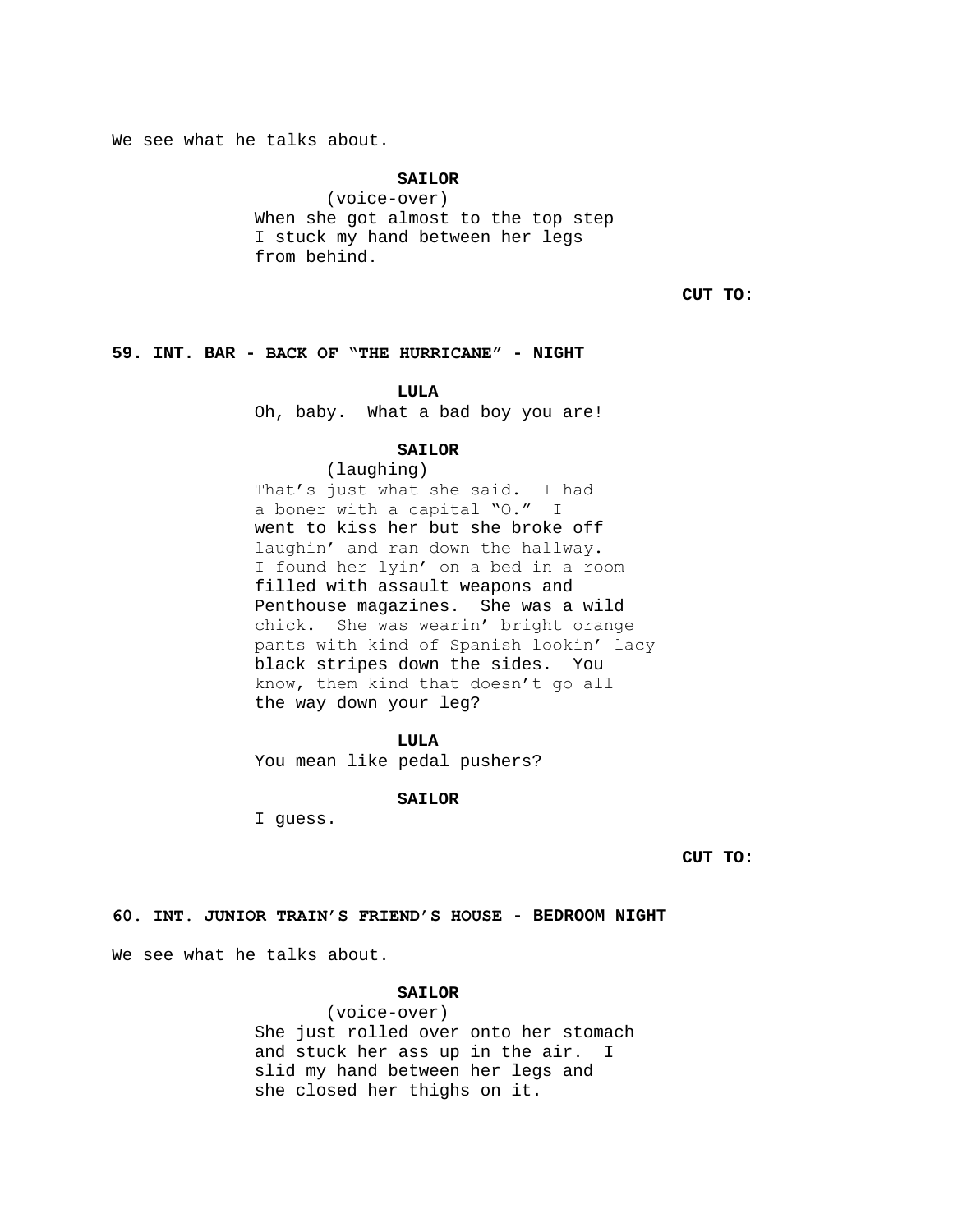# **61. INT. BAR - BACK OF "THE HURRICANE" - NIGHT**

#### **LULA**

You're excitin' me, honey. What'd she do?

#### **SAILOR**

Her face was half-pushed into the pillow, and she looked back over her shoulder at me and said, 'I won't suck you. Don't ask me to suck you.'

### **LULA**

Poor baby. She don't know what she missed. What color hair she have?

### **SAILOR**

Sorta brown, blonde, I guess. But dig this, sweetie. Then she turns over, peels off them orange pants, and spreads her legs real wide and says to me...

**CUT TO:**

# **62. INT. JUNIOR TRAIN'S FRIEND'S HOUSE - BEDROOM - NIGHT**

**IRMA**

(her smiling face) Take a bite of peach.

**CUT TO:**

## **63. INT. BAR - BACK OF "THE HURRICANE" - NIGHT**

# **LULA**

(howls) Jesus, honey! You more'n sorta got what you come for... You better rum me back to the hotel, baby... You got me hotter'n Georgia asphalt.

## **SAILOR**

Say no more... But go easy on me, sweetheart... Tomorrow we got alotta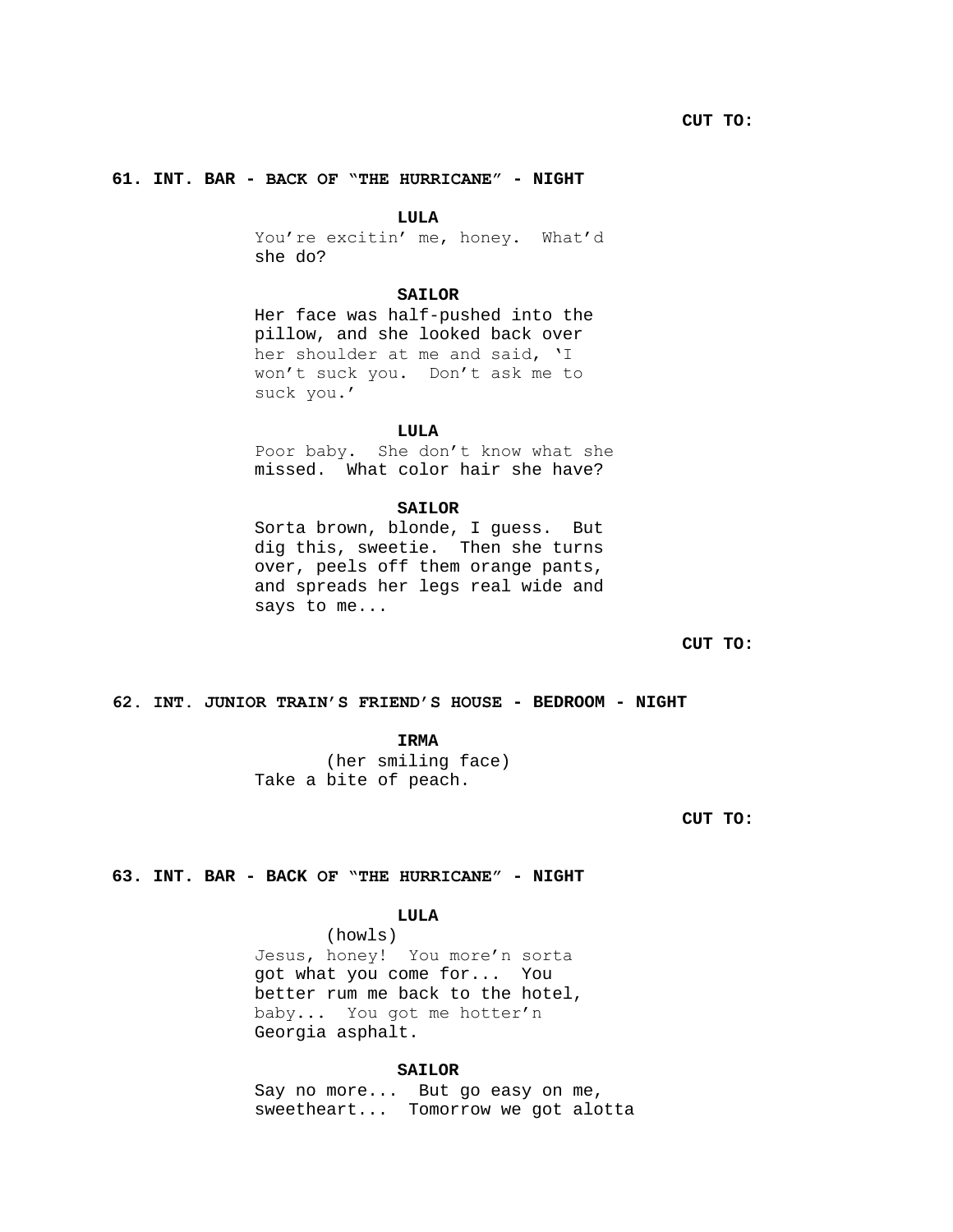drivin' to do. (he takes out a cigarette and laughs) Hotter'n Georgia asphalt?

ECU of match striking and bursting into flames.

### **WHITE OUT:**

## **CUT TO:**

# **64. INT. THUNDERBIRD CONVERTIBLE - DAY**

Sailor is at the wheel of the dark blue '67 Thunderbird convertible. They are flying down a two-lane Southern highway.

#### **LULA**

I'll drop mama a postcard from somewhere. I mean, I don't want her to worry no more'n necessary.

#### **SAILOR**

What do you mean by necessary? She's prob'ly already called the cops, my parole officer, her p.i. boyfriend Johnnie Farragut.

#### **LULA**

I suppose so. She knew I was bound to see you soon as you was sprung, but I don't figure she counted on us takin' off together like this... I guess this means you're breakin' parole, then?

### **SAILOR**

You guess? My parole was broke two hundred miles back when we burnt Portagee County.

# **LULA**

What'll it be like in California, Sailor, do you think? I hear it don't rain much there.

### **SAILOR**

You got about six more big states to go before we find out.

#### **LULA**

We got through two states already.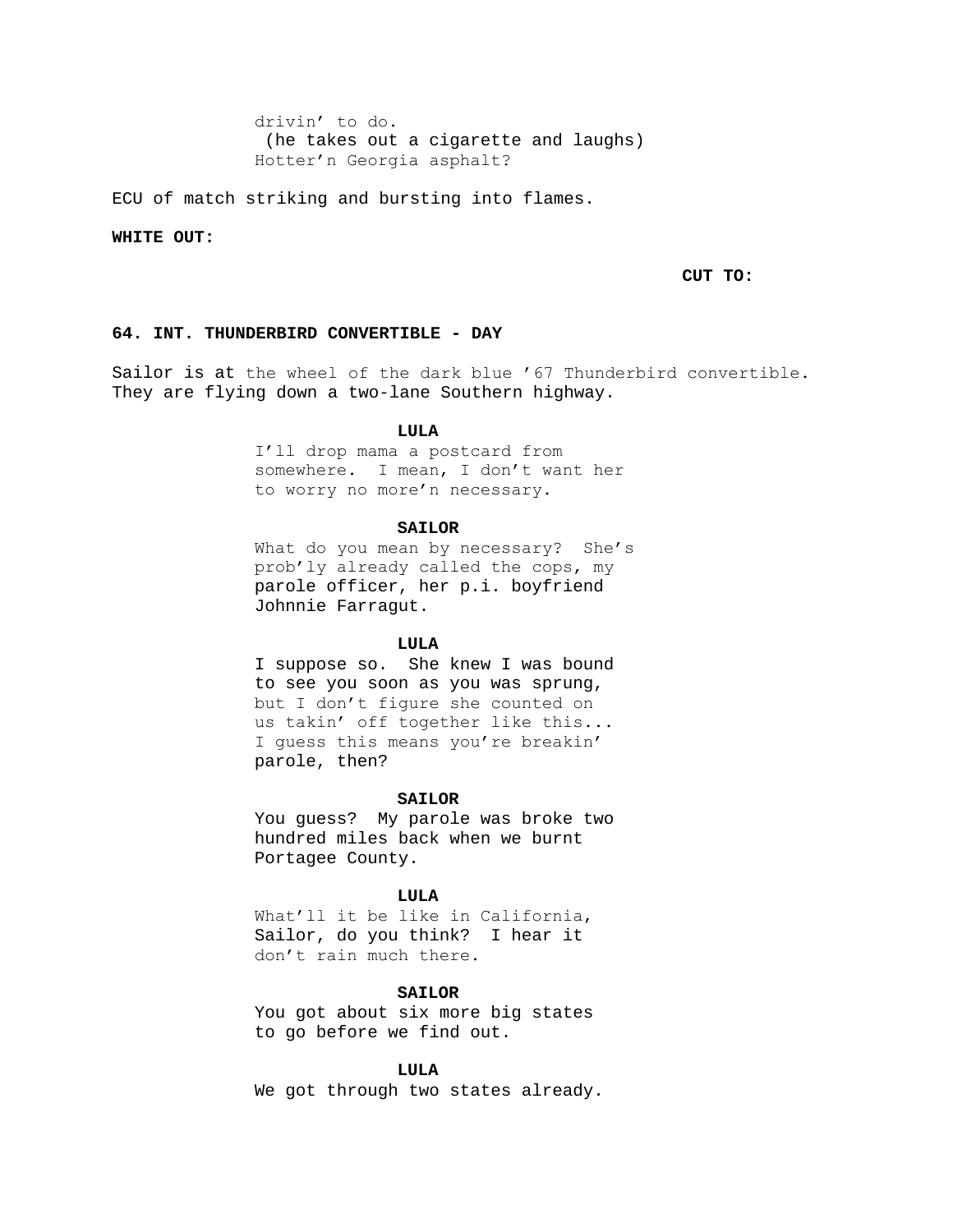Lula lights up a cigarette.

# **SAILOR**

That don't smell like a More.

# **LULA**

It ain't. It's part of the lessons of life. I picked me up a pack of Vantages before we left the Cape?

## **SAILOR**

They sure do stink.

## **LULA**

Yeah, I guess, but - and here's the lesson part - they ain't supposed to be so bad for you.

# **SAILOR**

You ain't gonna begin worryin' about what's bad for you at this hour, are you, sugar? I mean, here you are crossin' state lines with a A-Number One certified murderer.

### **LULA**

Manslaughterer, honey, not murderer. Don't exaggerate.

### **SAILOR**

Okay, manslaughterer who's broke his parole and got in mind nothin' but immoral purposes far's you're concerned.

### **LULA**

Thank the Lord. Well, you ain't let me down yet, Sailor. That's more'n I can say for the rest of the world?

Sailor laughs and shoots the T-Bird up to seventy.

## **SAILOR**

You please me, too, peanut.

# **CUT TO:**

# **65. INT. JOHNNIE FARRAGUT'S '69 MAROON BUICK - DAY**

Johnnie Farragut drives down a Southern highway on his mission.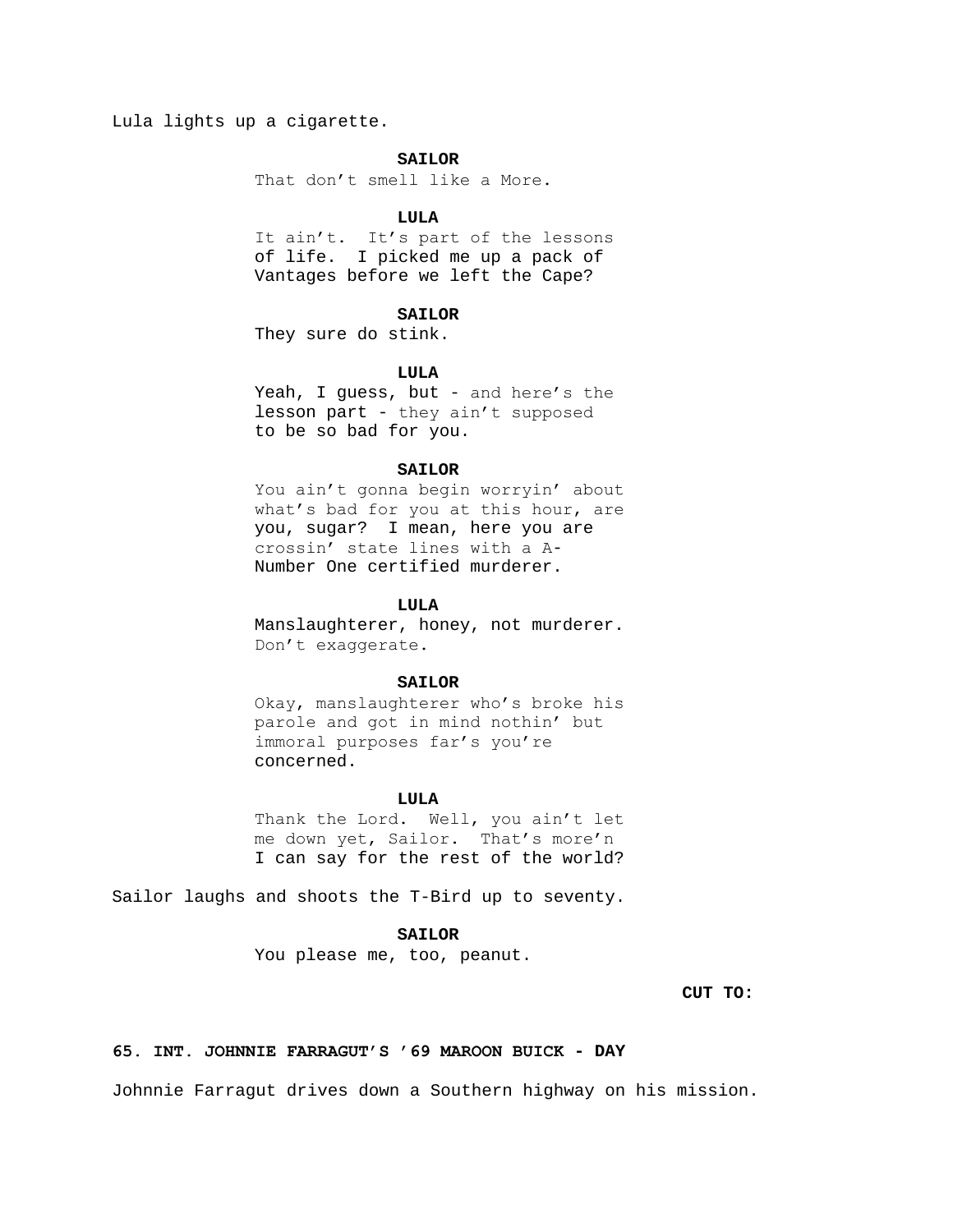# **66. INT. THUNDERBIRD - DAY**

# **SAILOR**

Life is a bitch and then you marry one.

# **LULA**

What kinda trash talk is that?

# **SAILOR**

(laughs) What it says on the bumper sticker up front. On that pickup.

### **LULA**

That's disgustin'. Those kinda sentiments shouldn't be allowed out in public. Is this Biloxi yet?

# **SAILOR**

Almost. I figure we should find us a place to stay and then go eat.

## **LULA**

Got anyplace special in mind?

# **SAILOR**

We oughta stay somewhere outta the way. Not in no Holidays or Ramadas or Motel Six. If Johnnie Farragut's on our trail he'll check those first.

**66A. EXT. THUNDERBIRD/EXT. THE HOST OF THE OLD SOUTH HOTEL - DAY**

They pass the Biloxi City Limit sign.

## **LULA**

How about that one? The Host of the Old South Hotel.

# **SAILOR**

Looks more like the Ghost of the Old South, but we'll try her.

**CUT TO:**

**67. INT. THE HOST OF THE OLD SOUTH HOTEL - EVENING**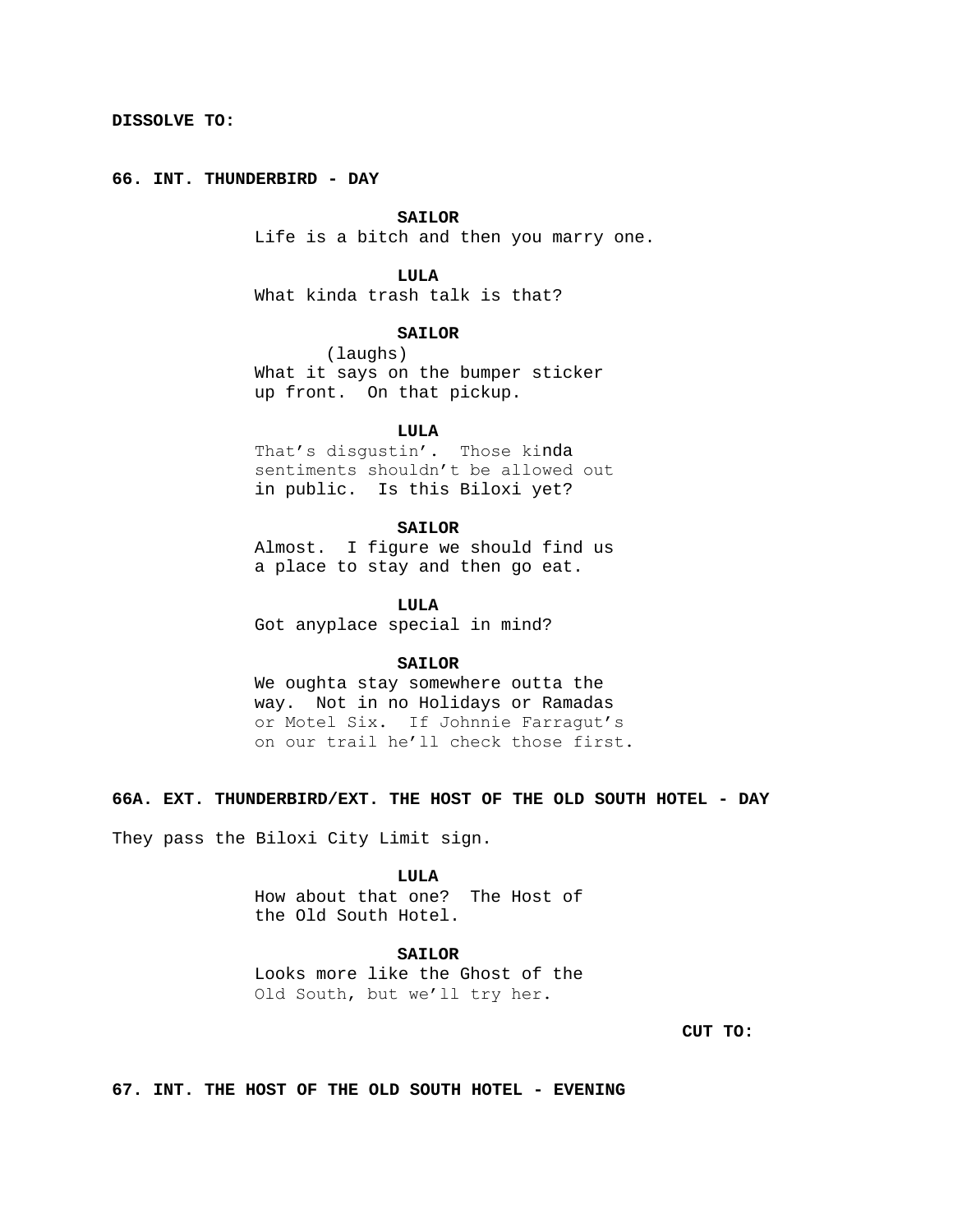The room is large but cheap. Lula strips off the dishwater grey bedspread and tosses it over by the bureau. Sailor looks out the broken window.

### **LULA**

I H-A-T-E hotel bedspreads. They don't hardly never get washed, and I don't like the idea of lyin' on other people's dirt.

# **SAILOR**

Come look at this.

**LULA**

 (going to the window) What's that, honey?

# **SAILOR**

 (thinking about death) There ain't no water in the swimmin' pool. Just a dead tree fell in, prob'ly from bein' struck by lightnin'.

## **LULA**

 (thinking about granddad) It's huge. This musta been a grand old place at one time.

# **SAILOR**

Let's get fed, sweetheart. The light's fadin' fast.

**CUT TO:**

# **68. EXT. ROADSIDE PAYPHONE - NIGHT**

Marcello Santos is making a phone call.

### **SANTOS**

Hello there, Mr. Reindeer... Marcello Santos speaking.

**CUT TO:**

# **69. INT. MR. REINDEER'S POSH NEW ORLEANS RESIDENCE - NIGHT**

An old man, MR. REINDEER, wearing a tuxedo is sitting on the toilet his pants down - talking on the bathroom phone. He laughs a long deep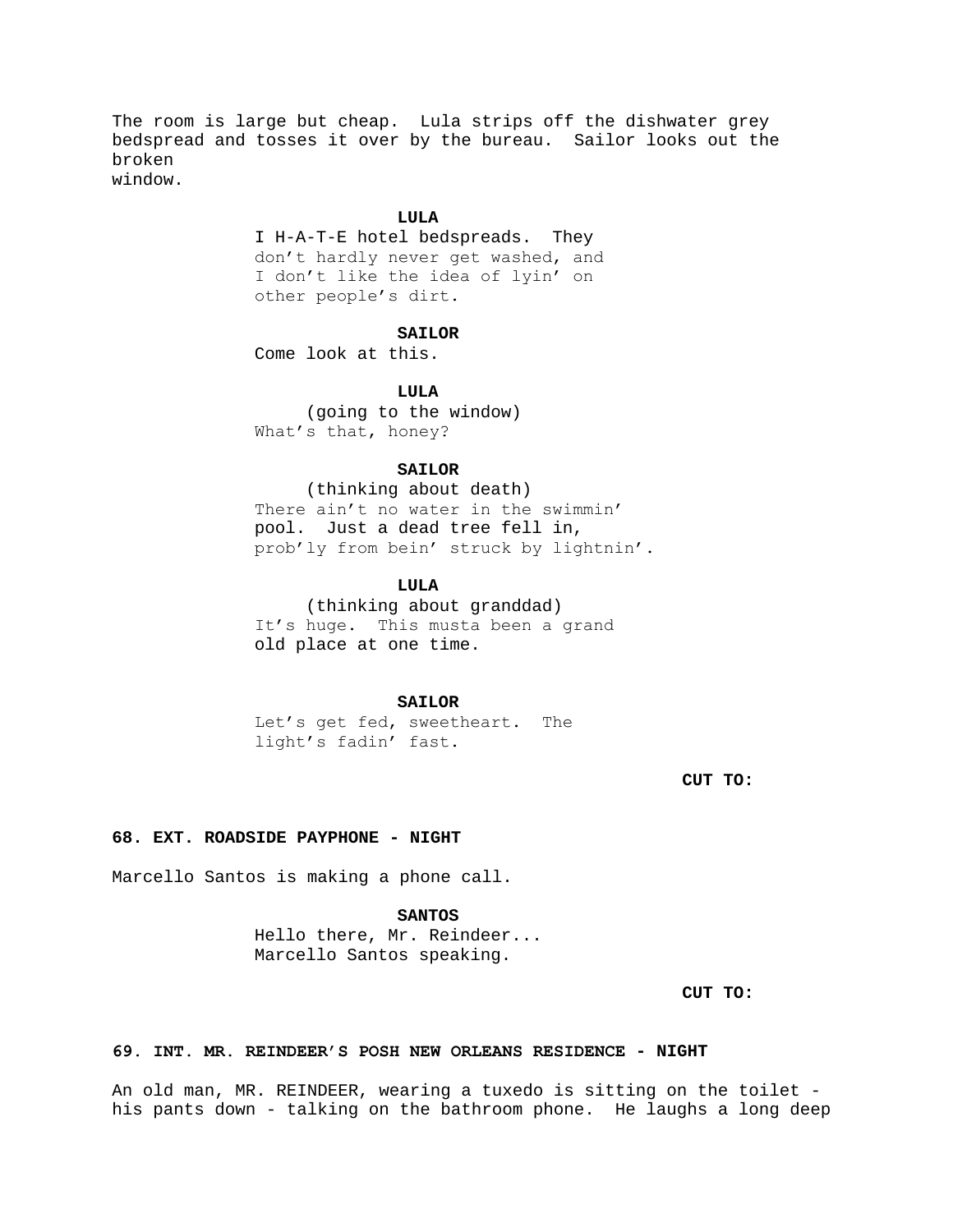smoker's laugh.

#### **MR. REINDEER**

(laughing) Mr. Marcello Santos... Hey there... That was great shit you sent in last month...

**CUT TO:**

# **68A. EXT. ROADSIDE PAYPHONE - NIGHT**

**SANTOS**

I gotta problem... In fact, I gotta coupl'a problems...

**CUT TO:**

# **69A. INT. MR. REINDEER'S POSH NEW ORLEANS RESIDENCE - NIGHT**

# **MR. REINDEER**

(laughs again) Gotta coupl'a problems, huh?... For each problem drop a silver dollar through my mail slot... With all particulars... We'll work out "il conto" later...

**CUT TO:**

# **70. INT. JOHNNIE FARRAGUT'S MAROON '69 BUICK - NIGHT**

Johnnie Farragut steers the Buick down the dark highway past a sign which reads, "NEW ORLEANS - 26 MILES".

**CUT TO:**

# **71. EXT. BEACH - NIGHT**

Sailor and Lula are walking along the beach. Lula takes off her shoes.

> **LULA** (sing-song spells) M-i-ss-i-ss-i-pp-i... You can almost hear that jazz blowin' up from the big N.O.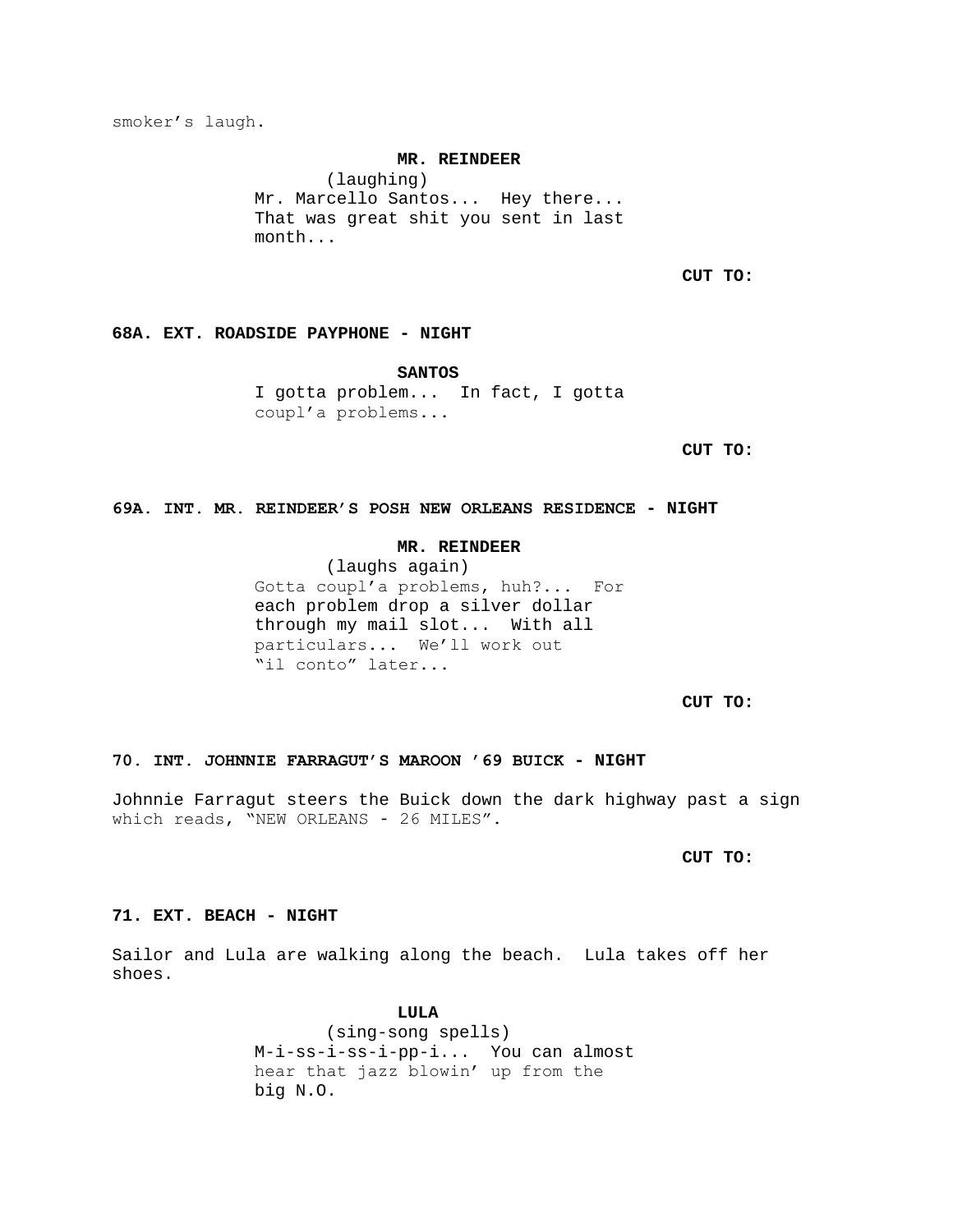# **SAILOR**

Lula... I learned somethin' interestin' today on a science show I heard on the radio... How leeches is comin' back into style.

## **LULA**

Say what? Honestly, sugar, you can talk more shit sometimes?

She takes out a cigarette the length and width of a Dixon Ticonderoga No. 2 pencil and lights it.

#### **SAILOR**

Got you a pack of Mores again, huh?

### **LULA**

Yeah, it's a real problem for me, Sailor, you know? When I went in that drugstore by the restaurant in Biloxi? I saw 'em by the register and the girl throw 'em in. I'm not big on resistin'. So what about a leech?

#### SATLOR

Heard on the radio how doctors is usin' leeches again, just in old times. You know, when even barbers used 'em?

# **LULA**

(shuddering) I got one on me at Lake Lanier. Lifeguard poured salt on it and it dropped off. Felt awful. He was a cute boy, though, so it was almost worth it.

Sailor laughs.

### **SAILOR**

Yeah, well listen to this... Radio said back in the 1920s a I-talian doctor figured out that if, say, a fella got his nose cut off or bit off in, say, a barfight or somethin', they'd sew one of his forearms to his nose for a few weeks... Then put leeches on it.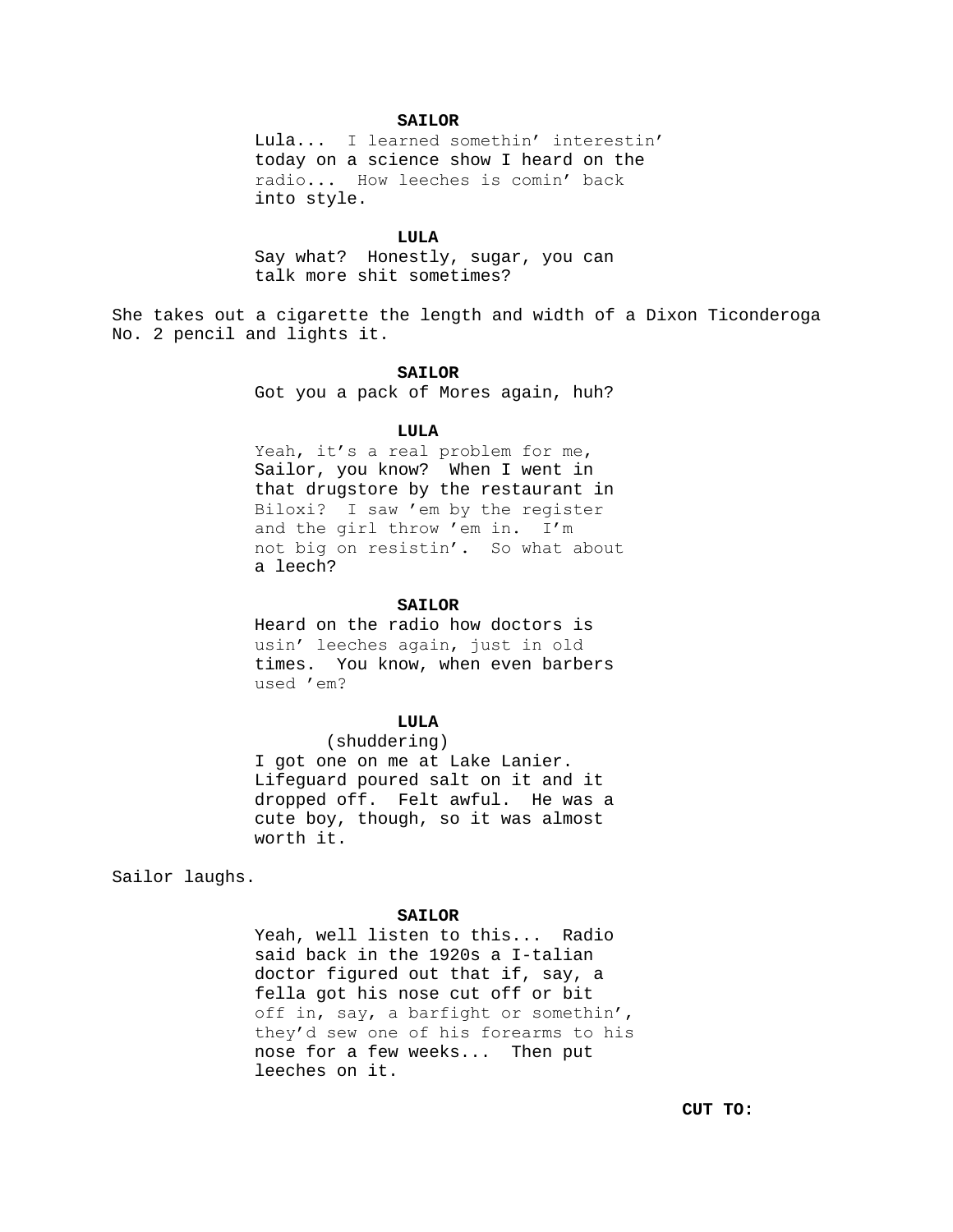71A. CU of MAN with forearm sewed to nose.

**CUT TO:**

# **72. EXT. BEACH - NIGHT**

### **LULA**

Sailor? You expect me to believe a man'd be goin' around with a arm sewed to his nose?

# **SAILOR**

(nodding) How they used to do it. Course they got more sophisticated ways now. Radio said the Chinese, I think it is, figured a better idea is by insertin' a balloon in the forehead and lettin' it hand down on the nose.

Lula shrieks.

### **LULA**

Sailor Ripley! You stop! You're makin' this shit up and I ain't gonna sit for it!

## **SAILOR**

Honest, Lula. I prob'ly ain't precisely got all the facts straight, but it's about what they said.

#### **LULA**

Honey, we're goin' to bed now and it's time to change the subject.

She's so cute Sailor just has to kiss her.

**DISSOLVE TO:**

# **73. INT. THUNDERBIRD - SOUTHERN HIGHWAY - DAY**

Sailor and Lula pass a sign that reads "NEW ORLEANS - 26 MILES". Sailor pulls off the road into a Gulf gas station mini-mart and stops the car next to a self-serve pump. A sign on the top of it says "PLEASE PAY **INSIDE BEFORE FUELING."**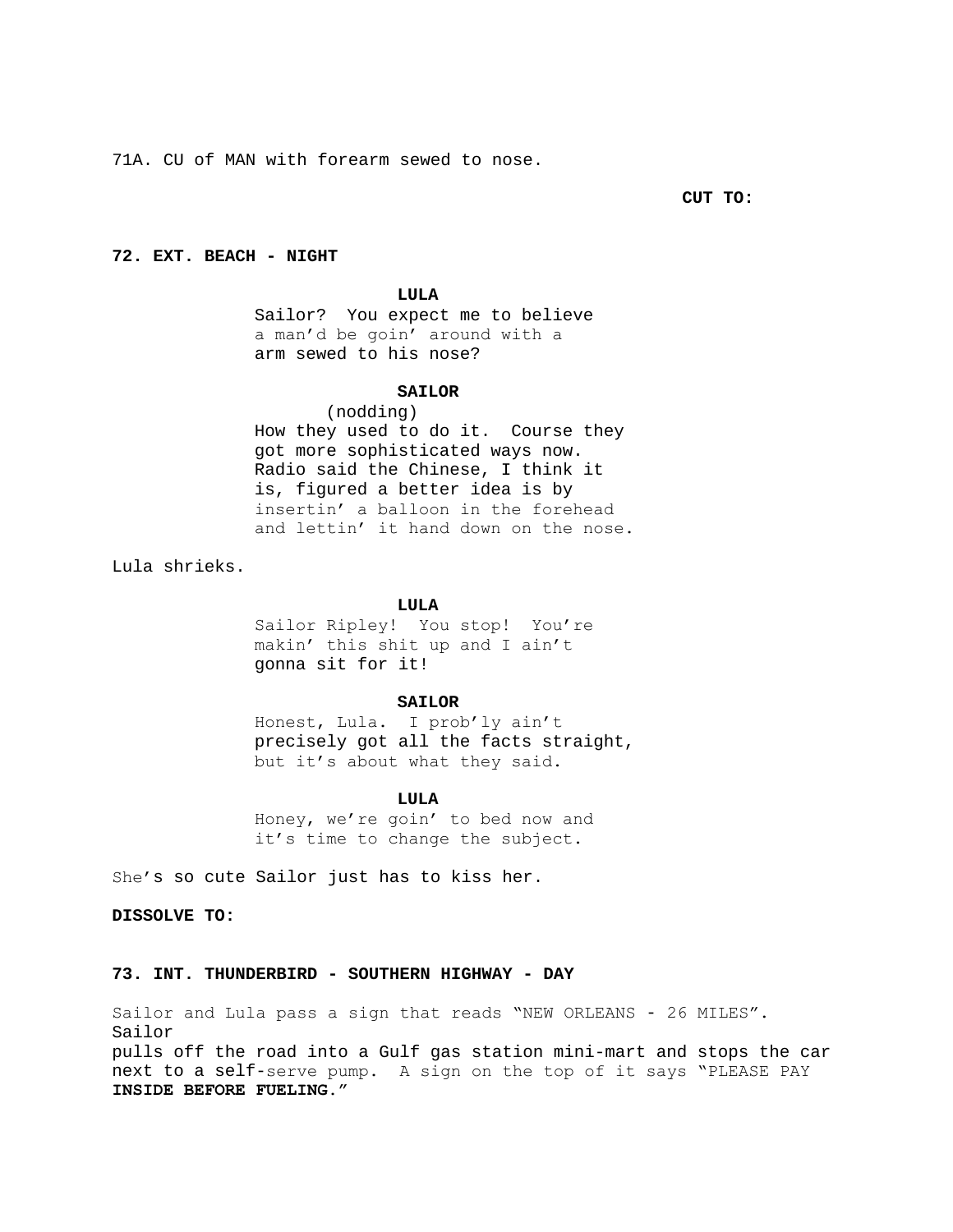# **SAILOR**

We're about dry bones, sweetheart. We don't wanna have to push this "bird" into New Orleans.

## **LULA**

We sure don't, honey... (shouting to Sailor as he goes into the store) Get me a Mounds?

# **74. INT. MINI-MART - DAY**

A tall OLD BLACK MAN about seventy years old, wearing a torn green Tulane tee-shirt and a dirty orange Saints baseball cap, is filing items

on the counter by the cash register. In the pile are four ready-made, plastic-wrapped sandwiches, two tuna salad and two cotto salami; six Twinkies; a package of Chips Ahoy chocolate chip cookies; four Slice colas; two Barq's root beers; and a large package of fried pork rinds, extra salted.

# **BLACK MAN**

 (to Sailor and another guy also waiting to pay for gas) Sorry, gentlemen. I'm 'most finished on my shoppin' here.

**ERV**

This be it?

# **BLACK MAN**

Y'all take American Express?

**ERV**

Yessir.

### **BLACK MAN**

Then lemme throw in a couple more things.

Sailor and the man in line behind him watch as the black man gathers up

several more packages of Twinkies along with a few cupcakes and half a dozen cans of Pretty Kitty cat food, three liver and three chicken dinner portions, and tosses them on his pile.

# **BLACK MAN**

 (to Sailor, smiling - showing no visible upper teeth) Pussycats gotta eat, too.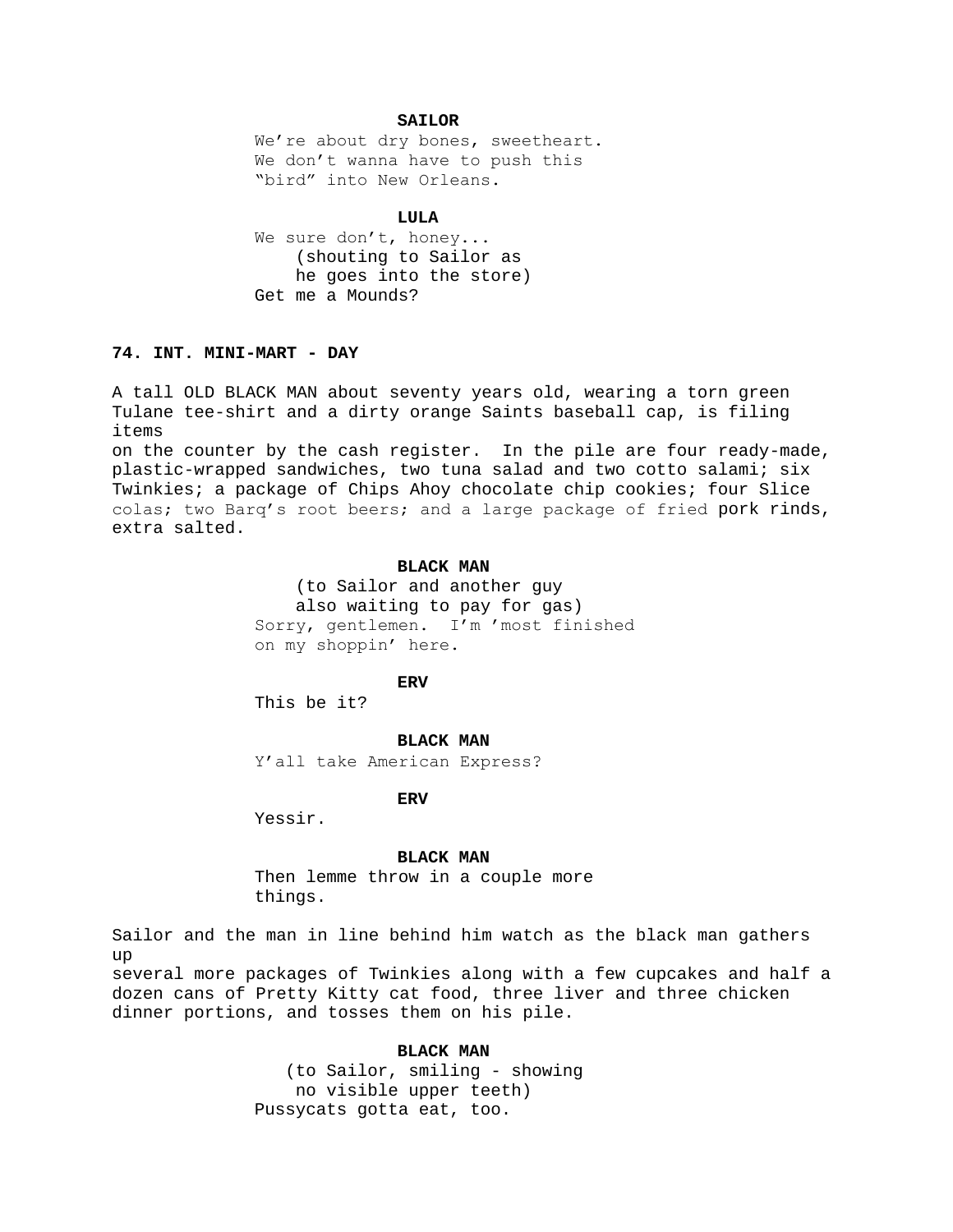He hands an American Express card to the clerk, ERV, who runs it through the verifier. The card checks out okay and the old guy prepares a charge slip, has the man sign it, and bags the purchases.

# **BLACK MAN**

(to Erv) I'd just soon have a paper bag rather than a plastic one, if it's same to you.

#### **ERV**

 (shoving the plastic bag he filled towards the black man) We don't have no paper bags.

A telephone begins to ring and everyone looks around. The Black Man reaches in his jacket pocket and pulls out a portable phone and punches

"send."

# **BLACK MAN**

(into phone) Hello... Yeah, mama, I'm on my way... (to Sailor and other guy as he picks up his bag and heads out) Thanks for waitin', gentlemen.

Everyone is silent as they watch the old Black Man hobble out.

# **SAILOR**

(to Erv) All I want's ten bucks regular. Oh yeah, and a Mounds bar.

Erv takes one off the candy and gum rack next to the register and lays it on the counter. Sailor gives him a twenty dollar bill.

## **SAILOR**

I ain't got my American Express card with me, so I gotta use cash. Hope that's okay.

Sailor smiles, but the clerk keeps a poker face and just gives him his change. The guy in line behind Sailor shakes his head and grins.

**75. EXT. MINI MART/THUNDERBIRD - DAY**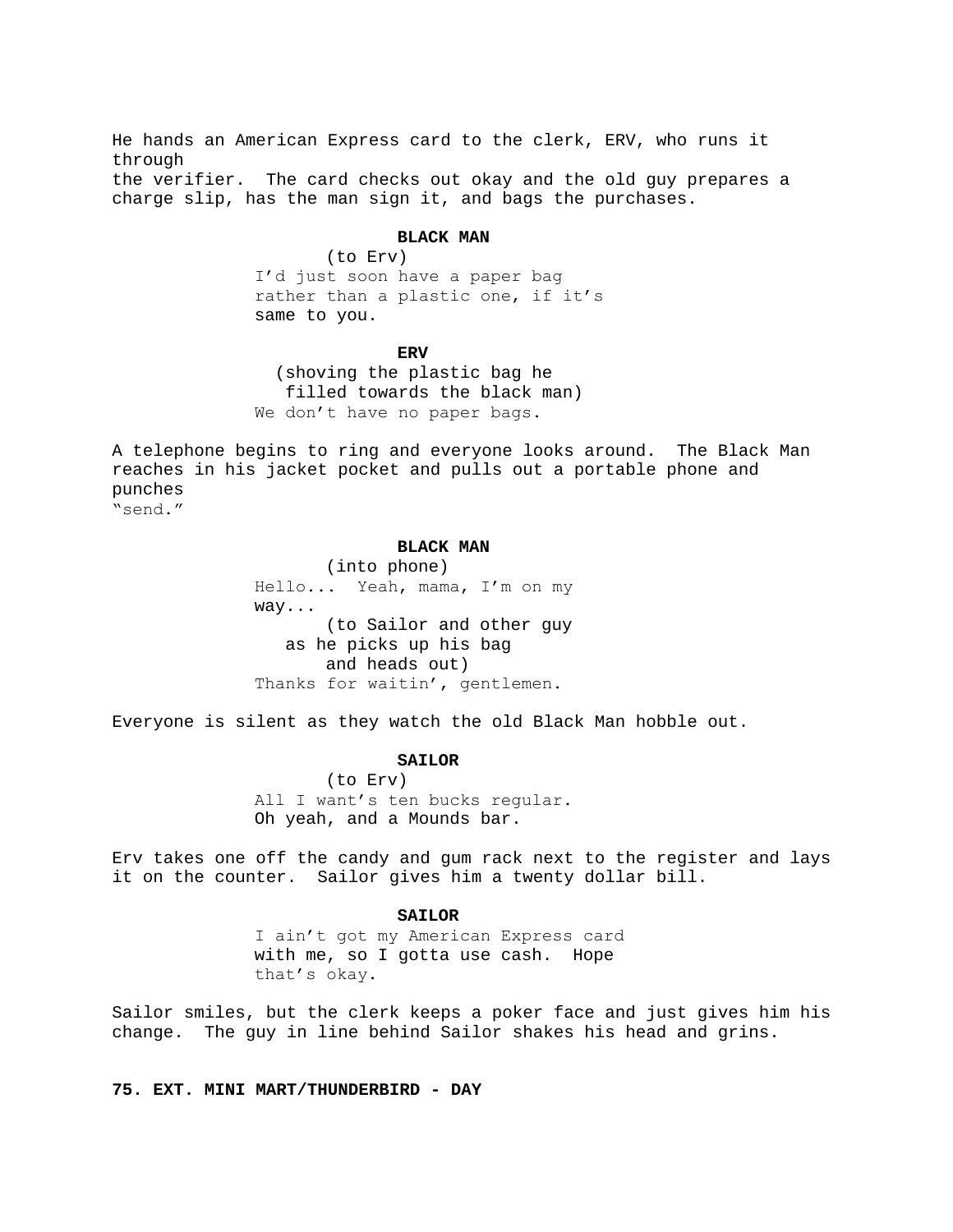Sailor goes back to the car.

**LULA** That took long enough. You forget my Mounds?

Sailor tosses her the candy bar.

# **SAILOR**

I really do think the country done changed just a little while I was away, peanut.

Lula sinks her small white teeth into the chocolate-covered coconut.

# **LULA** (as she chews)

You got to keep an eye on it. That's sure.

Sailor starts pumping gas.

**CUT TO:**

# **76. INT. MR. REINDEER'S POSH NEW ORLEANS RESIDENCE - DAY**

CU of mail slot. Two silver dollars comes through it and one falls head up and the other tails on the rug below.

**CUT TO:**

# **77. INT. MR. REINDEER'S POSH NEW ORLEANS RESIDENCE - DAY**

Mr. Reindeer is just finishing dialing a number on the telephone.

# **MR. REINDEER**

A coupl'a silver dollars came my way today... I'm sending one of them to you with a paper on the beneficiary ... As usual, you are completely free to fulfill the obligation in any manner you so desire.

He hangs up the phone and starts dialing another number.

# **DISSOLVE TO:**

**78. INT. THE ROUND ROOM RESTAURANT - NEW ORLEANS - DAY**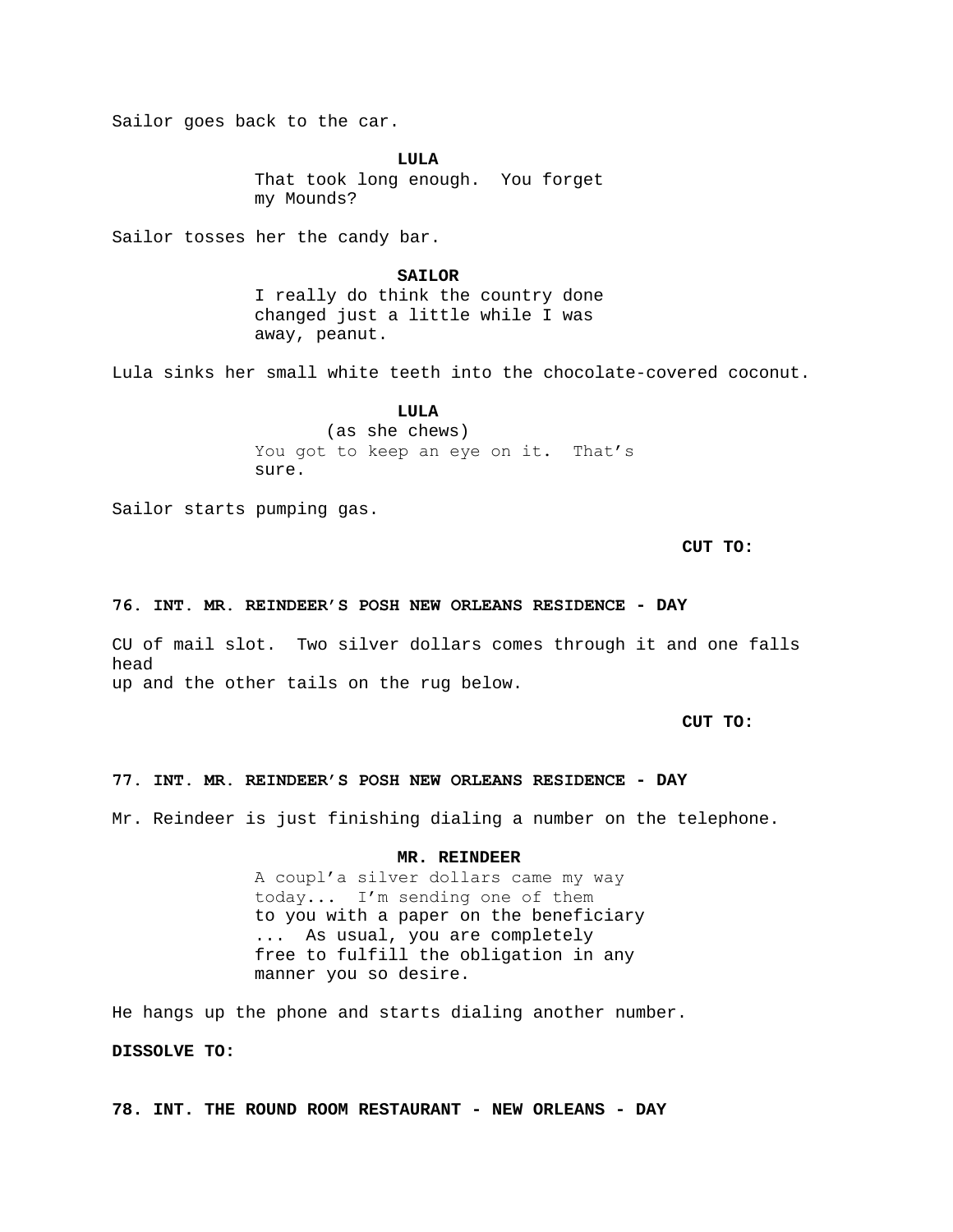At a table near the window, Johnnie takes a man-sized pull off his Dixie beer in between bites of an oyster sandwich. A large, chocolatecolored man in his early thirties, REGINALD SAN PEDRO SULA, and a smaller white man, DROP SHADOW approach with their trays of food.

#### **REGGIE**

Do you mind if we share this table? ... The others, they are occupied.

Johnnie looks around - sees that there are quite a few empty tables he

looks the men over quickly.

#### **JOHNNIE**

(cautiously) Alright... By all means. Make yourselves at home.

# **DROP SHADOW**

(as he sits down) Muchas gracias.

## **REGGIE**

My name is Reginald San Pedro Sula. But please do call me Reggie. This is my friend, who we call Drop Shadow. He is always with me.

Johnnie wipes off his right hand on his napkin and shakes.

### **JOHNNIE**

Johnnie Farragut. Pleased to meet ya.

Reggie and Drop Shadow begin eating ferociously, finishing half of their

meal before saying anything more.

### **REGGIE**

You are from New Orleans, Senor Farragut?

### **JOHNNIE**

Johnnie, please. Nope. Charlotte, North Carolina. Here on business.

Reggie smiles broadly, revealing numerous tall, gold teeth.

## **DROP SHADOW**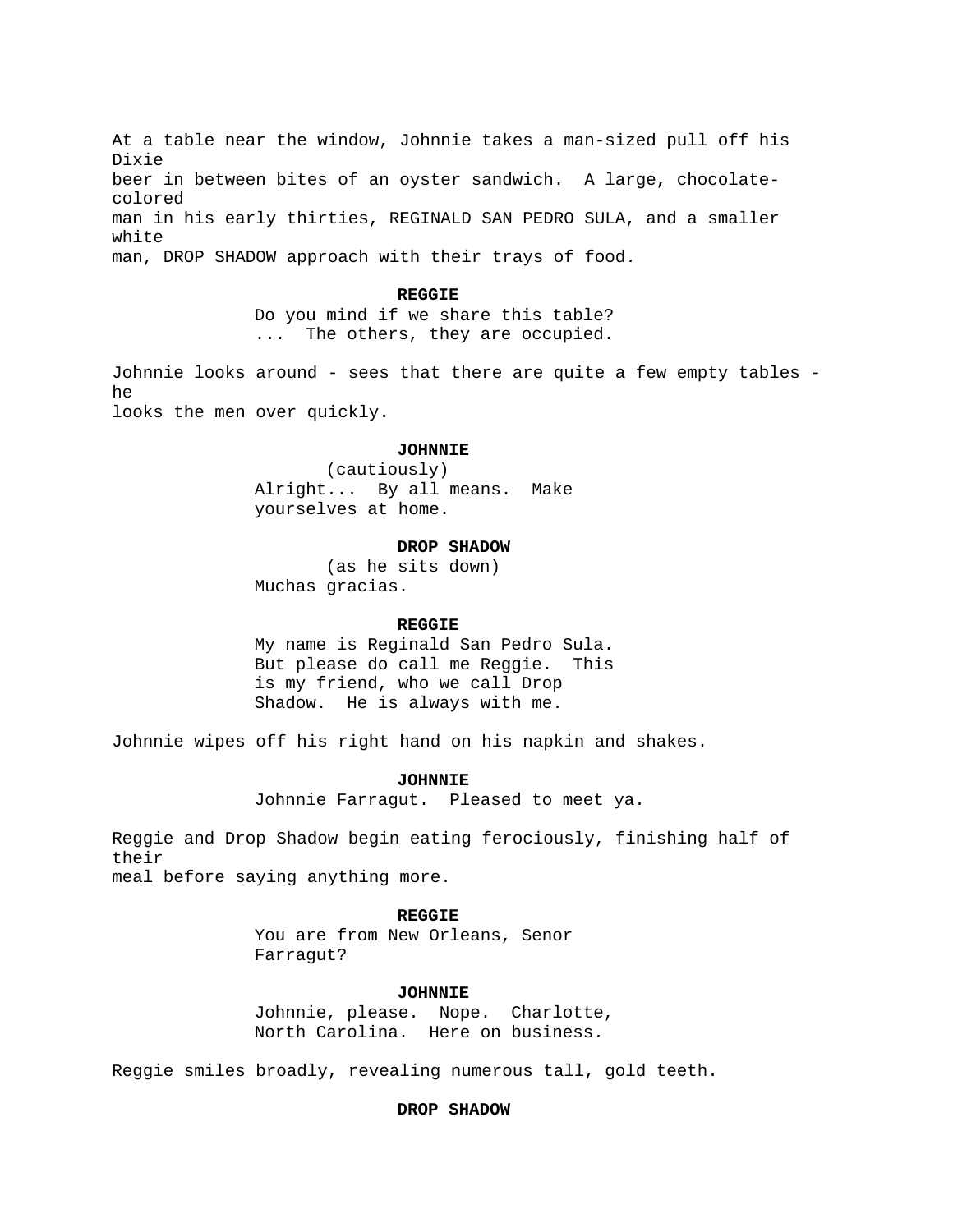Mr. San Pedro Sula is from Honduras.

### **REGGIE**

Do you know Honduras, Johnny?

# **JOHNNIE**

Only that it's supposed to be a pretty poor sight since the hurricane came through last year.

# **REGGIE**

Yes, that's so. But there is not much to destroy.

## **DROP SHADOW**

No big buildings like in New Orleans.

# **JOHNNIE**

Whattaya do there?

# **REGGIE**

(laughs) Oh, many things...

# **DROP SHADOW**

Mr. San Pedro Sula's got an appliance shop.

### **REGGIE**

But I am also with the government.

Johnnie takes a bite of his oyster sandwich.

## **JOHNNIE**

In what capacity?

#### **REGGIE**

In many capacities.

### **DROP SHADOW**

Mr. San Pedro Sula is with the Secret Service.

Reggie reaches into his back pocket and takes out his wallet. He hands a card to Johnnie.

# **JOHNNIE**

(reading aloud) General Osvaldo Tamarindo y Ramirez. Telefono 666.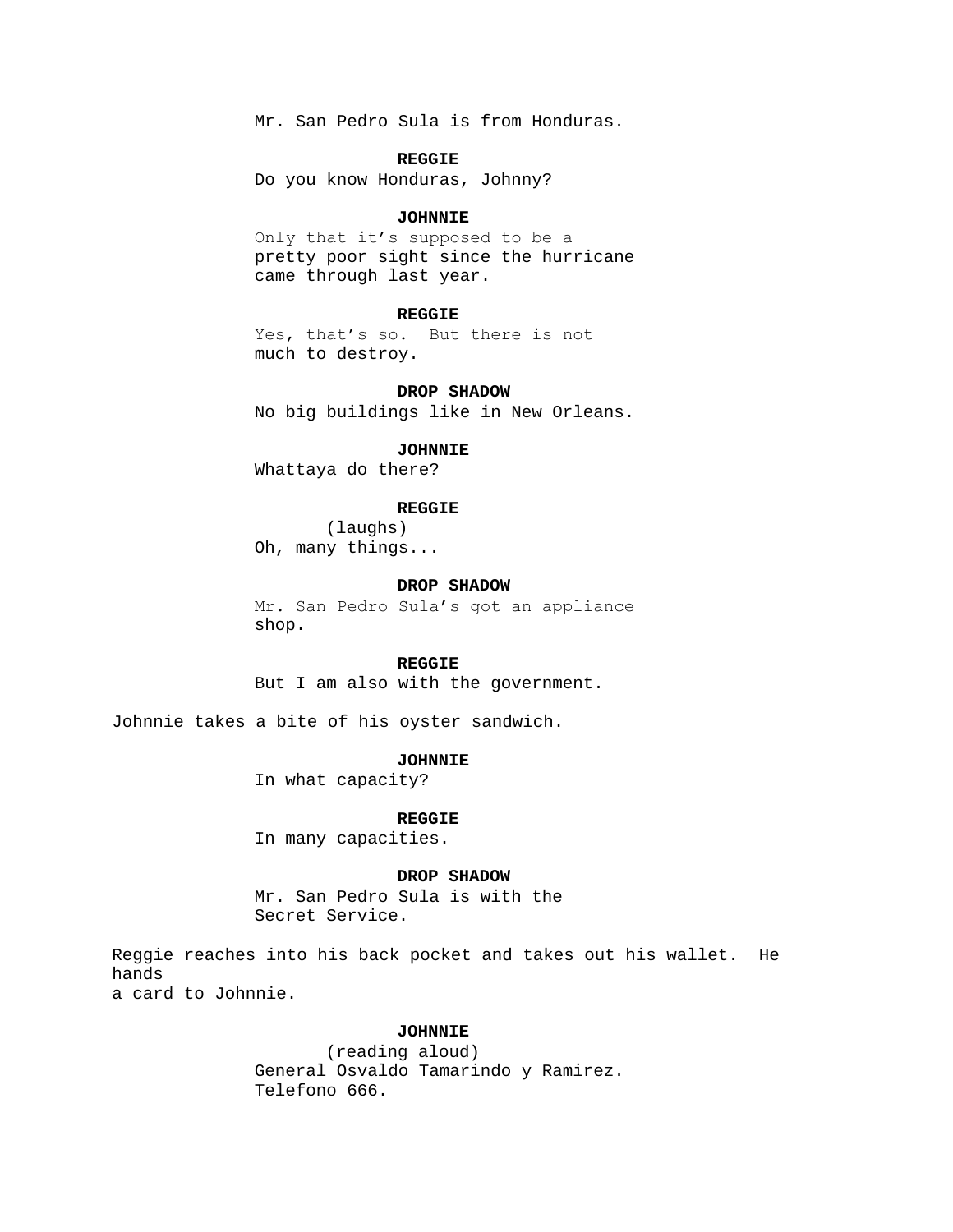## **REGGIE**

He is my sponsor. The General is the head of the secret police of Honduras.

### **DROP SHADOW**

Mr. San Pedro Sula is one of his operatives.

Johnnie hands the card back to Reggie and Reggie gives him a small piece of paper, folded once. Johnnie unfolds it. The printing is in Spanish.

## **REGGIE**

That is my permiso.

## **DROP SHADOW**

Mr. San Pedro Sula's permit to kill.

### **REGGIE**

Only if necessary, of course, and only in my own country. (laughs)

#### **JOHNNIE**

Of course.

Johnnie refolds the piece of paper and hands it over to Reggie.

## **DROP SHADOW**

Mr. San Pedro Sula's authorized to carry a .45.

## **REGGIE**

United States Marine issue, before they made the unfortunate switch to the less dependable nine millimeters. I have it here, in my briefcase.

Reggie holds up his stainless steel briefcase and then replaces it on the floor beneath his chair.

### **JOHNNIE**

Why are you in New Orleans? If you don't mind my askin'.

### **REGGIE**

Certainly not. We are here only briefly, in fact, until this evening, when we fly to Austin, Texas to visit a friend of mine who is an agent for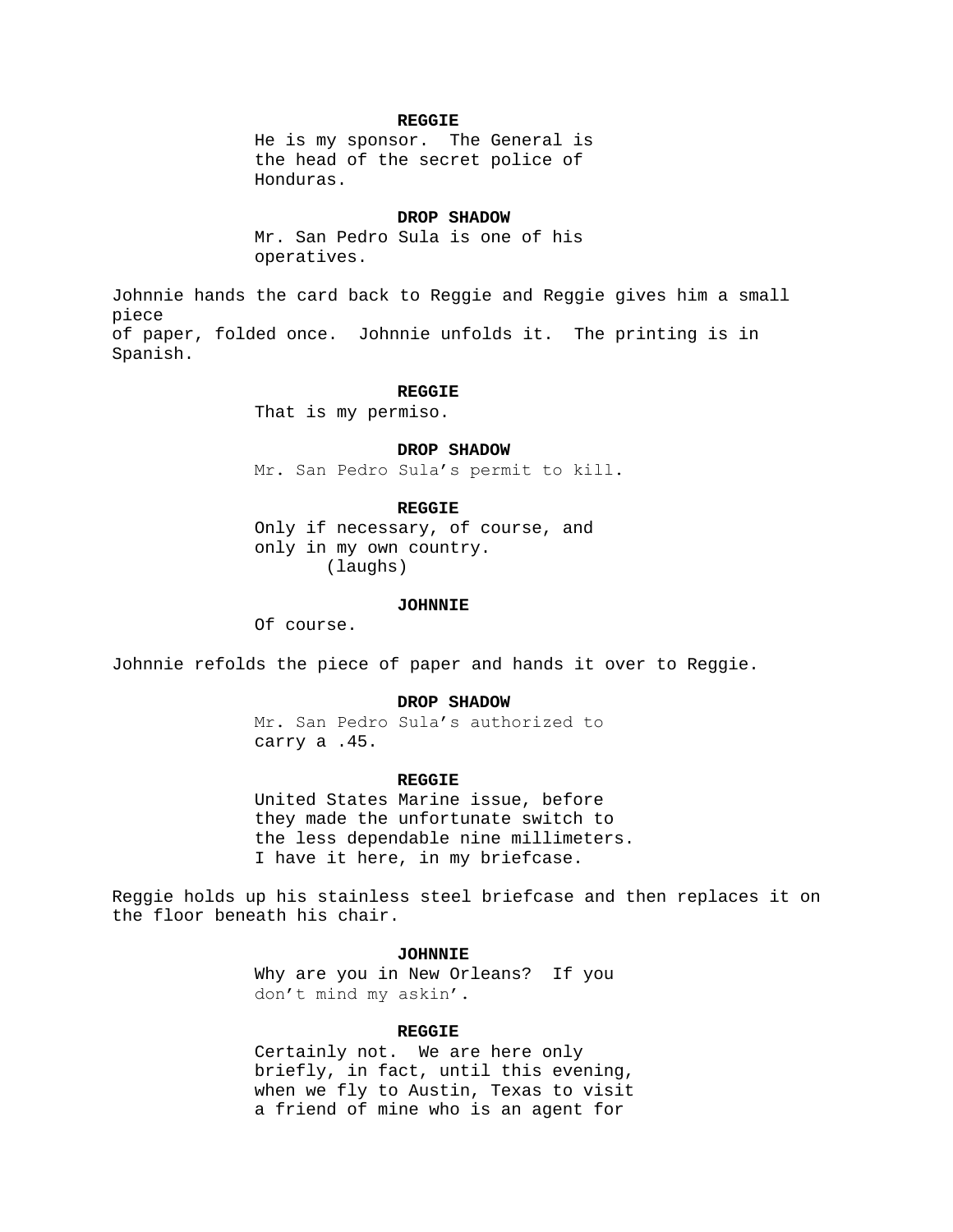the CIA.

### **DROP SHADOW**

He wants to take Mr. San Pedro Sula and me bass fishing.

#### **REGGIE**

We are in the same businesses and also we are fishermen.

Johnnie swallows the last of his beer and stands up to leave.

### **JOHNNIE**

(extending his hand) It's been a real pleasure. I wish you both buena suerte wherever you go.

Reggie and Drop Shadow stand up. They shake Johnnie's hand.

#### **REGGIE**

The same to you. If you are in Honduras, come to the Bay Islands and visit us. The Hondurans are great friends of the American people. But I have a joke for you before I go. If a liberal, a socialist, and a communist all jumped off the roof of the Empire State Building at the same time, which one of them would hit the ground first?

#### **JOHNNIE**

I couldn't say, which one?

Reggie turns to Drop Shadow and lets him have the punch line.

# **DROP SHADOW**

(grinning) Who cares?

**CUT TO:**

### **79. INT. HOTEL BRAZIL - NEW ORLEANS - EVENING**

Sailor and Lula are just finishing making love in their room. As Lula climaxes, her left hand opens and spreads wide. The lay quietly for a moment.

#### **LULA**

I love it when your eyes get wild, honey. They light up all blue almost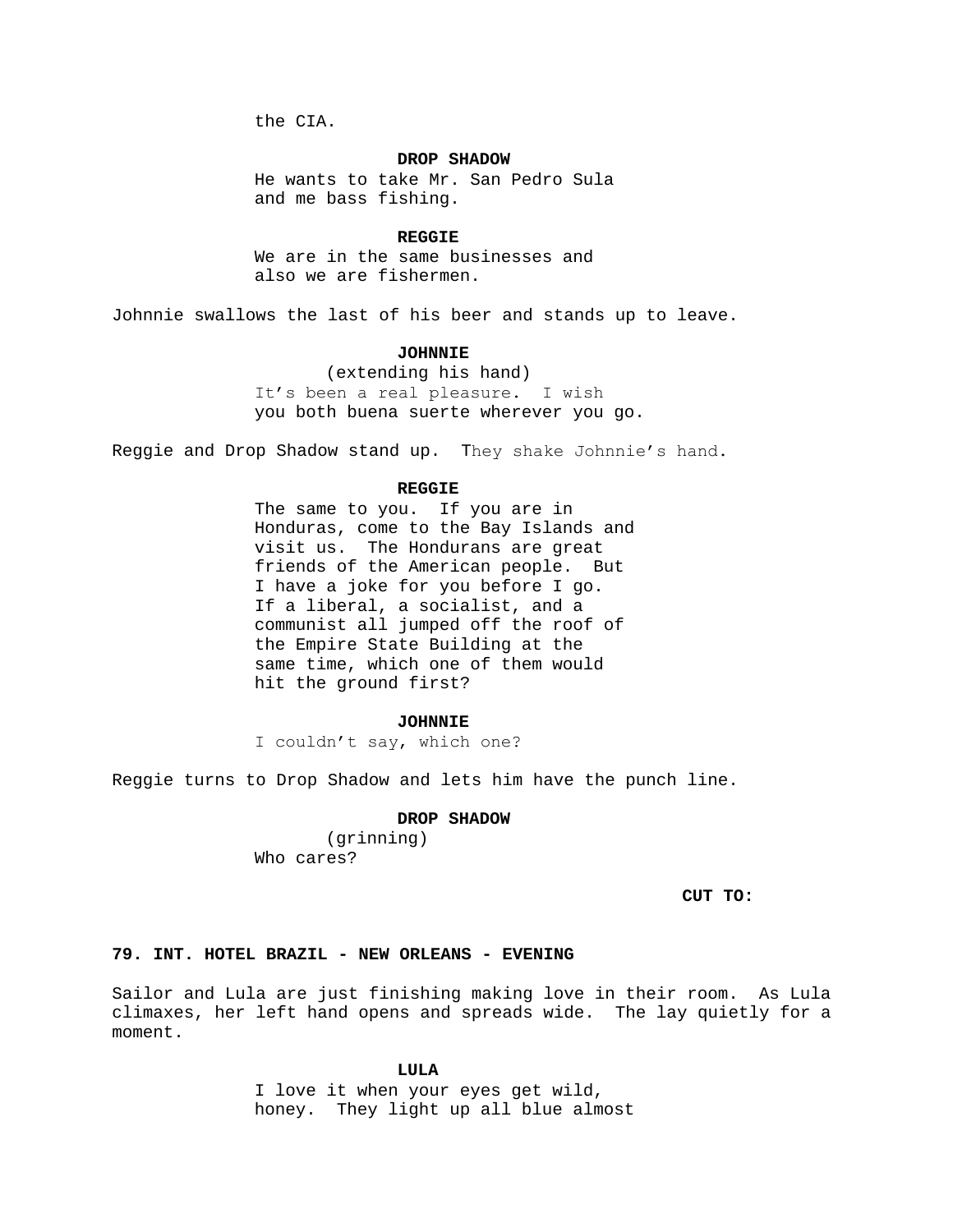and little white parachutes pop out of 'em. Oh, Sailor you're so aware of what goes on with me? I mean, you pay attention. And I swear, you got the sweetest cock. Sometimes it's like it's talkin' to me when you're inside? Like it's got a voice all it's own. You get right on me.

#### **SAILOR**

You really are dangerously cute, honey. I gotta admit it.

Lula lights a cigarette.

### **SAILOR**

Let's head out into the crazy world of New Orleans... I gotta get somethin' to eat.

**CUT TO:**

## **80. INT. RONNIE'S NOTHIN' FANCY CAFE - NEW ORLEANS - LATE EVENING**

Sailor and Lula sit at the counter drinking double-sized cups of community coffee. A MAN on the stool next to Sailor lights up a rumsoaked crook.

# **GEORGE**

My name's George Kovich. Bet you've heard of me.

## **SAILOR**

Don't know that I have... Should I know about you for anythin' in particular?

## **GEORGE**

Was in all the papers three years ago. I'm seventy-six, was only seventythree then. Had a business in Buffalo, New York, called Rats With Wings. Killed pigeons for anyone who wanted 'em killed.

## **LULA**

Why were you killin' pigeons, Mr. Kovich? Were you in the extermination business?

# **GEORGE**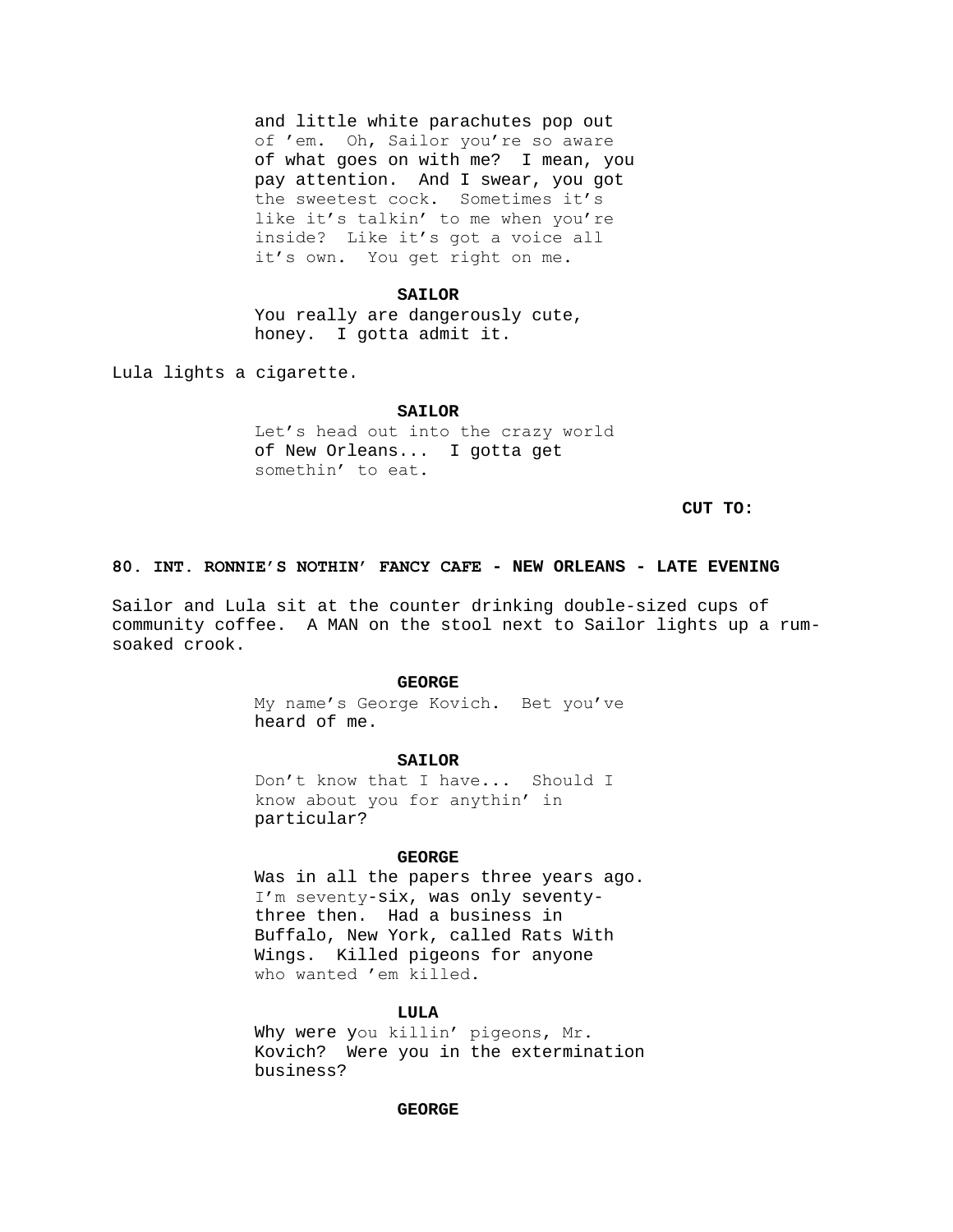No, ma'am. I was a housepainter, in the union forty-one years. I'm retired now, livin' with my sister, Ida. Ida moved down here twenty-five years ago, married an oil man named Smoltz, Ed Smoltz. He's dead now, so it's just me and Ida. I sold my house and moved down after the city of Buffalo put me out of business. Hell, RWW was doin' them a service, and they charged me with endangerin' the public.

#### **LULA**

What's wrong with pigeons, Mr. Kovich?

#### **GEORGE**

They're useless pests. I've shot hundreds of 'em...

**CUT TO:**

#### **81. EXT. CITY STREET - ROOFTOP IN GEORGE KOVICH'S NEIGHBORHOOD - DAY**

George is shooting pigeons as fast as he can.

### **GEORGE**

(voice-over) ...My neighbors hired me to get rid of the pigeons that gathered on their roofs and porches...

**CUT TO:**

# **82. INT. RONNIE'S NOTHIN' FANCY CAFE - NEW ORLEANS - LATE EVENING**

**GEORGE**

...Neighbors asked me how come the spotted bastards didn't light on my house or my brother Earl's anymore, and I told 'em the truth. I shot 'em... Earl's gone now...

**CUT TO:**

## **83. INT. EARL KOVICH'S HOUSE - DAY**

Earl pitches forward out of his easy chair and hits the carpet hard -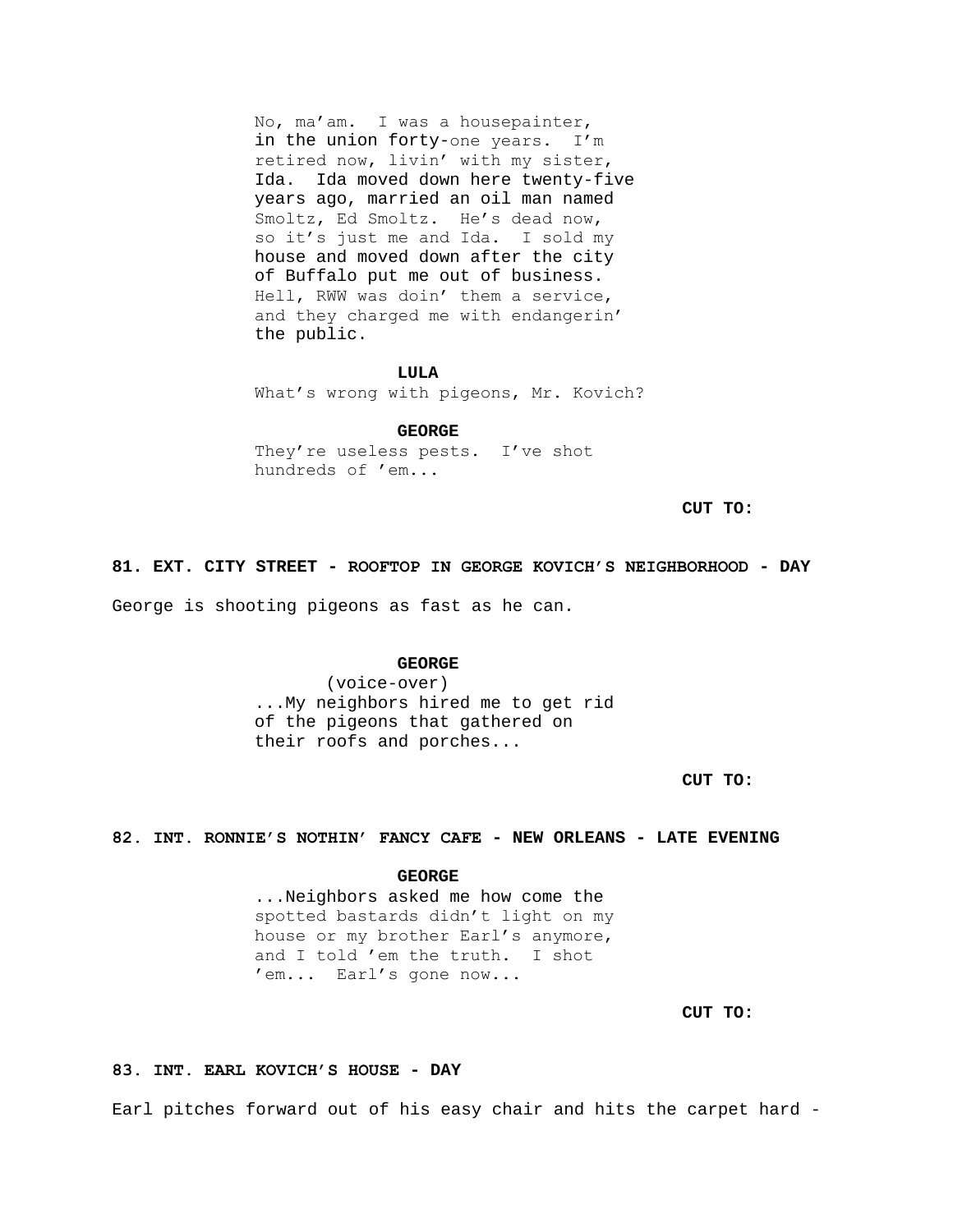screaming in pain.

# **GEORGE**

(voice-over) ...Heart attack six months ago had that cholesterol thick as shit... His widow, Mildred, she still lives in the house next to mine.

**CUT TO:**

## **84. INT. RONNIE'S NOTHIN' FANCY CAFE - NEW ORLEANS - LATE EVENING**

## **GEORGE**

She's stone deaf but the racket the pigeons made drove Earl crazy. He could hear 'em even with the TV on. He owned a bar thirty years, The Boilermaker, on Wyoming Street. Earl's roof was a favorite spot for pigeons. They lit there day and night. I wanted to toss a grenade up there.

## **SAILOR**

If your neighbors didn't mind, how'd you get put out of business?

### **GEORGE**

Woman drivin' down the street spotted me with on a roof with my rifle. She called the police and they came over and arrested me. Thought I was a sniper! Boys at the VFW loved that one. Cops didn't understand about the pigeons, the damage they do to personal property. I used to complain to the city but they never lifted a finger. I was gonna put out poison, but I was afraid somebody's cat would eat it. Hell, I had six cats myself. So I used the .22 because it didn't make much noise and the ammo was cheap.

## **SAILOR**

What happened on the charges?

### **GEORGE**

Guilty on a reduced charge. Hundred dollar fine and ordered to desist. Pigeons carry diseases and muss up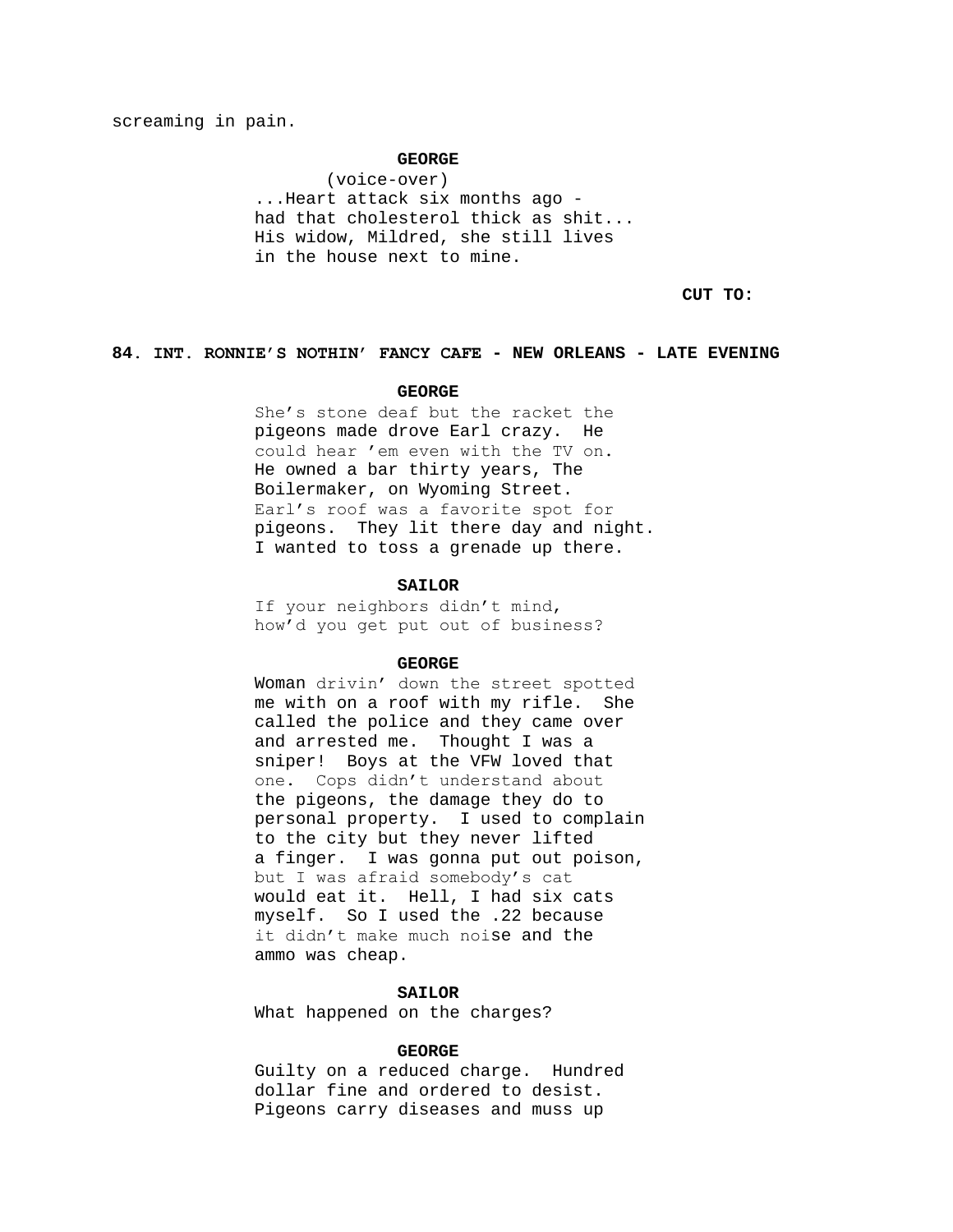the place. You seen it. Plain filth.

Kovich stands up and puts some money on the counter.

### **GEORGE**

It's a serious situation. Not like the Turks and the Armenians, maybe, or the Arabs and the Jews, but I want people to remember me and what I've done and pick up where I left off. Somebody had to make a move. It was nice meetin' you folks.

George Kovich nods and leaves.

**SAILOR**

What lesson do get outta that story, Lula?

**LULA** It's just another case, Sailor.

### **SAILOR**

What's that, peanut?

**LULA**

One person thinks he's doin' somethin' good and ever'body else gets upset about it.

Sailor looks up at Lula.

### **SAILOR**

Ain't it the way...

**CUT TO:**

# **85. INT. HOTEL BRAZIL - NEW ORLEANS - NIGHT**

It's very quiet in the hotel room and the clock says four a.m. Lula and Sailor are lying in bed arm in arm. Sailor is fast asleep - snoring. Lula is wide awake.

**LULA**

Sailor?... Sailor, honey?

Sailor snaps awake with a snort.

## **SAILOR**

Huh?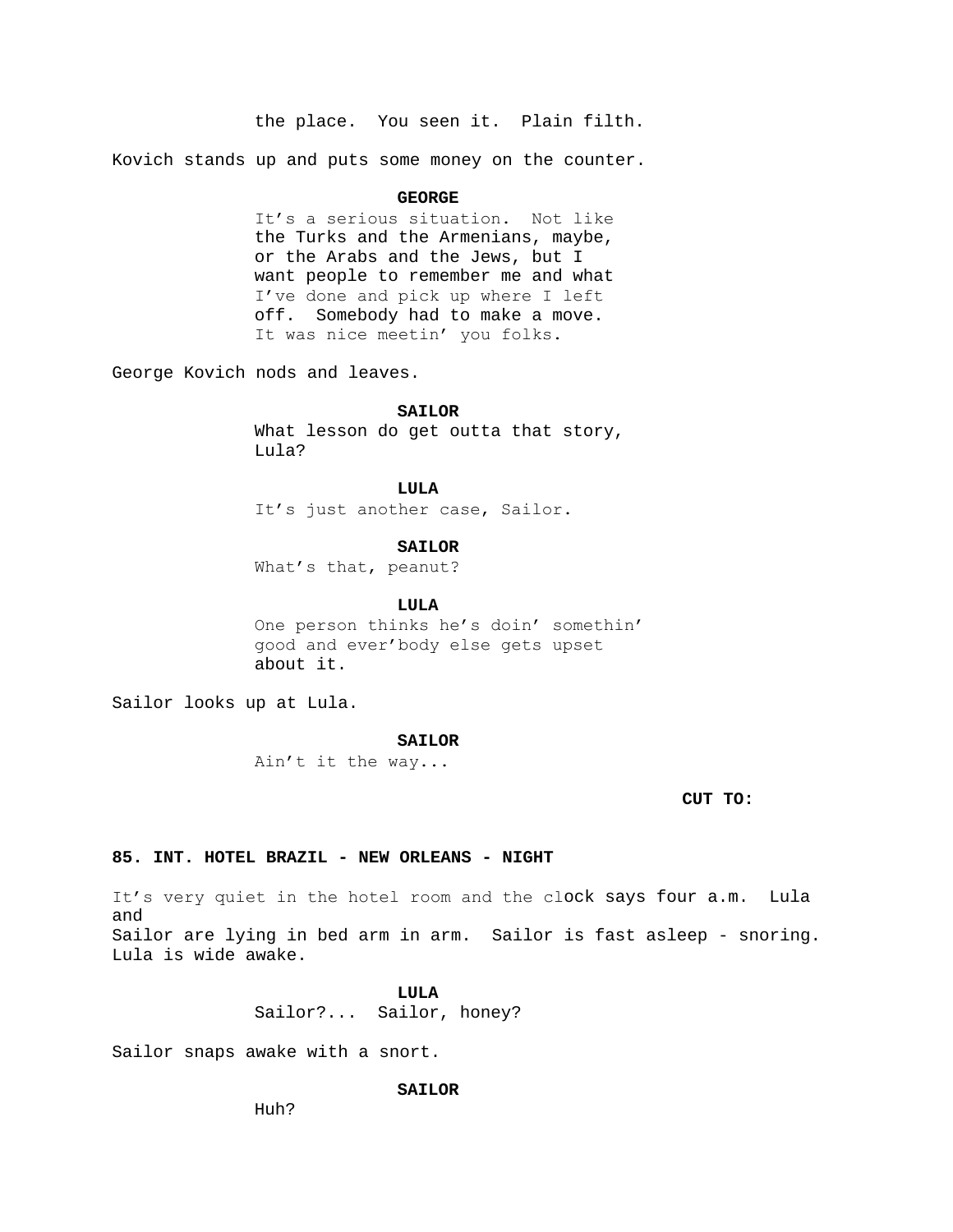# **LULA**

Ever imagine what it'd be like to get eaten alive by a wild beast?... Sometimes I think it would be the biggest thrill?

# **SAILOR**

My God,

(looks around) it better be, darlin', cause it'd be the last... What time is it?

### **LULA**

Shhhhh... It's four o'clock... That woman's laugh the other day had somethin' to do with this feelin'? ... Like bein' ripped apart by a gorilla, maybe... Grabbed sudden and pulled apart real quick by a real powerful one.

Lula's left hand opens and spreads wide.

## **SAILOR**

Lula, sometimes I gotta admit, you come up with some weird thoughts...

### **LULA**

Anythin' interestin' in the world come out of somebody's weird thoughts, Sailor. You tell me Sailor, who could come up with shit like we're seein' these days?

### **SAILOR**

You got me, peanut.

## **LULA**

(smiles - turns to him) You certain?

### **SAILOR**

I ain't never met anyone come close to you, sugar.

## **LULA**

Recall the time we was sittin' one night behind the Confederate soldier? Leanin' against it. And you took your hand and put it on your heart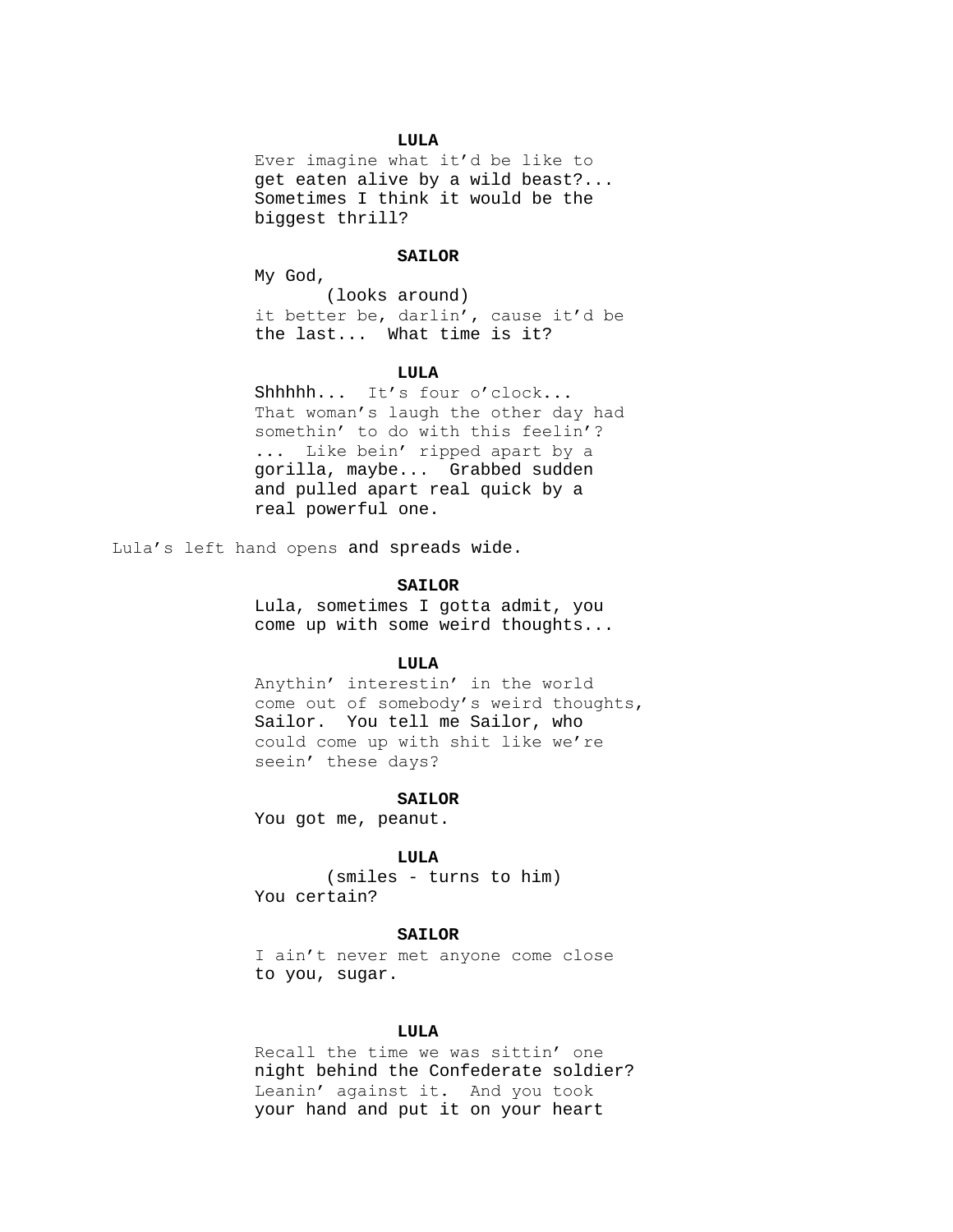and you said, 'You feel it beatin' in there, Lula?... Get used to it, cause it belongs to you now.' D'you recall that?

#### **SAILOR**

I do.

# **LULA**

I was hopin' you would. I know that night by heart. Sometimes, honey? I think it's the best night of my life.

**CUT TO:**

## **86. BEHIND THE CONFEDERATE SOLDIER**

Tight Two-Shot Lula and Sailor with their arms around each other cheek to cheek - talking softly.

A strange presence begins to build and a piece of sad nostalgic music plays.

**CUT TO:**

# **87. INT. HOTEL BRAZIL - NEW ORLEANS - NIGHT**

**LULA**

(lost in the memory) I really do think it's the best night of my life.

#### **SAILOR**

We didn't do nothin' special I can remember. Just talked, is all.

# **LULA**

Talkin's good. Long as you got the other? I'm a big believer in talkin', case you ain't noticed.

### **SAILOR**

Too bad they don't give an award for talkin'... You'd win first prize. Especially with those tits.

### **LULA**

You think so, baby? Does my talkin'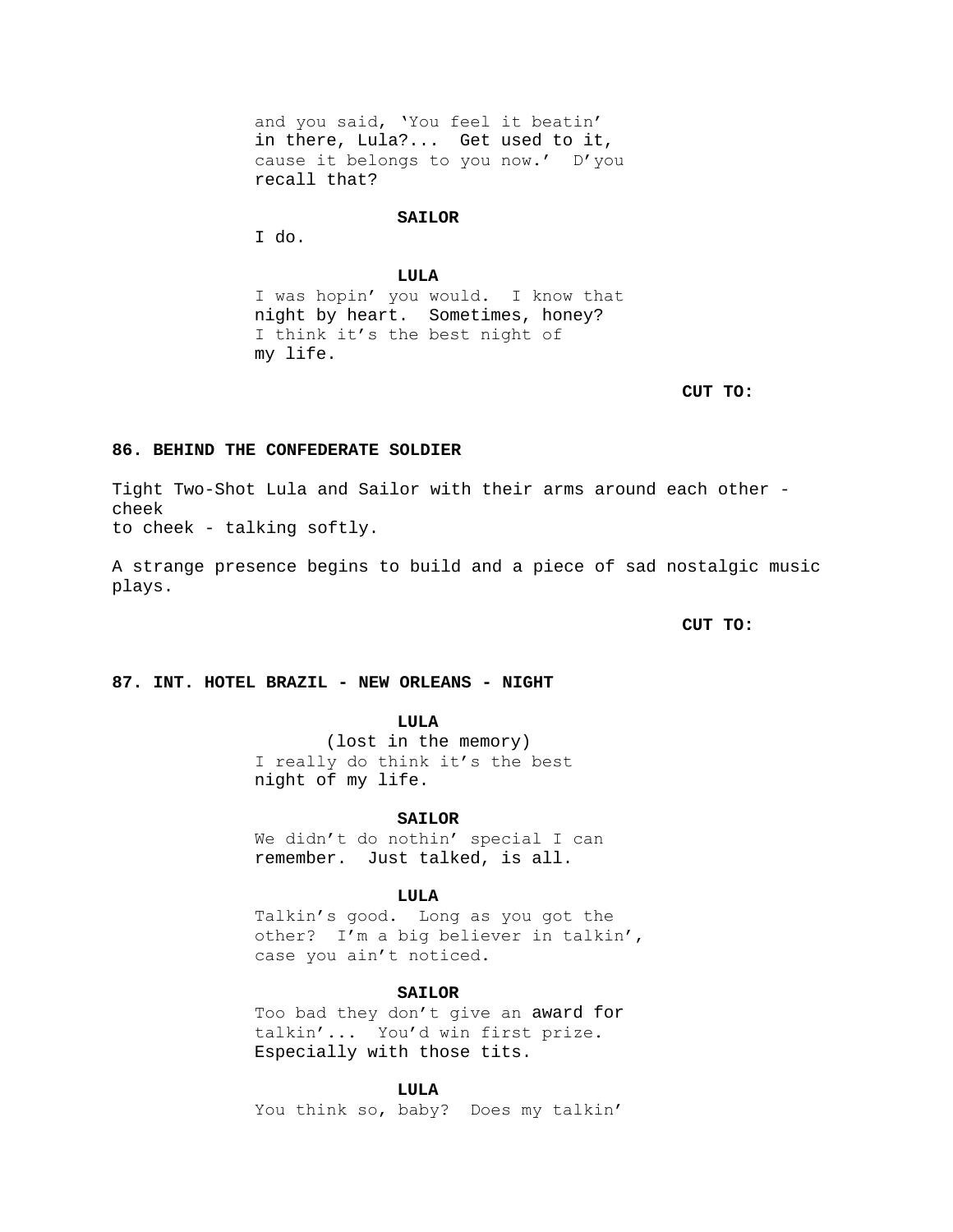bother you, honey?

#### **SAILOR**

No, I like gettin' up around four a.m. and talkin' bout wild animals ... Though you woke me up this time in the middle of a dream. I kinda wish I didn't remember it. Up at Pee Dee, I couldn't remember any of my dreams.

# **LULA**

What was this one?

## **SAILOR**

It wasn't no fun, Lula. The wind was blowin' super-hard and I wasn't dressed warm. Only instead of freezin', I was sweatin' strong.

**CUT TO:**

87. CU of eyes. Black sweat is rolling down the forehead and over the eyes.

# **SAILOR**

(voice-over) The water was rollin' off me. And I was dirty, too, like I hadn't had no bath in a long time, so the sweat was black almost.

**CUT TO:**

### **88. INT. HOTEL BRAZIL - NEW ORLEANS - NIGHT**

**LULA**

Boy, sweetie, this is weird, okay.

### **SAILOR**

I know. I kept walkin', I headed for your house, only it wasn't your house, really. You let me in only you weren't real pleased to see me. You kept askin', 'Why'd you come to see me now? Why now?' Like it'd been a long time since we'd seen each ohter.

#### **LULA**

Oh, baby, what an idea. I'd always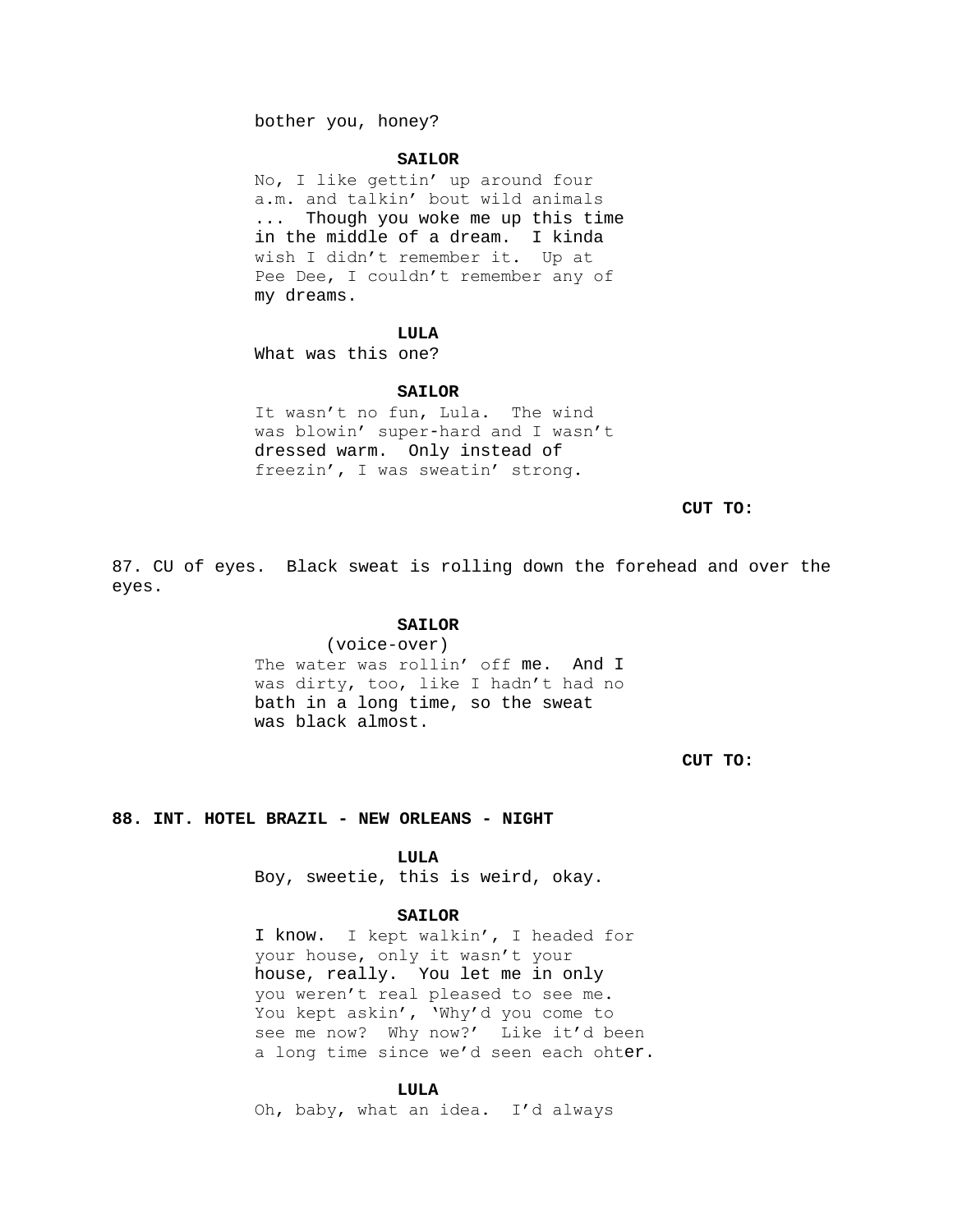be happy to see you, no matter what.

#### **SAILOR**

I know, peanut. But it wasn't all like you were so unhappy I was there, just you were upset. My bein' there was upsettin' to you. You had some kids there, little kids, and I guess you'd got married and your husband was comin' home any minute.

# **CUT TO:**

87A. CU of eyes. Black sweat is rolling down the forehead and over the eyes.

### **SAILOR**

(voice-over) I tell you, Lula. I was shakin' wet. All this black sweat was pourin' off me, and I knew I was scarin' you, so I took off.

**CUT TO:**

# **89. INT. HOTEL BRAZIL - NEW ORLEANS - NIGHT**

Lula puts her arms around him.

## **LULA**

Sometimes dreams just don't mean nothin'... Stuff comes into your mind and you don't have no control over, you know? Anyways, dreams ain't no odder than real life. Sometimes not by half.

# **SAILOR**

Well, I ain't upset about it, darlin'. Just give me an odd feelin' there a minute, is all.

Lula lifts her head and kisses Sailor under his left ear. She rolls over on top of Sailor.

**LULA**

Take a bite of Lula.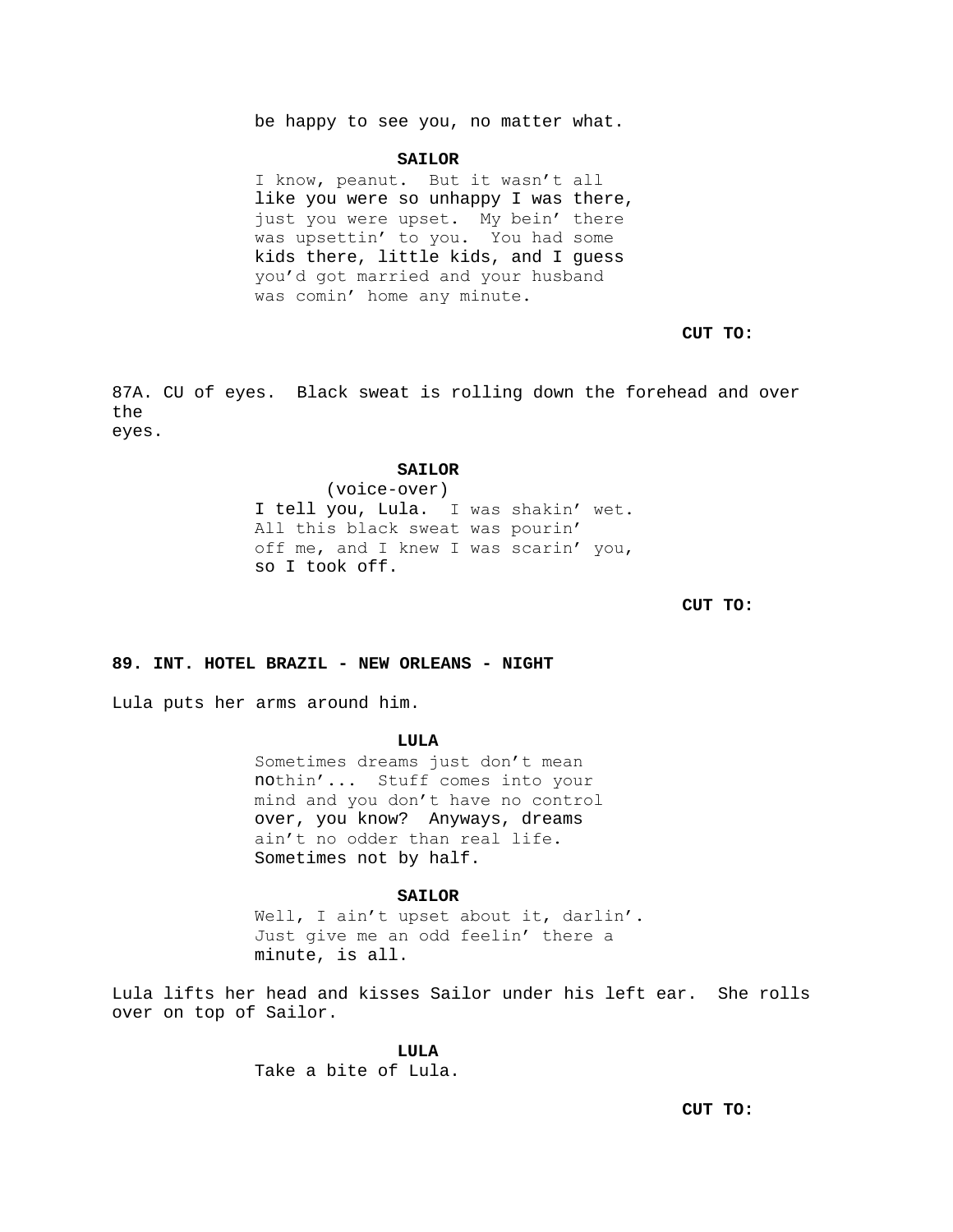### **90. INT. SNUG HARBOR BAR - NEW ORLEANS - NIGHT**

Johnnie Farragut sits down on a stool at the bar. CHET, the bartender, approaches.

### **CHET**

Hey!!!... Johnnie Farragut. How are you, my man.

#### **JOHNNIE**

Real good, Chet... It's been awhile.

## **CHET**

Everythin's relative. Where's that Marietta Pace Fortune? You two didn't split up, I hope.

#### **JOHNNIE**

No... She's fine. Back home.

**CHET**

What'll it be? The regular? Black Label?

### **JOHNNIE**

Set one up.

Chet brings him a double.

# **CHET**

So who you out sleuthin' for now?... Can I help ya?

#### **JOHNNIE**

Actually, I'm lookin' for Marietta's daughter, Lula. Her and 'er beau took off the other day. Marietta's real upset about it.

# **CHET**

Hell, that rings a bell. Someone told me somebody lookin' like her was at the Nothin' Fancy yesterday.

### **JOHNNIE**

Sounds right... I'll check it out.

# **CHET**

(checking for a gold ring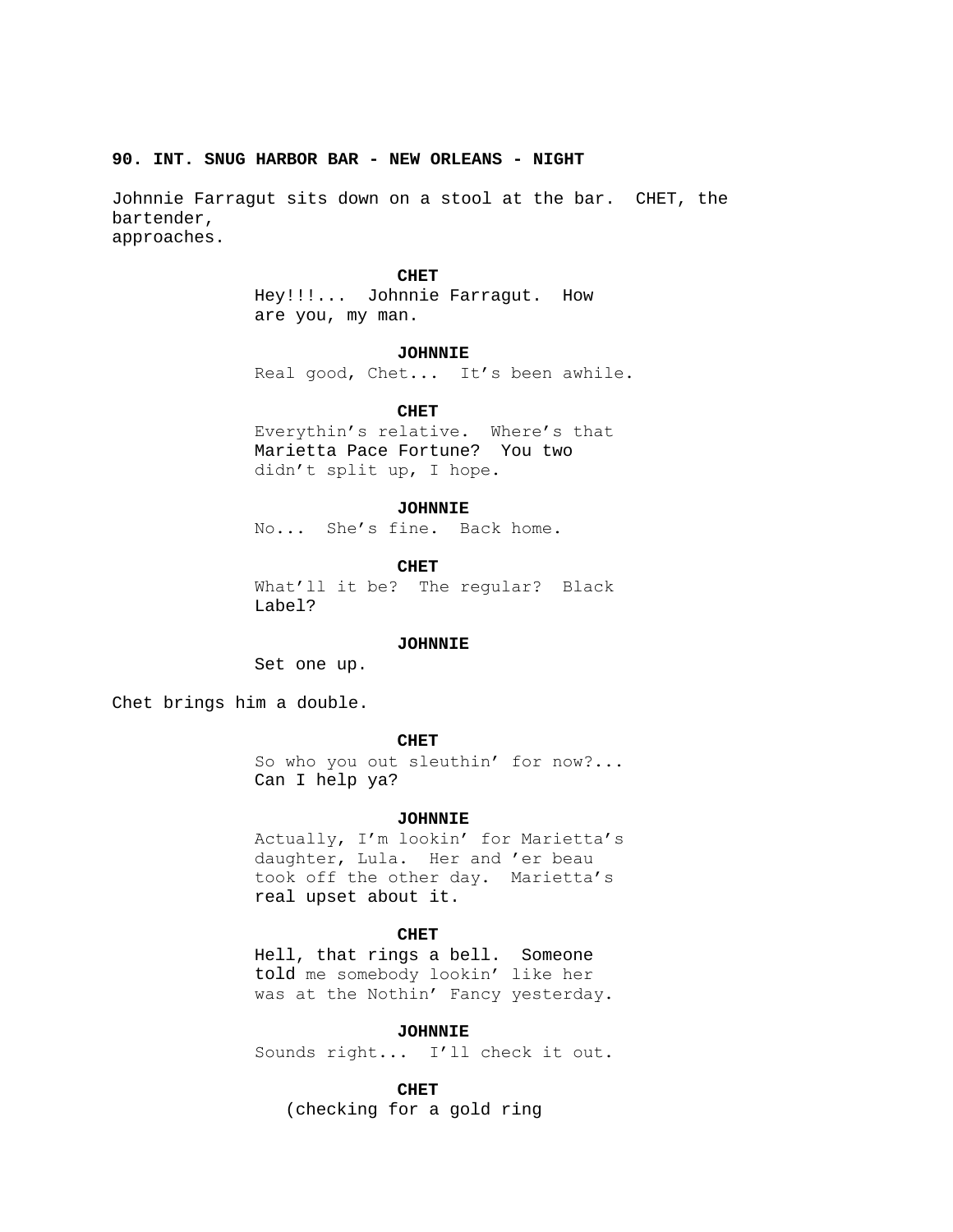on Johnnie's hand) You hitched yet?

## **JOHNNIE**

No sir...

### **CHET**

It's none of my business, but when are you and Marietta gonna tie the knot? I always wondered why you never did.

#### **JOHNNIE**

Not for lack of love, I can tell ya that.

#### **CHET**

That's what I mean... Always looked like you was just knocked out in love... Was real nice to see.

# **JOHNNIE**

I'll tell ya though, it's comin' up to the time when Marietta and me might just set up house together and settle down... I think that time's comin' up right soon. But like you said, everythin's realtive.

**FADE OUT:**

**CUT TO:**

# **91. EXT. HOTEL BRAZIL - NEW ORLEANS - DAY**

Lula waits just by the lobby door of the hotel. In the back of the lobby in the shadows is an ancient, old BLACK MAN who stares at her. Sailor pulls the T-Bird up in front of the hotel and Lula hurries out to him and tosses their suitcase in the backseat.

**LULA**

Let's get outta here... I suddenly got a funny feelin' about this place. Feelin' all that voodoo...

# **SAILOR**

(winks at her) Gotta hex from a voodoo?

## **LULA**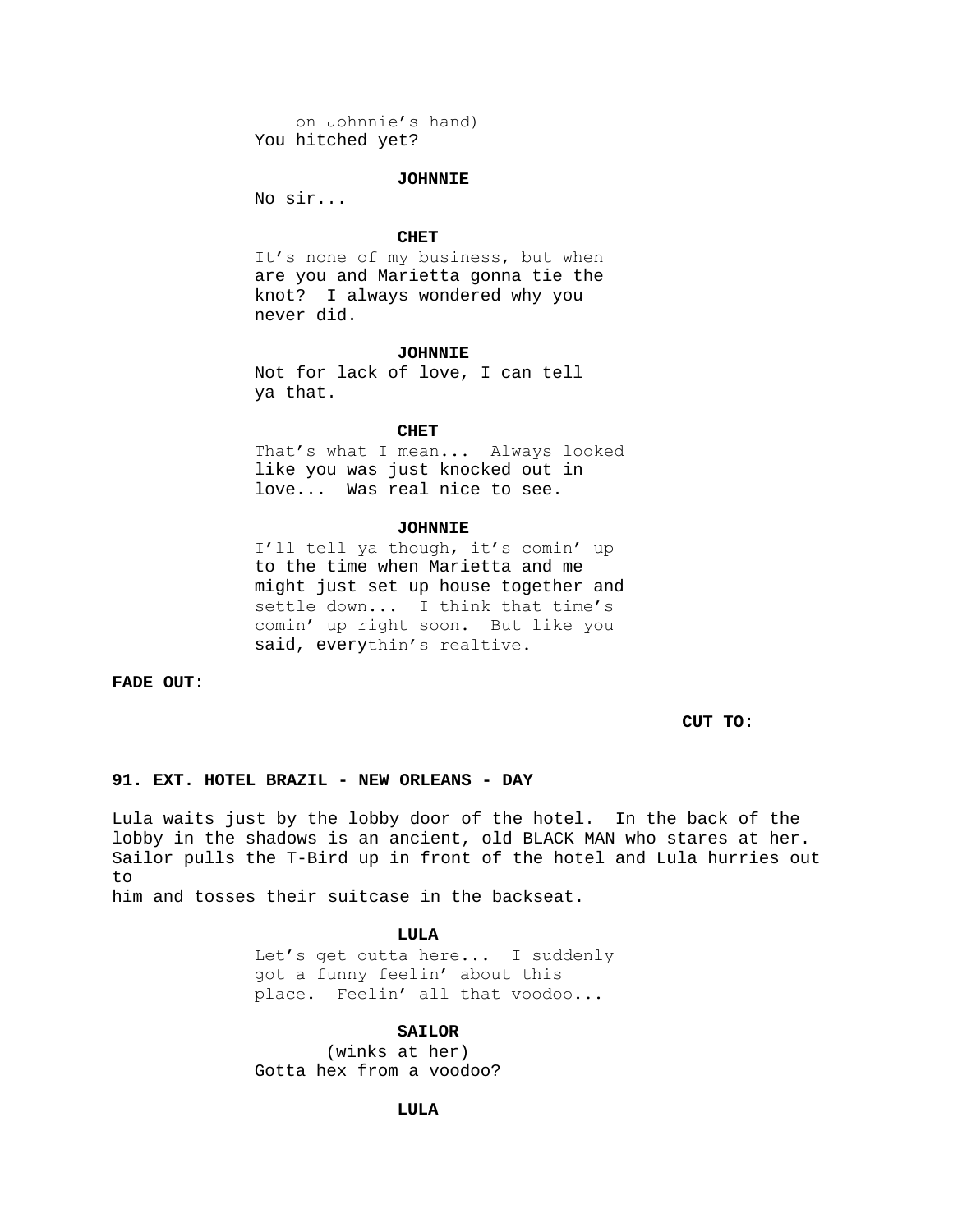(smiles) Who do?

# **SAILOR**

You do.

They laugh and take off around the corner and up past the Cafe Du Monde.

> **LULA** Oh my God... It's Johnnie... Duck down!... Get goin'!

# **SAILOR**

 (looking around frantically) Where?

**LULA**

Never mind where... Get outta here... I mean it, Sailor.

### **SAILOR**

I'm goin'.

Sailor pulls the car up fast and hangs a right turn.

**CUT TO:**

# **92. INT. CAFE DU MONDE - DAY**

Johnnie smiles as he watches Sailor and Lula turn the corner.

## **JOHNNIE**

(to himself) Ain't love wonderful?...

### **WAITRESS**

What's that?

## **JOHNNIE**

I said, ain't love wonderful?

Johnnie raises his cup of coffee to Sailor and Lula - who have long since disappeared.

# **JOHNNIE**

Good luck to you kids.

**CUT TO:**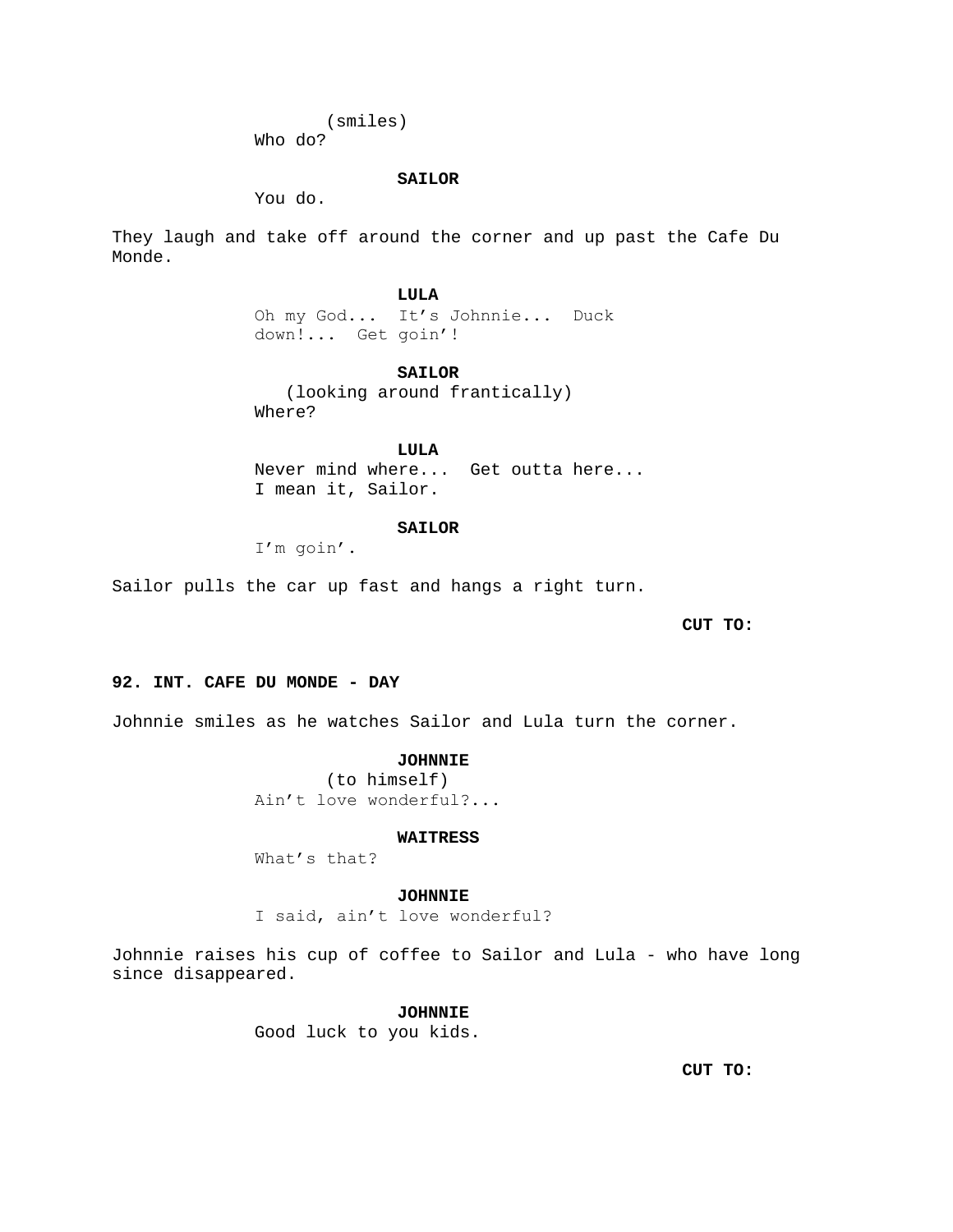**93. EXT. CITY STREET - NEW ORLEANS - DAY**

Sailor and Lula drive.

### **LULA**

You think he saw us?

# **SAILOR**

Who knows, baby?

## **LULA**

He was sittin' there havin' a beignet at the Cafe Du Monde. Do you think he saw us?

**SAILOR**

Lula, darlin'... Makes no difference anyway... We're outta here.

We watch the car disappear up the street. Slowly the camera pans and Reggie and Drop Shadow come walking happily along the sidewalk whistling.

**CUT TO:**

# **94. INT. THUNDERBIRD**

Lula and Sailor are motoring along.

### **SAILOR**

Sweetheart, keep your panties up. We're in Jimmy Swaqqart country.

Sailor and Lula both laugh. Up ahead, Sailor spots a hitchhiker. He slows to pick him up.

# **LULA**

Sure you wanna do this? Might be a way they could track us.

## **SAILOR**

He's just a regular guy't needs help, honey. Look at him.

The HITCHHIKER is a man about thirty with a pack on his back, and he is

carrying a large, covered cardboard box. He is filthy, with an uneven smile that exposes his jagged yellow teeth. Lula opens the door for him, and after he loads his stuff, Sailor takes off down the highway.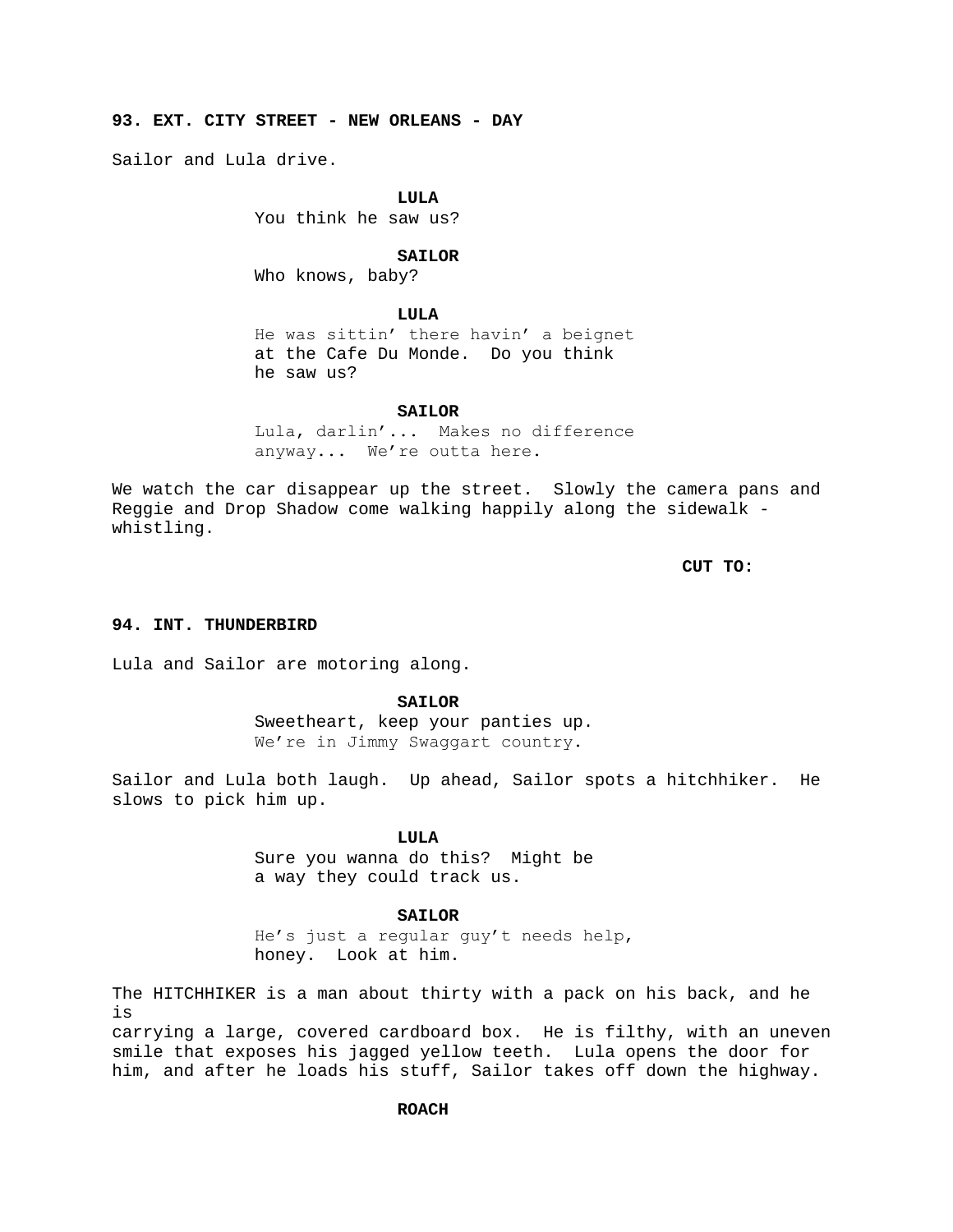Thanks a lot. I been standin' out there off and on for two hours, ha-ha! Since noon about, ha-ha! Cops catch ya hitchin' on a Interstate around here they throw ya on a county road crew for a week, less you can pay the ticket, ha-ha! Which I ain't got, ha-ha!

# **SAILOR**

My name's Sailor, and this here's Lula. What's yours?

#### **ROACH**

Marvin DeLoach. But ever'body calls me Roach, ha-ha! Roach DeLoach, ha-ha!

### **LULA**

You always make that strange little funny laugh when you talk?

### **ROACH**

Ain't laughin', ha-ha!

#### **SAILOR**

What you got in the box?

## **ROACH**

My dogs, ha-ha!

Roach slides the top off and tilts the box slightly toward the front. Inside are six small husky pups that are not more than two weeks old.

# **ROACH**

I'm headed to Alaska, ha-ha! These dogs is gonna be my sled team, ha-ha!

## **LULA**

(to Sailor) This guy's crazy.

## **SAILOR**

Where you from, Roach?

### **ROACH**

If you mean where I was born, it was Belzoni, Missi'ppi, ha-ha! But I been brought up in Baton Rouge.

## **LULA**

Why you goin' to Alaska? And where'd you get them puppies? They look sick.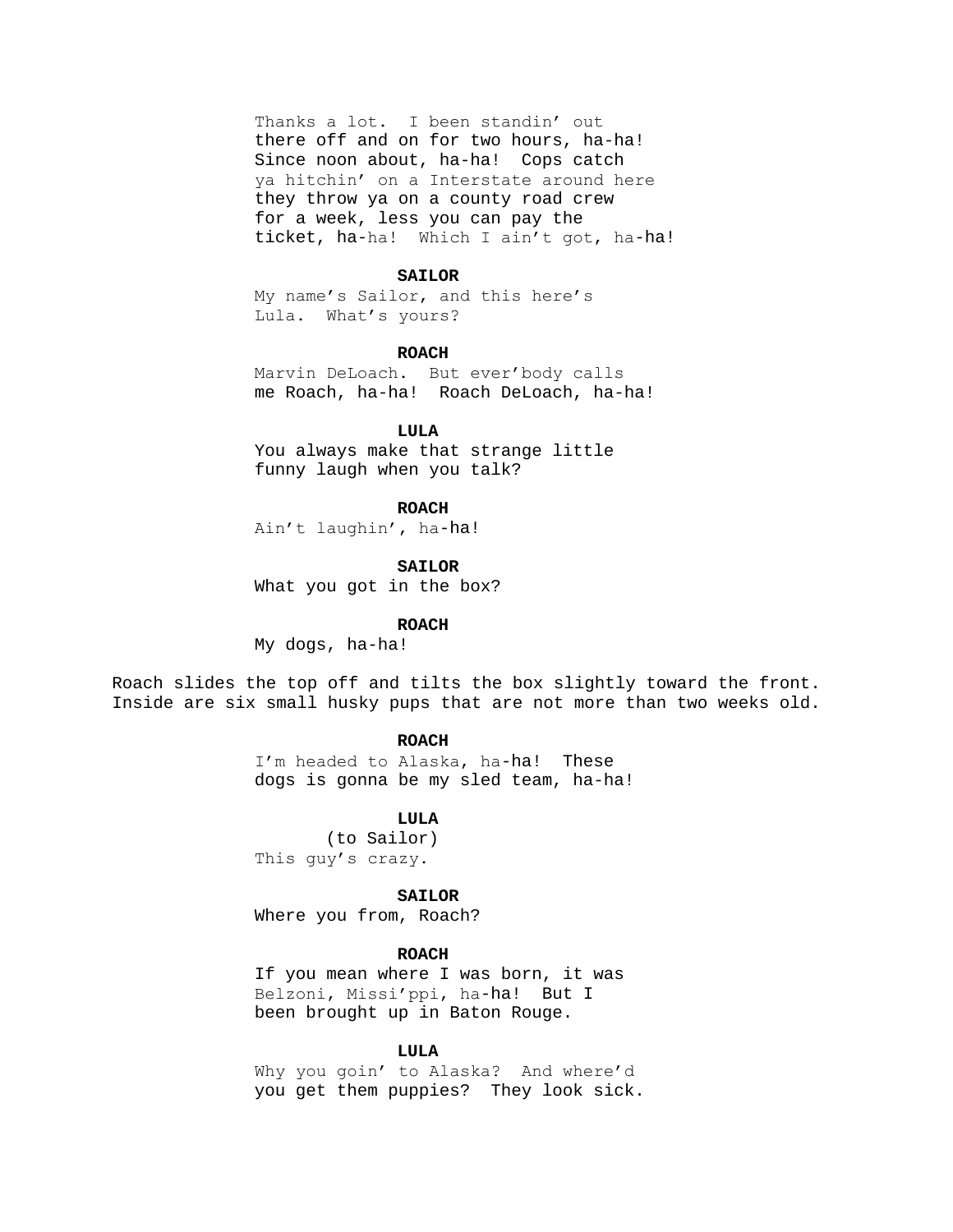Roach stares down into the box at the baby huskies and strokes each of them twice with a religiously unwashed hand. The dogs whimper and lick

his dirty fingers.

### **ROACH**

I saw this movie on TV, ha-ha! The Call of the Wild. I ain't never seen snow, ha-ha! I got these dogs at the pound. Nobody wanted 'em, ha-ha! Ever'body here got theirself pit bulls or some kinda hounds. I'm gonna feed these boys good so they'll be big and powerful and they can pull me real fast through the snow, ha-ha!

Roach pulls a piece of raw cow's liver out of one of his pockets of his field jacket and begins ripping little bits off it and feeding them to the dogs.

## **LULA**

 (screeches as she sees this) Sailor! Stop! Stop the car now!

Sailor pulls off the road onto the shoulder of the highway and stops. Lula opens her door and jumps out.

## **LULA**

I'm sorry, but I can't take this. Roach, or whatever your name is, you come out of there with them dogs this instant!

Roach sticks the liver back in his pocket and pulls his pack and the box of tiny canines after him. Once he and his belongings are deposited on the roadside, Lula hops back in the car and slams the door.

### **LULA**

I'm truly sorry? I'm truly sorry, Roach. But ain't gonna make it to Alaska? Least not any part of the way with us. You'd best find a party to take care of those dogs proper, before they all die? And, if you don't mind my sayin' so? You could most certainly use some serious lookin' after yourself, startin' with a bath!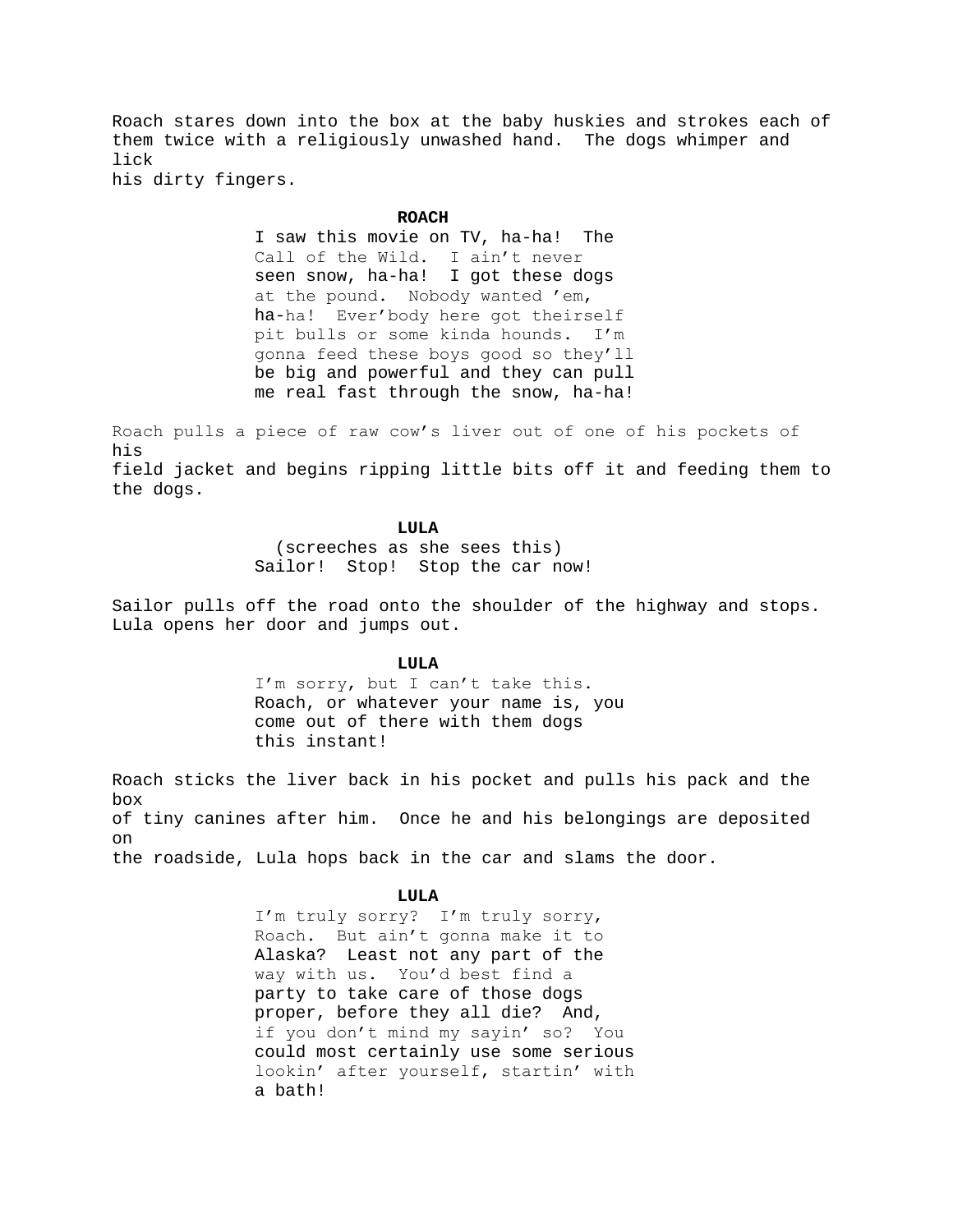Lula takes a pair of sunglasses off the dashboard and puts them on.

# **LULA**

Drive.

Sailor takes off.

# **SAILOR**

You don't feel you was a little hard on the guy, honey?

### **LULA**

I know you're thinkin' that I got more'n some of my mama in me? Well, I couldn't help it. Sailor, I really couldn't. I'm sorry for that guy, but when he pulled that drippin' hunk of awful-smellin' meat out of his pocket? I near barfed. And them poor diseased puppies!

## **SAILOR**

(laughs) Just part of life on the road, peanut.

**LULA**

Do me a favor, Sailor? Don't pick up no more hitchers, okay?

**CUT TO:**

**95. INT. INEZ'S FAIS-DODO BAR - NEW ORLEANS - NIGHT/ 95A. INT. FORTUNE HOUSE - MARIETTA'S BEDROOM - NIGHT**

Johnnie is seated in a telephone booth at the back of the bar.

# **JOHNNIE**

No, Marietta, I haven't found 'em.

# **MARIETTA**

This is the kinda mistake can take a Hindu's lifetime to unfix... You better get a move on, Johnnie, before that boy got her holdin' down a Memphis streetcorner and shootin' dope up her arms.

We see Reggie and Drop Shadow enter the bar. Reggie's unsmiling eyes drift across the room until they see Johnnie in the booth. He stares coldly and waits. Drop Shadow adjusts his socks.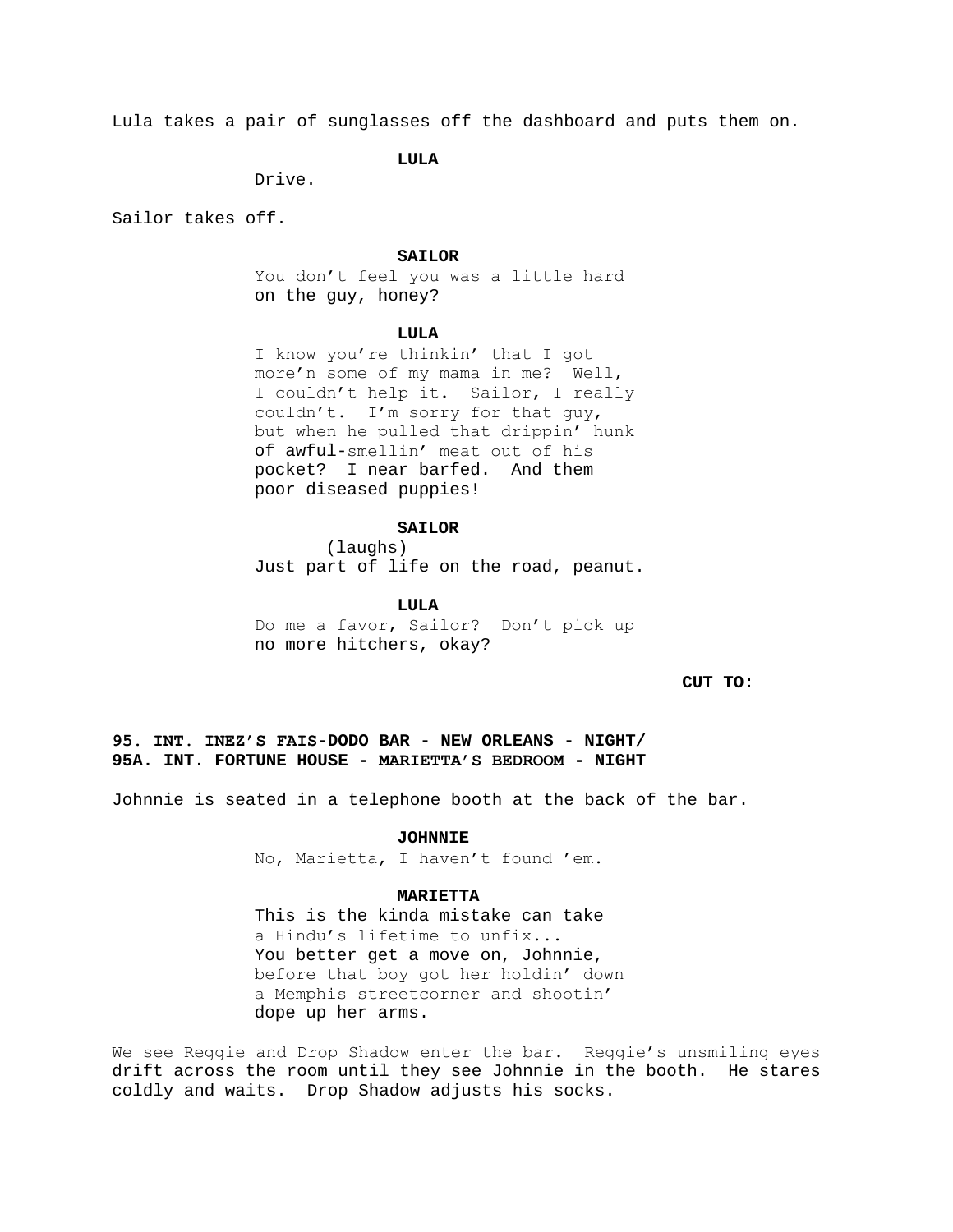# **JOHNNIE**

Really, Marietta, you got more scenarios swimmin' around in your brain than Carter got pills. Try to take it easy. Go over to Myrtle Beach for a few days.

### **MARIETTA**

I'm stayin' right here by the phone until you find Lula, then I'm comin' to get her. You call soon's you got somethin', even if it's three in the a.m.

#### **JOHNNIE**

I will, Marietta. Goodbye now.

Johnnie hangs up the phone and exits the booth. As he crosses the bar...

#### **REGGIE**

(shouting) Hola! Senor Farragut! We meet again.

Johnnie goes over to Reggie and Drop Shadow and shakes hands.

# **JOHNNIE**

I thought you two were in Austin, Texas. Or Takes-us, as they say in these parts.

## **DROP SHADOW**

We were. Now Mr. San Pedro Sula and I are on our way back to Utila, in the morning.

### **REGGIE**

Would you like to enjoy a martini with us?

## **JOHNNIE**

Why not? How was the fishin'?

### **REGGIE**

I think they are too serious, these American fishermen. In Honduras, we are not so concerned with the method.

Reggie orders martinis for the three of them.

# **JOHNNIE**

So, it's back to the islands.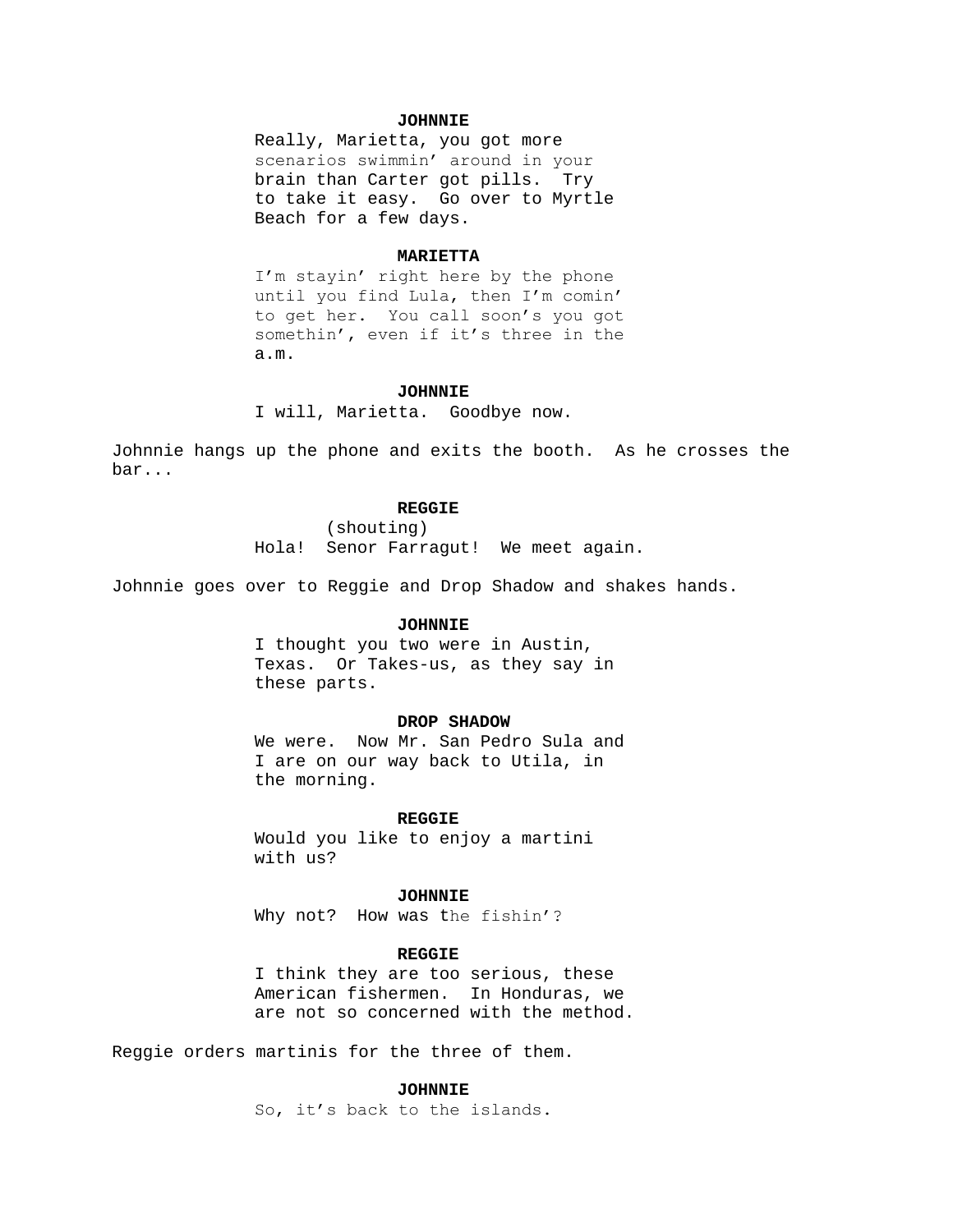# **DROP SHADOW**

Yes. Mr. San Pedro Sula spoke yesterday to his son, Archibald Leach San Pedro Sula, who is named after Cary Grant, and he told them there was a shooting.

## **REGGIE**

Teddy Roosevelt, one of the local shrimp boat captains is in jail now. These people are friends of mine, so I must return and find out what happened.

### **JOHNNIE**

This island of yours sounds like a kind of unpredictable place.

### **REGGIE**

(laughs) It has its moments of uncertainty.

### **DROP SHADOW**

But how are you finding New Orleans, Senor Farragut?

#### **JOHNNIE**

Call me Johnnie... N.O. has always been a good town to sit around in.

# **REGGIE**

I can tell you are an intelligent man, Johnnie. One difference between your country and mine is that in the islands, it does not pay to reveal one's intelligence... Others may use what they perceive against us...

Reggie raises his glass to Johnnie's.

### **REGGIE**

Hasta siempre.

#### **JOHNNIE**

Hasta siempre.

#### **REGGIE**

Do you know how it came about that copper wire was invented in Scotland?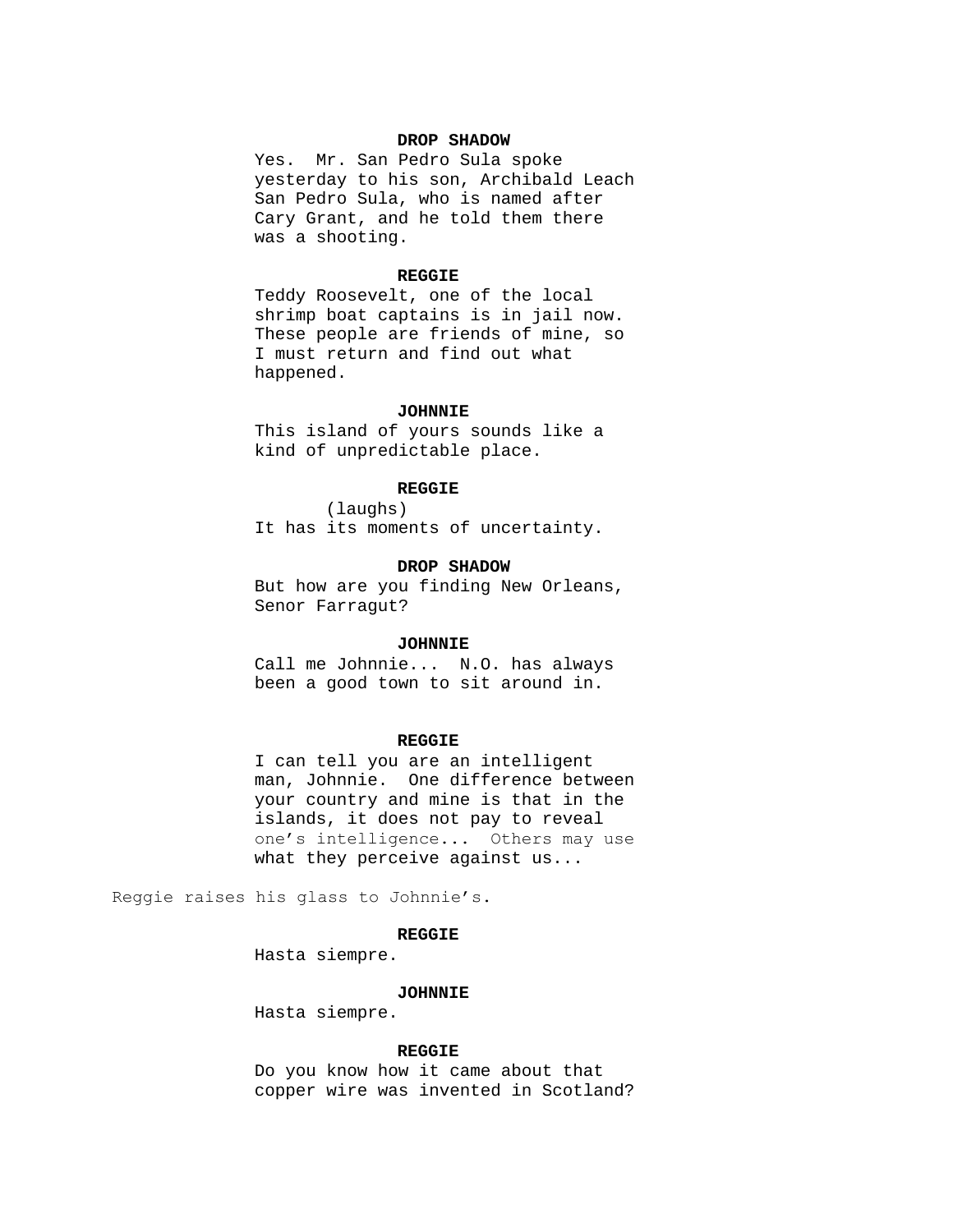# **JOHNNIE**

How's that?

# **DROP SHADOW**

Two Scotsmen were fighting over a penny.

Johnnie finishes off his martini.

#### **JOHNNIE**

I gotta admit, you guys are (sliding off the stool) two in four dozen.

### **REGGIE**

The real joke is we never went fishing, but we're still fishing.

Johnnie squints his eyes thinking about this one. Reggie and Drop Shadow smile and stand to leave.

**CUT TO:**

# **96. INT. THUNDERBIRD - STREETS OF NUNEZ - NIGHT**

Lula and Sailor cruise the dark streets.

#### **LULA**

I wouldn't mind a little night life. How about you?

# **SAILOR**

Hard to tell what's shakin' in a place like this, honey. You don't want to be walkin' in the wrong door.

## **LULA**

Maybe there's a place we could hear some music. I feel like dancin'. We could ask someone.

# **97. EXT. RED DEVIL GAS STATION - NIGHT**

Sailor spots a Red Devil gas station that still has its lights on and pulls the car over.

# **SAILOR**

Someone up here might know somethin'.

Two skinny, pimply-faced guys, BUCK and BILLY, wearing dirty coveralls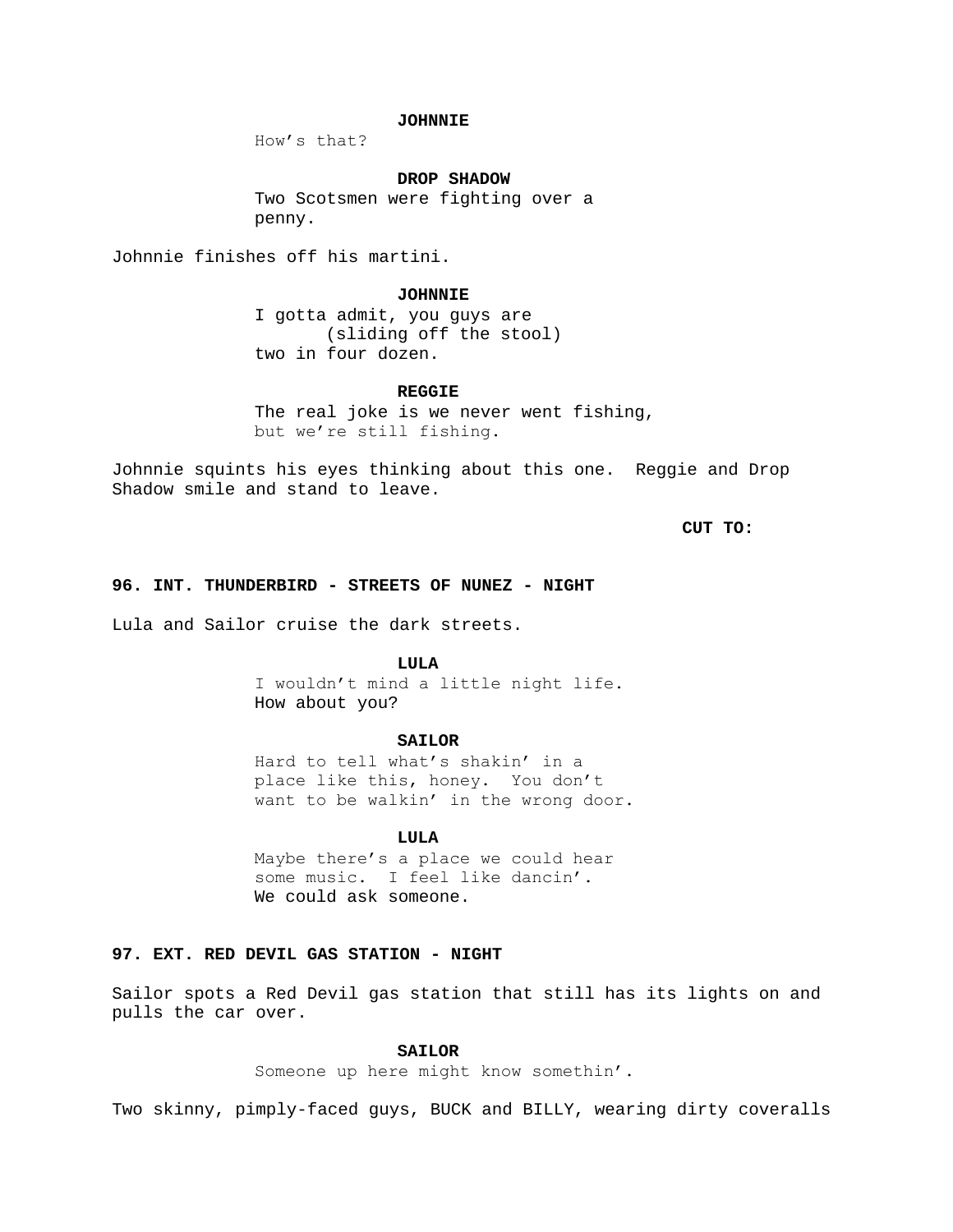walk over to them.

### **BUCK**

Gas?

#### **SAILOR**

Got enough, thanks. We're lookin' for a place has some music, where we can maybe do some dancin' - get somethin' to eat, too. Anything like that around here?

# **BILLY**

Cornbread's. They got western.

**BUCK**

No food, though, 'cept bar nibbles.

Lula slides over in the front seat and leans across to Sailor.

# **LULA**

How about speed metal?

The kids look worried and take a step back.

### **LULA**

Any kinda rock'n'roll, honey.

# **BILLY**

There's a boogie joint just about a mile straight out Lafitte here. But that's a black place mostly.

### **BUCK**

Mostly black though in that boogie place.

# **SAILOR**

What's the name of it?

# **BUCK**

Club Zanzibar.

# **SAILOR**

You say it's straight ahead a mile?

# **BUCK**

About. Where Lafitte crosses over Galvez Highway. State Road 86.

# **SAILOR**

Thanks.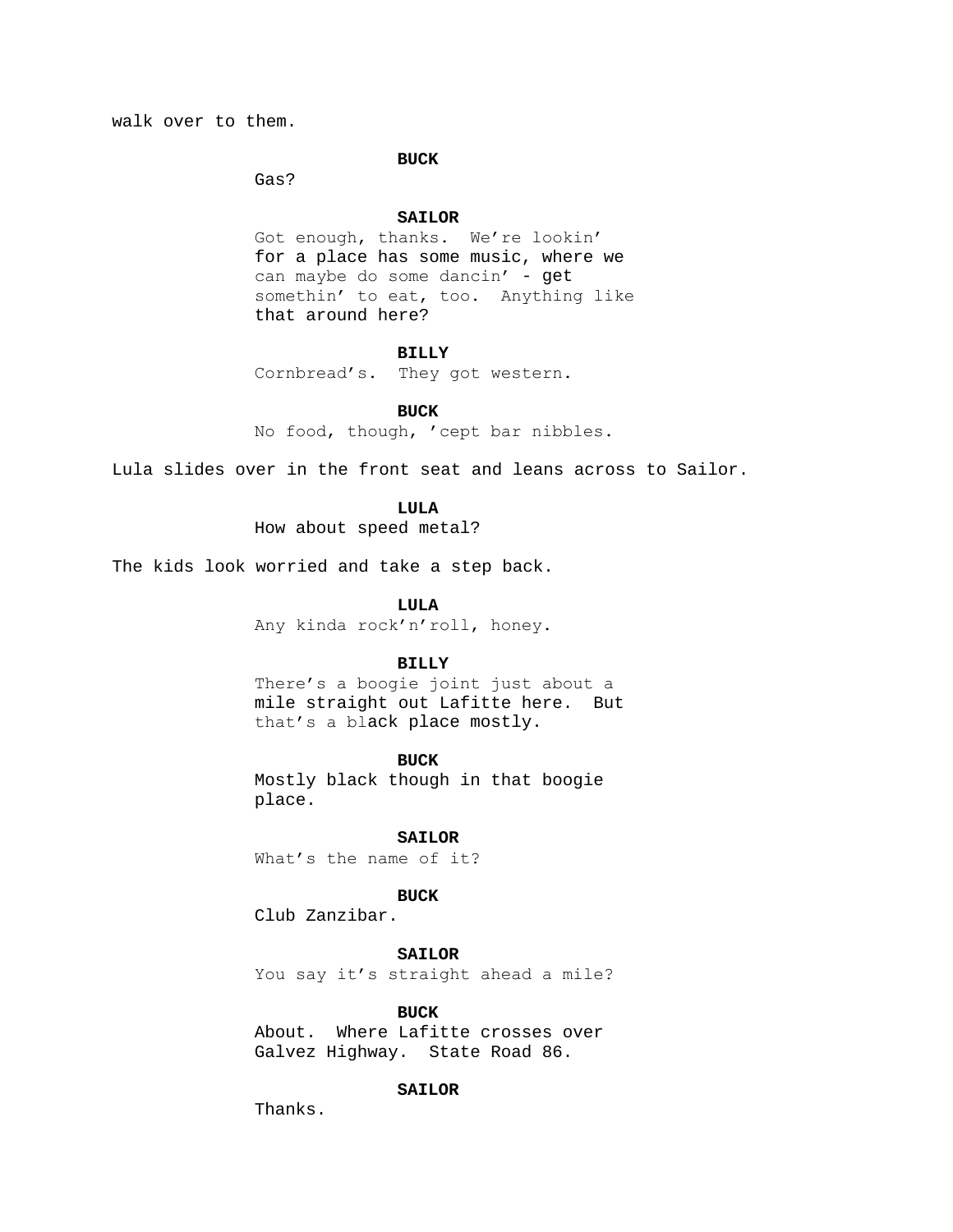Sailor and Lula drive off. Buck and Billy go back inside the Red Devil station. Guess who is over the corner cleaning nuts and bolts with a toothbrush and gasoline ... It's DELL!

**CUT TO:**

# **98. EXT. CLUB ZANZIBAR - NIGHT**

The Club Zanzibar sits in the darkness on the left hand side of the road. A string of multi-colored lights is hung over the front. Sailor

parks the Thunderbird across from the club and cuts the engine.

### **SAILOR**

You ready for this?

**LULA**

We'll find out in a hurry.

**CUT TO:**

### **99. INT. CLUB ZANZIBAR - NIGHT**

When they walk in, the BAND is playing a slow blues and THREE OR FOUR COUPLES are swaying on the dance floor. There are a dozen tables and a long bar in the room which is done up in a strange dark azquatic motif. Eight of the tables are occupied and SIX OR SEVEN MEN stand at the bar. Everyone in the place is black except for one WHITE WOMAN who is sitting alone at a table smoking a cigarette and drinking Pearl straight from the bottle. The atmosphere is not friendly, but Lula takes Sailor by the arm.

**LULA**

Come on.

They step up to the bar and order two Lone Star beers. The BARTENDER, a tall, heavyset man slowly forms his hand into "the bird." He holds his hand that way while he speaks...

#### **BARTENDER ZANZIBAR**

This is a friendly place, son. You folks just relax and have a nice time.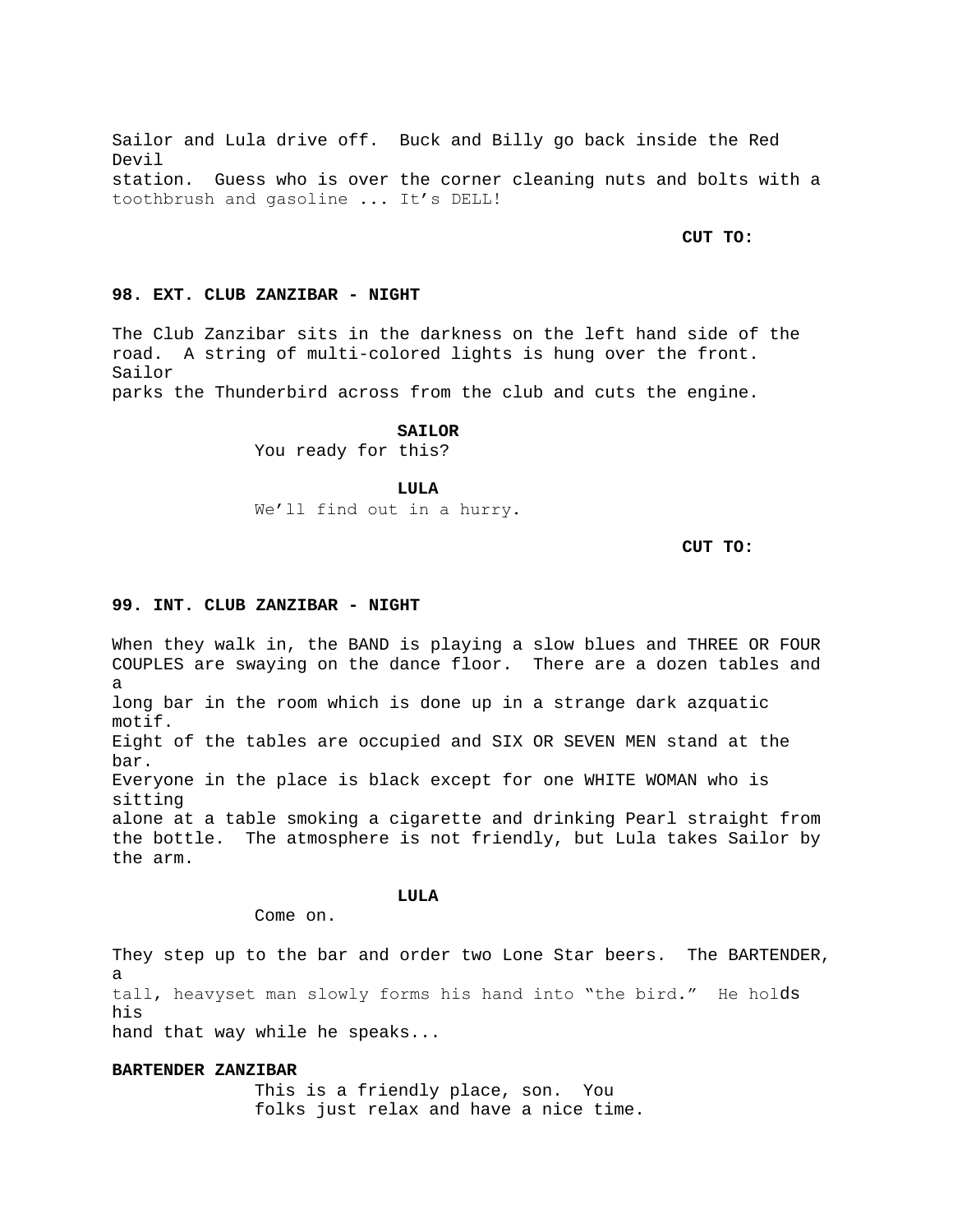# **LULA**

 (bound and determined not to be intimidated) You got yourself a deal.

#### **BARTENDER**

(to Sailor) That's a real jacket... By that, I mean a real stupid jacket.

# **SAILOR**

This is a snakeskin jacket, and for me it represents a symbol of my individuality and my belief in personal freedom.

#### **BARTENDER**

Fuckin' honky cracker mumbo jumbo.

The bartender moves on down the bar. Lula and Sailor take a small table

near the door.

### **LULA**

I'll be damned if I'm leavin'. That band is too good?

# **SAILOR**

Uh huh.

**LULA**

You notice that woman when we come in? The white woman sittin' by herself?

# **SAILOR**

Yeah.

# **LULA**

Well, she ain't talked to nobody and ain't nobody spoke to her that I could tell. What you make of that?

# **SAILOR**

Honey, we bein' strangers here and all, this is the kinda place we don't want to make nothin' of nothin'.

# **LULA**

You think she's pretty?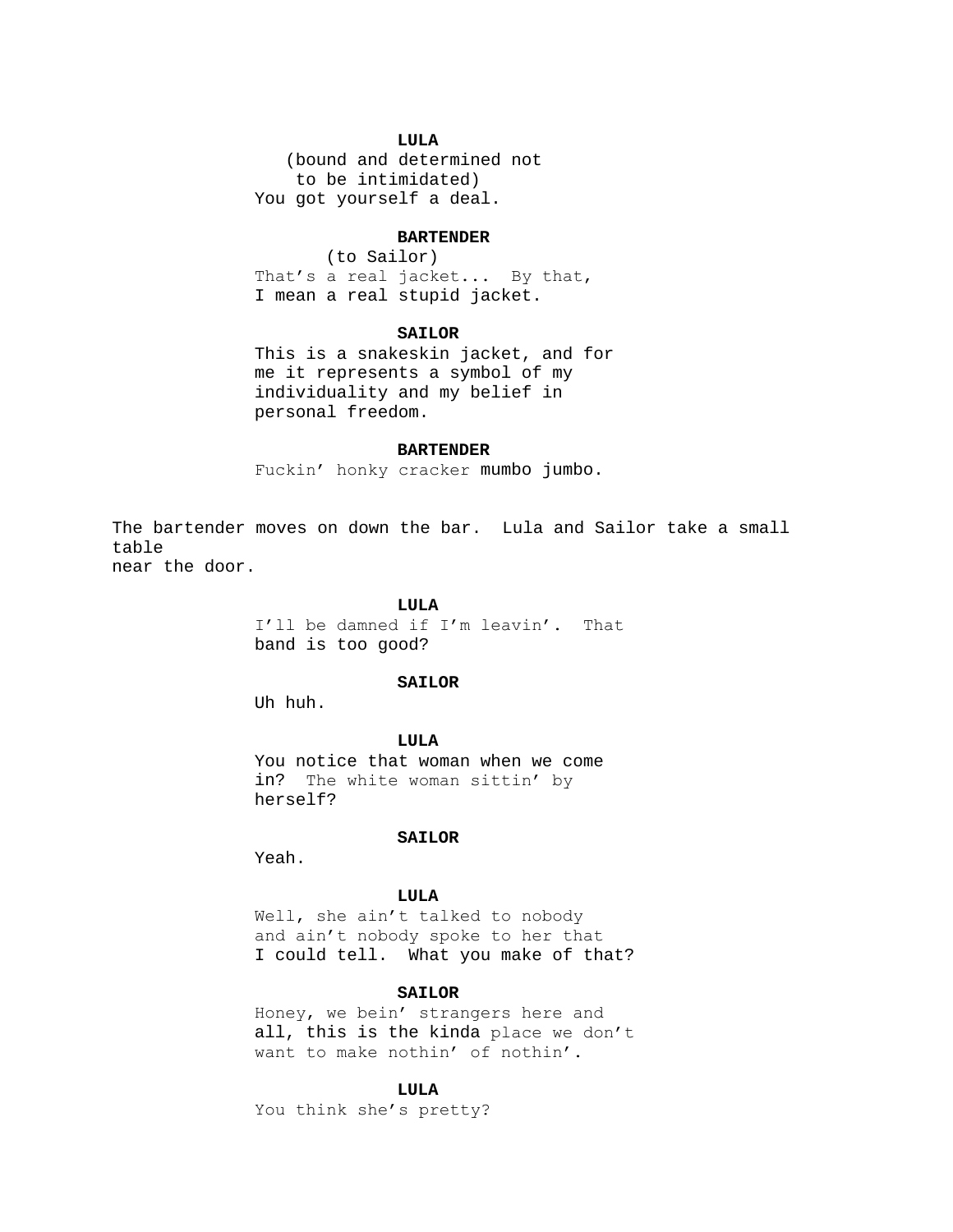Sailor looks at the woman. She lights a new cigarette off a butt, then squashes the butt in the ashtray. She is thirty years old, maybe more. Shoulder-length, bleached blonde hair, black at the roots. Clear skin, green eyes. Long, straight nose with a small bump on it. She is wearing a low-cut lavender dress that would have emphasized her breasts had she not been so flat-chested. Slender.

#### **SAILOR**

I tend to like 'em with a little more meat on the bones. Face ain't bad, though.

Lula gets quiet and sucks on her beer bottle.

#### **SAILOR**

What's wrong, sweetheart? Somethin' botherin' you?

### **LULA**

Mama. I been thinkin' about her. She's prob'ly worried to death by now.

#### **SAILOR**

More'n likely.

# **LULA**

I want to call her and tell her I'm okay. That we're okay.

### **SAILOR**

I ain't so sure it's a great idea, but that's up to you. Just don't tell her where we are.

# **LULA**

(to Bartender) Pardon me? Y'all got a phone here I can use?

# **BARTENDER ZANZIBAR**

Can't you read?

# **LULA**

(sees the sign then to Sailor) Back in a bit.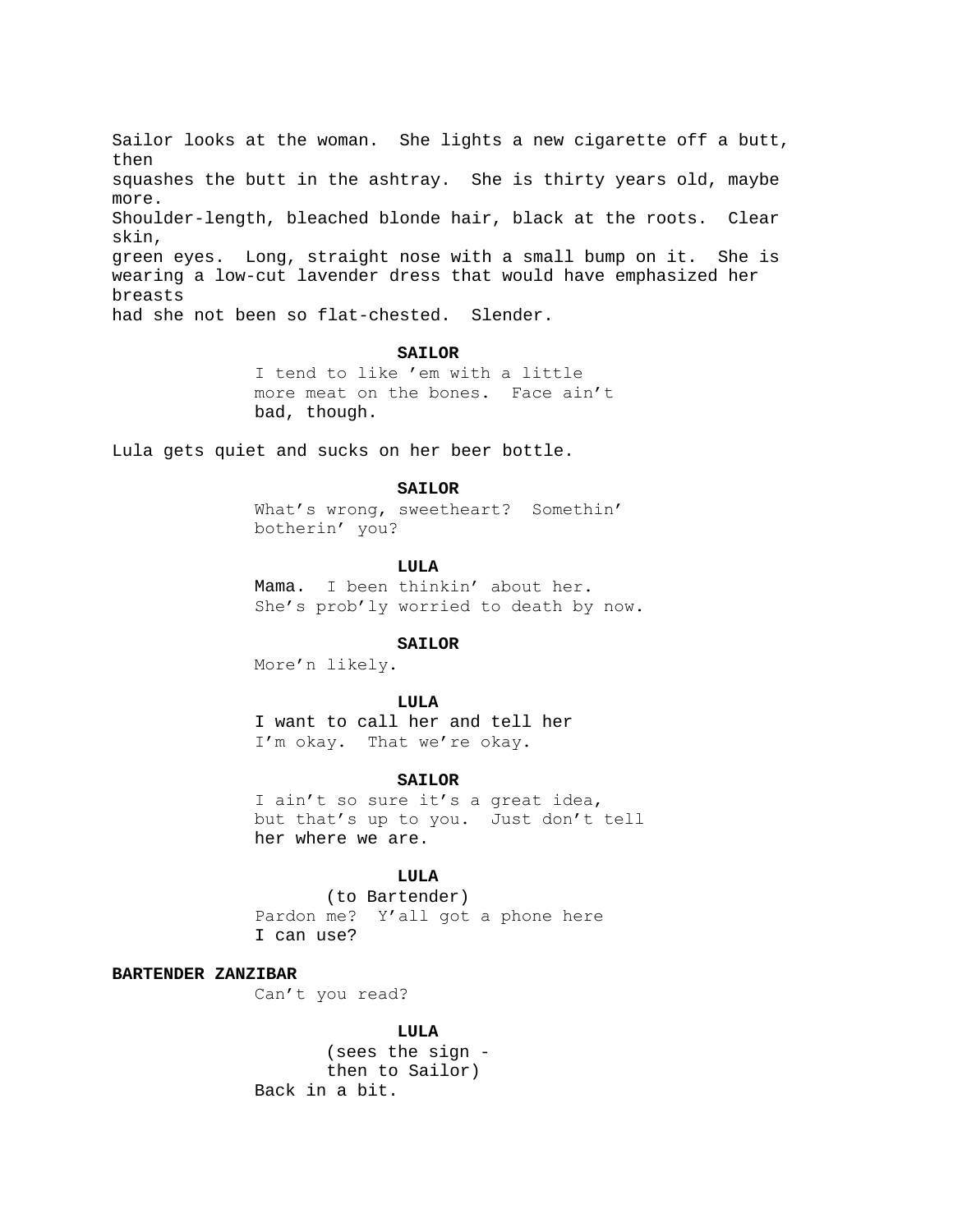She kisses him on the nose and walks back through a dark little door to the payphone.

**CUT TO:**

# **100. INT. FORTUNE HOUSE - BEDROOM - NIGHT/ 101. INT. CLUB ZANZIBAR - PAYPHONE - NIGHT**

Marietta answers the telephone on the second ring.

# **OPERATOR**

I have a collect call from Lula Fortune. Will you accept?

### **MARIETTA**

Of course! Lula? Where are you? You all right?

### **LULA**

I'm fine, mama. I just wanted to tell you not to worry.

# **MARIETTA**

Why, how could I not worry? Not knowin' what's happenin' to you or where you are? Are you with that boy?

# **LULA**

If you mean Sailor, mama, yes I am.

# **MARIETTA**

Are you comin' back here soon, Lula? I need you here.

# **LULA**

Need me for what, mama? I'm perfectly fine, and safe, too.

# **MARIETTA**

You in a dance hall or somethin'? I can hear music behind you.

# **LULA**

Just a place.

### **MARIETTA**

Really, Lula, this ain't right!

# **LULA**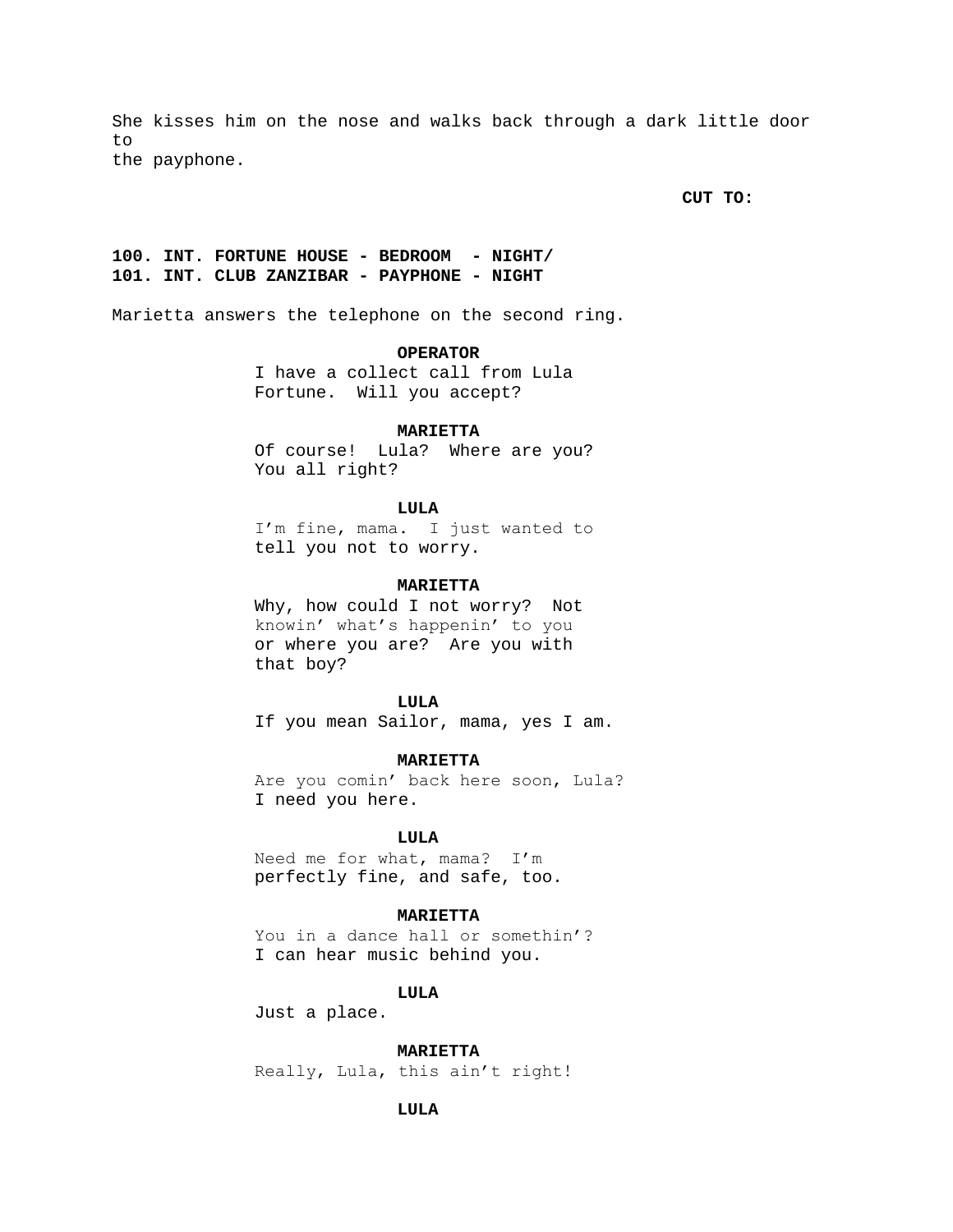Right?! Mama, was it right for you to sic Johnnie Farragut on us? How could you do that?

# **MARIETTA**

Did you run into Johnnie in New Orleans? Lula, are you in New Orleans?

# **LULA**

No, mama, I'm in Mexico, and we're about to get on an airplane to Argentina!

#### **MARIETTA**

Argentina! Lula, you're outta your mind. Now you just tell me where you are and I'll come for you. I won't say nothin' to the police about Sailor, I promise. He can do what he wants, I don't care.

### **LULA**

Mama, I'm hangin' up this phone now.

#### **MARIETTA**

No, baby, don't! Can I send you somethin'? You runnin' low on money? I'll wire you some money if you tell me where you are.

### **LULA**

I ain't that dumb, mama. Sailor and I been on a crime spree? Knockin' off convenience stores all across the south? Ain't you read about it?

Marietta is crying.

# **MARIETTA**

Lula? I love you, baby. I just want you to be all right.

### **LULA**

I am all right, mama. That's why I called, to let you know. I gotta go.

### **MARIETTA**

Call me again soon? I'll be waitin' by the phone.

#### **LULA**

Don't be crazy, mama. Take care of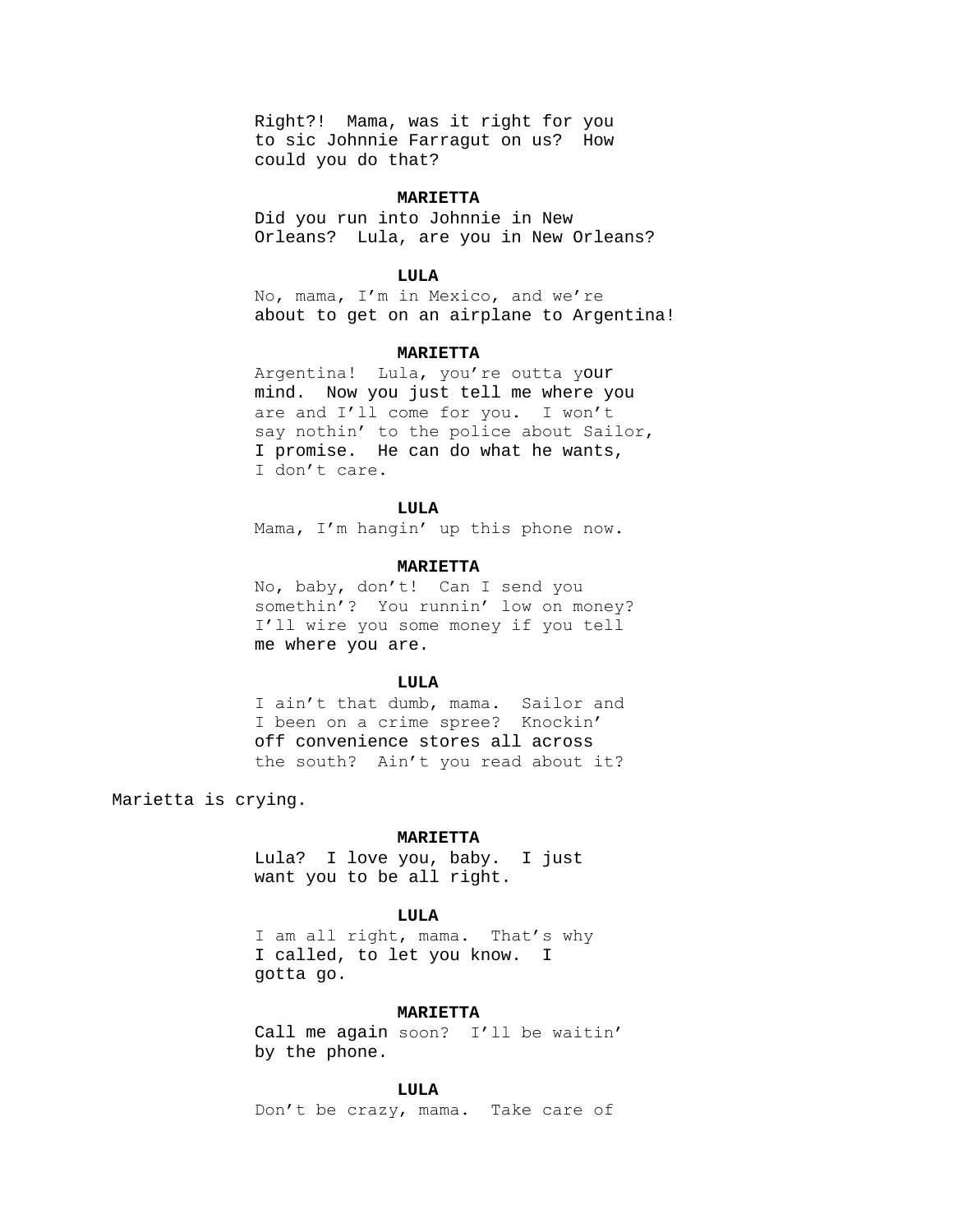yourself.

Lula hangs up.

Marietta hangs up and begins pacing the livingroom floor.

#### **CUT TO:**

### **102. INT. CLUB ZANZIBAR - NIGHT**

Sailor and the bleached blonde in the lavender dress are together on the dance floor. Lula sees them, goes over to the bar, picks up a beer bottle and throws it at Sailor. The bottle bounces hard off his back and clangs to the floor, bouncing but not breaking. Sailor turns around fast and looks at Lula. Everybody else in the place is still.

# **103. EXT. CLUB ZANZIBAR - NIGHT**

Lula runs out. Sailor follows.

Sailor finds her sitting on the ground, leaning against the passenger side of the Thunderbird. Lula's eyes are red and wet but she isn't crying. Sailor kneels down next to her.

### SATLOR

I was just wastin' time, peanut, till you come back.

**LULA**

It's me who's wastin' time, Sailor, bein' with you.

#### **SAILOR**

Honey, I'm sorry. It wasn't nothin'. Come on and get up and we'll take off.

### **LULA**

Leave me be for a minute? Mama gets all insane and then I see you practicin' your individuality and personal freedom with some oil-town tramp. How you figure I'm gonna feel?

### **SAILOR**

Told you not to call your mama.

Sailor stands and leans against the hood of the car until Lula gets up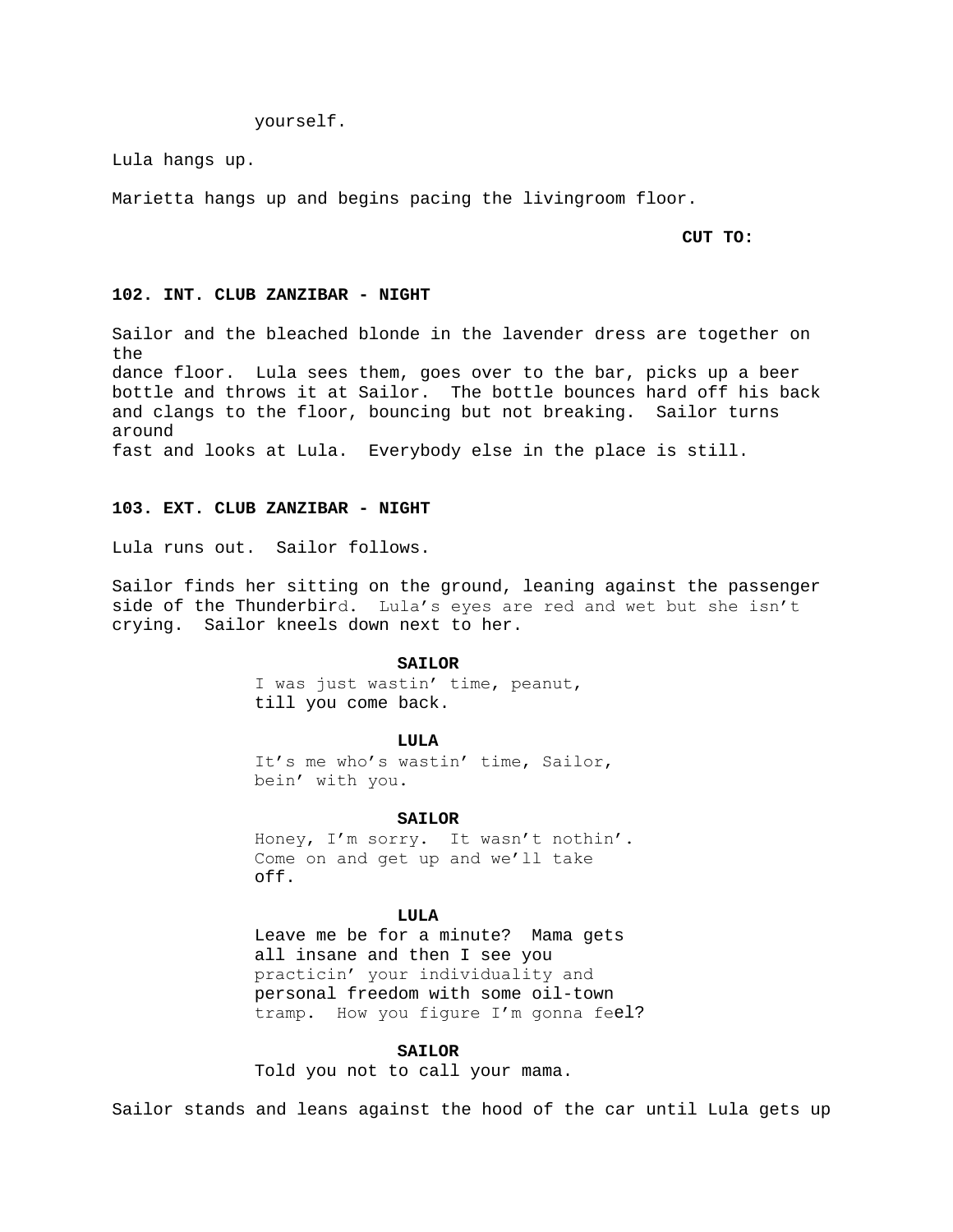and climbs inside. He wraps his snakeskin jacket around her and starts the car. Lula kisses Sailor on the cheek, puts her head down sideways on his lap and goes to sleep. Sailor drives.

**CUT TO:**

# **104. INT. FORTUNE HOUSE - MARIETTA'S BEDROOM - NIGHT**

Marietta paces, but then goes back to the phone. She dials a number and gets an answering machine.

### **MARIETTA**

Santos... If you get this message, call me right away. It's Marietta... I don't know, Santos... Maybe this is all not... Call me.

She hangs up. She dials another number. It answers.

### **MARIETTA**

Johnnie! At last! I thought you was never gonna come back to your room.

**CUT TO:**

# **105. INT. FORTUNE HOUSE - MARIETTA'S BEDROOM - NIGHT? 106. INT. JOHNNIE'S HOTEL ROOM - MAISON VIOLETTE - NEW ORLEANS**

# **JOHNNIE**

I got some news, Marietta. Lula and Sailor been here. They checked out of the Hotel Brazil on Frechman Street yesterday.

### **MARIETTA**

Listen, Johnnie, Lula just called me. She knew you were in N.O., so they left the city.

### **JOHNNIE**

Did she tell you where she was callin' from?

### **MARIETTA**

No, but my guess is they're headed west, so prob'ly Texas. Their money must be runnin' low. I don't think Sailor had much to begin with, if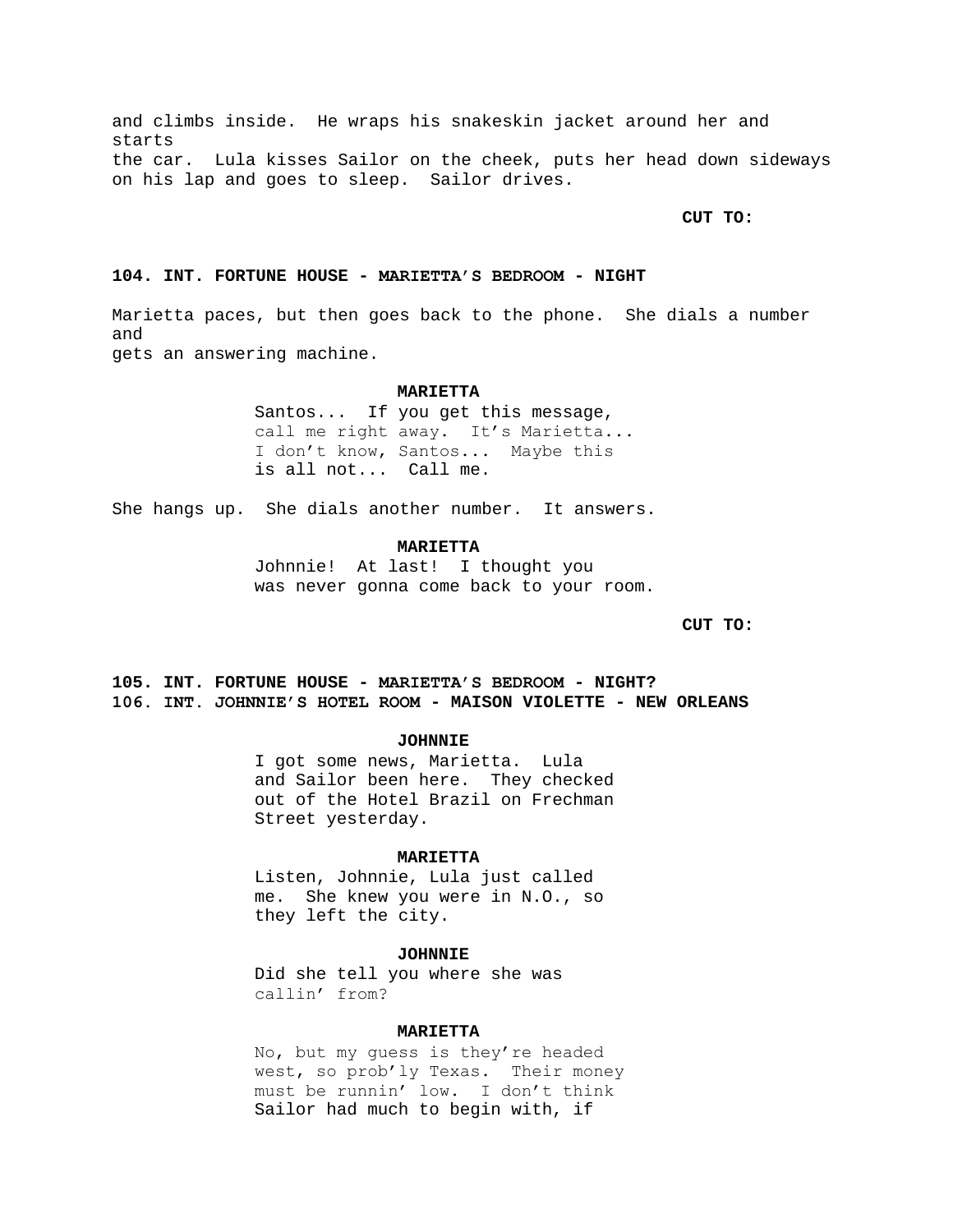any, and Lula took the six hundred she had saved in the Cherokee Thrift.

# **JOHNNIE**

How'd she sound? Was she doin' okay?

#### **MARIETTA**

Could she be doin' okay, Johnnie? She's tryin' to prove somethin' to me, that's all. Lula ain't doin' no more'n showin' off, defyin' me... (stifles a sob) Johnnie, I've done somethin' bad...

### **JOHNNIE**

What?

#### **MARIETTA**

I won't tell you over the phone. I'm comin' to N.O. and I'll tell you then.

# **JOHNNIE**

Marietta, I was just gonna leave and see if I could pick up their trail.

# **MARIETTA**

No, you wait right there for me... I'll be on the Piedmont flight tomorrow at seven. Meet me at the airport.

### **JOHNNIE**

I'll meet you, Marietta, if that's what you want, but I'm against it.

#### **MARIETTA**

Seven tomorrow evenin'. Se can eat at Galatoire's. Fix it.

Marietta hangs up.

**CUT TO:**

# **107. EXT. SHELL STATION - HOUSTON - DAY**

Sailor and Lula are in a Shell station just outside of Houston. Sailor is filling the Thunderbird with regular. An OLD MAN sits near the pumps listening to the radio playing a sad big band tune. Lula starts to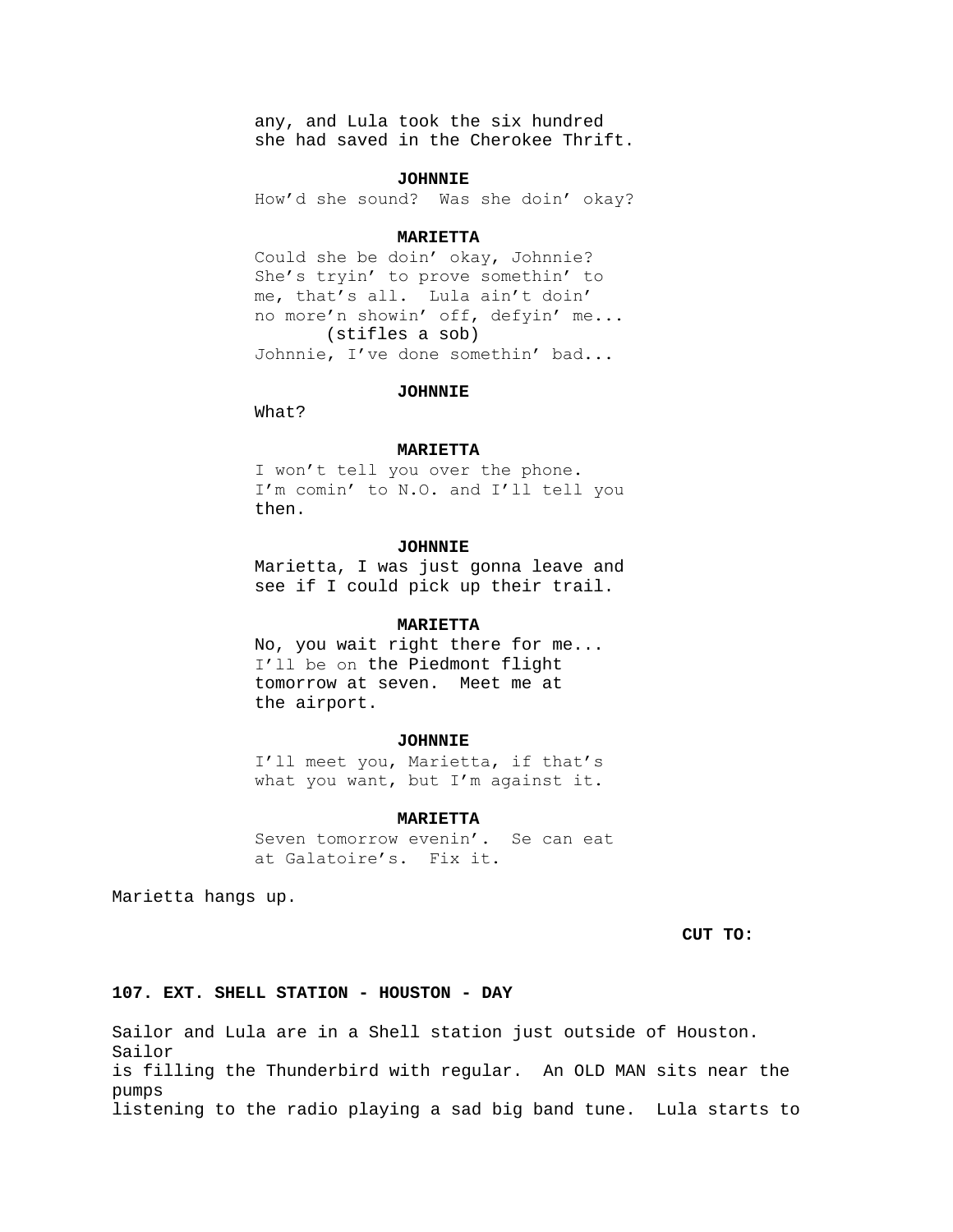slowly snap her fingers to the beat and the old man gives her a beautiful smile.

# **LULA**

 (smiling and snapping her fingers) How much we got left, honey?

#### **SAILOR**

Under a hundred.

# **LULA**

You want to stick around here, Sailor? See if we can get some work?

# **SAILOR**

Not in Houston. We'd be better off in some place more out of the way.

#### **LULA**

You want me to drive for a stretch? Give you a chance to rest.

### **SAILOR**

That'd be good, Lula.

Sailor kisses her and climbs into the back seat and lays down. Lula slides behind the wheel and lights up a More. She winks goodbye to the

old man and wheels the car out towards the big beyond.

### **CUT TO:**

# **108. INT. TEXAS HIGHWAY - DAY**

The reception gets bad on the big band tune and Lula starts turning the dial. Up comes a nationwide call-in talk show and she leaves it there. ARTIE MAYER, the radio host talks to his callers.

# **ARTIE**

(with a gruff Brooklyn accent) Come in, Montgomery, Alabama.

# **CALLER #1**

(elderly sounding woman) Artie? That you, Artie?

### **ARTIE**

Yes, ma'am. What's on your almost-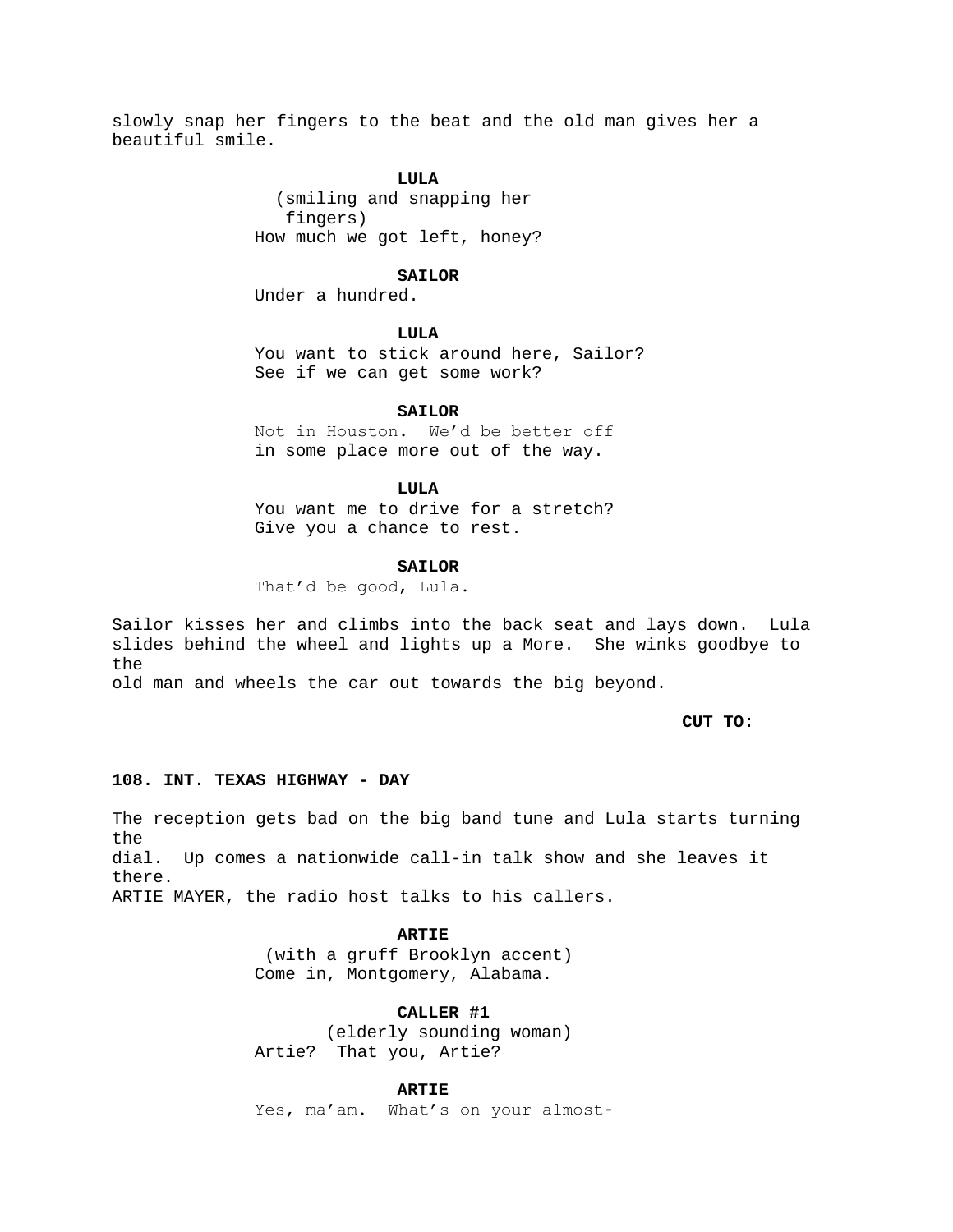perfect mind this evening?

### **CALLER #1**

How ya feelin', Artie? I heard you wasn't doin' too well recent.

#### **ARTIE**

I'm fine, thank you. I had a cardiac infarction but I'm on a new diet and exercising regularly. I've never felt better.

# **CALLER #1**

Well, that's so good to hear, Artie. You know some of us depend on you down this way. You're so entertainin' and you get so many interestin' guests.

# **ARTIE**

Thank you. It's listeners such as yourself who made me want to get up out of that hospital bed and back into the studio as fast as I could.

# **LULA**

 (attacking the dial) Jesus! How could anyone listen to this crap?

Lula takes a puff of her More and tosses it out the window and starts turning the radio dial - finds a news station.

# **REPORTER (NEWS STATION)**

...live in exchange for sexual favors. Police said they have identified and questioned at least four girls, all Asians twelve to fifteen years old, who have been living in the North Houston warehouse with a Vietnamese pimp since February. The girls are being treated as victims, said police Sergeant Amos Milburn. 'These are really just children,' he said, 'but they've been exposed to a lot already.

# **LULA**

 (lights another cigarette) I'll bet.

# **REPORTER**

In international news, India plans to release crocodiles in the Ganges,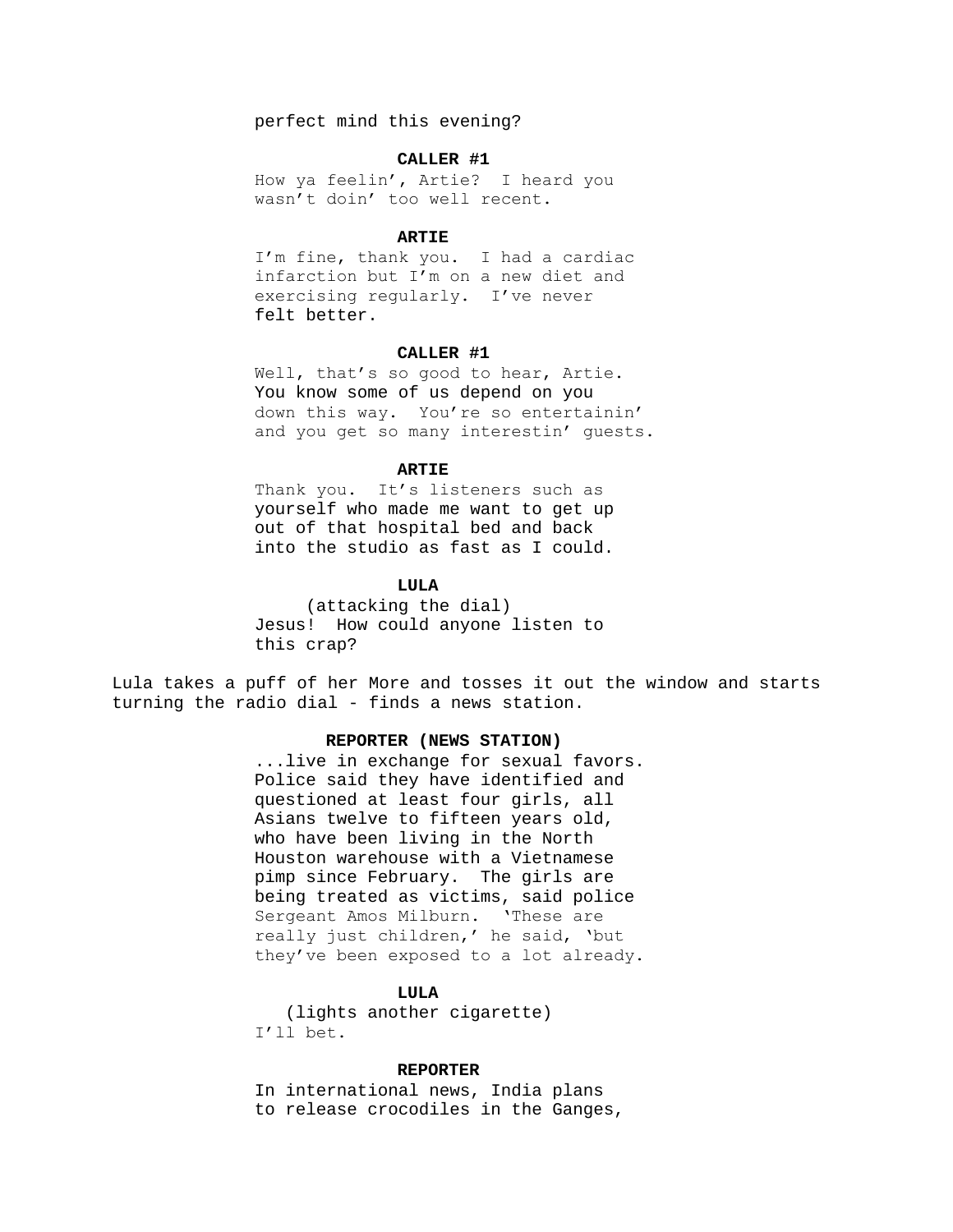the holy Hindu river in which millions of people bathe annually, to scavenge for corpses, authorities said.

**CUT TO:**

# **108A. MURKY WATER WITH DEAD BODIES FLOATING**

A crocodile suddenly breaks the surface of the water with a rotted human corpse clutched in its mighty jaws.

### **REPORTER**

(voice-over) The reptiles were supposed to be of a docile species, said a senior government official, but it seems the breeders bungled and reared attack crocodiles.

**CUT TO:**

# **109. INT. THUNDERBIRD - HIGHWAY TO SAN ANTONIO - DAY**

# **LULA**

Damn!

# **REPORTER**

The Indian official who supplied this information did so only on condition of anonymity. The Uttar Pradesh state authorities last October released five hundred turtles...

**CUT TO:**

# **108B. MURKY WATER WITH DEAD BODIES FLOATING**

A giant turtle breaks the surface of the water clutching a rotted human

corpse in its mighty jaws.

# **REPORTER**

(voice-over) in the Ganges near Varanasi to try and reduce human pollution and now plan to put in the crocodiles to devour floatin' corpses dumped by Hindus too poor to pay for cremation.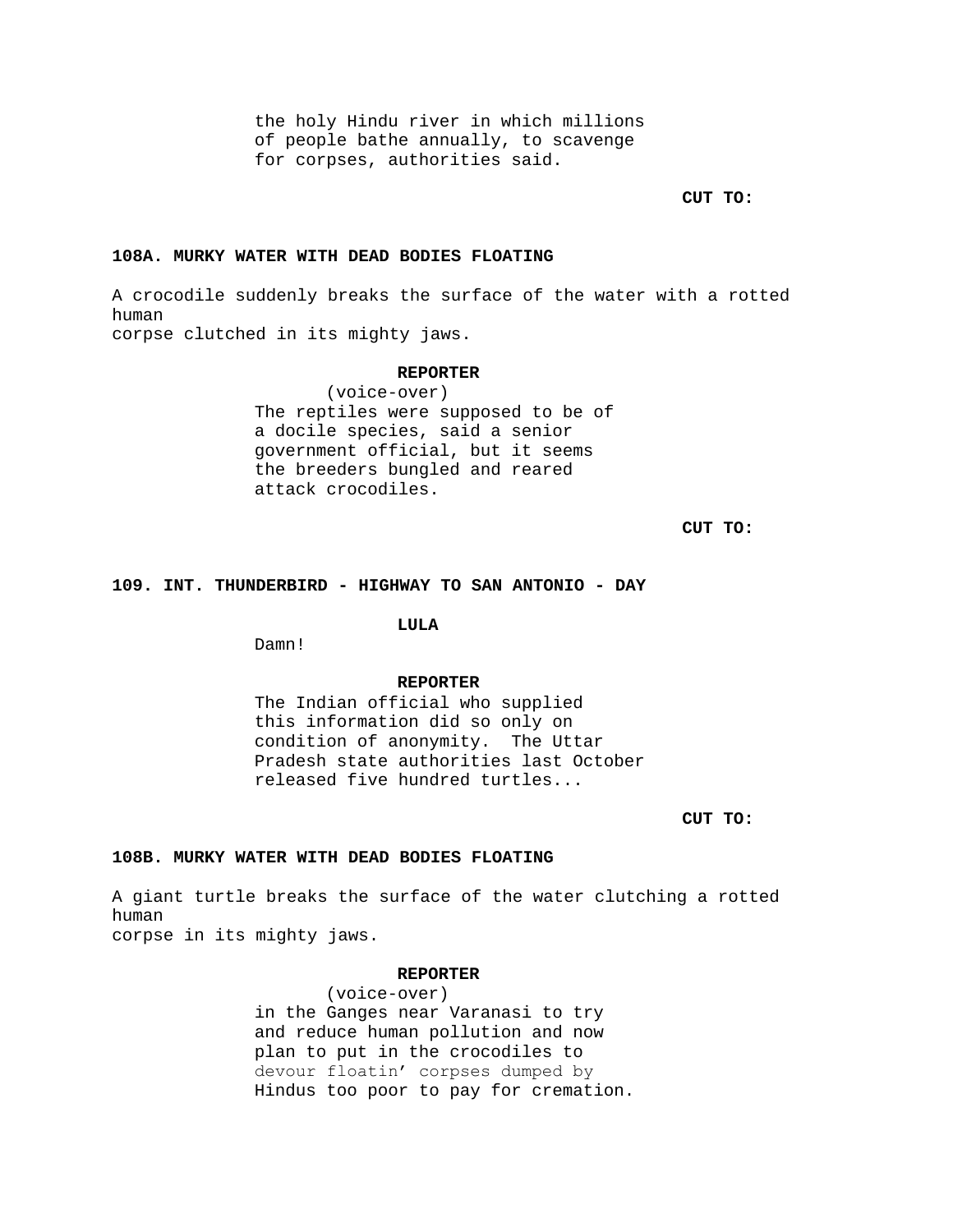# **110. INT. THUNDERBIRD - HIGHWAY TO SAN ANTONIO - DAY**

# **LULA**

# **HOLY SHIT!! IT'S THE NIGHT OF THE LIVIN' FUCKIN' DEAD!!!!**

Sailor jumps awake in fright as Lula yanks the car off the road and brings it to a screeching halt in the middle of the desert.

### **SAILOR**

What's that, peanut?

### **LULA**

I can't take no more of this radio... (switches it off) I ain't never heard so much concentrated weirdness in my life, Sailor Ripley, you find me some dancin' music right this minute... I MEAN IT!!

Sailor starts spinning the dial.

# **LULA**

(still crazed) The world's gettin' worse, I think, Sailor. And it don't sound like there's much we can do about it, neither.

#### **SAILOR**

This ain't news, sweetheart. I hate to tell ya.

Suddenly Sailor finds a station - THE STATION - and he and Lula look at each other in disbelief...

# **SAILOR**

# **POWERMAD!!!**

Sailor turns it up full blast and he and Lula dance hard until they disappear in the dust.

# **CUT TO:**

# **111. INT. MAISON VIOLETTE - LOBBY - NEW ORLEANS - NIGHT**

Marietta and Johnnie are standing at the registration desk - talking to the HOTEL MANAGER.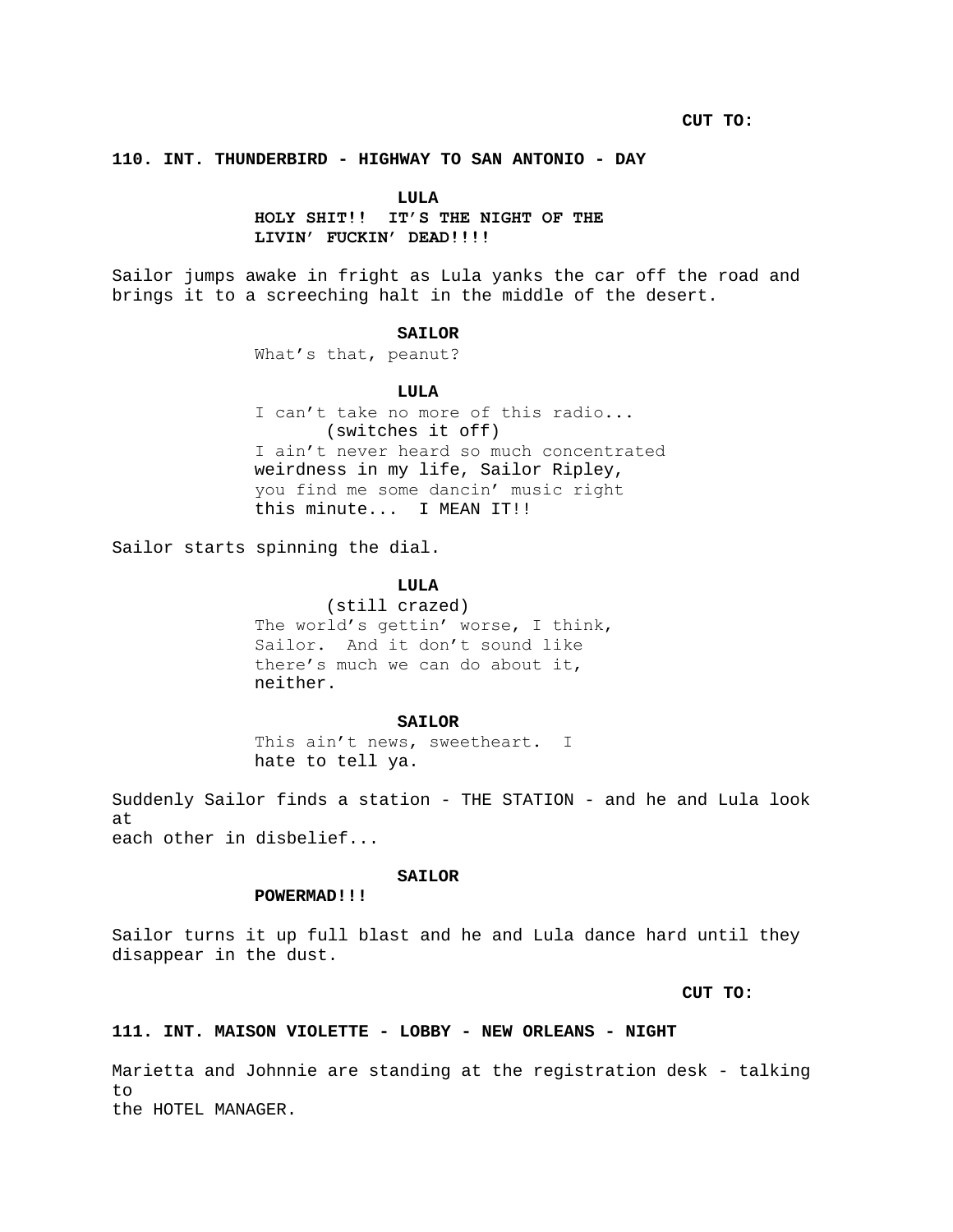# **MANAGER**

Here's your key. Mr. Farragut's already taken care of everything. I hope you'll be comfortable, Mrs. Fortune. You're in room 351 right down the hall from Mr. Farragut.

The DESK CLERK steps in from a room behind the registration desk.

# **DESK CLERK**

I have a phone call for you, Mrs. Fortune ... at the phone by the fireplace. Please wait for it to ring.

Marietta looks at Johnnie. She goes to the phone and picks it up when it rings.

# **MARIETTA**

Yes?...

**CUT TO:**

# **112. INT. HOTEL ROOM - NEW ORLEANS - NIGHT**

Marcello Santos sits on the edge of his bed holding the telephone.

#### **SANTOS**

I got your message... But you went right to Johnnie, didn't you?... I can't trust you, bitch - not for one minute... Naughty girl... Sailor and Lula are headed west, and guess what? There's no turning back. I'm in a killing mood.

# **MARIETTA**

No...

#### **SANTOS**

My very best to Johnnie... Bless his soul.

He hangs up the phone.

# **CUT TO:**

#### **113. INT. MAISON VIOLETTE - LOBBY - NEW ORLEANS - NIGHT**

Johnnie enters as Marietta hangs up the phone - covering her fear.

# **JOHNNIE**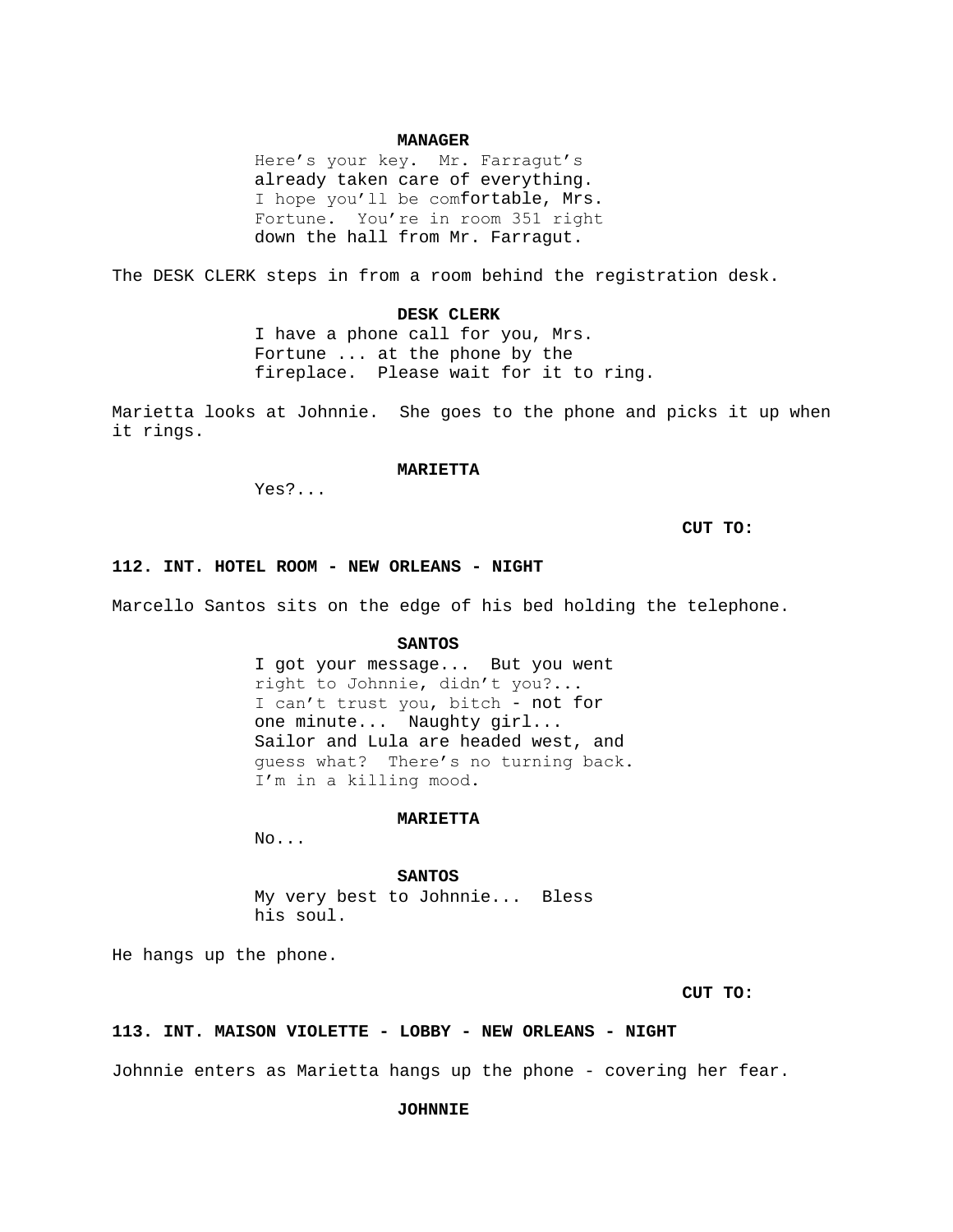Who was that?... Who know's your here?

**MARIETTA**

I'll be damned if that wasn't a wrong number?

**CUT TO:**

# **114. INT. MR. REINDEER'S PRIVATE DINING ROOM - NEW ORLEANS - NIGHT**

Upstairs in a private dining room, Mr. Reindeer is dining with TWELVE GUESTS in formal evening attire. Behind him, a JAZZ TRIO and a STRIPTEASE ARTIST are hard at work. Mr. Reindeer smiles and leans over

very close to a beautiful WOMAN sitting to his left.

#### **MR. REINDEER**

Little Miss Muffet sat on a tuffet, eating her curds and whey... Along came a spider and sat down beside her, and extended his hand out to play.

With this, he reaches under the table between her legs. She turns red and Mr. Reindeer laughs and lights a cigarette.

### **MR. REINDEER**

Oh dear... Another Miss Dull Cunt.

Reggie and Drop Shadow enter through a door on the other side of the room. Reggie catches Mr. Reindeer's eye and smiles. Reggie reaches in his pocket and takes out a silver dollar - flips it in the air catches it - and puts it back in his pocket. Mr. Reindeer smiles and waves him over to the table. He whispers something in Reggie's ear - then gives him an envelope.

### **MR. REINDEER**

When I gave you the silver dollar I forgot to give you the contents of this envelope. They are to be returned. Show it just before the deed...

Reggie pockets the envelope - joins Drop Shadow - and as they are leaving the dining room, they join a woman, JUANA, who looks half-Oriental, half-Cajun. She wears a strange, short, yellowish-bleached blonde wig.

**CUT TO:**

**115. INT. GALATOIRE'S RESTAURANT - NIGHT**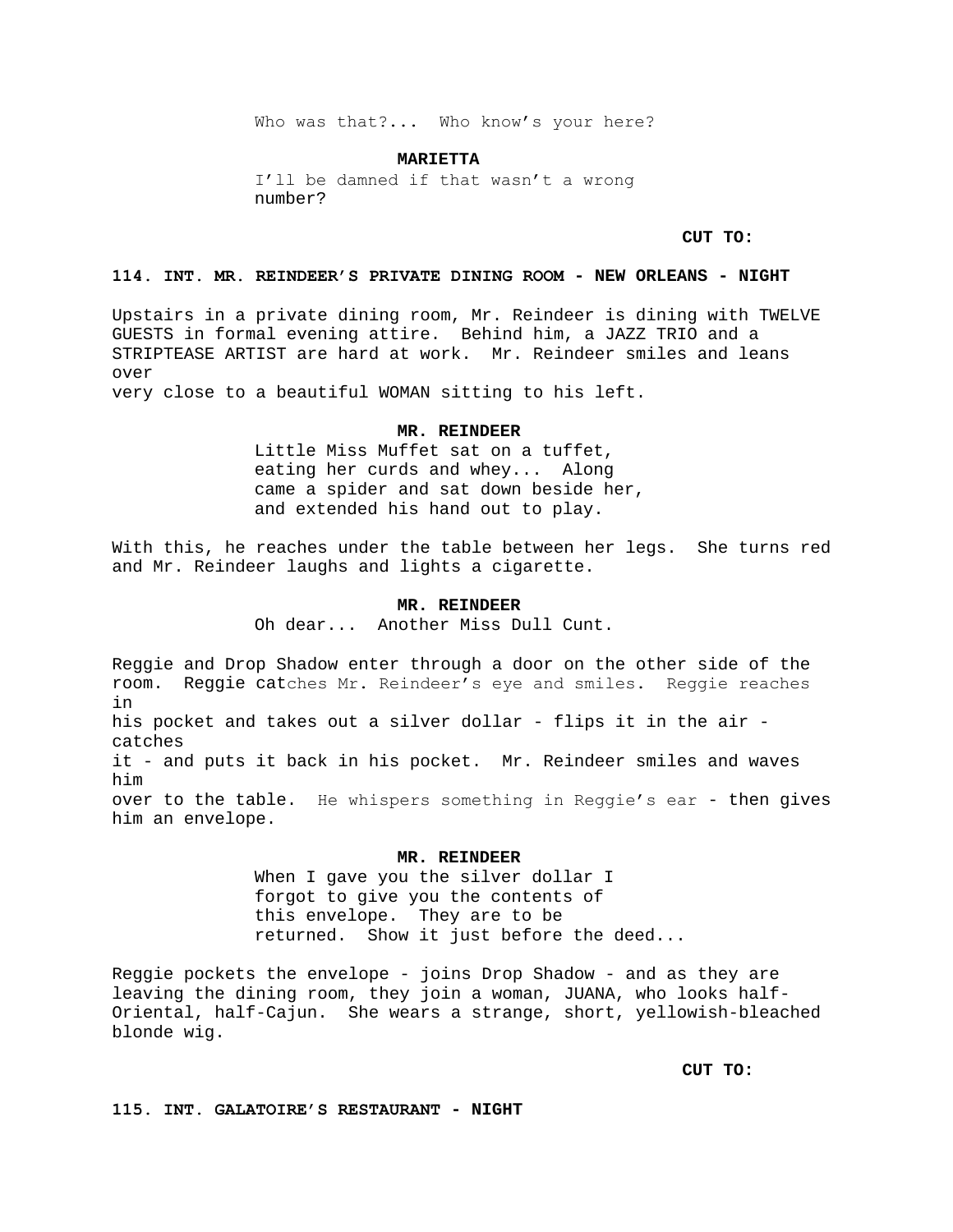They go downstairs together. At the bottom of the stairs, Reggie and Drop Shadow catch sight of Johnnie who is sitting in the back of the restaurant having dinner with Marietta. When Johnnie sees the two of them he waves, but at the same time gets a chill up his spine.

#### **MARIETTA**

What is it, Johnnie?

### **JOHNNIE**

Just some guys I met here... I keep seein' 'em... (looks back at Marietta) Now tell me...

Marietta continues to stare at Reggie, Drop Shadow, and Juana before turning back to Johnnie. She also feels the fear.

### **MARIETTA**

Johnnie, I can't tell you, honey. Is there anyway we can get on the road tonight? We've got to find them kids.

# **JOHNNIE**

Somethin' was upsettin' you bad last night, and you wanted to tell me and I figured you wanted to tell me so's I could help...

# **MARIETTA**

I did, honey, but that was last night... Let's just find those two kids before it's too late.

#### **JOHNNIE**

Honey, I have to ask you this... Is Santos involved in any of this?

### **MARIETTA**

Hell no, baby... I wouldn'ta done that without tellin' you.

### **JOHNNIE**

That bastard Pucinski...

# **MARIETTA**

Who?... Uncle Pooch?...

### **JOHNNIE**

Yeah... The one that introduced Santos to you and Clyde.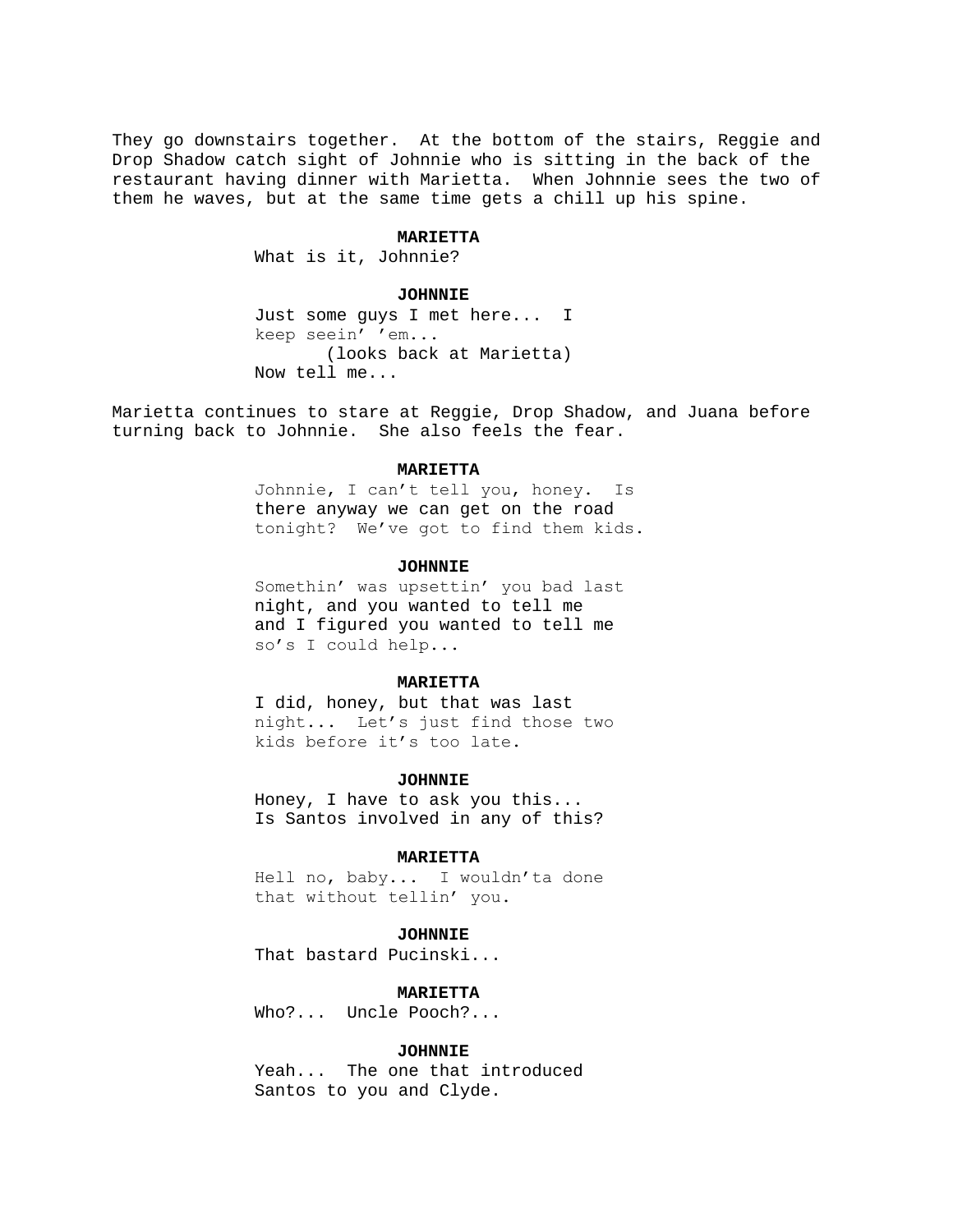# **MARIETTA**

Johnnie... That's the past... We gotta get on to our future, sugar!

# **JOHNNIE**

(smiles) All I have to do is grab my suitcase, and I'm ready. You're lucky cause I happen to love night drivin'.

#### **MARIETTA**

Let's head for Texas and see if we can pick up the trail.

#### **JOHNNIE**

Did I tell ya it's great to see ya again?

# **MARIETTA**

This 'bout the fifth time?

# **CUT TO:**

### **116. INT. MAISON VIOLETTE - STAIRWAY AND HALLWAY - NEW ORLEANS - NIGHT**

Johnnie and Marietta climb together to the second floor and Johnnie takes Marietta to her room.

### **MARIETTA**

 (as she enters her room) I'll pack my things and meet you downstairs.

#### **JOHNNIE**

And to think what coulda happened in that king-sized bed tonight...

# **MARIETTA**

(pinching his cheek) You won't of missed much.

### **JOHNNIE**

See ya downstairs.

**CUT TO:**

# **116A. MAISON VIOLETTE - JOHNNIE'S ROOM - NIGHT**

Johnnie smiles and heads up to his room. He opens the door and steps inside. WHAM!! Johnnie is knocked in the head with a heavy metal pipe and he goes down hard. A large dark figure grabs on to him and pulls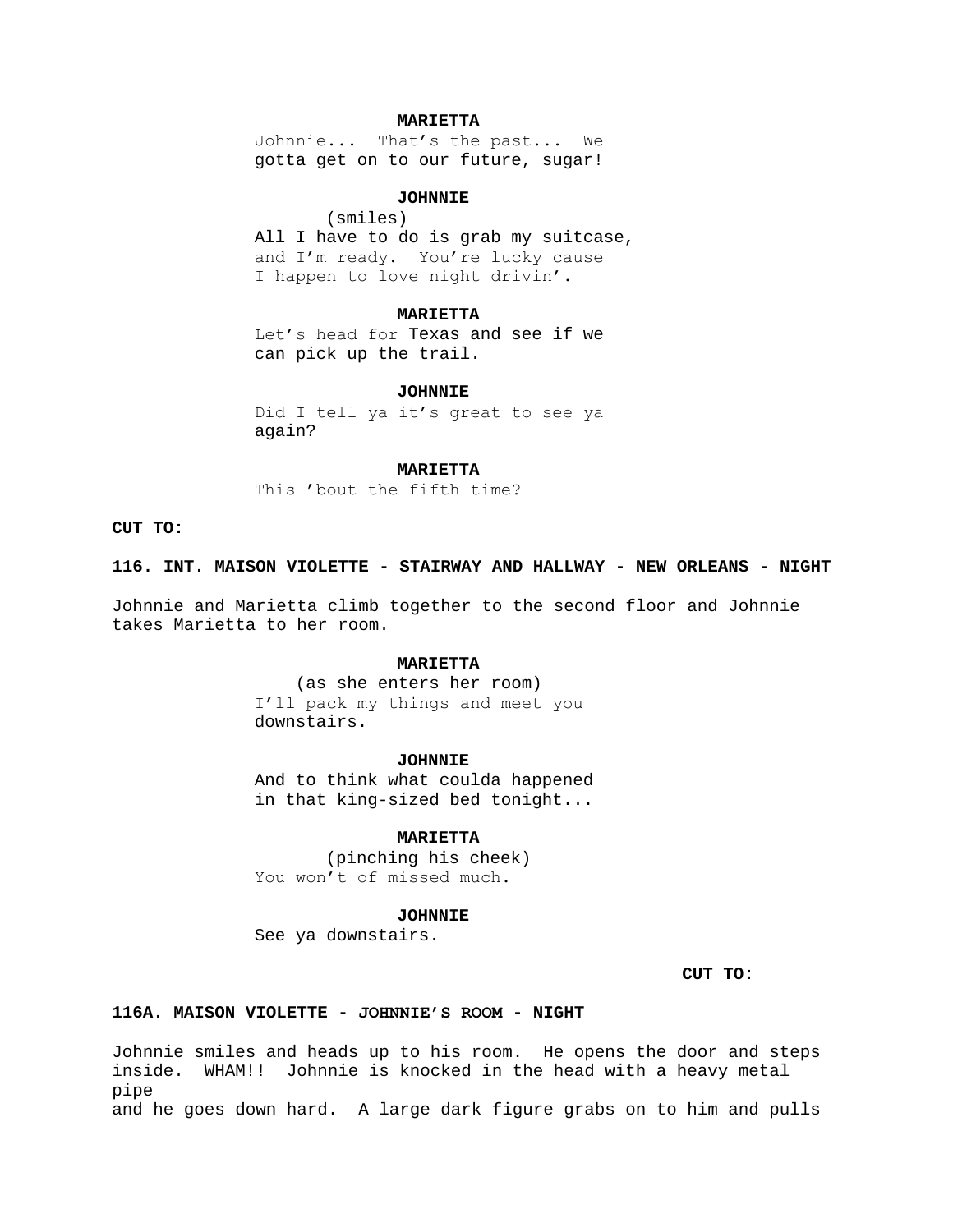him to an open window and lowers him into the back of a pick-up. The dark figure follows out the window.

# **DISSOLVE TO:**

### **117. INT. MAISON VIOLETTE - LOBBY - NEW ORLEANS - NIGHT**

Marietta is sitting in the lobby trying to hold herself together half-

sobbing. The MANAGER approaches and sits next to her.

### **MANAGER**

I'm afraid his car is gone, Mrs. Fortune.

#### **MARIETTA**

I don't understand this... I don't understand this one bit. He was supposed to meet me right her in this lobby. Somethin' bad has happened - I jus know it.

#### **MANAGER**

Perhaps we should call a local law enforcement officer.

#### **MARIETTA**

HELL NO!!! That's the last thing we need... A buncha cops runnin' around.

The front desk clerk steps from behind his desk and hurries into the lobby.

# **DESK CLERK**

I'm sorry... But I have overlooked this. I'm truly sorry, ma'am.

He hands Marietta a note inside an envelope which she opens and reads immediately. We see the note.

# **NOTE**

Gone fishing with a friend - maybe buffalo hunting. Johnnie.

### **MARIETTA**

Oh God! What does that mean?

# **MANAGER**

I'm sure I wouldn't know, ma'am ...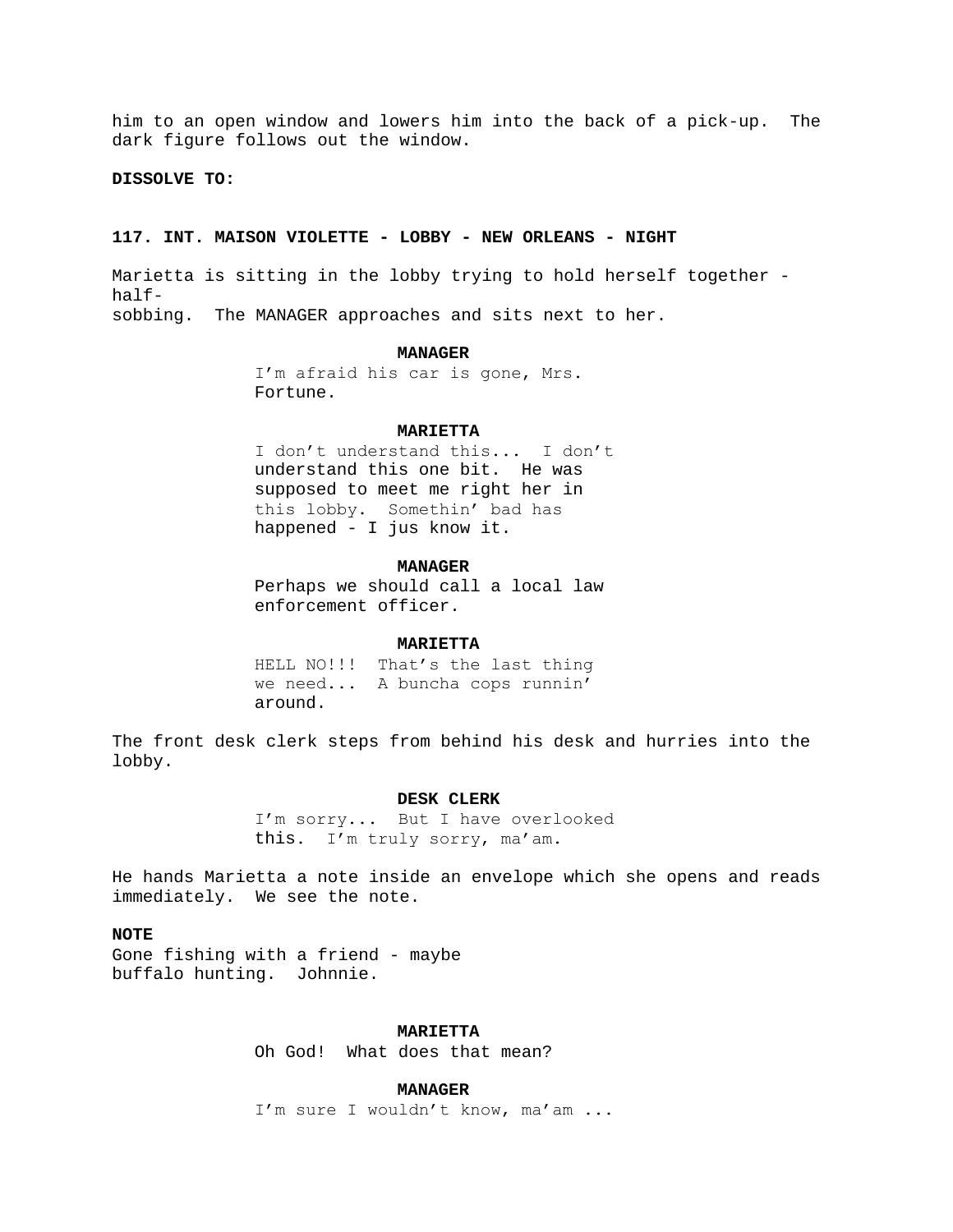and buffalo hunting too ... hmmmmm?

#### **MARIETTA**

And jus when my baby's out on some Texas road with a killer.

The front door of the hotel opens and in walks Santos. He seems to know exactly where Marietta is and steps to the door of the sitting room off the lobby. He stands in the doorway and smiles at Marietta.

# **MARIETTA**

(horrified whisper) Santos... Where's J-J-Johnnie?

#### **SANTOS**

Shhhhhh... (to the manager and desk clerk) Thank you, gentlemen... I'll look after her now...

The Manager and Desk Clerk bow to Marietta and Santos and go back through the lobby. Santos walks over to Marietta. Marietta stands.

### **MARIETTA**

Santos... What's happenin' here?

# **SANTOS**

Hey... Stop the nervous cry-baby routine... You're my girl now... Santos is gonna wipe away those tears and make you happy... Come on, let's get outta here.

### **MARIETTA**

Where we goin'?

# **SANTOS**

Got word the kids are moving through Texas... I think an ending is being arranged there... Come on, lemme see a smile.

# **MARIETTA**

Please Santos... Where's Johnnie?

**CUT TO:**

# **118. EXT. SMALL HUT - DESERTED BAYOU - NIGHT**

Light comes from one small dirty window.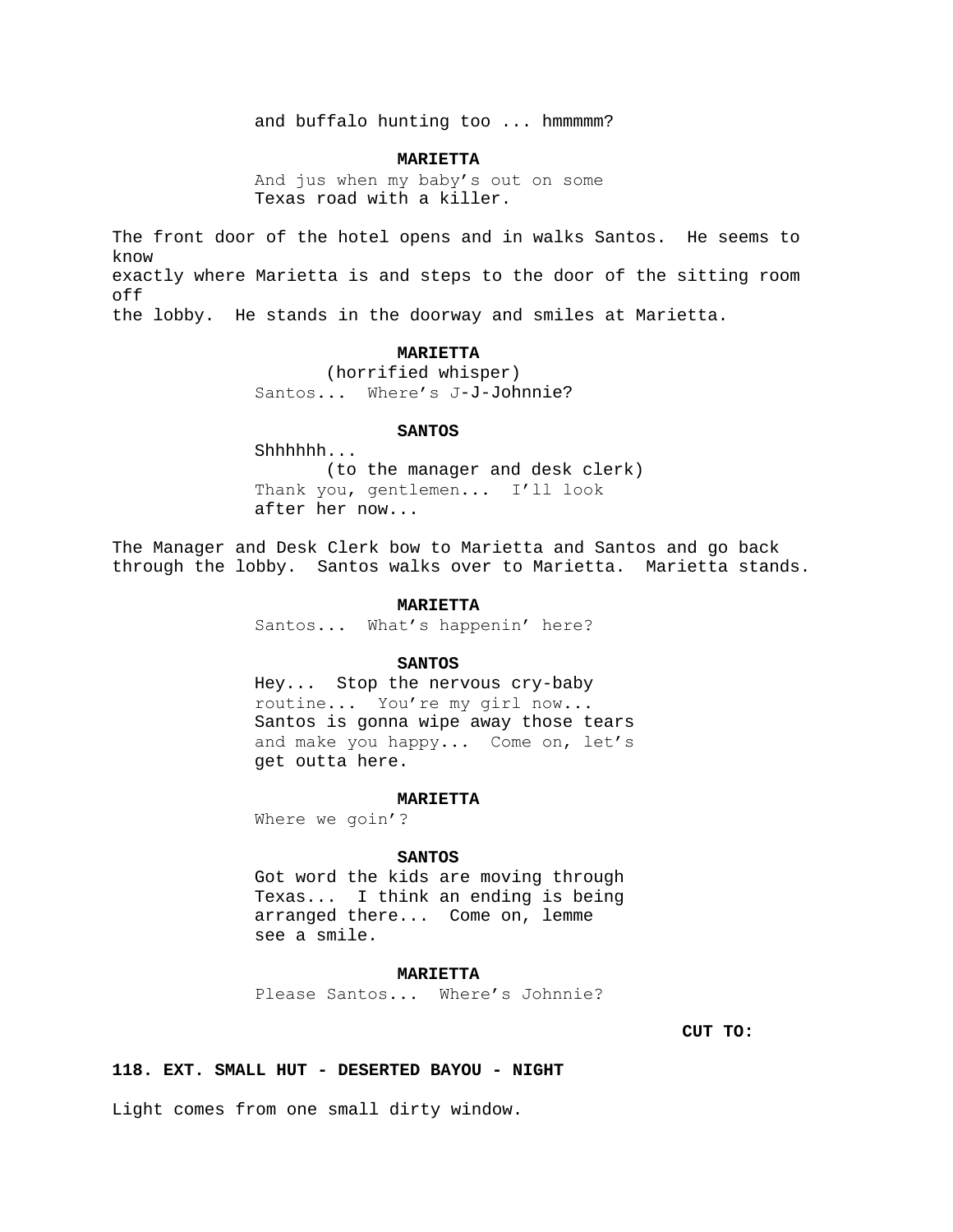**CUT TO:**

# **119. INT. SMALL HUT - DESERTED BAYOU - NIGHT**

Johnnie is tied to a small wooden straight-backed chair. His mouth is gagged and taped shut. His hair is caked with dry blood and one fresh tickle curls down his forehead to his eyes which are just now beginning to open and focus. Juana is finishing tying his left ankle to the chair leg. Johnnie moans and Juana brings her big, smiling face up in front of his.

### **JUANA**

Johnnie, you take a good look at me, baby, cause you gonna haf'ta watch close to know when we do it to ya... Y'all count when I touch the bottle - **HO!!...** (she slaps Johnnie hard across the face) There I slap that mutha fucka face pay attention fucka - otherwise we haf'ta work it all night... Too much fun for us - you see what I mean? Now watch me how I touch a bottle and you count how many times.

Juana steps two paces across the hut where two dirty old soda bottles sit - one in one corner perched on a dried tree trunk - the other in the

opposite corner perched on an old fence post. Juana touches the left bottle (#1) once, and crosses and touches the right bottle (#2) once and

comes back and touches Johnnie's face.

# **JUANA**

You see, Johnnie. I toucha number one bottle once, I toucha number two bottle once, and I touch your face. This is a game we love to play. I get hot already... Now you meet second Mr. Killer... Does he fish or don't he?

Reggie and Drop Shadow step out of the darkness behind Johnnie and come around to face him.

#### **REGGIE**

Hey, Johnnie... Reggie - you remember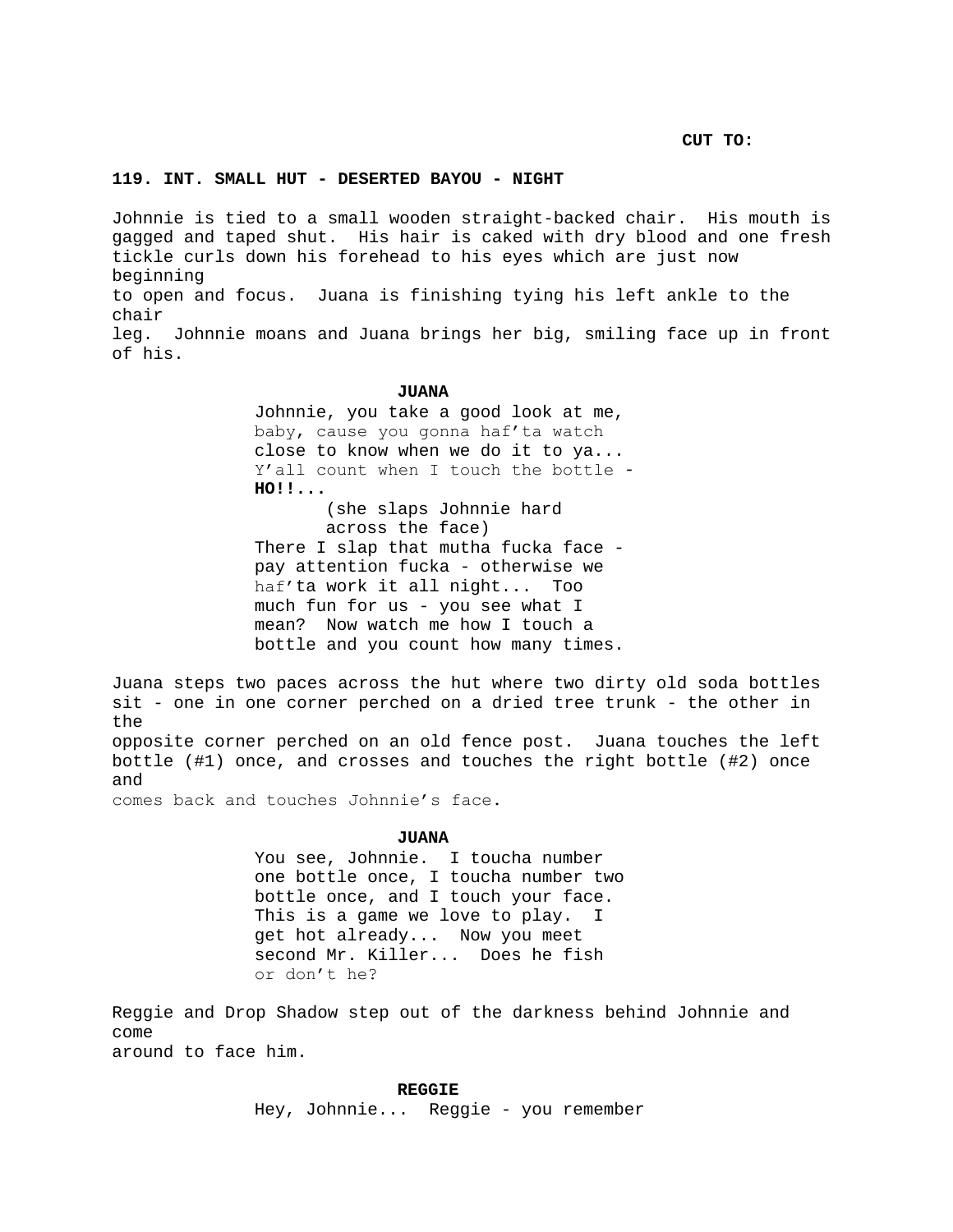Reggie, don't ya? Look what I caught. (to Juana) I'm gettin' hot too, mama.

Reggie and Juana kiss hot in front of Johnnie. Juana puts her face down

in front of Johnnie's again.

### **JUANA**

Now Johnnie... We want to feel the feelin'... Feel the feelin'... We be gettin' up close to you, mutha fucka, then we go out away ... no' mally we touch two bottles - both bottle b'fore comin' back and touchin' you... This mean you okay fo awhile... If we go out away, and we touch ONLY ONE BOTTLE b'fore comin' back and touchin' you - you gonna hear a click from a gun b'hind you and then it's gonna be bout ten seconds... Remember that number ten - then that's when the end come... What end I talk 'bout Johnnie? - I talk about THE END, FUCKA- That head will go every part'a this room... I talk 'bout NO MO JOHNNIE... I think you understand now - we play game.

# **REGGIE**

(from behind Johnnie) I can't stop her, Johnnie... She get's me too hot doin' this... I'm gonna be right here, but I'm gonna stand right behind ya with this big ol' gun here...

Reggie reaches his hand around in front of Johnnie - showing him a .45 Automatic.

### **DROP SHADOW**

That's a Marine issue. It goes off somethin' terrible - you wanna see?

Drop Shadow pulls the hammer back which makes a loud "click."

# **JUANA**

You hear click?

Johnnie jumps as Drop Shadow blows a big hole in the far wall in front of Johnnie.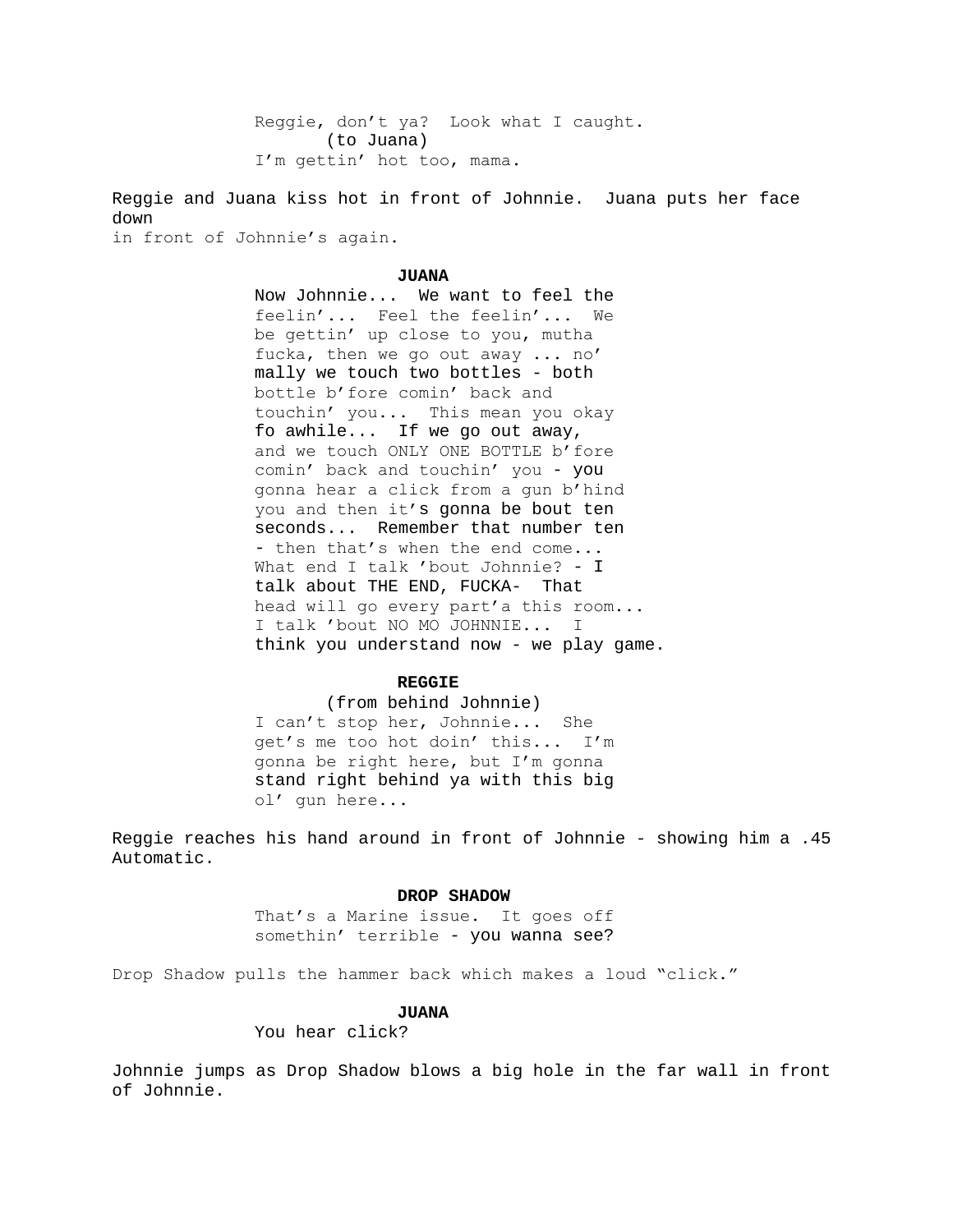# **REGGIE**

(laughs) Hell, it's even worse than I remember... Wait a minute...

Reggie comes out in front of Johnnie - Juana grabs him. They kiss hot again.

# **JUANA**

Okay, gimmee 'nother kiss, Reggie b'fore I fuck ya right now... **FUCKIN' HOT NOW, REGGIE.** (she opens her mouth with her tongue sticking out) **FUCKIN' HOT!**

Juana screams like a monster from hell coming up close to Johnnie's face.

#### **JUANA**

You think you gonna live through this night?... YOU WRONG... **SMELL YO SHIT NOW, JOHNNIE. GIVE US ONE MO KISS, REGGIE. OH FUCK ME!!! WE TOUCH BOTTLES NOW - FO WE CAN'T WAIT NO MO.**

Reggie goes back behind Johnnie quick.

# **JUANA**

I go out now... I toucha one bottle... Reggie... I toucha two bottle... I come back, I touch Johnnie... AHHHHH ... I touch myself... (she puts her hand between her legs) HA!... Now I go out - I toucha one bottle... Do I touch second bottle?... I go now and touch... OH OH... Okay... This time I toucha second bottle... I go back, I touch Johnnie... Then I go back - I kiss Reggie with big gun... Oh God, Reggie done got two big guns... HAH!!!... I go out now... SO FUCKIN' **HOT NOW, MAYBE TOO FUCKIN' HOT NOW,**  FUCKA. I toucha one bottle... DO I **GO TOUCH A SECOND BOTTLE?... HUH? - I DO THIS TIME TOUCH SECOND BOTTLE - I RUN BACK TOUCH JOHNNIE - TOUCH REGGIE WITH TONGUE - TOUCH MYSE'F IN HOT FUCKIN' PUSSY - GO OUT NOW... NOW I GO ROUND AND ROUND YOU AHHHH - GO OUT AND**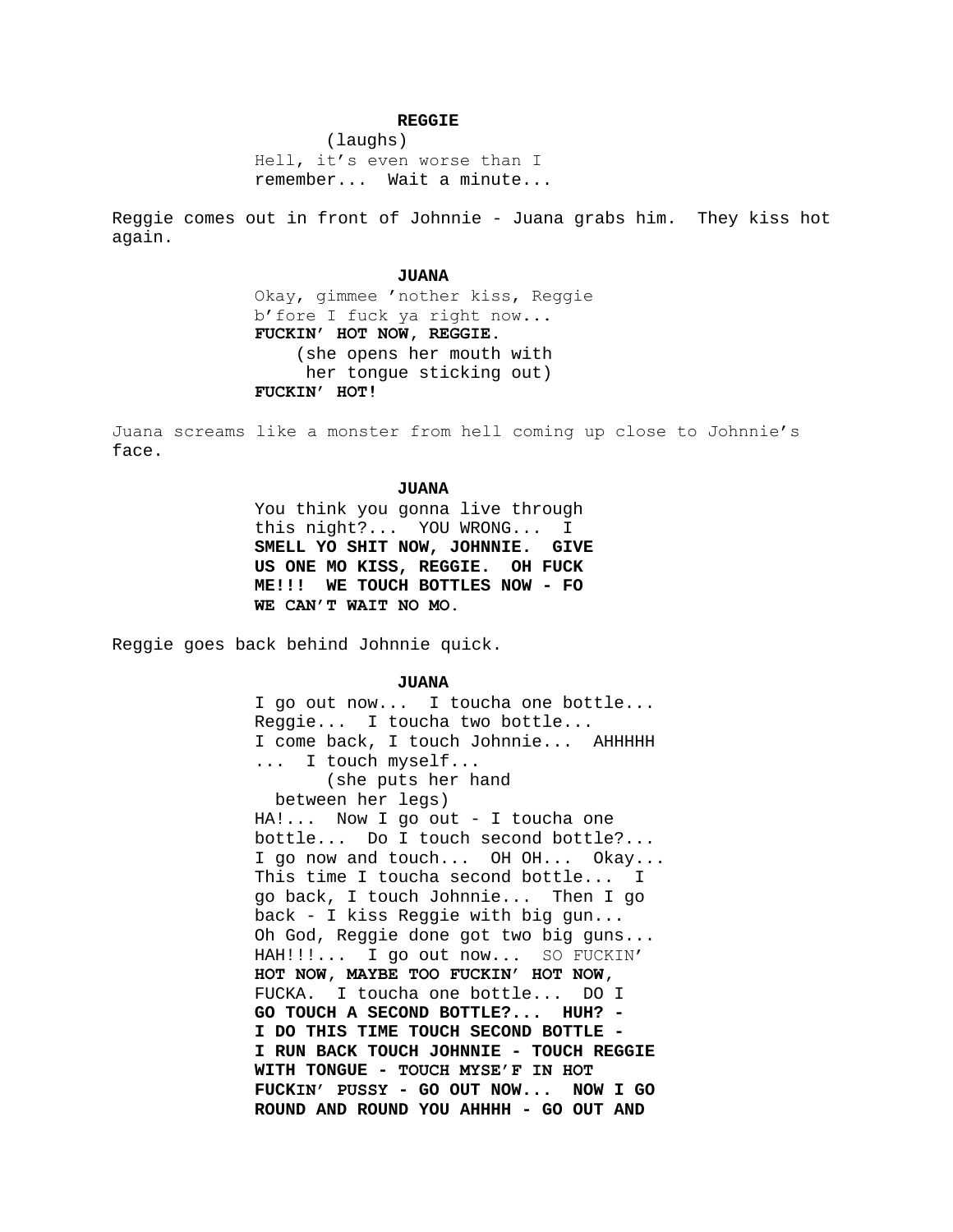# **TOUCH A NUMBER ONE BOTTLE - WAIT NOW!!! ... REGGIE... YOU SHOW NOW-**

Reggie reaches his hand around Johnnie's face - tears off tape and gag then opens his hand and shows Johnnie a cufflink with a particular

**REGGIE**

I forgot to show you this. The gentlemen that gave this to me said you'd recognize it. Said he wanted it'd be 'bout the last thing you ever saw in this life.

# **JOHNNIE**

 (recognizing cufflink) Oh God... OH GOD... Santos... Oh God Marietta ... are you in on this?... OH GOD!!!

design in turquoise, orange, and silver.

**JUANA**

**I GO ROUND AND ROUND - DO I TOUCH A SECOND BOTTLE B'FORE I TOUCH JOHNNIE - DO I? DO I???.........** (very quietly and breathy) No... I touch Johnnie.

As her finger touches Johnnie's face there is a loud "CLICK." Johnnie moans and closes his eyes.

#### **JUANA**

(counting fast) One ... two ... three ... four ... five ... GETTIN' TOO FUCKIN' HOT, REGGIE... FEELIN' MYSE'F ... six ... seven ... eight...

Johnnie starts to scream and violently try to move out of his chair.

# **JUANA**

Nine... (she moves out of the way) **FUCK ME NOW, REGGIE... TEN!!!**

We see a hole in the front of the barrel - BOOM!!!

The opposite wall and bottles get covered with blood. Juana and Reggie race into each other's arms and kiss right above Johnnie's dead, bloodied head.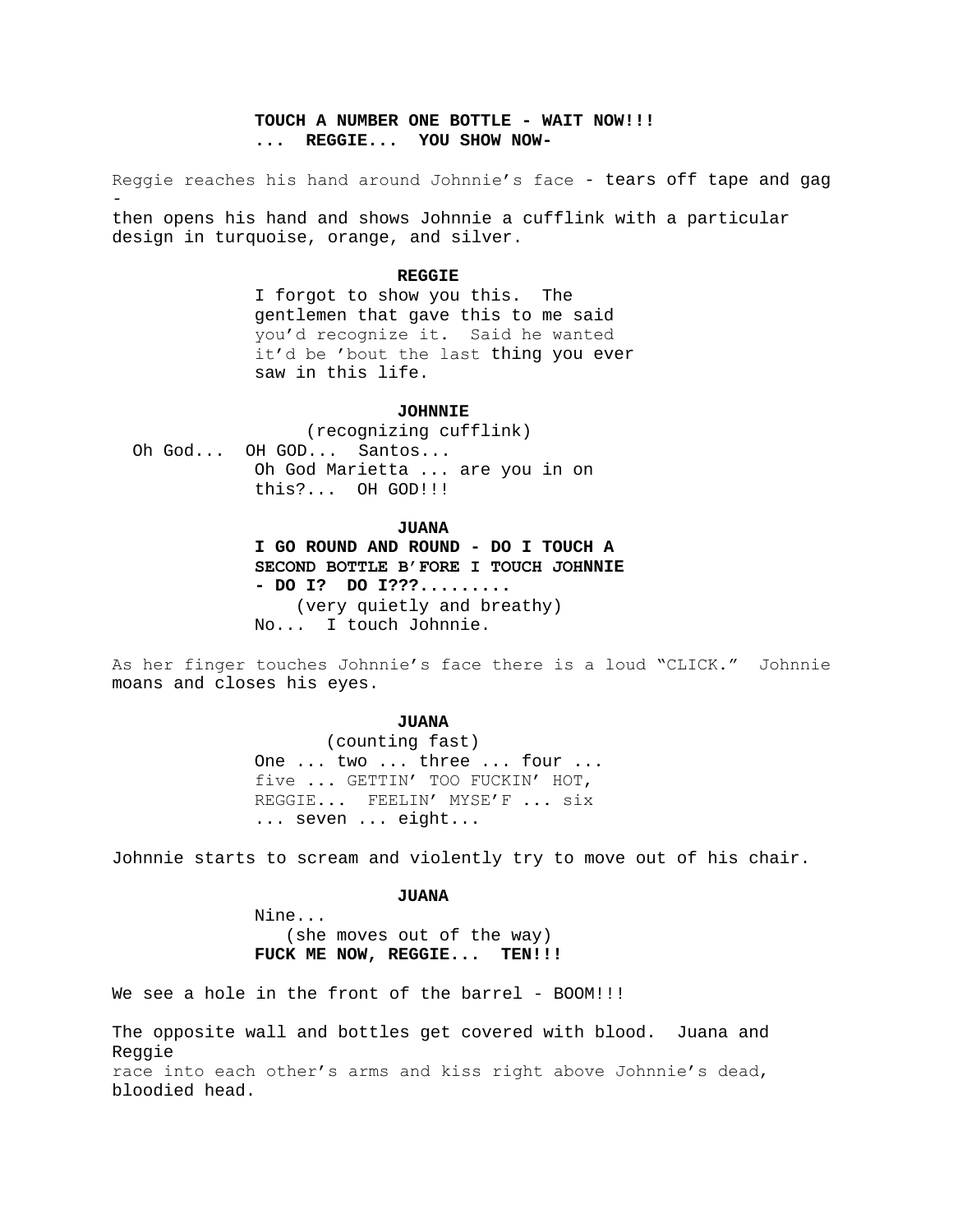# **JUANA**

# **FUCK ME!!!!**

**CUT TO:**

# **120. INT. THUNDERBIRD - TWO LANE TEXAS FARM ROAD - NIGHT**

Lula and Sailor are driving through the dark desert.

### **LULA**

Sure is a big deal round here... Alamo Road, Alamo Street, Alamo Square, Alamo Buildin', Alamo Alamo. They ain't forgettin' about it in a hurry. That's the thing 'bout memory? Some things you wish you could forget... What's troublin' you, sugar?

# **SAILOR**

You know, Lula, I never told you what all I was doin' before I met you.

# **LULA**

I just figured you was out bein' Mr. Cool...

# **SAILOR**

Not exactly, sugar... One reason we're in all the trouble we're in right now is cause of what I was doin'... I tried to tell you this before...

# **LULA**

You're scarin' me, baby.

#### **SAILOR**

Well, there's a good side as well as a bad side to it... The good side is I knew your daddy, and I thought Clyde was a good ol' guy...

# **LULA**

You knew my daddy?

# **SAILOR**

Yes I did... I sure did... The bad side of it is I did some drivin' for a man named Marcello Santos...

# **LULA**

Oh shit...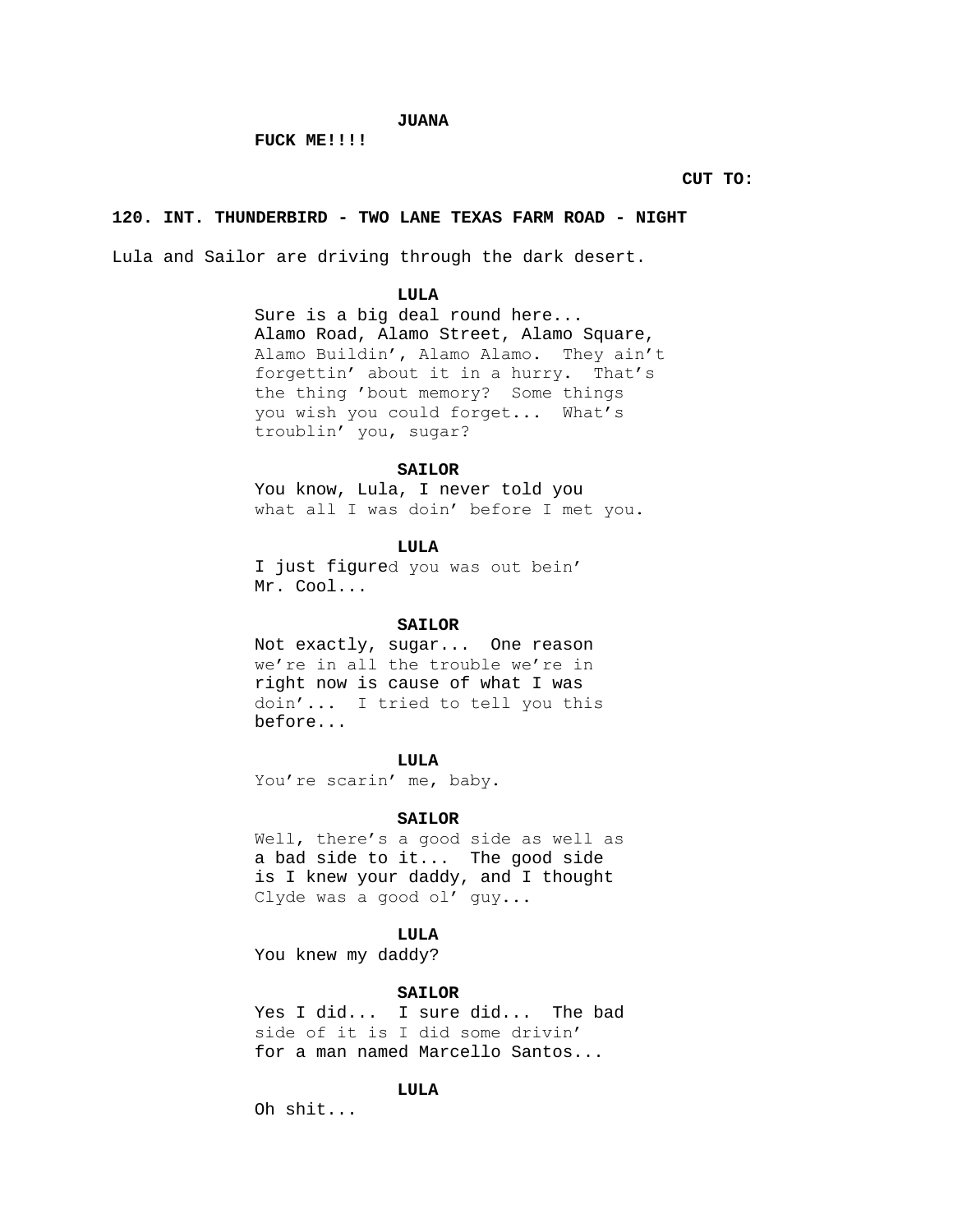### **SAILOR**

I quit workin' for 'im, but just before I did, I ended up one night at a house... I don't know what it is they all think I saw that night, but I was just sittin' out in the car till the whole place went up in flames.

### **LULA**

God, Sailor... That's the night my daddy died.

#### **SAILOR**

I know, sugar... But while the place was burnin'... Before Santos came out - I pitched some rocks at the second floor windows case anyone was upstairs sleepin'... Afterwards... When I met you, I always liked to think I mighta saved your life.

# **LULA**

That's some big secret you been carryin', Sailor.

# **SAILOR**

We all got a secret side, baby. Hope you don't think I been lyin' to you 'bout other things, sugar.

#### **LULA**

How'd you know my daddy?

# **SAIL0R**

Met him through Santos... Clyde your daddy - had some sorta business deal with Santos.

Lula stays quiet for a moment - listening to the heavy hum of the V-8.

# **SAILOR**

Lula, you there?

#### **LULA**

Yeah, I'm here.

### **SAILOR**

You upset with me?

# **LULA**

No, Sailor darlin'. Just shockin'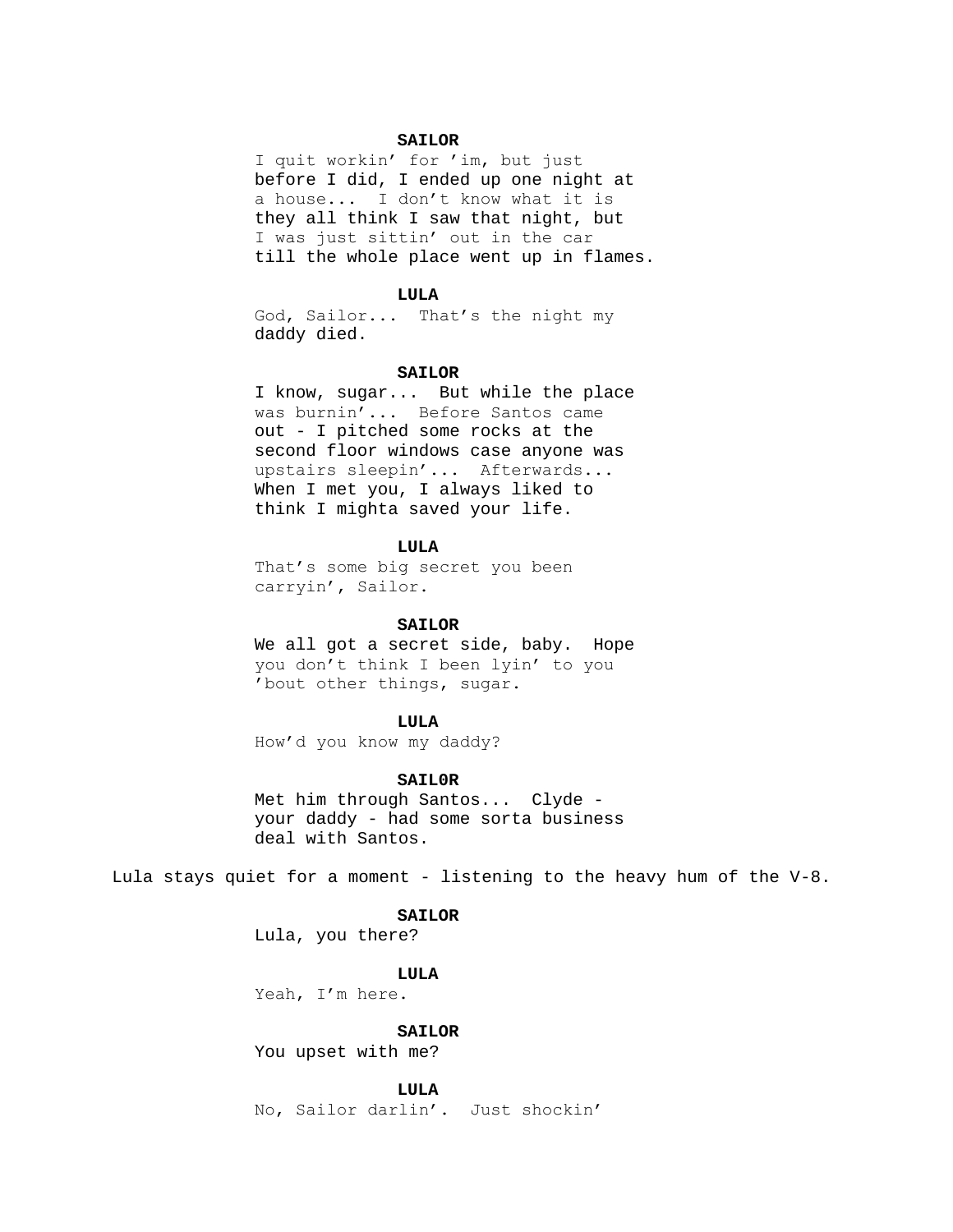sometimes when things aren't the way you thought they were... I been carryin' a secret too...

# **CUT TO:**

# **121. INT. FORTUNE HOUSE - LIVINGROOM/UPSTAIRS HALLWAY/BEDROOM - NIGHT**

The livingroom is on fire.

The livingroom is on fire and we move upstairs - Lula races through the smoke-filled hallway to her mother's bedroom.

The livingroom is on fire and Lula throws open the door to her mother's

bedroom just in time to see Marcello Santos leaving through a window. Her mother laughs a wild, crazy laugh - exactly the same laugh Lula heard on the porch of the Cape Fear Hotel.

#### **LULA**

(voice-over) That night in the fire while my daddy was dyin'... I saw mama up in her room with Santos...

**CUT TO:**

# **122. INT. THUNDERBIRD - TWO LANE TEXAS FARM ROAD - NIGHT**

**LULA**

...They was laughin' arm in arm like animals.

### **SAILOR**

I didn't want to say it ... but I had a feelin' Santos was up to somethin' with your mama...

#### **LULA**

(quietly) My mama... (after a pause - she smiles) So Sailor, our histories have been somewhat intertwined.

### **SAILOR**

They have, sugar.

#### **LULA**

I take that as a sign that we were destined by fate to be together.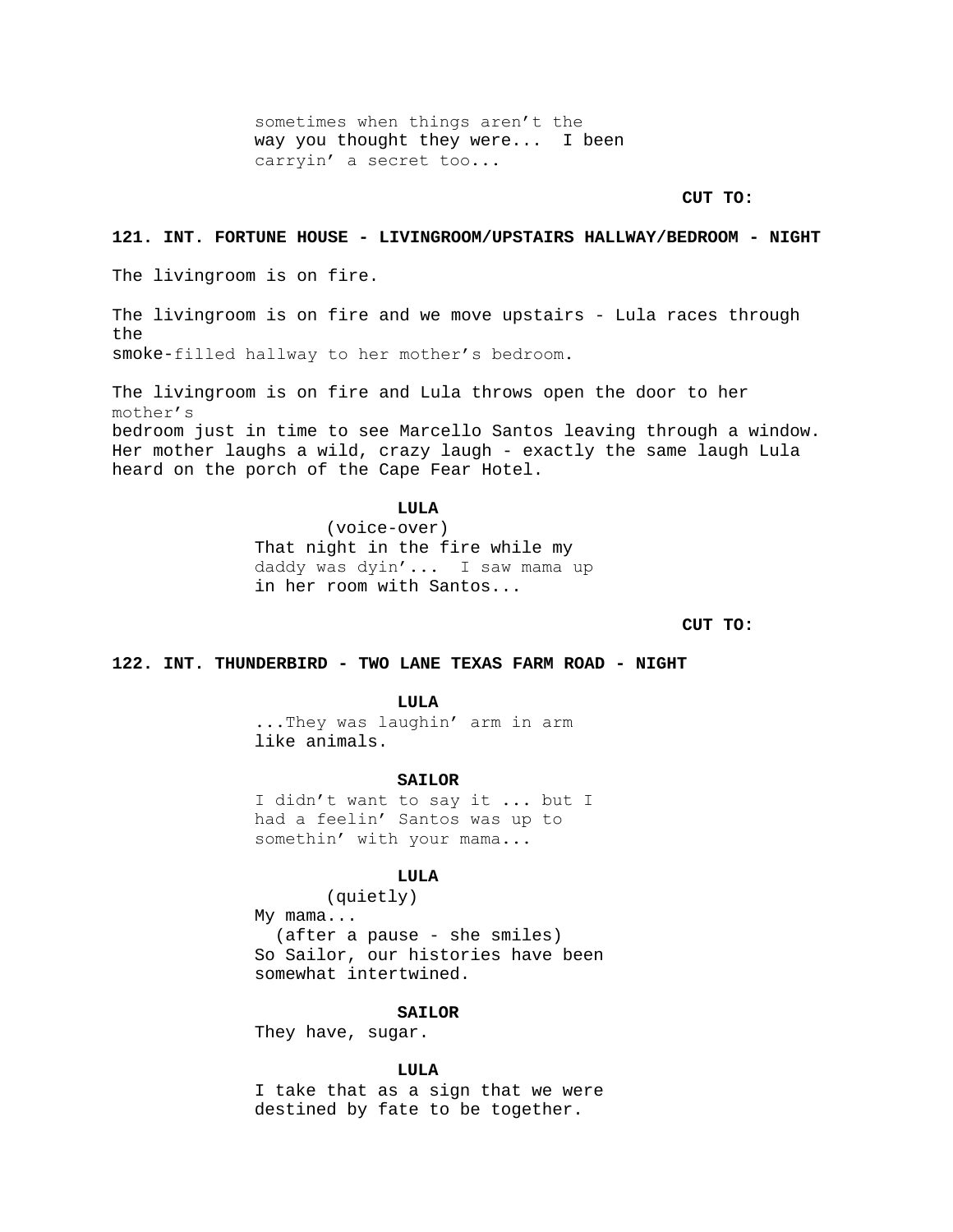# **SAILOR**

It's a comfortin' idea.

### **LULA**

Well, we're really out in the middle of it now, ain't we?

# **SAILOR**

There's worse places, honey.

# **LULA**

If you say so.

#### **SAILOR**

Trust me on it.

# **LULA**

(turns to him) I do trust you, Sailor. Like I ain't never trusted nobody before.

# **SAILOR**

(after a moment) We'll be al'right, peanut, long as we've got room to move.

### **LULA**

 (looking into the highway) What's that?

#### **SAILOR**

I don't know... Looks like clothes.

Sailor starts to slow down. The highway is suddenly littered with clothes strewn everywhere and two open suitcases smashed near the side of the road. Sailor slows down to a crawl. He and Lula turn to each other - they've just seen TWO DEAD BODIES. One close to the side of the

highway - and other just off in the desert brush. Off behind is an overturned car.

# **LULA**

Oh God, Sailor.

# **SAILOR**

One bad car accident...

### **LULA**

**SAILOR!!!**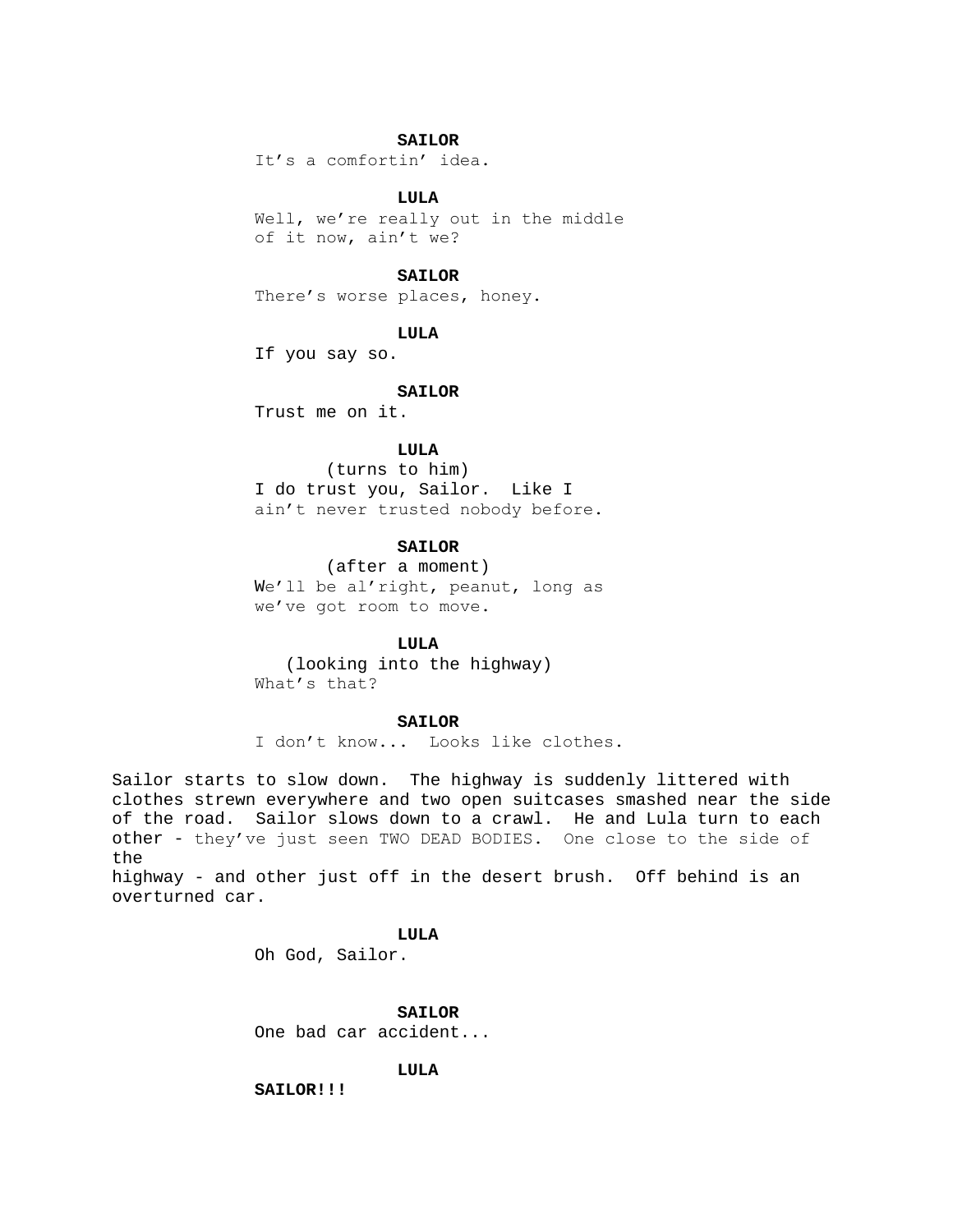Coming out of the darkness is a YOUNG GIRL, her clothes half torn off blood draining out of several deep wounds.

#### **LULA**

Sailor, what are we gonna do?

# **SAILOR**

I don't know, honey, but we gotta help that girl - get her to a town and hope no one catches on I broke parole.

They get out of the car and the girl comes toward them screaming.

# **GIRL**

(completely gone in shock) I've got about five hundred dollars in my wallet and I can't find it... My mother's going to kill me. It's got all my cards in it... It was in my pocket... Now my pockets gone. **MY PURSE IS GONE!!! NOW SHE TELLS ME.**

The girl starts walking back toward the car.

#### **SAILOR**

Let's get ahold a' her quick.

**LULA**

You think she's gonna make it?

#### **SAILOR**

Don't know, but she's gonna bleed all over our car, I'll tell ya that... (to Girl) Hey... Hello... Girl... You gotta come with us, honey.

Sailor reaches out cautiously and takes hold of the girl's arm.

**GIRL**

**OWWW GOD!!! LEAVE ME ALONE...** ROBERT!!!... Shit, I got this damn sticky stuff in my hair...

She keeps digging her fingers into a bloody wound in her head.

### **GIRL**

Gotta find my wallet. (to Sailor) Don't you say one word of this to my mother. God, she's gonna kill me.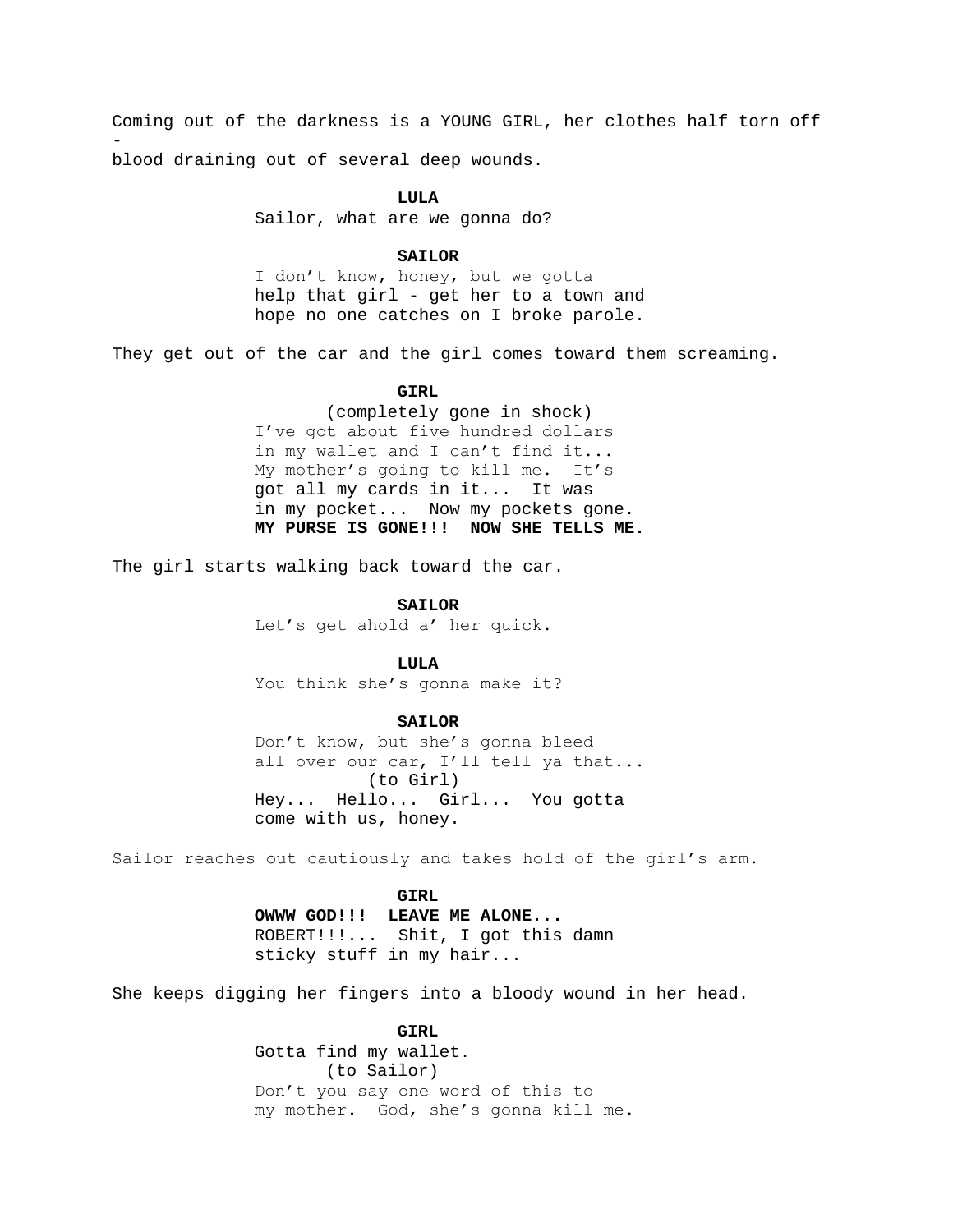The girls falls to one knee and struggles to get back up. Sailor and Lula each take an arm and try to help her.

# **GIRL**

# **WHERE'S MY HAIRBRUSH?...**

Sailor and Lula help the girl stand, but her eyes start rolling back and a bunch of fresh blood comes gushing up out of her mouth.

### **LULA**

I can't take this, Sailor. She's dyin' right in front of our eyes...

### **SAILOR**

I'm afraid she is, baby.

Sailor kneels down next to the girl and runs his hand gently across her forehead.

# **GIRL**

(wide-eyed now) Get my lipstick... (whisper) It's in my purse.

The girl dies. Sailor and Lula hold real still for a moment. Lula starts to cry.

### **LULA**

She died right in front of me. Why'd she have to go and do that, Sailor?

#### **SAILOR**

Let's get outta here, honey.

Before getting up, Sailor lets his hand come off the girl's forehead down over her eyes - closing them. He puts his hand on her cheek then gets up. He puts his arm around Lula and they go back to her car. Sailor helps Lula in on her side and closes the door for her. He goes around, gets in and looks over at Lula, who breaks down crying harder. Sailor starts the car and takes off.

**FADE OUT:**

**FADE IN:**

**123. INT. THUNDERBIRD - BIG TUNA - MORNING**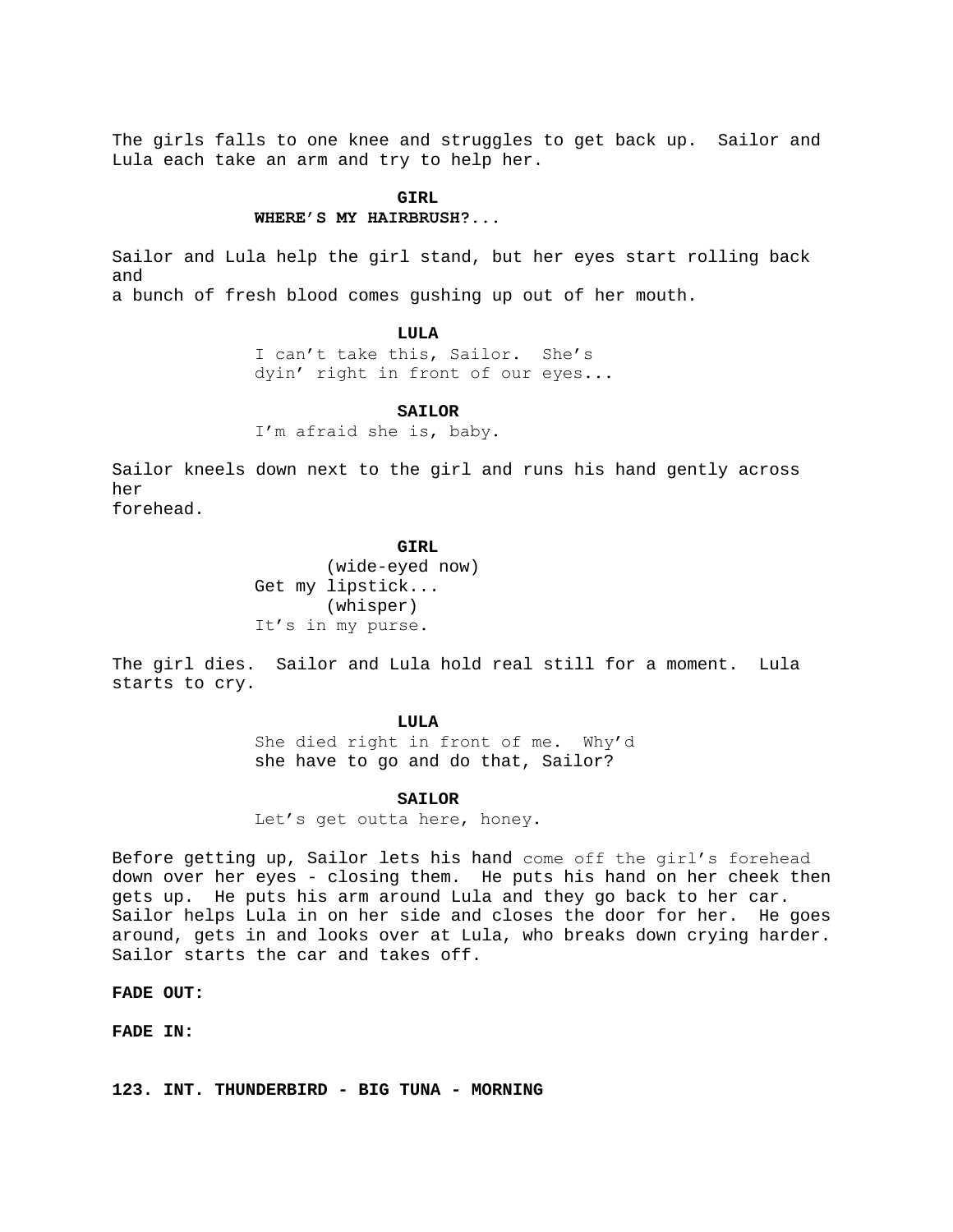The Thunderbird drives past a large stucco fish on a rock stand which has a sign on it that says "BIG TUNA, TEXAS." Sailor cruises the T-Bird

along the main street of Big Tuna, eye-balling the place.

# **SAILOR**

Well, it ain't exactly Emerald City...

# **LULA**

Not quite as bad as the weather though... It must be a hundred and ten and it ain't even noon yet.

# **123A. EXT. IGUANA MOTEL - MORNING**

Sailor pulls the car up in front of the Iguana Motel.

# **SAILOR**

This'll do.

# **CUT TO:**

# **124. INT. IGUANA MOTEL - DAY**

The room is simple: double bed, dresser, mirror, chair, sink, toilet, bathtub (no shower), electric fan, window overlooking the street.

# **SAILOR**

Not bad for eleven dollars a day.

### **LULA**

No radio or TV...

She strips off the spread, tosses it in a corner and sits down on the bed.

# **LULA**

And no AC.

# **SAILOR**

Fan works.

# **LULA**

Now what?

# **SAILOR**

Let's get a sandwich and find out about some work.

# **LULA**

Sailor?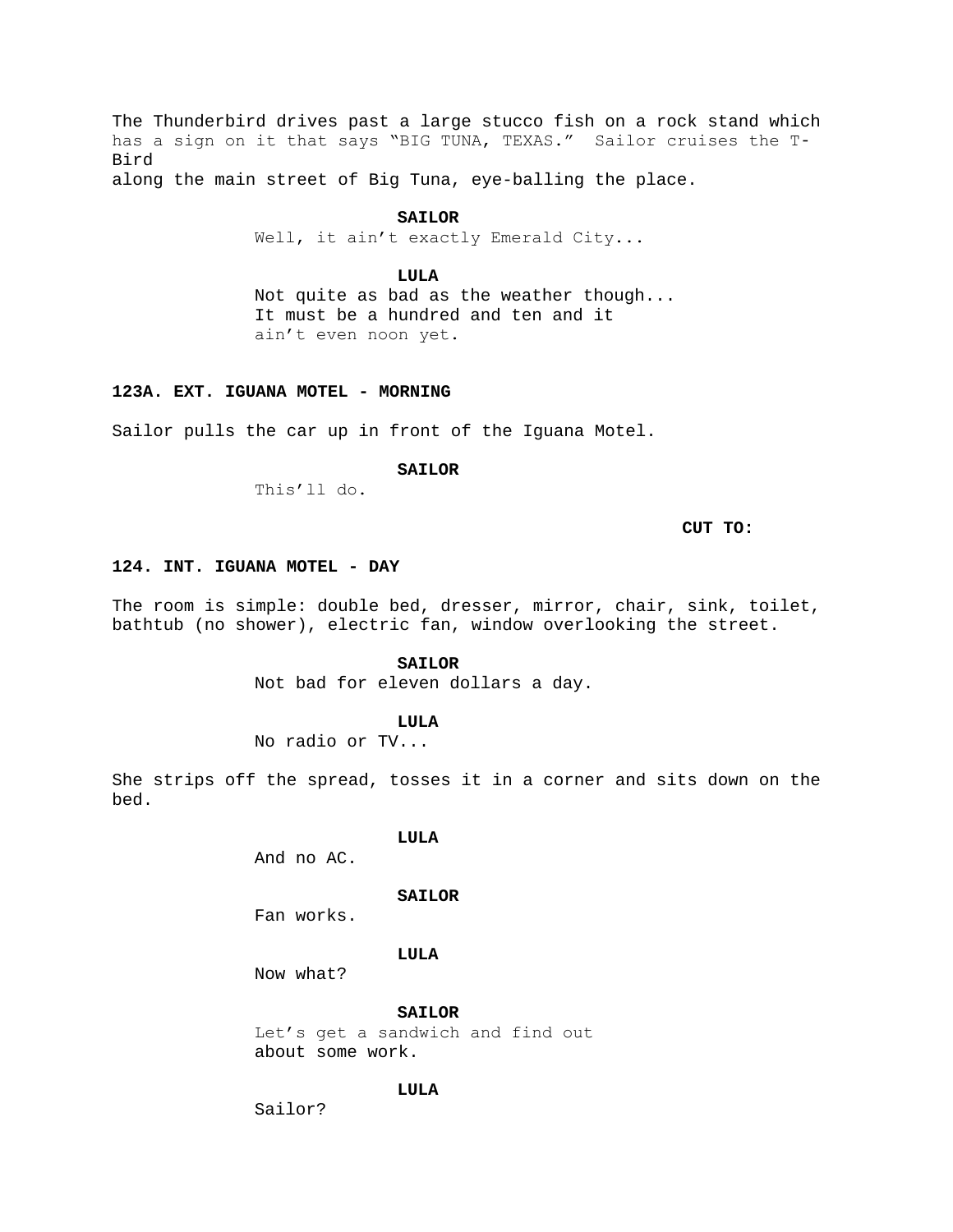# **SAILOR**

Yeah?

# **LULA**

This ain't exactly my most thrillin' notion of startin' a new life.

They stare at each other. Lula suddenly feels sick to her stomach and slumps down on the edge of the bed.

### **LULA**

I'm gonna stay here in this room, Sailor. I don't feel so good? This heat makes me tired.

#### **SAILOR**

Okay, honey, I'll see you later.

# **CUT TO:**

# **125. EXT. RED'S GARAGE - DAY**

A tall, skinny man, RED, in his early thirties with wild, uncombed hair the color of pomegranate, walks out of the garage.

#### **SAILOR**

You Red?

# **RED**

(with a smile) Well, I ain't Blackie.

Sailor holds out his right hand to shake.

#### **SAILOR**

Name's Sailor Ripley. Katy over at the drugstore thought you might have some work I could do.

Red extends his oil-blackened right hand and shakes.

**RED**

Things ain't real hot right now. Rex, there though, (nodding toward a half-naked man burrowed under an '83 Buick) is about to relocate in about a week to San Angelo. I might could use a man when he does... You good with engines?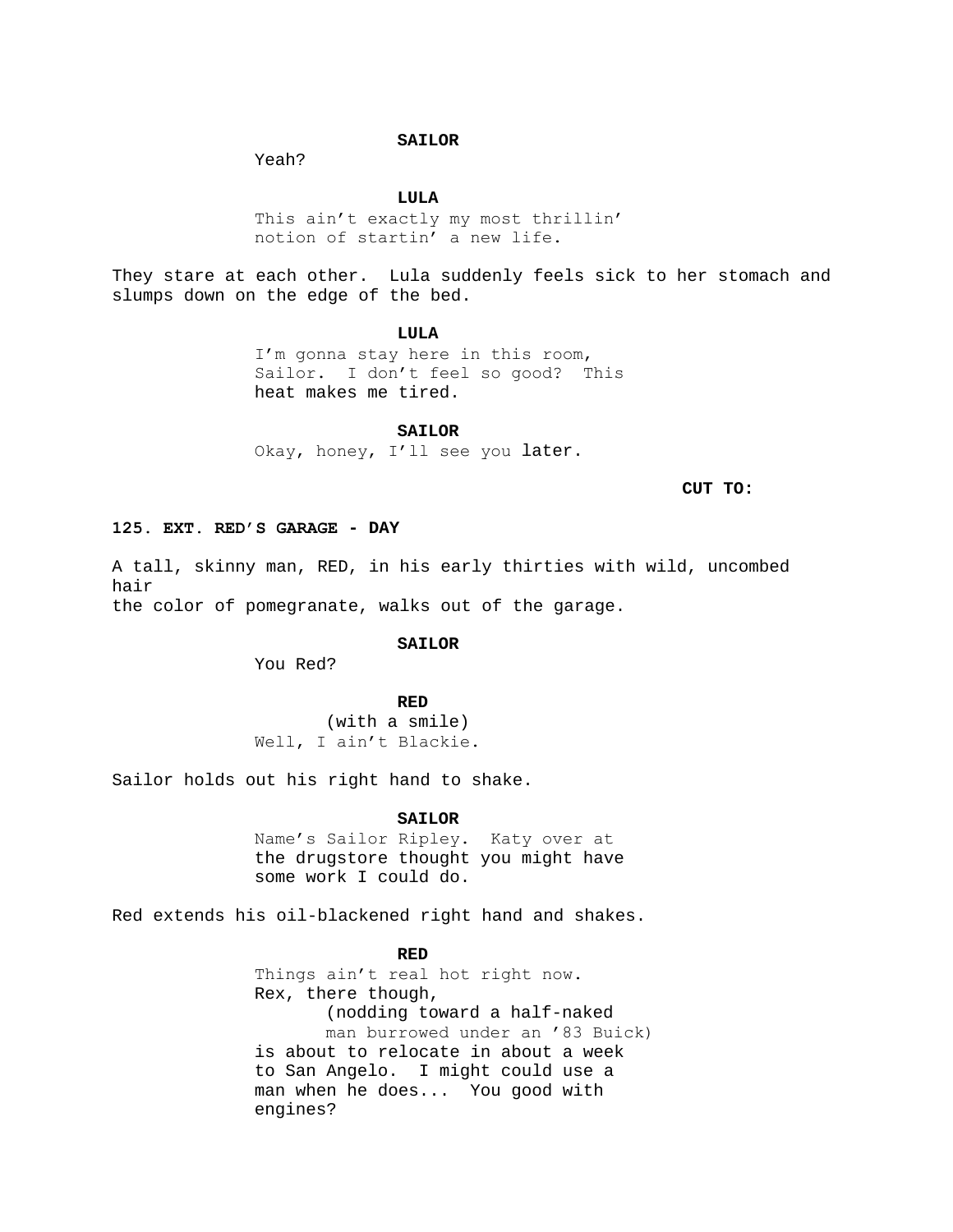### **SAILOR**

I ain't no Enzo Ferrari, but they used to call me Wrench when I was a kid.

#### **RED**

We'll see how she goes then when Rex takes off. Check back.

Two men, SPARKY and BUDDY, both about forty, walk up to Red. One of them wears a grey baseball cap with a Confederate flag on it and the other has an LBJ straw Stetson.

# **SPARKY**

How's it look?

# **RED**

Reckon the head's cracked, like I thought.

# **SPARKY**

Shit, that's what I was afraid of.

**RED** I'll get you foreigners a beer.

### **BUDDY**

(to Sailor) I'm Buddy, and this here's Sparky.

Sailor introduces himself to Sparky and Buddy and Rex. They all shake hands or nod and move out of the sun to drink their beers.

# **SAILOR**

My girl and I are lookin' for a place to settle. We're bunked down at the Iguana Motel.

# **SPARKY**

So are we. It's the only motel in Big Tuna. Have you met Bobby 'Just Like The Country' Peru yet?

### **SAILOR**

No, we just got in a hour and a half ago.

# **BUDDY**

You will. He's the Mr. Fix-It at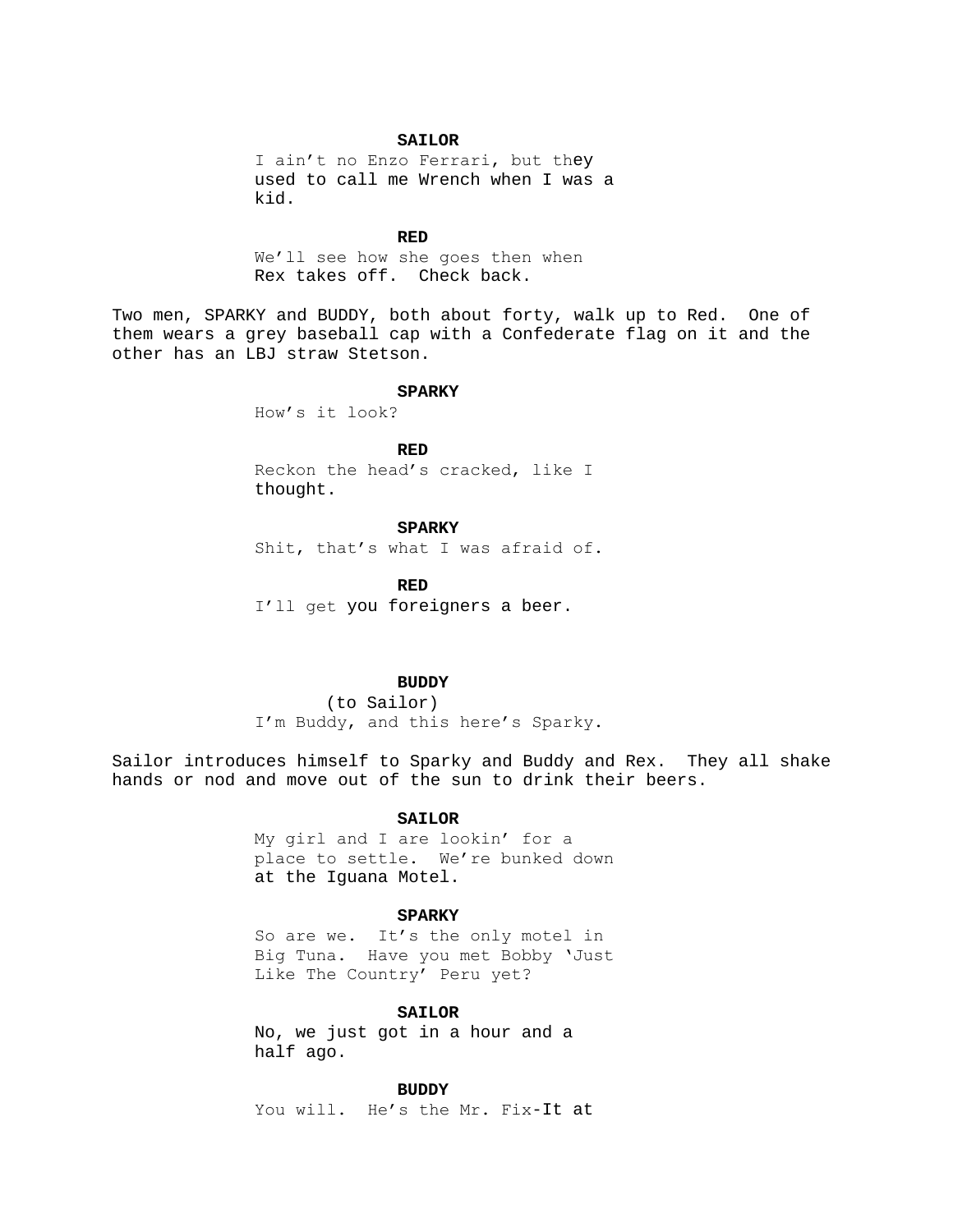the Iguana. His truck broke down here a couple of months ago.

**REX**

Escaped con. Man got some serious prison tattoos.

**RED** Ever'body got a past.

**BUDDY**

Just some got more future in 'em than others.

**REX**

That ain't no lie.

Sailor finishes his beer, stands it on the ground and steps on it, crushing it flat.

#### **SAILOR**

Been nice meetin' y'all. 'Preciate the beer. I'll be seein' y'all soon.

#### **BUDDY**

Very soon.

### **SPARKY**

One thing about bein' in Big Tuna: you don't have much choice about who you see and who you don't.

**CUT TO:**

# **126. EXT. IGUANA BANK - DAY**

The temperature on the tower reads "One Hundred Twelve."

**CUT TO:**

# **127. INT. IGUANA MOTEL - DAY**

In front of the door there is a large, damp spot on the rug where about

a hundred and fifty flies are buzzing and landing. Sailor sees this when he opens the door. He steps across the large spot and finds Lula just waking up on the bed.

> **LULA** That you, Sail, honey?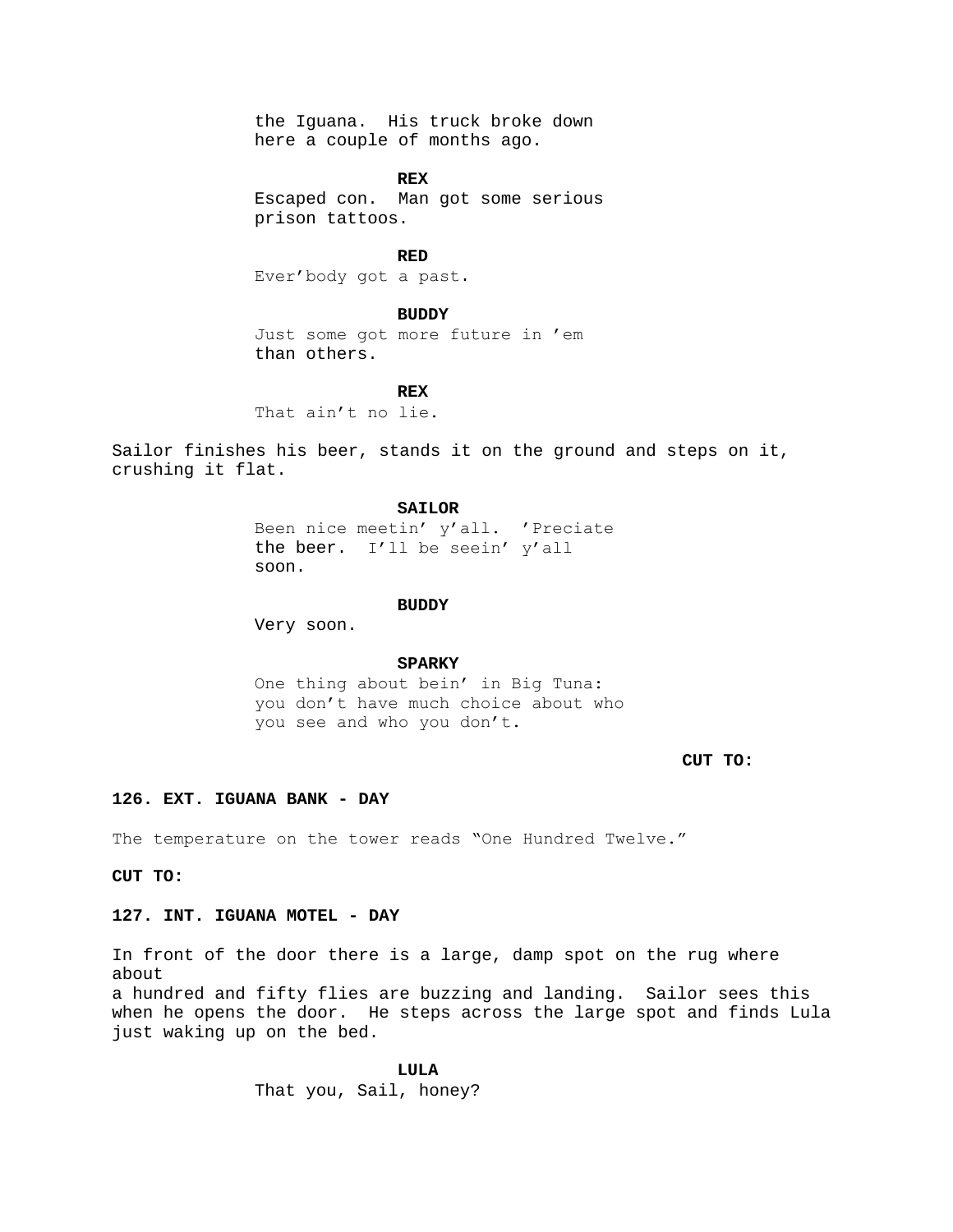# **SAILOR**

The only one.

Lula opens her eyes and looks at him.

# **LULA**

You find any work?

# **SAILOR**

Maybe. Met a guy named Red, owns a garage, could have some work in about a week. Met a few hard luck boys who's stayin' here. What's that smell?

### **LULA**

I barfed. Tried to make it to the bathroom... Turned out it was the wrong door anyways... I sorta got it cleaned up.

# **SAILOR**

You sick?

**LULA** A little, I think... Darlin'?

### **SAILOR**

Yeah?

# **LULA**

Come sit by me.

Sailor goes over and sits on the bed.

### **LULA**

I don't know that this is the right place for us.

Sailor strokes Lula's head.

# **SAILOR**

It ain't gonna be forever, peanut.

Lula closes her eyes.

# **LULA**

I know, Sailor. Nothin' is.

**CUT TO:**

**128. EXT. SKY OVER BIG TUNA - EVENING**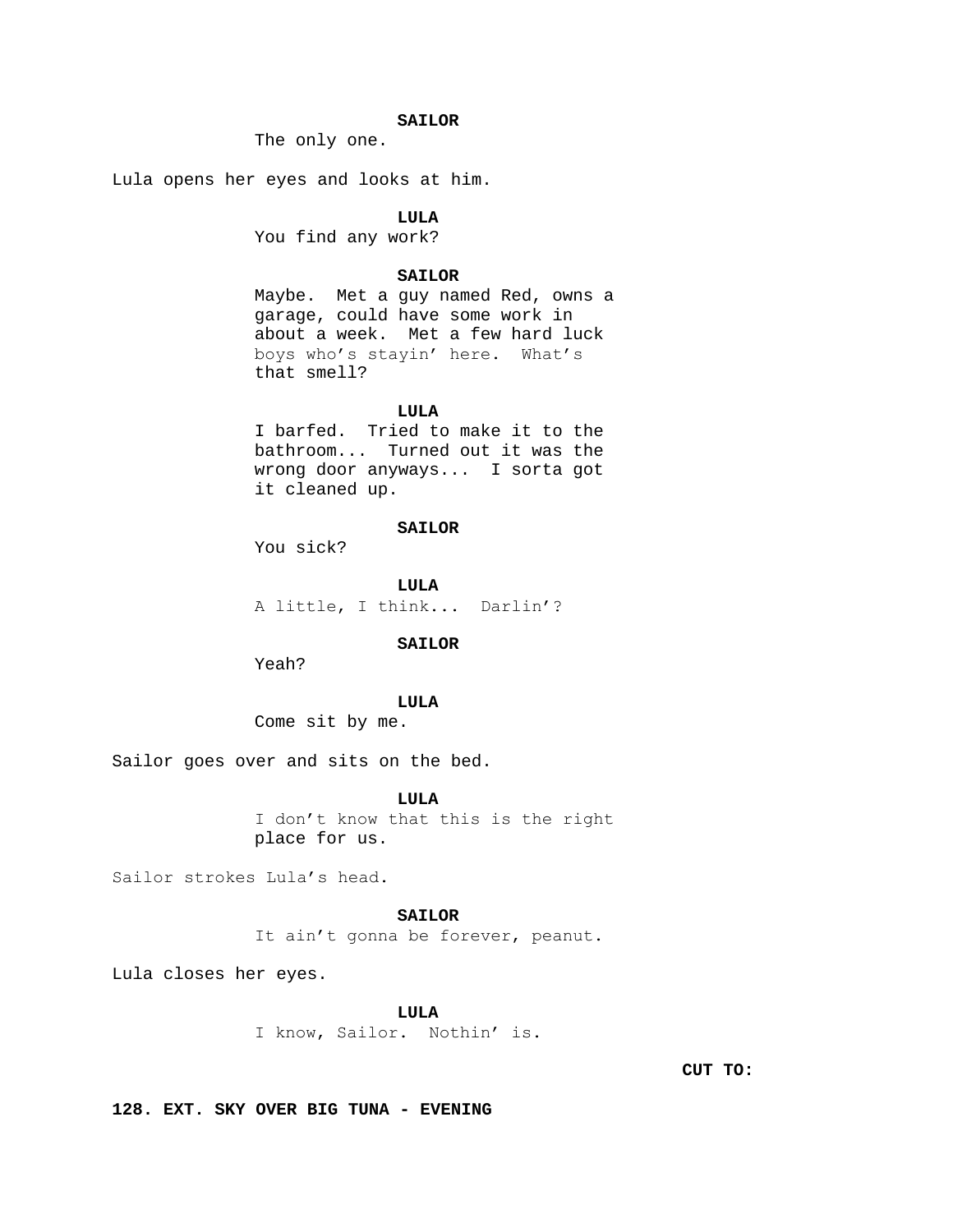The darkening evening sky is filled with flying monkeys.

**CUT TO:**

### **129. INT. IGUANA MOTEL - COURTYARD - NIGHT**

Sailor, Lula, Sparky, and Buddy are sitting in the courtyard of the motel sharing Sparky's fifth of Ezra Brooks. An electric bug killer is

working overtime. Buddy is reading from a newspaper.

#### **BUDDY**

 (reading from paper) "Robert Brenton, twenty-five, was killed when his car went off the road on State Highway 118, according to the Department of Public Safety. Brenton and two passengers, William Reese and Susan Day, were thrown from the automobile, reports said."

Sailor looks at Lula.

#### **SAILOR**

Susan Day...

The assistant manager, TOMMY THOMPSON, speaks from the shadows behind the group.

#### **TOMMY**

Robert Brenton, that dumb fuck. That stupid shit... That fuckin' Bob was so fuckin' dumb... He deserved to die... That asshole.

They all look over at Tommy.

#### **BUDDY**

Hey, Tommy... What's goin' on over there in number four where al them bright lights are all the time?

### **TOMMY**

Them are makin' a pornographic movie... Texas style... Why? You wanna join in?

# **SPARKY**

How do you get sixteen Haitians into a Dixie Cup?

# **LULA**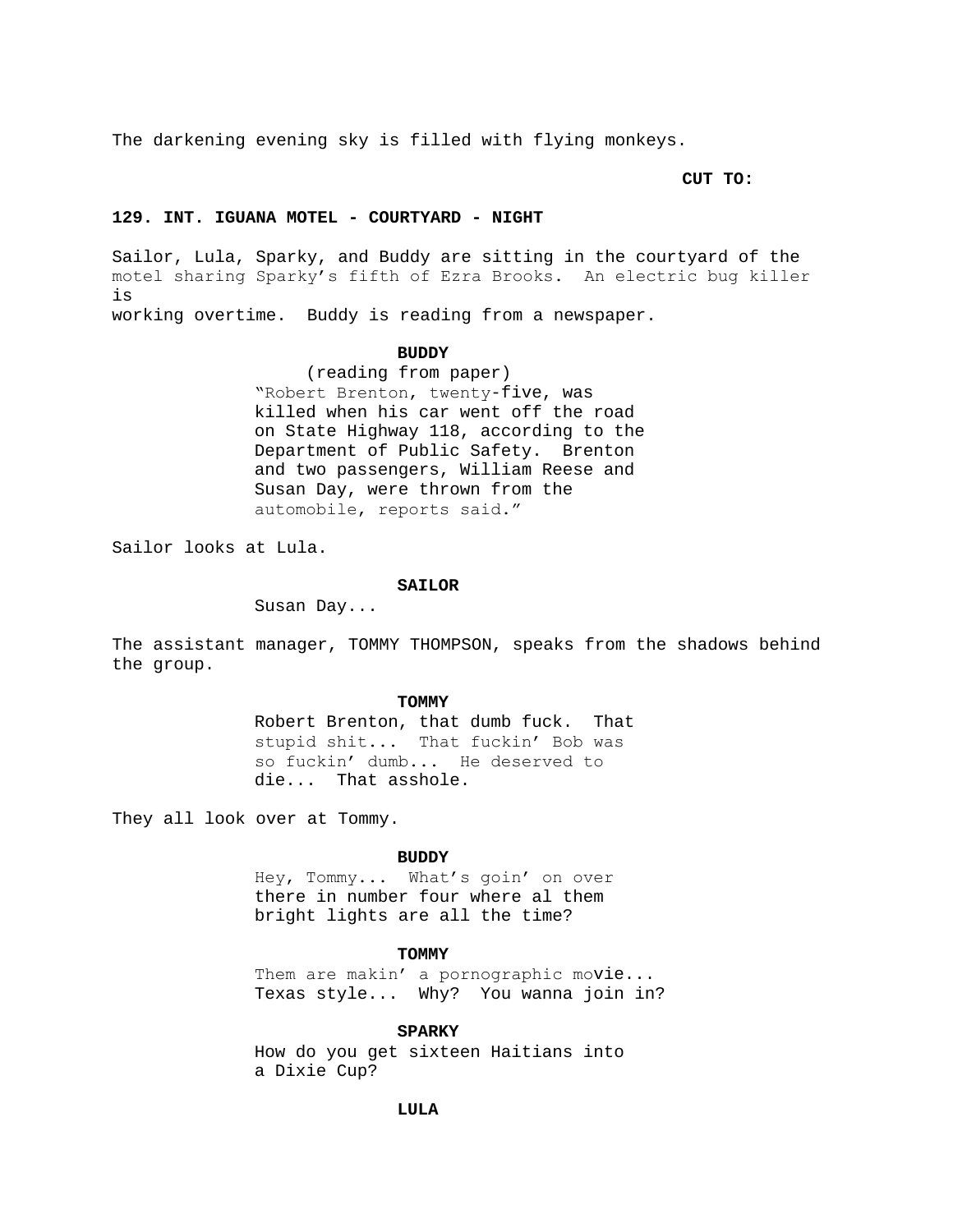How?

### **SPARKY**

Tell 'em it floats.

# **BUDDY**

Sparky's big on Florida jokes.

# **SPARKY**

You need a active sense of humor to survive in the Big Tuna.

BOBBY PERU walks in and comes over.

#### **BOBBY**

Hey, everybody.

#### **BUDDY**

Sailor, Lula, this here's the man himself. Bobby, this is Sailor and Lula, the most recent strandees, economic variety.

Bobby nods to Lula and offers a hand to Sailor.

# **BOBBY**

Bobby Peru, just like the country.

Sparky and Buddy laugh.

#### **BUDDY**

Accordin' to Red and Rex, Bobby's the most excitin' item to hit Big Tuna since the '86 cyclone sheared the roof off the high school.

### **SPARKY**

Only in town two months and there ain't a young thing around don't know how that cobra tattoo works, right, Bob?

Bobby laughs. He has a lopsided grin that exposes only three brownish front teeth and he has flat black eyes that seem to reflect no light.

# **LULA**

You from Texas, Mr. Peru?

Bobby pulls up a chair and pours himself a shotglass full of whiskey.

# **BOBBY**

I'm from all over.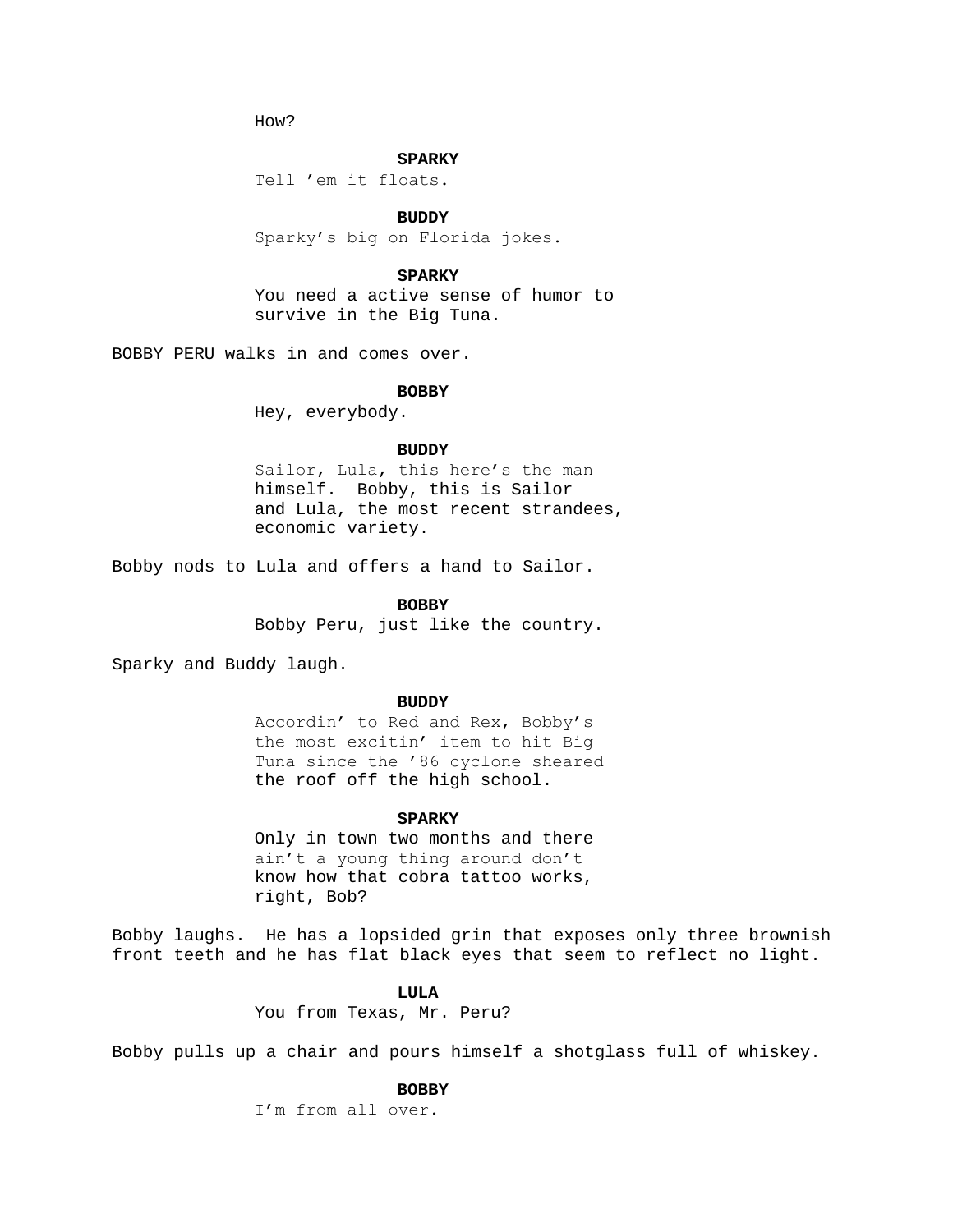## **SAILOR**

 (noticing a USMC tattoo on Bobby's right hand) You was in the Marines, huh?

Bobby looks down at his hand, flexs it.

### **BOBBY**

Four years.

## **SPARKY**

Bobby was at Cao Ben.

#### **LULA**

What's Cao Ben?

#### **BOBBY**

(to Lula) How old are you?

### **LULA**

Twenty.

**BUDDY**

Lotta women and kids and old people died at Cao Ben.

### **BOBBY**

March, 1968. We torched a village and the government made a big deal out of it.

Bobby sips the whiskey and closes his eyes for several seconds before reopening them and looking at Buddy. His eyes open slowly and they practically burn a hole in Buddy.

# **BOBBY**

(to Buddy)

You was on a ship, pardner. Hard to make contact with the people when you're off floatin' in the Gulf of Tonkin.

# **SPARKY**

 (changing the subject) Hey Bobby, have yourself another glass 'a Jack.

Sparky refills Bobby's shotglass. Bobby tosses it back in one gulp.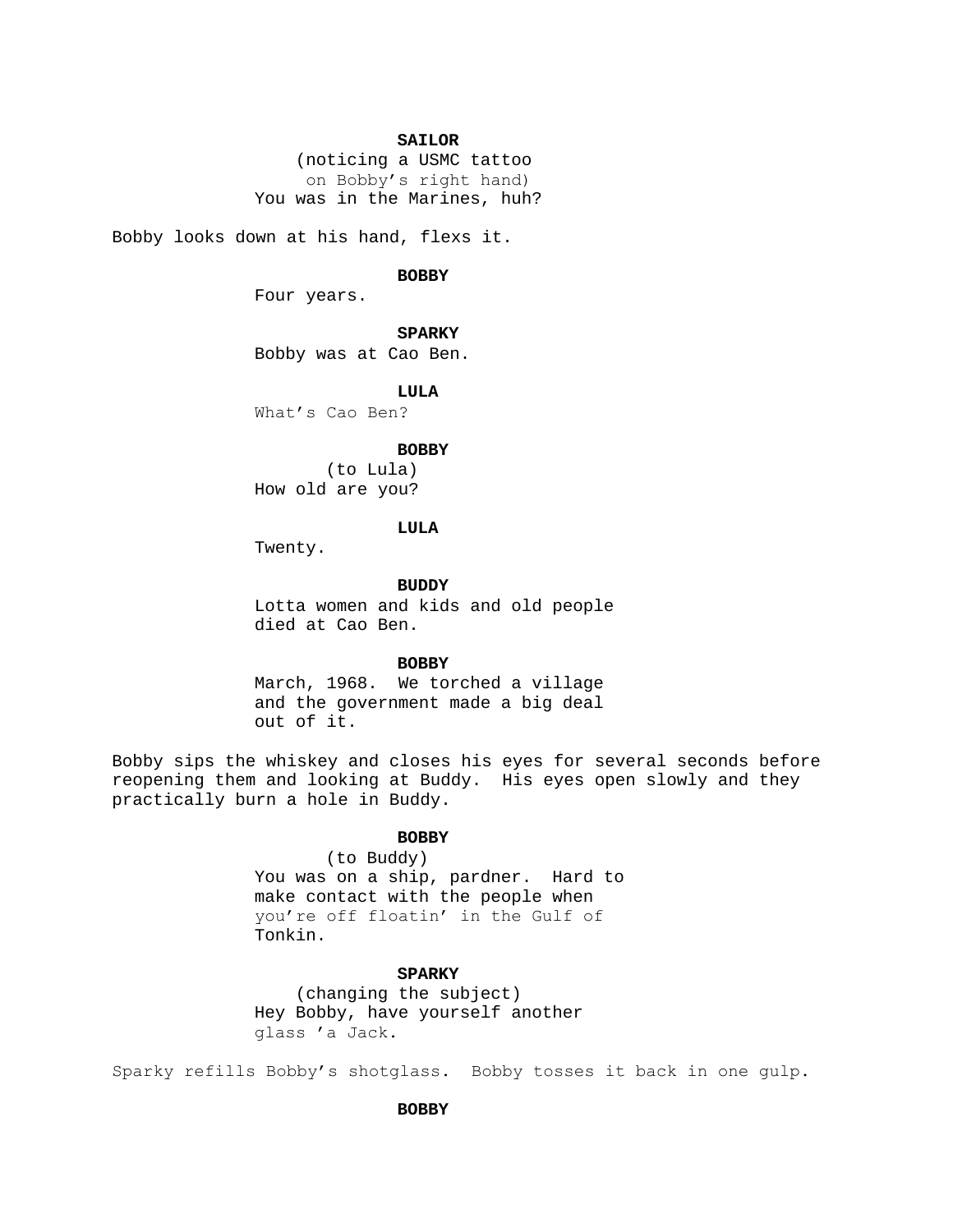Don't mind if I fuckin' do... Speakin' 'a Jack... One-eyed Jacks yearnin' to go a peepin' in a seafood store... Good meetin' you. Adios, boys.

He walks out and after he's gone...

### **LULA**

Somethin' in that man scares me.

# **BUDDY**

No shit.

### **SPARKY**

 (pouring himself another shot) Bobby's got a way... Can't shake that institution odor.

Lula puts a hand on Sailor's leg.

**LULA**

Darlin', I still ain't feelin' so well. I'm goin' to bed.

# **SAILOR**

I'll come along.

They say goodnight to Sparky and Buddy and head for their room.

**CUT TO:**

**130. INT. IGUANA MOTEL - SAILOR AND LULA'S ROOM - NIGHT**

**SAILOR**

Man, that barf smell don't fade fast.

Lula goes right to the bed and flops down on it.

# **SAILOR**

Anything I can do for you?

## **LULA**

No, I don't think so, Sail. I just need to lie down.

Lula listens to Sailor brush his teeth, urinate into the toilet and flush it. Sailor comes out of the bathroom and climbs into bed.

**LULA**

Sailor? You know what?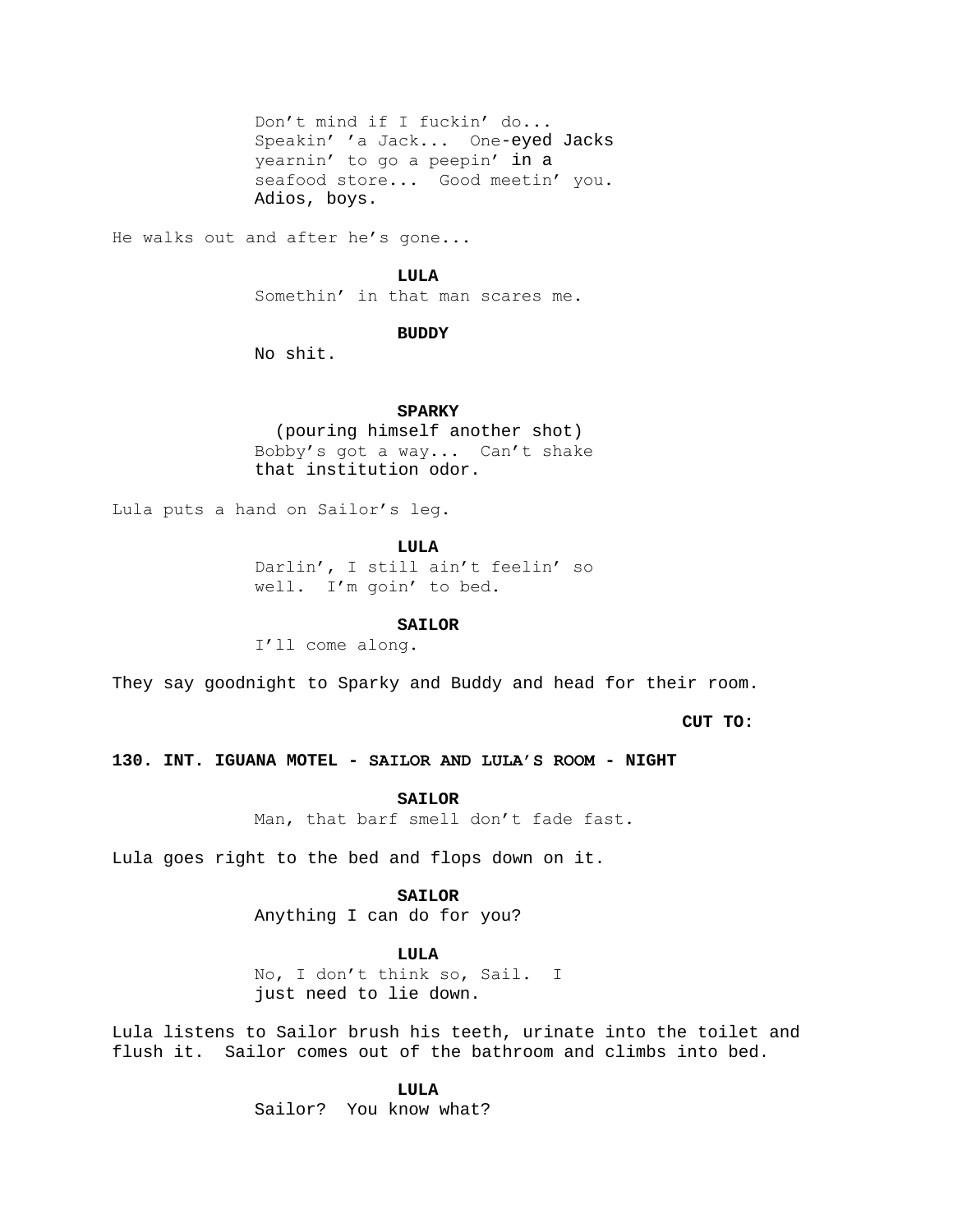## **SAILOR**

I know you ain't particularly pleased bein' here.

## **LULA**

Not that. Look at what I wrote down cause I can't say it.

Lula hands Sailor a note which reads "I'm pregnant." Sailor looks into her eyes.

### **SAILOR**

It's okay by me, peanut.

### **LULA**

Well, nothin' personal, but I ain't sure it's okay by me.

Sailor crumples the note and puts it in the ashtray.

## **LULA**

Really, Sailor, it ain't nothin' against you. I love you.

#### **SAILOR**

Love you, too.

# **LULA**

I know. Just I'm sorta uncomfortable about the way some things is goin', and this don't help soothe me.

#### **SAILOR**

I know this ain't easy, Lula, but I ain't gonna let things get no worse, I promise.

CU of Lula setting fire to the pregnant note in the ashtray.

**DISSOLVE TO:**

## **131. INT. IGUANA MOTEL - SAILOR AND LULA'S ROOM - DAY**

CU of flies on vomit stain.

There is a knock on the door which wakes Lula from her nap. She opens the door. Bobby Peru stands outside.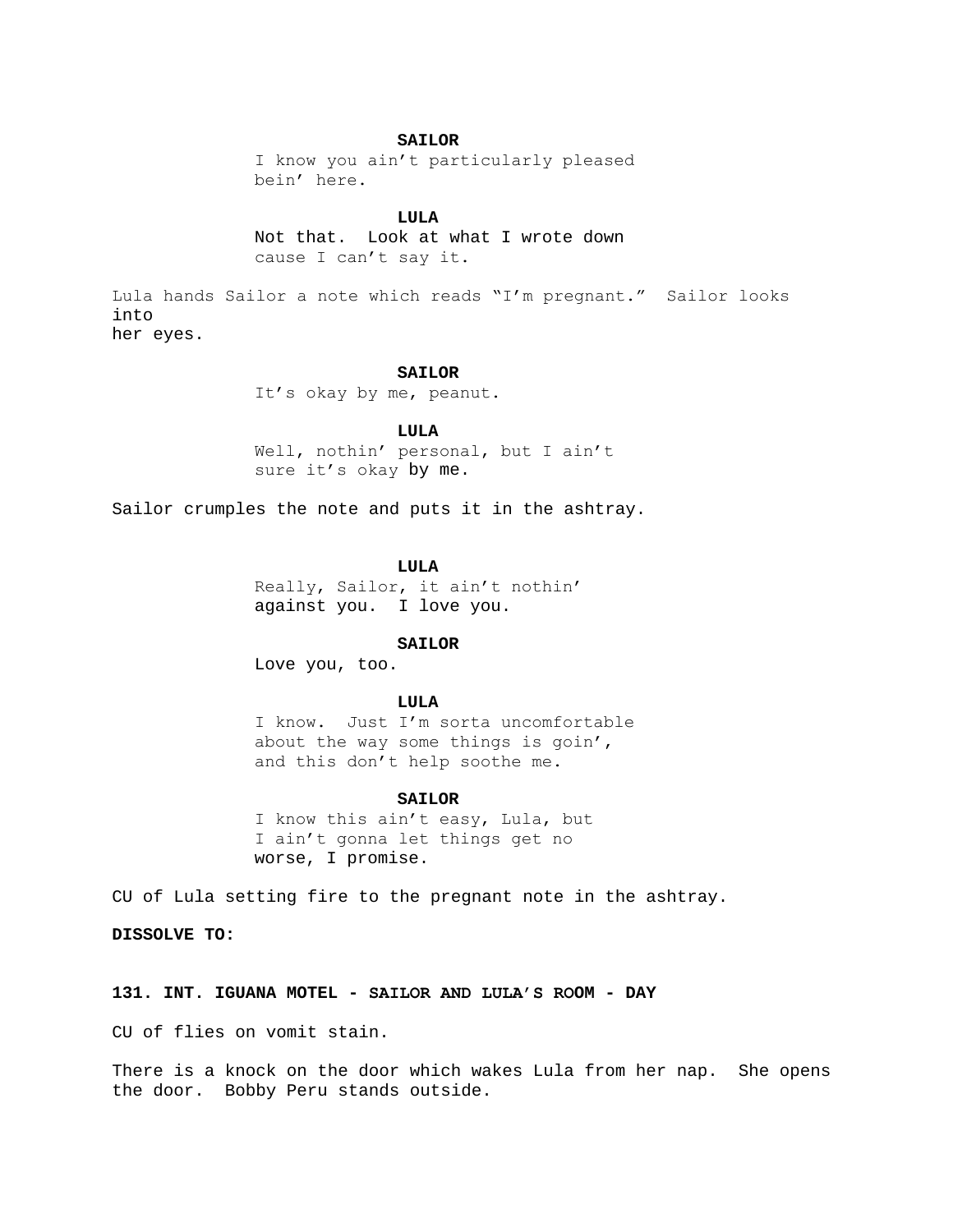# **BOBBY**

Hey, pretty woman... Sailor here?

**LULA** No, he's out changin' the oil in the car.

## **BOBBY**

Man, I gotta take a piss bad... Can I use your head there?

## **LULA**

Well... Yeah - okay.

### **BOBBY**

I don't mean your head head - I'm not gonna piss on your head - your hair an' all... Just piss in the toilet. Y'all take a listen here a deep sound comin' down from Bobby Peru.

Bobby enters the bathroom and starts to urinate.

**CUT TO:**

# **132. EXT. PERDITA DURANGO'S HOUSE - DAY**

Sailor pulls the T-Bird up front and hurries up to the screen door. Flies are buzzing all around. PERDITA DURANGO comes forward out of the

darkness inside.

## **PERDITA**

(recognizing him) Oh... Look at this... What do you want, snakeskin?

### **SAILOR**

Just passin' through on my way to who knows where...

# **PERDITA**

Sure... I figured I'd see you sometime...

### **SAILOR**

Hopin' you could tell me if there's a contract out on me. I really need to know.

## **PERDITA**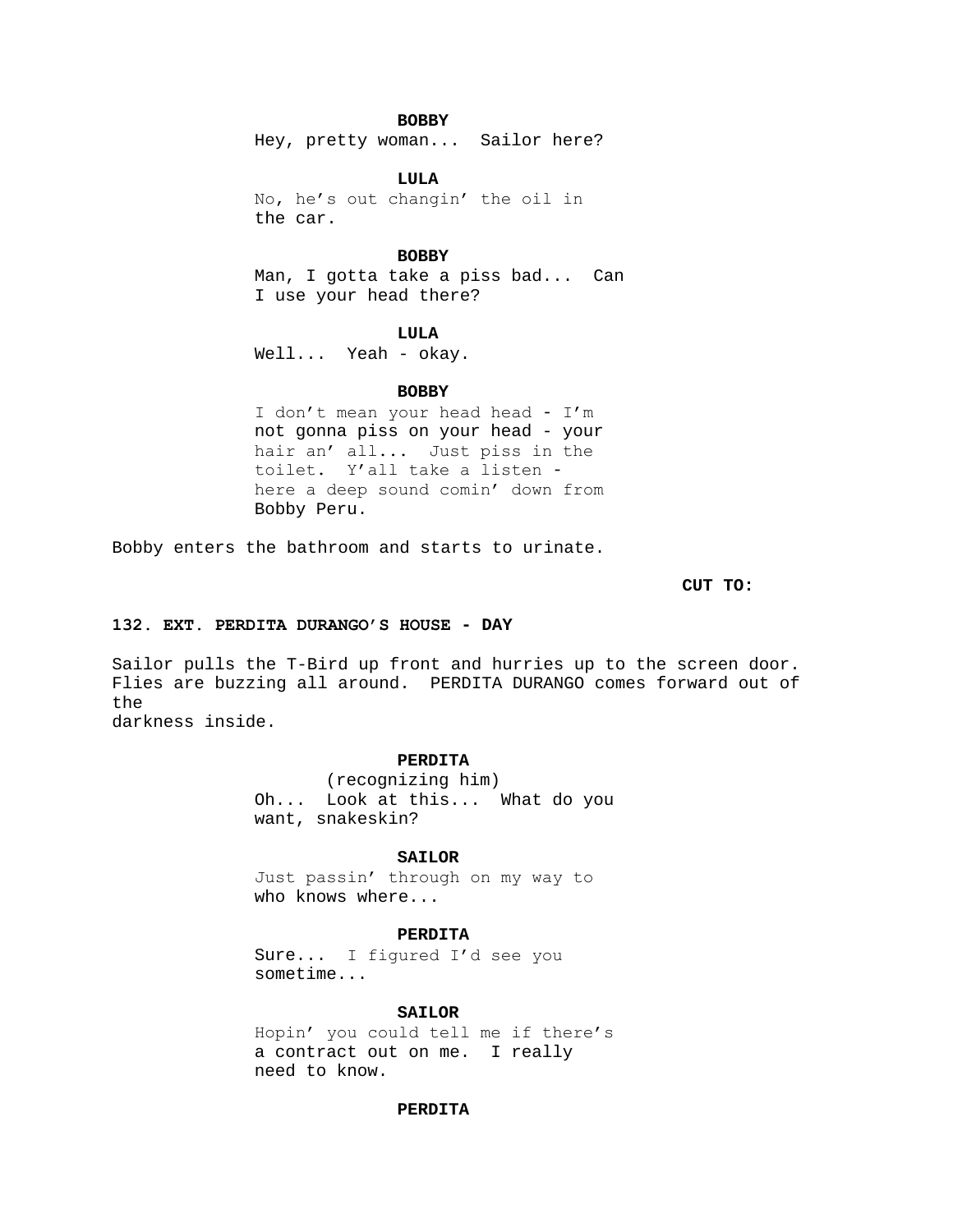By who?

### **SAILOR**

I think Santos or Marietta Fortune.

# **PERDITA**

Heard you was goin' out with that bitch's daughter.

### **SAILOR**

You heard right.

# **PERDITA**

You really are one dumb asshole.

## **SAILOR**

Life is unpredictable.

## **PERDITA**

Does that girlfriend of yours know that her mama and Santos killed her daddy?

(Sailor doesn't answer -

Perdita smiles)

Does she know her own daddy was one of the biggest drug dealers around till he started snortin' the shit himself?...

(Sailor doesn't answer) Does she know you was around that night her daddy was set fire to?

# **SAILOR**

I didn't see nothin'...

#### **PERDITA**

Yeah... But I did... And I told you all about it...

## **SAILOR**

Is there a contract?... We made a deal once that we'd tip each other off if we ever heard.

## **PERDITA**

I know... I remember.

## **SAILOR**

Well?...

### **PERDITA**

I ain't heard of nothin'.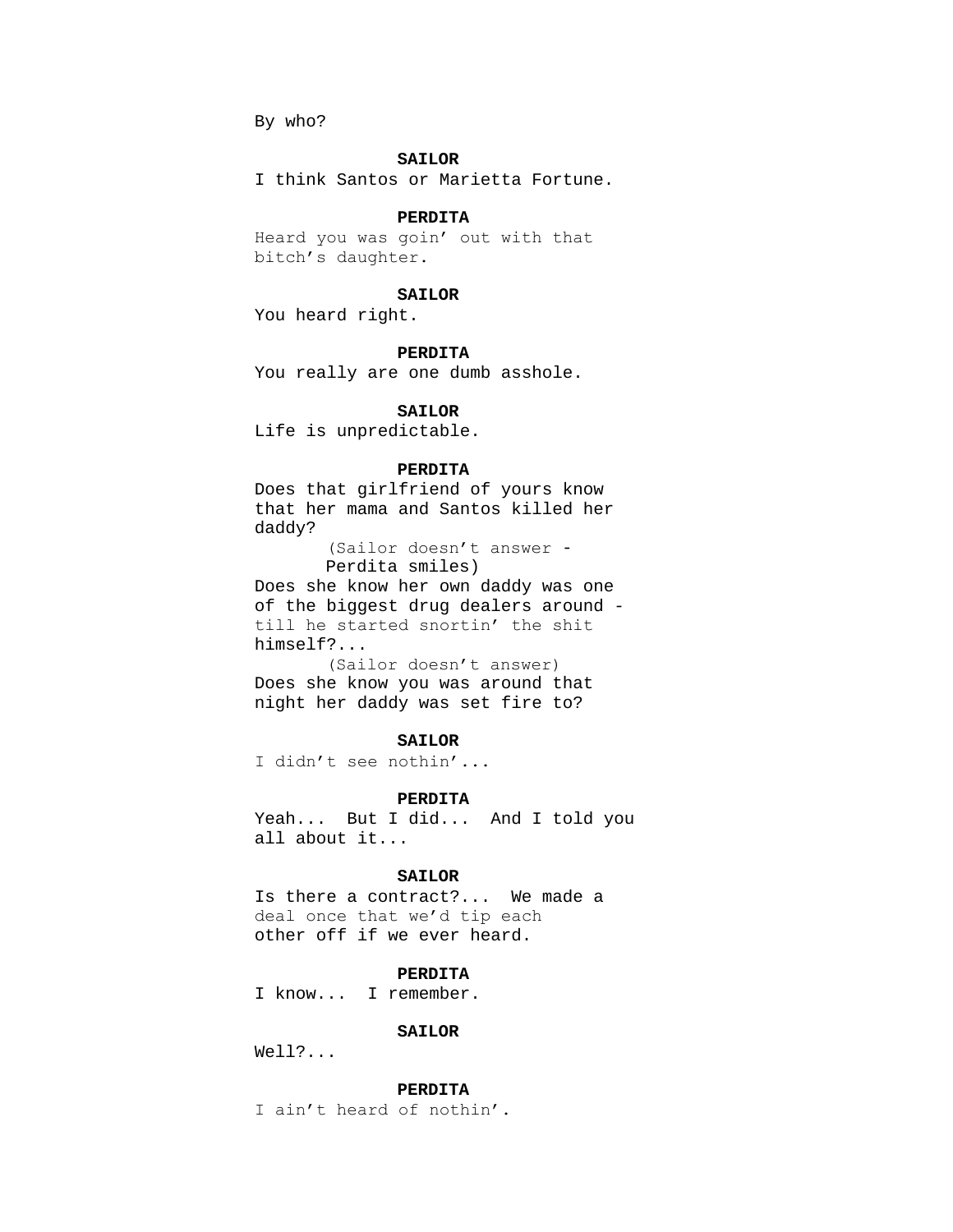## **SAILOR**

Thanks...

Sailor goes back to his car and takes off.

**CUT TO:**

# **133. INT. INGUANA MOTEL - SAILOR AND LULA'S ROOM - DAY**

Bobby is pacing around the room.

#### **BOBBY**

Hey... You gotta smell in this room of puke... You been pukin' in here, little girl? Huh?... You sick?... Pregnant?

# **LULA**

(flinches) You used the toilet, now you can go - what I do around here ain't any of your business, that's for sure.

### **BOBBY**

You know, I really do like a woman with tits like yours that talks tough and acts like she can fuck like a bunny... Can you fuck like that?... You like it like a bunny?... Huh?... Cause baby, I'll fuck you like a real good like a big ol' jackrabbit bunny... Jump all around in that hole... Bobby Peru doesn't come up for air.

### **LULA**

Get out.

#### **BOBBY**

Am I scarin' ya?... Your pussy wet? ... Come on ... is it?... (moves his hand toward her) Hey, don't jump back so slow... I thought you was a bunny... Bunny jump fast - you jump back slow... Mean somethin', don't it?... Means somethin' to me... Means you want Bobby Peru... You want Bobby Peru to fuck you hard baby - open you up like a Christmas present.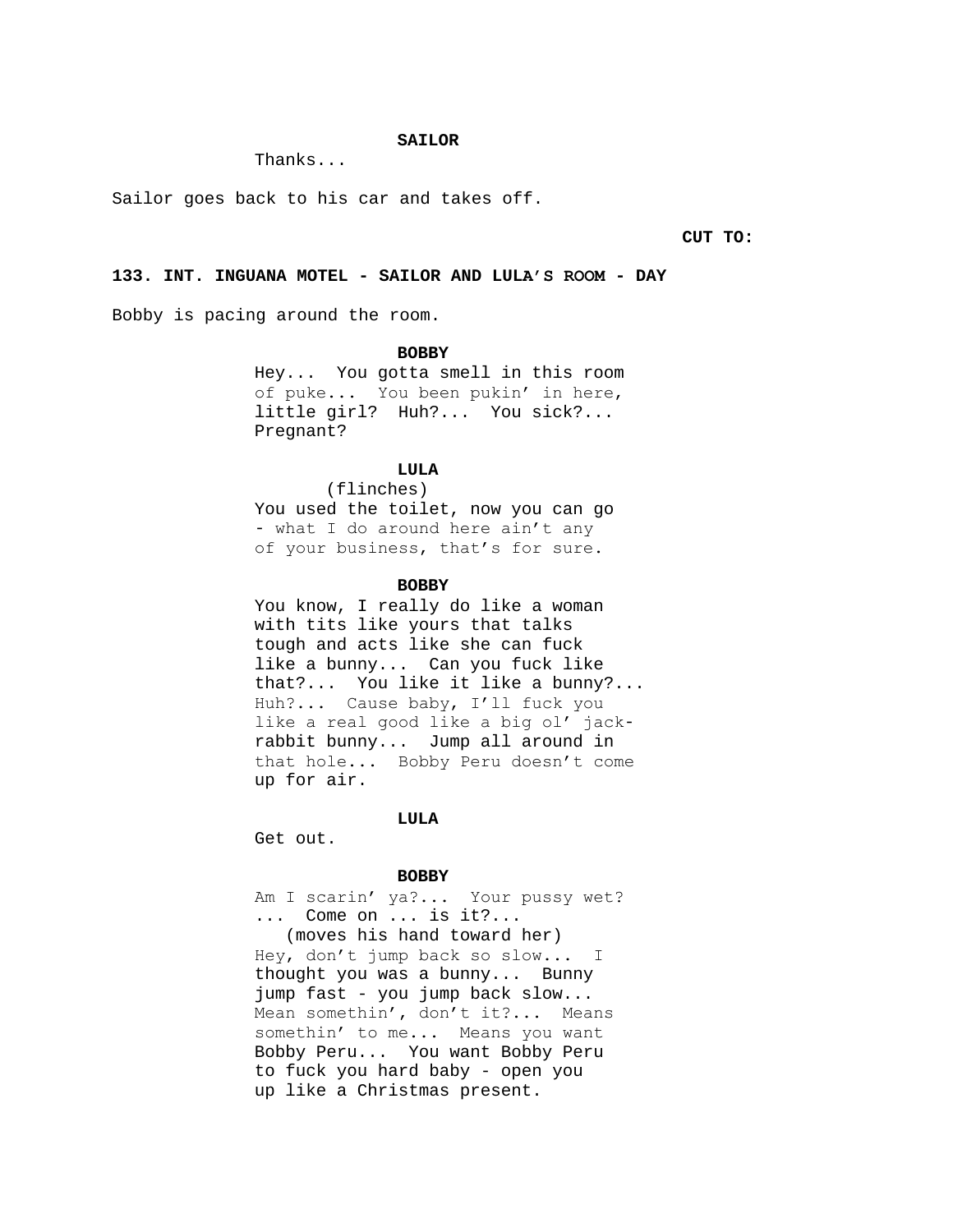Suddenly Bobby jumps back, shakes his head and straightens his hair.

#### **BOBBY**

Hey... I'm sorry... I don't think I'm bein' too polite here ... and I apologize... Hell... A man sees a pretty woman and first thing he knows, he loses his manners... Sure sign of modern times... Next thing ya know, his old hand'll start crawlin' around where it oughtn't to go... I'll be real honest with ya... I'd like to fuck you and tear you open like a paycheck envelope... Will you be honest with me - would you like me to do it?... Just a simple yes or no...

He steps a little closer to her.

### **BOBBY**

Just feel me breathin' on you... And you'll know I mean business when it comes to fuckin'.

With all the strength she can muster, Lula slaps Bobby across the face.

### **LULA**

## **GET OUT!!!**

Bobby grabs on to her hard.

### **BOBBY**

Bobby Peru grab you now... Hold you tight... Feel everythin' in you now... Stay quiet... Say "fuck me" and then I'll leave.

## **LULA**

(struggling) No way... GET OUT!!!

#### **BOBBY**

Say it!... I'LL TEAR YOUR FUCKIN' HEART OUT, GIRL... Say "fuck me" soft - then I'll leave. Say "fuck me"... Whisper it... Then I'll leave... Say it... Say it - Say it - Say it...

Bobby moves in very close to her - Lula's trembling. Bobby puts his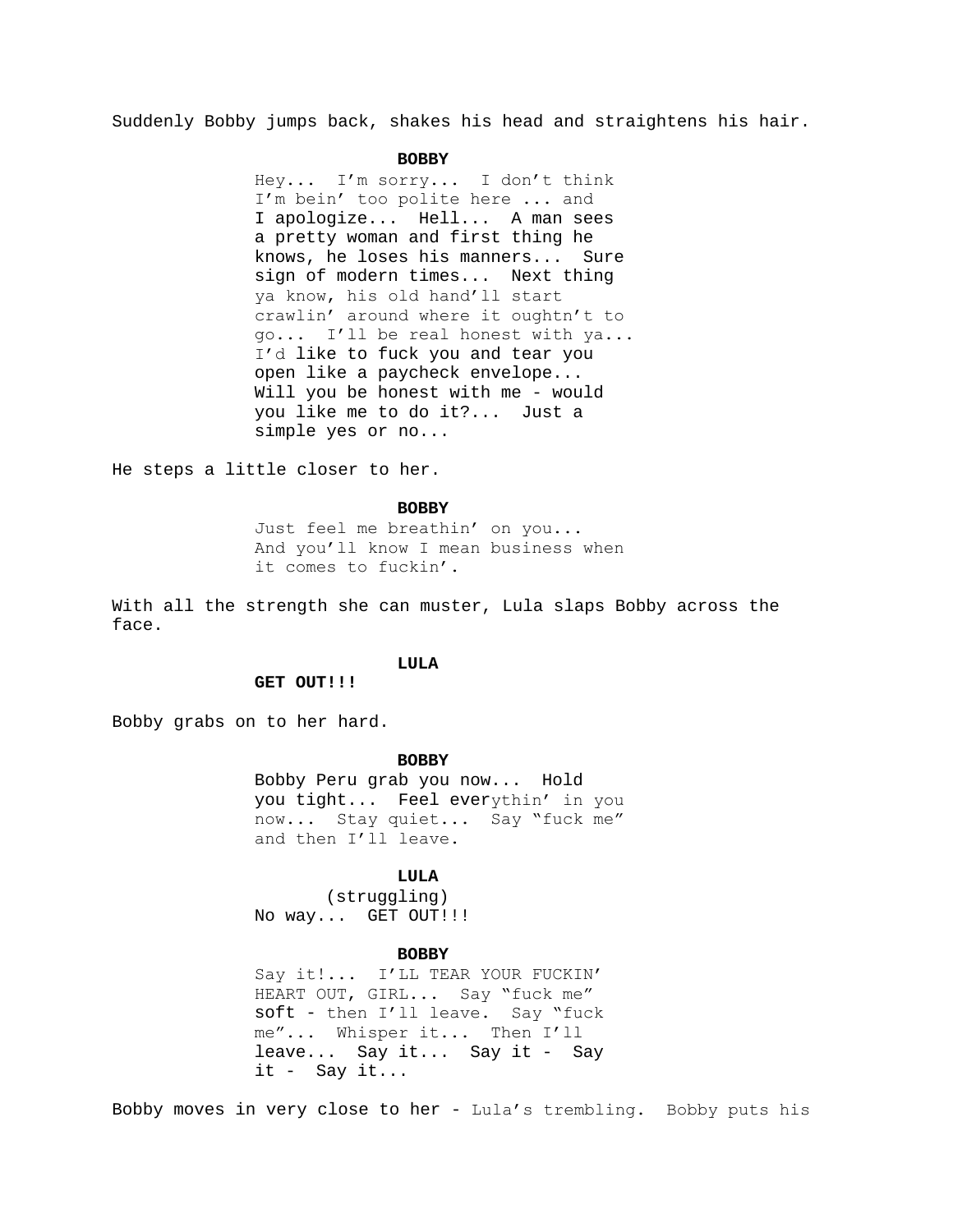hand on her neck and moves it up and down behind her ear.

**BOBBY** Say it... Then I'll leave... Whisper it... Whisper it... Whisper it... Whisper "fuck me"...

His hand moves down over her breasts - down across her stomach - and down. Lula's left hand opens and spreads wide.

**BOBBY**

Whisper it... Whisper "fuck me"... Whisper... Whisper... Whisper... Whisper...

# **LULA**

(whispers) Fuck me.

### **BOBBY**

Someday honey, I will... But I have to be goin' now... Conta i no joras...

Bobby leaves smiling and slams the door. Lula stands trembling clicking her heels together.

**LULA**

(whispers) Sailor...

**CUT TO:**

## **134. EXT. IGUANA MOTEL - AFTERNOON**

Sailor is just about finished changing the oil in the Thunderbird when Bobby Peru pulls up in the maroon Eldo.

**BOBBY**

Need a hand?

## **SAILOR**

Thanks, Bobby, 'bout done.

Sailor throws some stuff in the trunk and closes the lid.

**BOBBY**

How 'bout a beer?

**SAILOR**

That'd be fine, Bobby.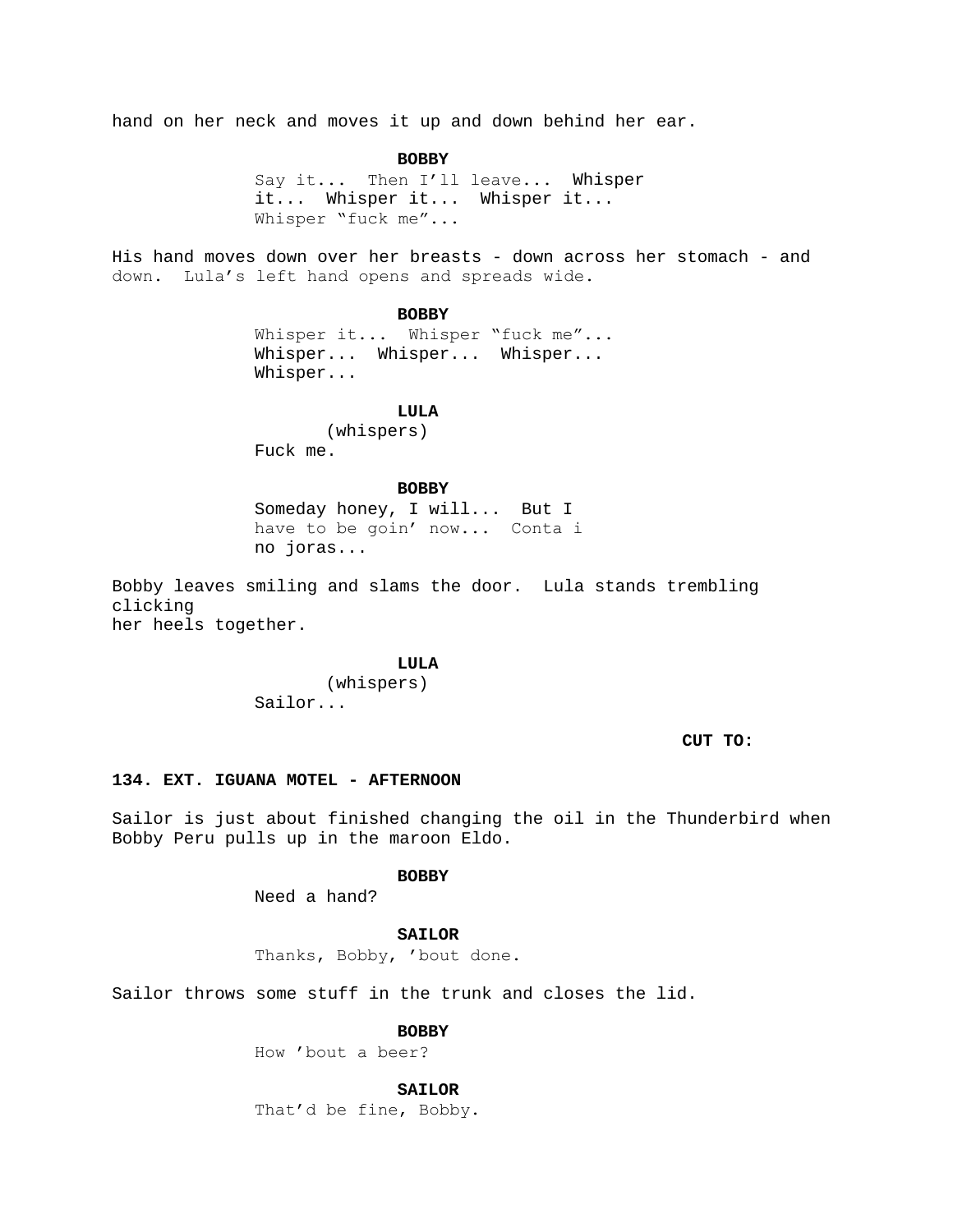## **BOBBY**

Let's go by Rosarita's. You been there yet?

# **SAILOR**

No, haven't heard of it.

### **BOBBY**

Thought maybe Sparky and Buddy'd taken ya. Come on, I'll drive.

# **134A. INT. ELDORADO - BIG TUNA - DAY**

They get into the Cadillac and Bobby takes off down Big Tuna's main drag.

### **SAILOR**

This your car?

# **BOBBY**

(laughs) Hell, no, belongs to my girl's sister. The sister's been over to New Orleans, lets us have it while she's gone. Where's that pretty little lady of yours today?

### **SAILOR**

Restin' in our room. She ain't been feelin' well.

#### **BOBBY**

Sorry to hear it.

### **SAILOR**

New Orleans, huh?... We was just there.

**CUT TO:**

# **135. EXT. ROSARITA'S - DAY**

Bobby parks the Eldo in among half a dozen pick-up trucks.

# **BOBBY**

Used to be this was a Mobil. Man converted it into a private club and named it after his wife. She left him and he shot himself. The wife owns it now.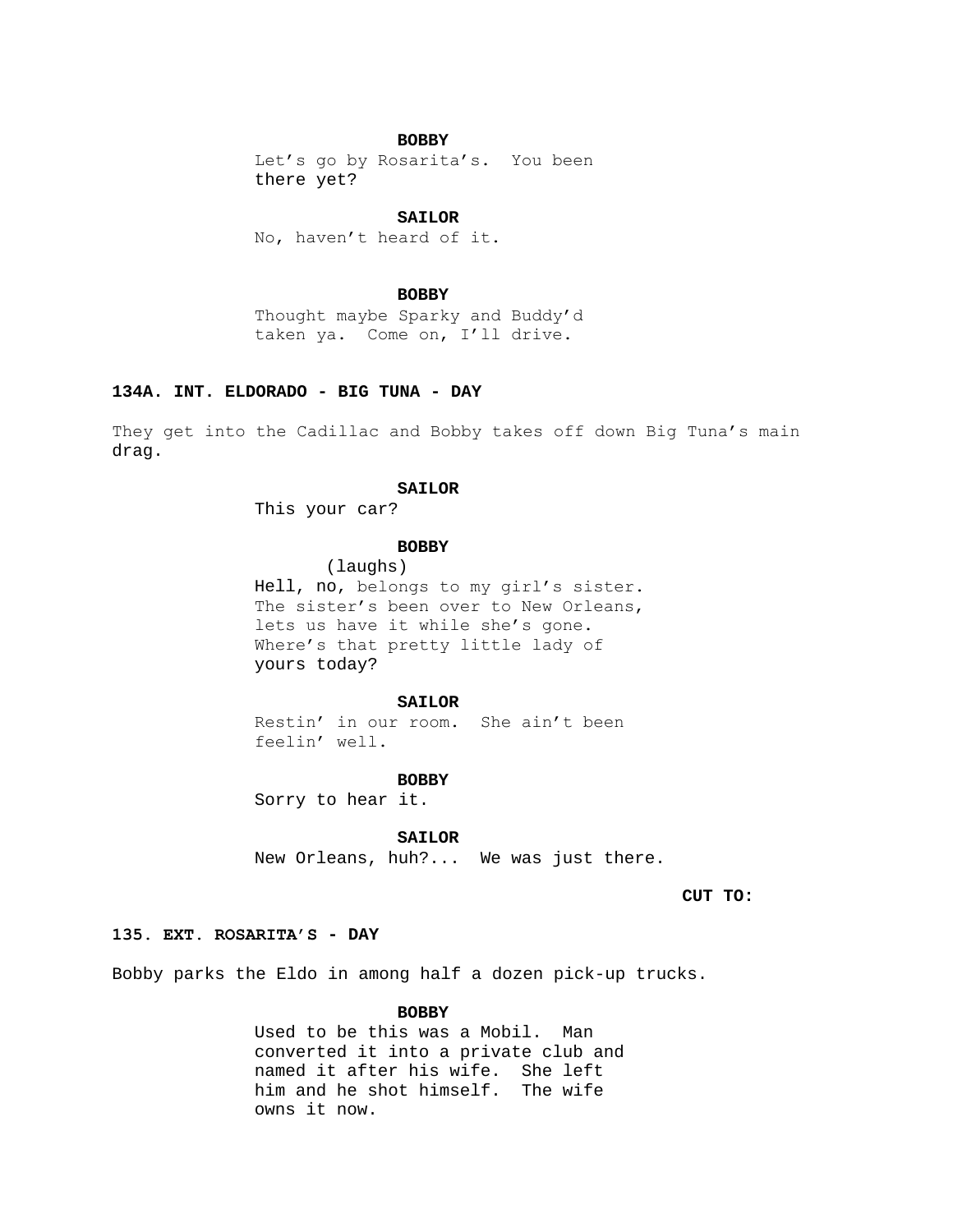**CUT TO:**

# **136. INT. ROSARITA'S - DAY**

They enter a long, dark room where a DOZEN MEN, most of them wearing cowboy hats, sit on stools at a bar drinking beer out of frosted mugs.

### **BOBBY**

No hard liquor here. Just beer.

They claim two stools.

## **BOBBY**

Couple Stars, Jimmy.

The BARTENDER brings over two bottle and two mugs - then walks back to the other end of the bar.

#### **SAILOR**

Thought you said this was a private club. How come I'm allowed in without bein' a member?

#### **BOBBY**

You black?

#### **SAILOR**

No.

#### **BOBBY**

You an indian?

#### **SAILOR**

No.

#### **BOBBY**

Then you're a member... Three or four millionaires in here right now.

## **SAILOR**

(looking around) They look like a bunch of good ol' boys to me. I guess it's oil money, huh?

## **BOBBY**

Oil, gas, cattle, farmin'. Ain't nobody shows off around here. Iguana County's one of the richest in Texas.

## **SAILOR**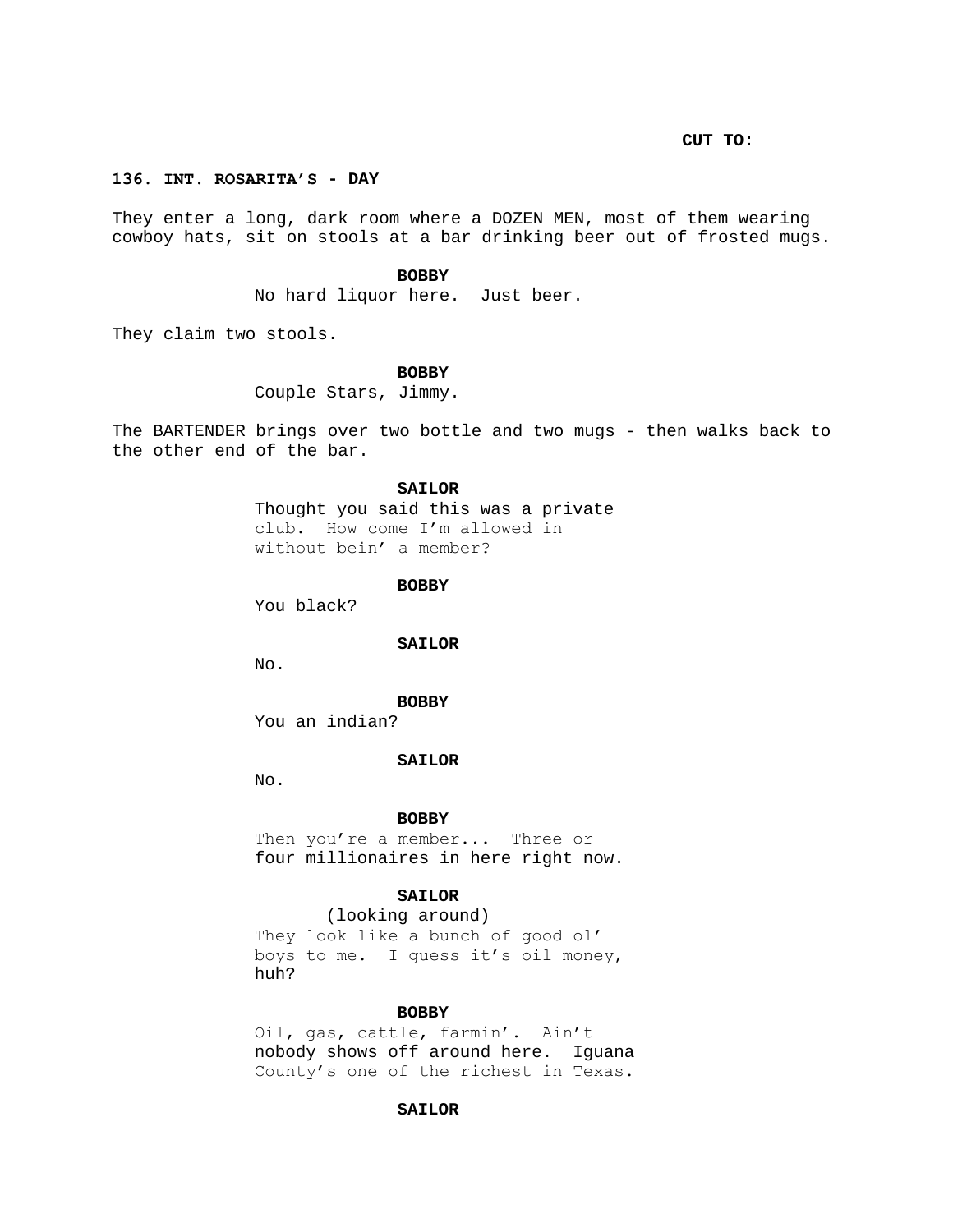Wouldn'ta guessed it, that's sure.

### **BOBBY**

Ready for another?

### **SAILOR**

Why not?

# **DISSOLVE TO:**

# **LATER**

Bobby returns from the jukebox and sits down next to Sailor.

### **BOBBY**

Q-7, three times. Pee Wee King's "Waltz of Regret," my favorite tune.

Pee Wee's steel guitar ripples through the cigarette haze and buzzes around Sailor's head. His reflection wobbles in the long mirror behind the bar.

**BOBBY**

I been studyin' a situation over in Lobo, take two men to handle it.

# **SAILOR**

What's that?

### **BOBBY**

Feed store keeps up to five K in their safe. Need me a good boy for back-up. Even split. You interested?

Sailor stares at Bobby and works hard to focus his eyes.

### **SAILOR**

No... I don't think so, man.

#### **BOBBY**

Be easy, Sailor. There's two employees. I take one in the back to open the safe, you keep the other'n covered... You ain't plannin' on raisin' a fam'ly in Big Tuna, are ya?

### **SAILOR**

(on the alert) Whattaya mean family?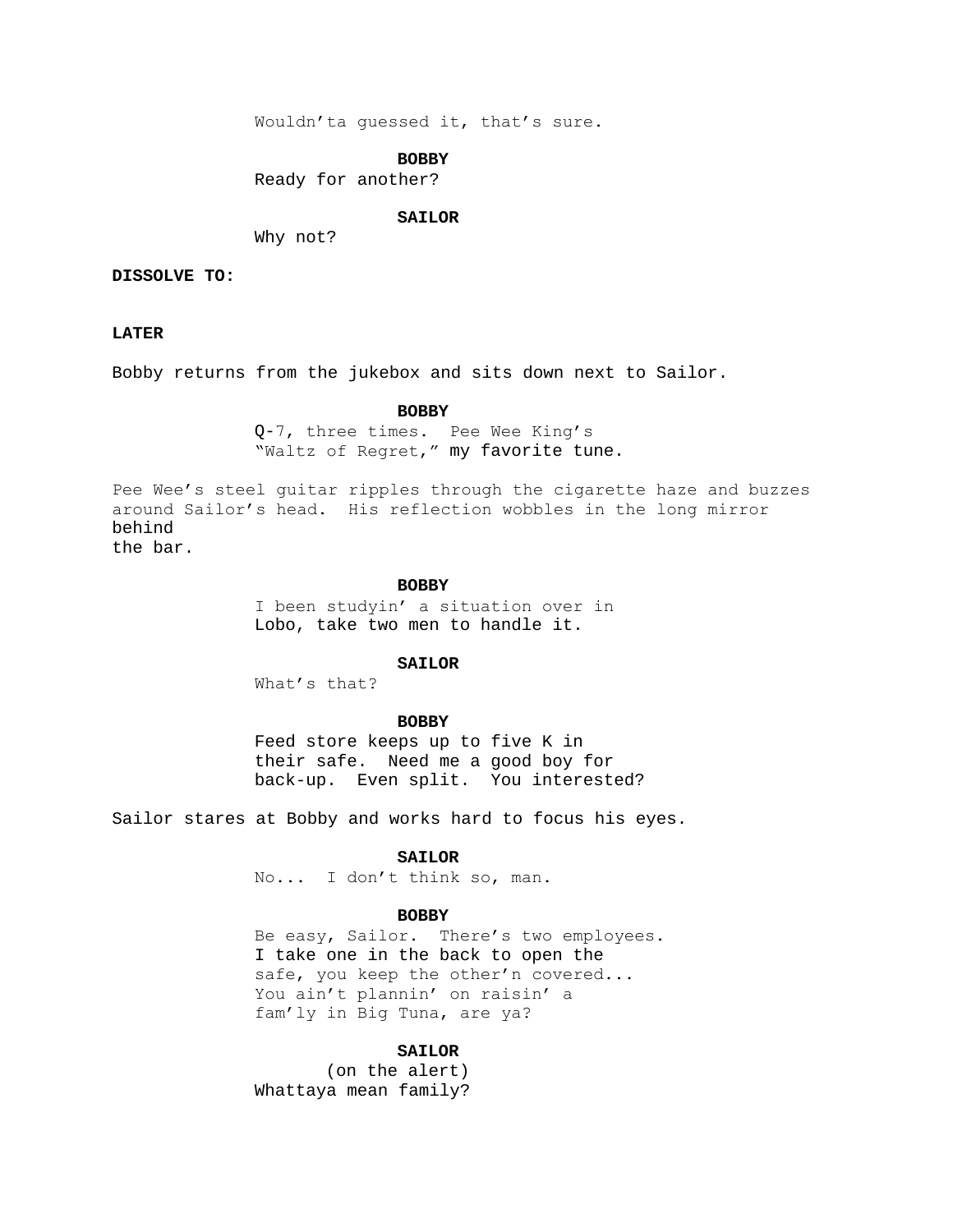# **BOBBY**

(smiling) Well... I mean like Lula bein' in a family way.

### **SAILOR**

 (a tinge of jealousy/fear) Lula tell you she's pregnant?

Bobby grins, showing those three brown teeth.

## **BOBBY**

Couple grand or more'd give you two a leg up. Get you to the west coast, Mexico, most anyplace, with a few dollars in your jeans. I got it figured good, Sailor.

# **SAILOR**

When did you talk to Lula?

# **BOBBY**

Talked to her this afternoon... While you was out.

## **SAILOR**

She really say she was pregnant?

# **BOBBY**

 (smiles - puts a hand on Sailor's shoulder) Just took a guess is all... You in or out on this deal?

### **SAILOR**

 (looking at Bobby's hand on his shoulder) I ain't fuckin' sure, Bobby.

#### **BOBBY**

Don't think about it too long. (nods toward Sailor's mug) You had enough?

### **SAILOR**

(finishing his beer) Have now.

### **BOBBY**

Come on outside, I got somethin' to show ya.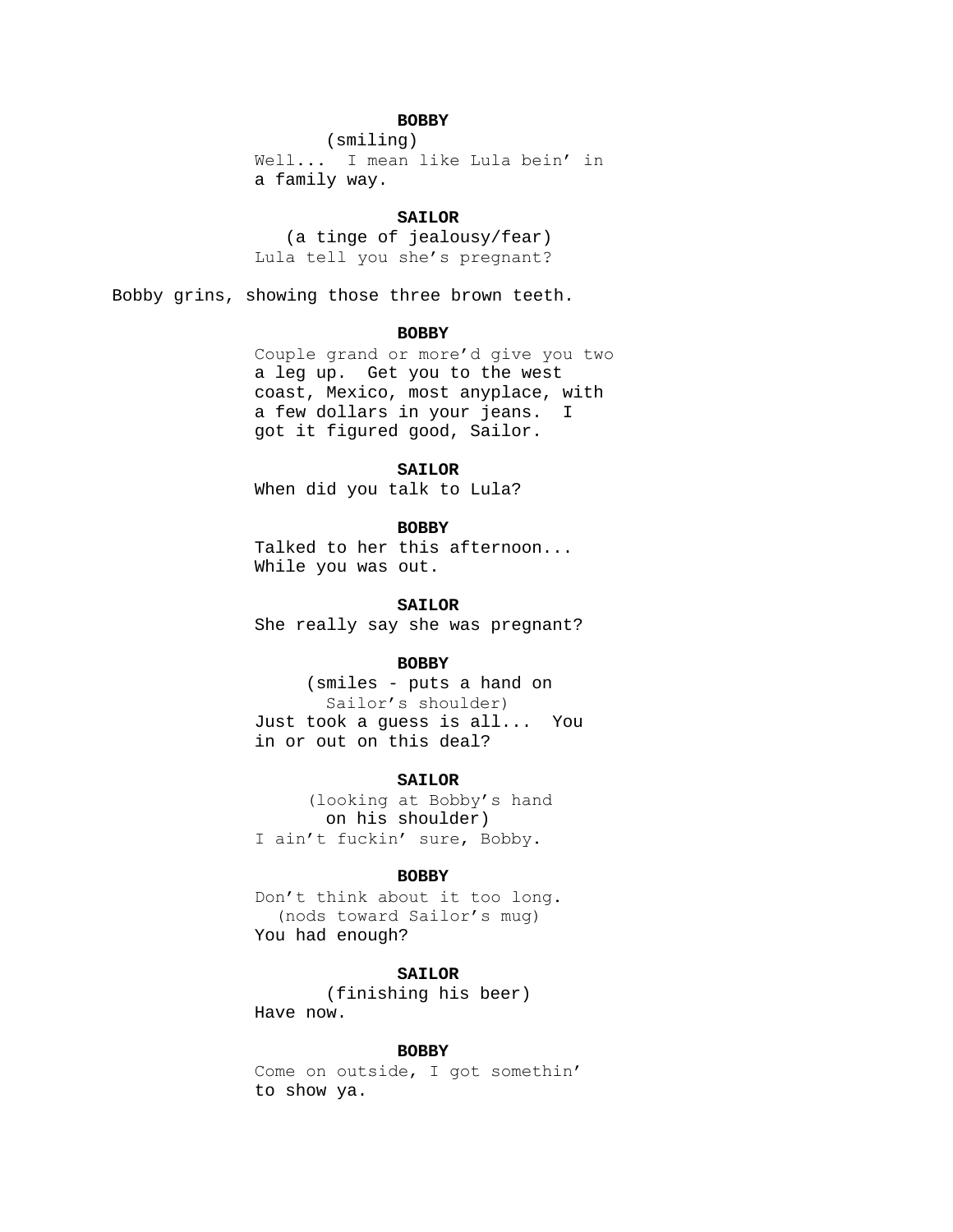### **136A. EXT. ROARITA'S - LATE AFTERNOON/EVENING**

Bobby looks around in the purple twilight before he opens the trunk of the Eldorado. He peels back a brown army blanket.

#### **BOBBY**

That's a double-barreled, sawed-off, Ithaca shotgun with a carved pistol grip stock wrapped with adhesive tape. Next to it's a cold Smith and Wesson .32 handgun with a six inch barrel. These'll do 'er... Loosen up that five grand... Two and a half for you and the little lady...

Bobby closes the trunk. Sailor stands - hesitating to commit.

## **BOBBY**

How much money you have between the two a'ya right now?...

#### **SAILOR**

Forty bucks...

### **BOBBY**

This is easy money, pardner... No ones gonna get hurt in this thing... And I don't think you can afford not to take it... I'll be bringin' the Eldo 'round the front of the motel at ten tomorrow mornin'... If you ain't a pussy - you'll be there.

Sailor stares at him and his fist clenches.

### **SAILOR**

I don't particularly care for that kind of talk, Bobby.

### **BOBBY**

Hey... I never said you was a pussy... Always figured you had the big ol' round balls for this kind'a thing... Sure would set you and that pretty little girl up good.

## **SAILOR**

Yeah ... yeah ... I guess so... That kind'a money'd get us a long way down that yellow brick road...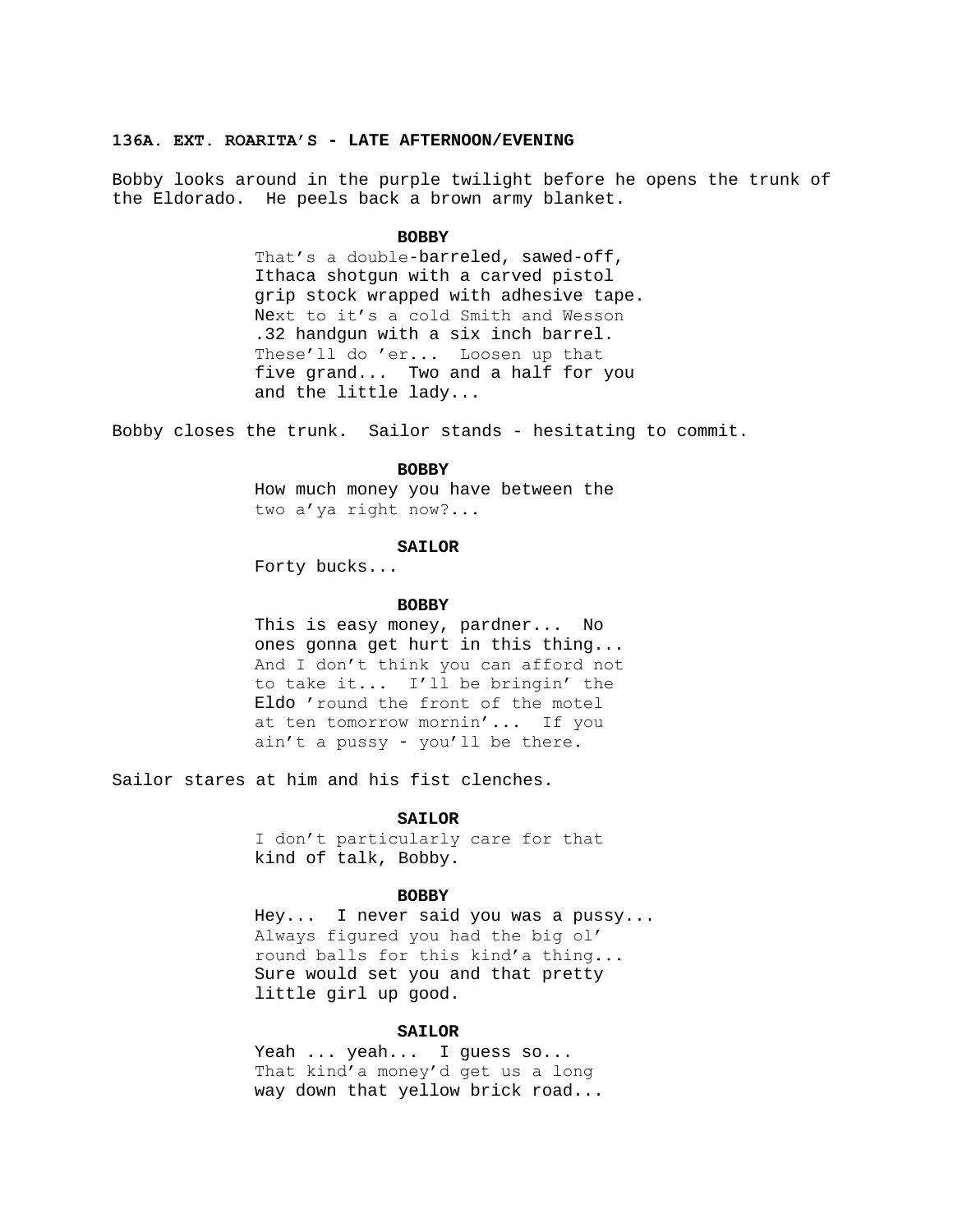Bobby cocks his head and squints at him questioningly.

**SAILOR** ...But DAMN man... This better go smooth.

**BOBBY**

Like takin' candy from a fuckin' baby...

**CUT TO:**

**137. INT. IGUANA MOTEL - SAILOR AND LULA'S ROOM - NIGHT**

Sailor bends over the bed and kisses Lula's hair above her left ear.

**LULA** You been drinkin', huh?

# **SAILOR**

Few beers is all. Feelin' any better?

Lula rolls onto her back.

**LULA** Can't tell yet. Where'd you go?

**SAILOR**

That smell's still fillin' this room good.

**LULA** Buddy and Sparky come by earlier.

**SAILOR** (looks right into her eyes) And Bobby too, I hear...

# **LULA**

(can't look at him) Yeah... He was lookin' for you.

# **SAILOR**

You talk to 'im some?...

# **LULA**

Some... Sparky said Red's promised to have him and Buddy out of here by the weekend.

# **SAILOR**

Oughta make 'em happy.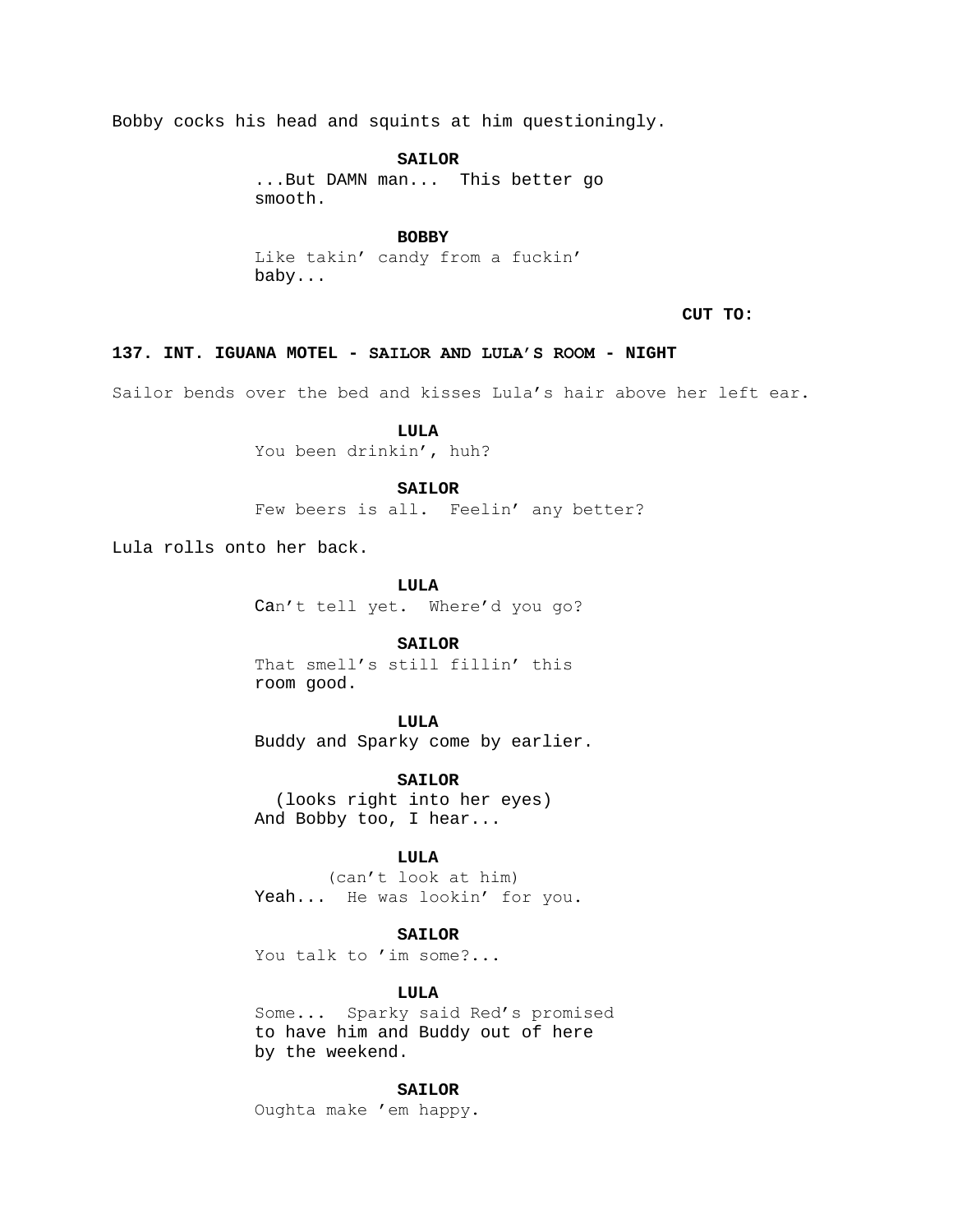# **LULA**

So where'd you say you was?

## **SAILOR**

 (can't look at her) Went with Bobby.

Sailor sits on the bed and starts undressing.

## **LULA**

Sail?

### **SAILOR**

Uh huh?

**LULA**

Let's leave here.

## **SAILOR**

We're goin' to, Lula, real soon.

# **LULA**

I mean tomorrow.

### SATLOR

We got about forty bucks, sweetheart. That'd get us to El Paso.

## **LULA**

Rather be in El Paso than Big Tuna.

Sailor gets into bed.

## **SAILOR**

You shouldn't be smokin' if you're pregnant. Ain't smart.

Lula sticks a More between her lips and lights it. She takes a deep drag, blows out the smoke, and stares at Sailor.

## **LULA**

Who says I'm smart? You up to somethin' with Bobby Peru, Sailor?

# **SAILOR**

What could I be up to, Lula?

### **LULA**

He's a stone fuckin' criminal, honey, and you ain't.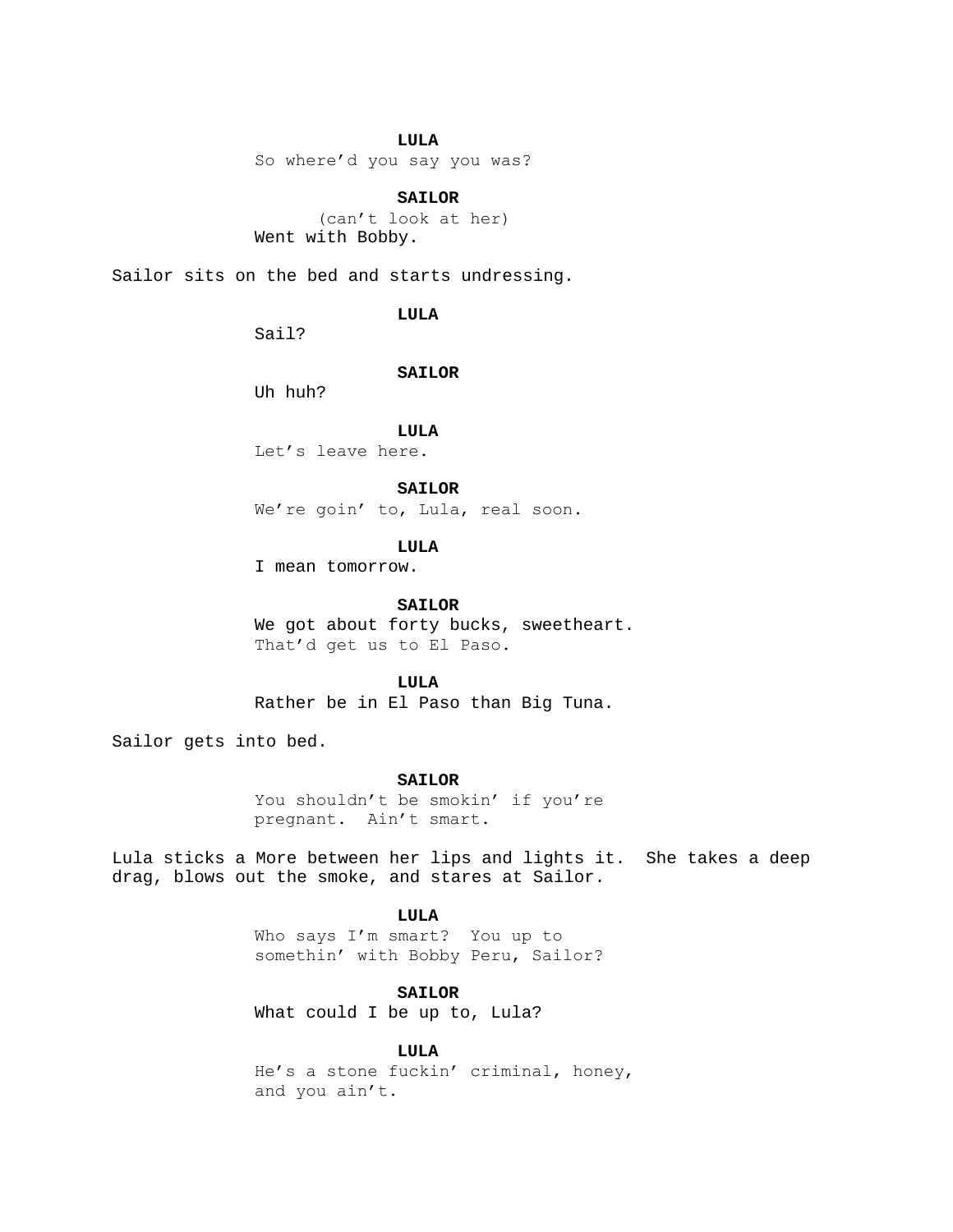# **SAILOR**

I killed Bob Ray Lemon, didn't I?

# **LULA**

That was a accident. I bet both our asses Bobby Peru done murdered all kinds of people, and meant it, too.

## **SAILOR**

That was in Vietnam.

### **LULA**

He's the kind liked it.

### **SAILOR**

Lula, I got to get some sleep.

## **LULA**

Buddy told me about that thing at Cao Ben?

# **SAILOR**

What?

# **LULA**

Was a massacre. Soldiers there murdered old folks, women and babies, and dumped 'em in a trench. Bobby Peru prob'ly killed the most.

### **SAILOR**

Lula, he mighta did, I don't know. But it don't matter now. Lotta guys go outta control in a war and it ain't their fault.

Lula puffs hard on her cigarette.

### **LULA**

I sure enjoy smokin', Sailor. I hate that it's bad for you.

Sailor turns on his side, away from Lula, and pulls a pillow over his head.

## **LULA**

That man's a black angel, Sailor. You hook up with him, you'll regret it. If you live to.

# **S AILOR**

Thanks, darlin', I know you got my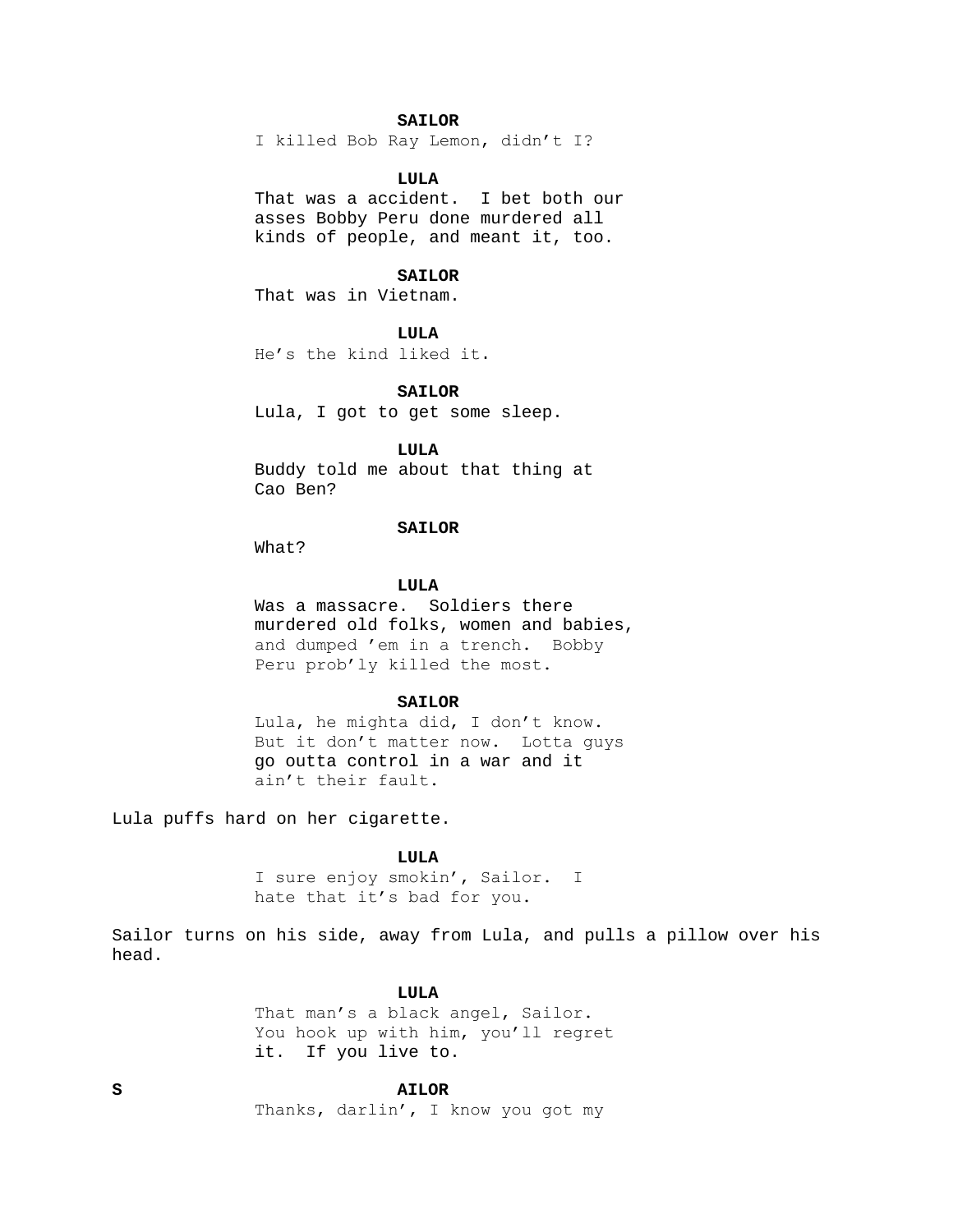best interest in mind, and I 'preciate it sincerely. I love you, but I gotta sleep now.

Lula lights a second More off the first one and stubs out the butt on the dresser top.

**LULA**

This whole worlds wild at heart and weird on top.

Lula turns over, away from Sailor.

### **LULA**

(softly) I wish you really, truly loved me... I wish you'd sing me "Love Me Tender" ... I wish I was somewhere over that rainbow... Shit. Shit, shit, shit.

CU of Sailor's eyes - he remembers.

**CUT TO:**

# **138. INT. BAY ST. CLEMENT HOTEL - STAIRCASE - NIGHT**

Sailor and Lula are walking down the carpeted stairs when Sailor is called by BOB RAY LEMON, who is coming down towards them fast. Marietta stands at the top - watching.

#### **BOB RAY**

Hey Sailor... Wait a minute... I got somethin' for ya.

As Bob Ray passes Lula on the stairs - he puts his hand between her legs. Sailor starts to see red. Bob Ray smiles and steps down to Sailor. He leans in and whispers in Sailor's ear.

# **BOB RAY**

Shit, man... Marietta says you been tryin' to fuck her in the toilets for the past ten minutes... You crazy fuckin' bad boy tryin' to fuck your girl's mama... How do you think that cute little cunt Lula would feel about that? Hey, take a look at this... (shows Sailor one thousand dollars in cash) Marietta just gave me this to kill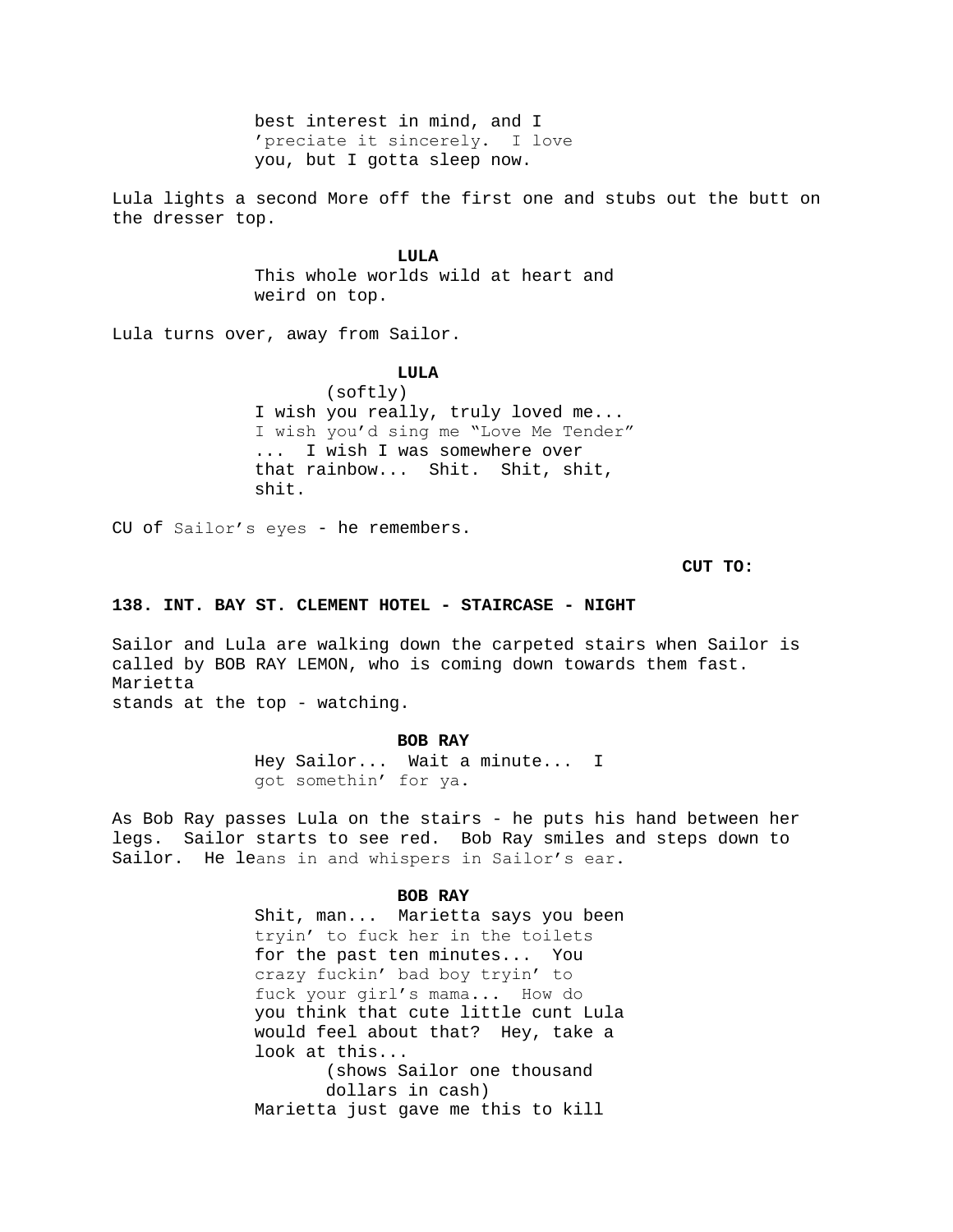you right now, and afterward she said Lula was mine to fuck all the way into next Sunday.

Bob Ray pulls a knife, but Sailor's fist is already halfway through Bob Ray's brain. From there, Sailor steps firmly into the crazy zone. Amidst blood-curdling hysterical screams from a growing throng of SOUTHERN BELLES, Sailor starts taking Bob Ray apart limb by limb and doesn't stop until Bob Ray lays completely destroyed and completely dead at the foot of the stairs. The crowd of formally dressed onlookers stand aghast. Sailor stares up at Marietta. Both their eyes burning with hate.

**CUT TO:**

# **139. INT. IGUANA MOTEL - SAILOR AND LULA'S ROOM - NIGHT**

Sailor is dripping with sweat. His teeth are clenched tight and his fists violently grip the sheets, as if any minute he could tear the bed apart.

**CUT TO:**

## **140. INT. PERDITA DURANGO'S HOUSE - NIGHT**

Bobby lets the screen door bang shut behind him as he comes in and roams around the livingroom.

### **PERDITA**

Nice of you to drop by.

**BOBBY** Told ya I would. You still riled?

## **PERDITA**

(laughs) You still screwing sixteen-year-olds in the ass?

Bobby keeps circling.

**BOBBY**

Ain't never had no girl pull a blade on me.

**PERDITA**

Wish I'd fuckin' cut you up good.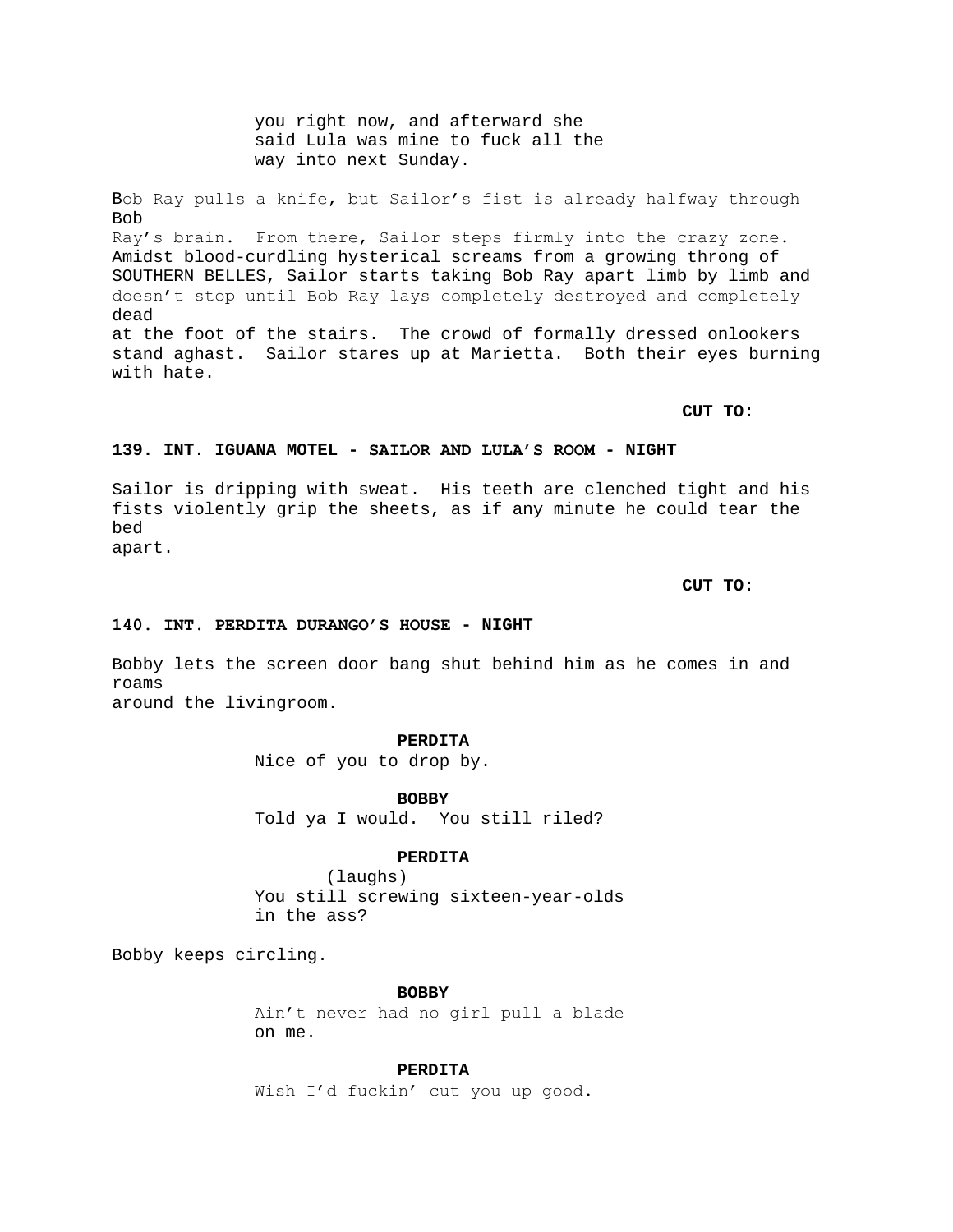# **BOBBY**

You heard from Reggie?

# **PERDITA**

Juana called. They're stayin' another week.

Bobby stops walking and stares at the photograph on the wall.

### **BOBBY**

Stayin' a few extra days in the big N.O., huh? This you?

Perdita turns her head and looks, then turns back.

# **PERDITA**

Yes.

We see the photo now. In it are Perdita along with her sister, Juana, and her husband, Reggie, whom we recognize as the killers of Johnnie.

# **BOBBY**

Don't look like you.

Bobby turns around and leans down and puts his face next to Perdita's from behind.

### **BOBBY**

The cobra's waitin' to strike, chica.

#### **PERDITA**

That guy Sailor came around this afternoon... Asked me if there was a contract out on 'im.

### **BOBBY**

(laughs out loud) No shit?!?! You know him?

## **PERDITA**

Used to.

## **BOBBY**

What'd you say?

# **PERDITA**

No, of course.

Bobby takes out a silver dollar and flips it into the air. It lands tails up in his hand. He pockets it.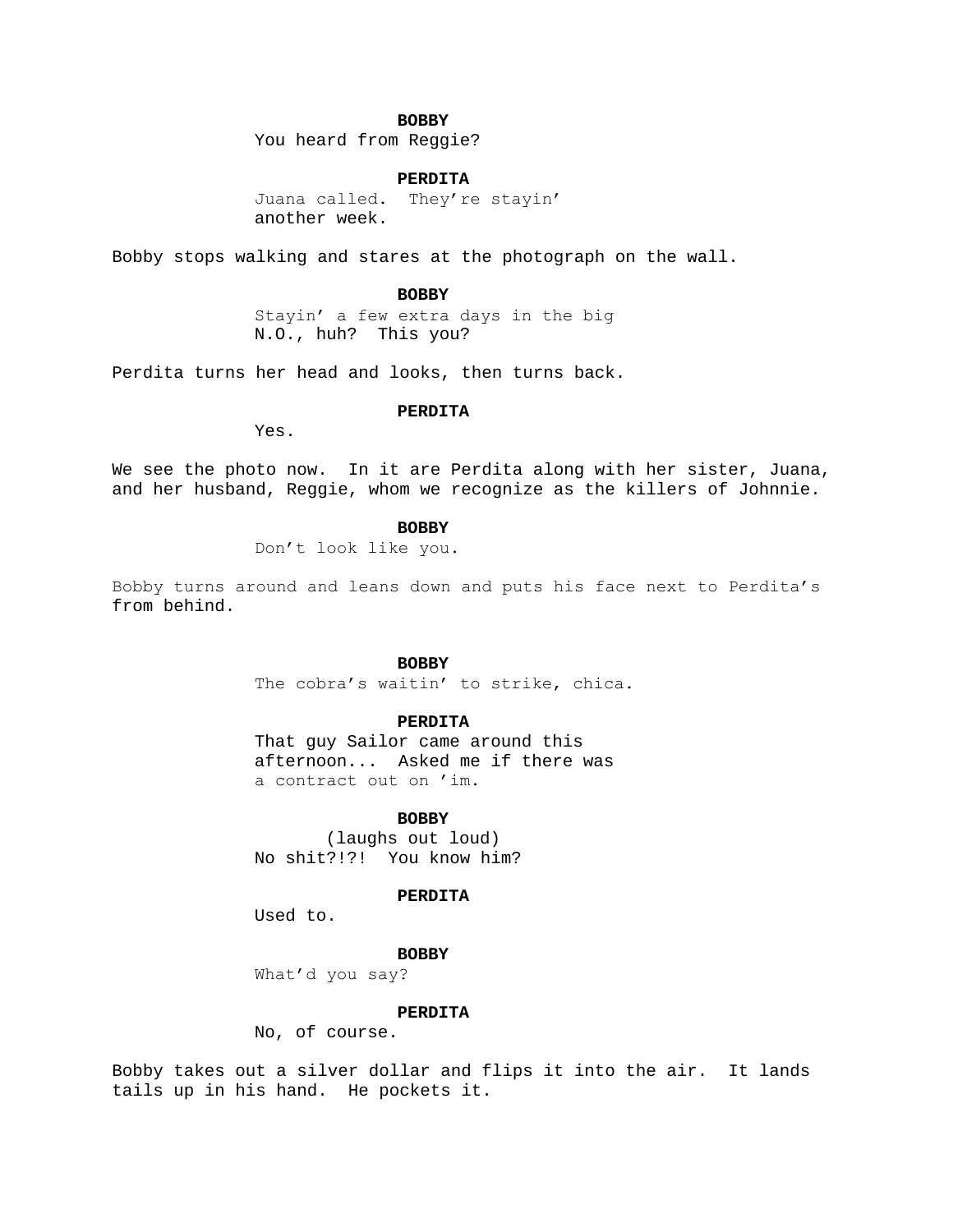# **BOBBY**

That's right... Could have a bad accident, though ... before ... durin' ... or after a hold-up...

### **PERDITA**

What's gonna happen when he sees me drivin' the car tomorrow?

#### **BOBBY**

Maybe he'll get a little nervous, but who gives a shit?

Bobby lowers his hands into the front of Perdita's blouse and cups her breasts. She burns the back of his left wrist with her cigarette. Bobby jumps back, then grabs Perdita's hair and pulls her over the couch onto the floor. Neither of them speak. She tries to stand, but Bobby keeps his right foot on her chest while he blows the back of his wounded wrist. Perdita shoves his leg to one side and rolls away. She stand up and spits at him.

### **BOBBY**

(grinning) I knew we could be friends again...

# **CUT TO:**

# **141. INT. IGUANA MOTEL - DAY**

Lula lays very still on the bed. Her head is close to the small turquoise radio on the bedside table. She is listening to a piece of sad, nostalgic music and as we move in closer to her and the radio the

volume increases.

Lula remembers some "moments" in her life with Sailor: (Music continues over)

When he kissed her outside the jail gate.

When he touched her breast the day after he got out of jail.

When they sat behind the Confederate Soldier.

When they danced to "Slaughter House."

Suddenly, Lula sees an image in her mind that she does not recognize.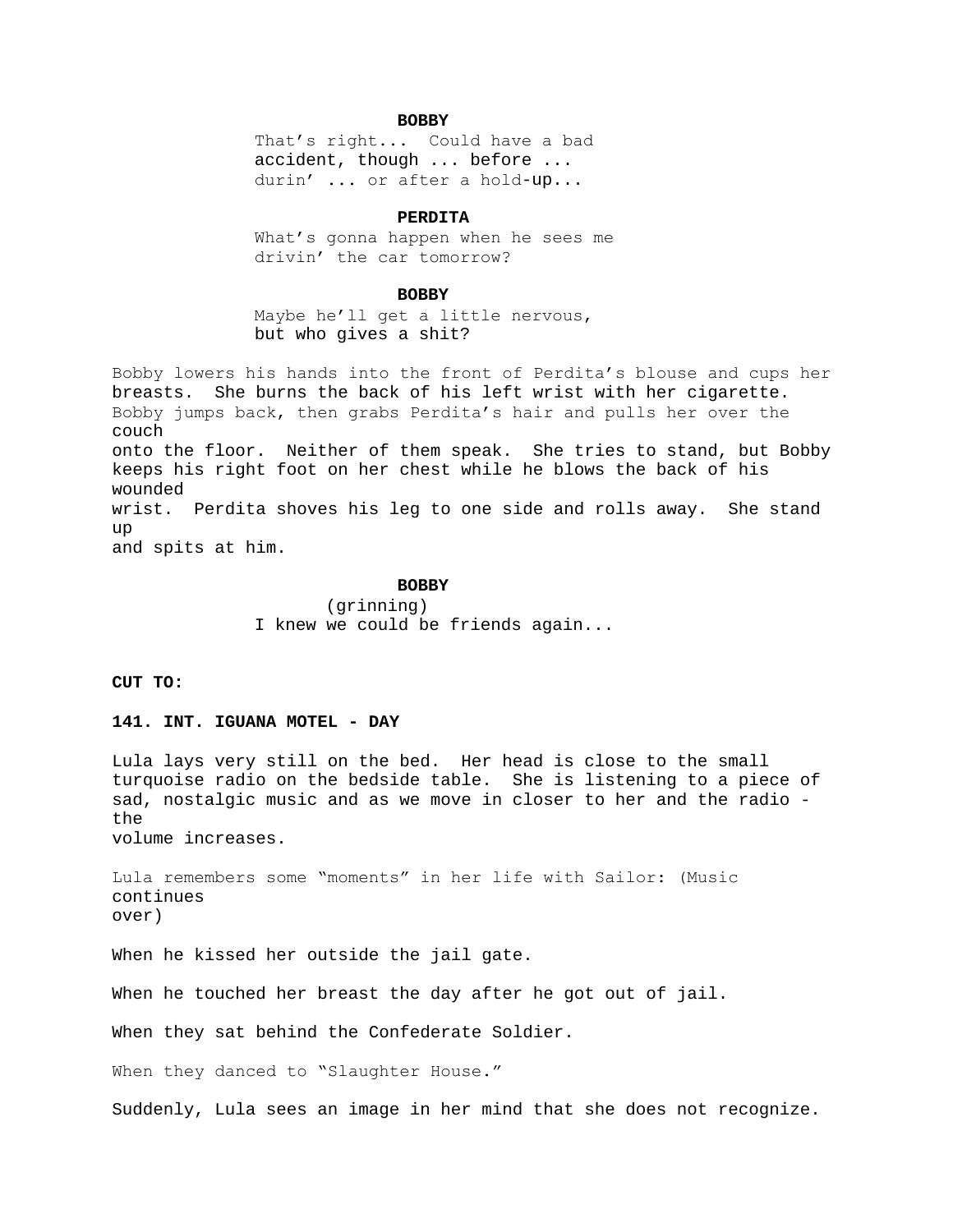She sees an abstract image of reflected light with two eyes looking through it at her. The image puzzles her.

(The Music continues over)

#### **CUT TO:**

# **142. EXT. IGUANA MOTEL - DAY**

The big Eldorado pulls up in front of the Iguana Motel where Sailor has been waiting in the hot sun. Bobby opens the door.

### **BOBBY**

Jump in back.

Sailor crawls in the back seat and sees Perdita just as she floors it and they take off in a cloud of dust.

### **142A. INT. ELDORADO - BIG TUNA - DAY**

**SAILOR**

What's she doin' here?

**BOBBY**

She's my girl... She's drivin'... That bother you?

#### **SAILOR**

Why should it?

### **BOBBY**

That's right... Take one of these.

**SAILOR**

What is it?

## **BOBBY**

Panty hose. Work better'n stockin's. Pull one of the legs down over your face and let the other leg trail behind your head. You get the pistol. (hands him the .32) Remember, soon as we get inside, you keep that bad boy up where those hicks can see it. Once they notice the Ithaca and the Smith, they'll know we ain't foolin' with 'em.

## **PERDITA**

Comin' up on it now, Bobby.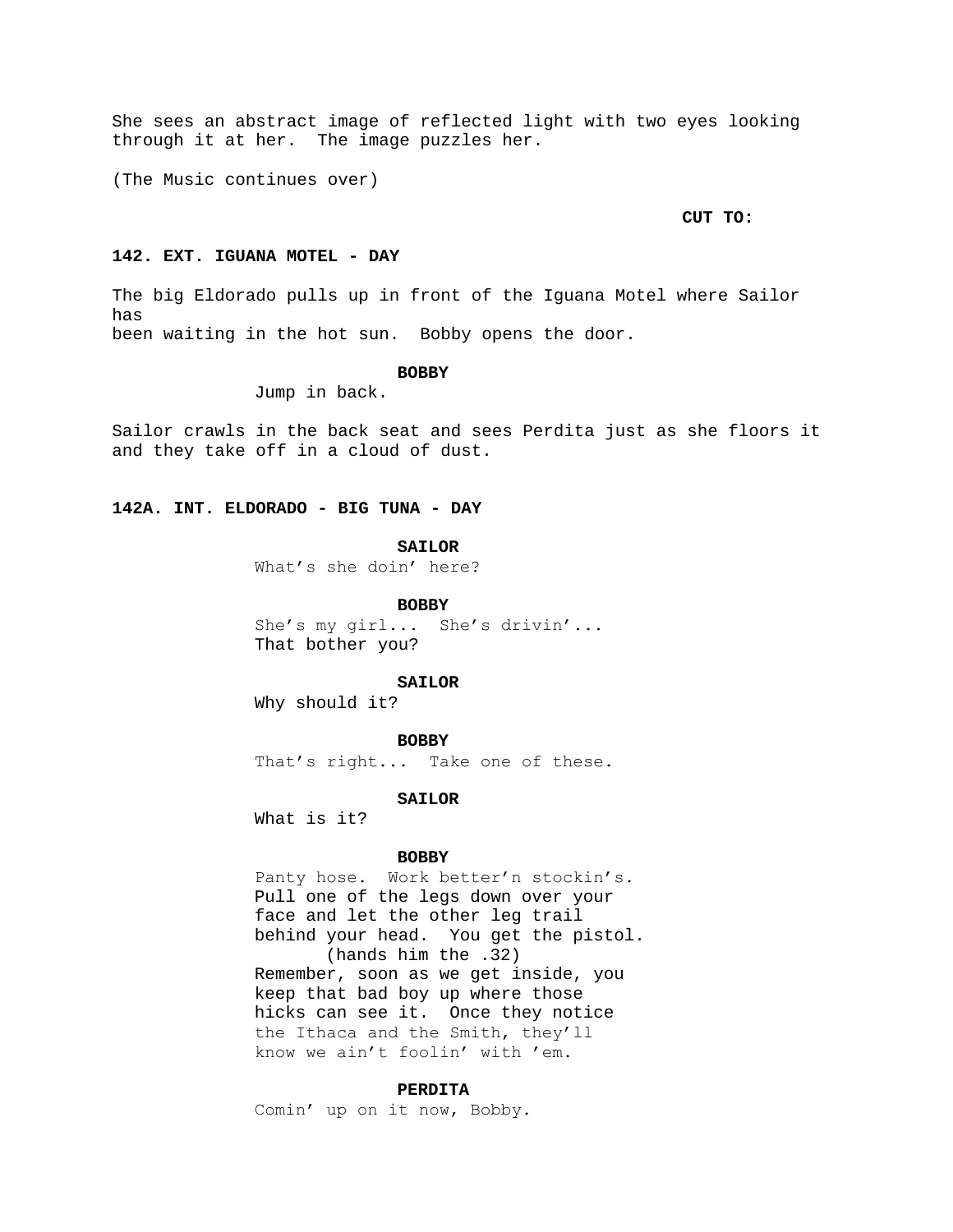**CUT TO:**

# **143. EXT. RAMOS FEED STORE - DAY**

Bobby slips the panty hose over his head and adjusts it. His face looks crooked and distorted.

**BOBBY**

 (frightening whisper) Come on! Get that mask on!

Sailor rips open the package and pulls a nylon leg over his head, stretching the calf part to fit.

Perdita pulls up in front of the store. The street is deserted.

**BOBBY**

Keep it revved, Chiquita. We won't be long. Just goin' in to get our five grand.

**CUT TO:**

### **144. INT. RAMOS FEED STORE - FRONT OFFICE - DAY**

Bobby and Sailor enter the feed store. Bobby raises his sawed-off shotgun and points it at the TWO OLD MEN behind the counter.

#### **BOBBY**

Into the back room, both of you, **NOW!!!**

Bobby and the two men head down the hall into the back room.

**BOBBY**

 (calling back to Sailor) If anyone comes in, herd 'em back here quick.

**CUT TO:**

## **145. EXT. RAMOS FEED STORE - DAY**

Suddenly, an Iguana County DEPUTY SHERIFF cruises up in a patrol car and

parks it on angle in front of the idling Eldo. The Deputy gets out of his car and walks over to the driver's side of the Eldorado.

**DEPUTY**

Waitin' for somebody, Miss?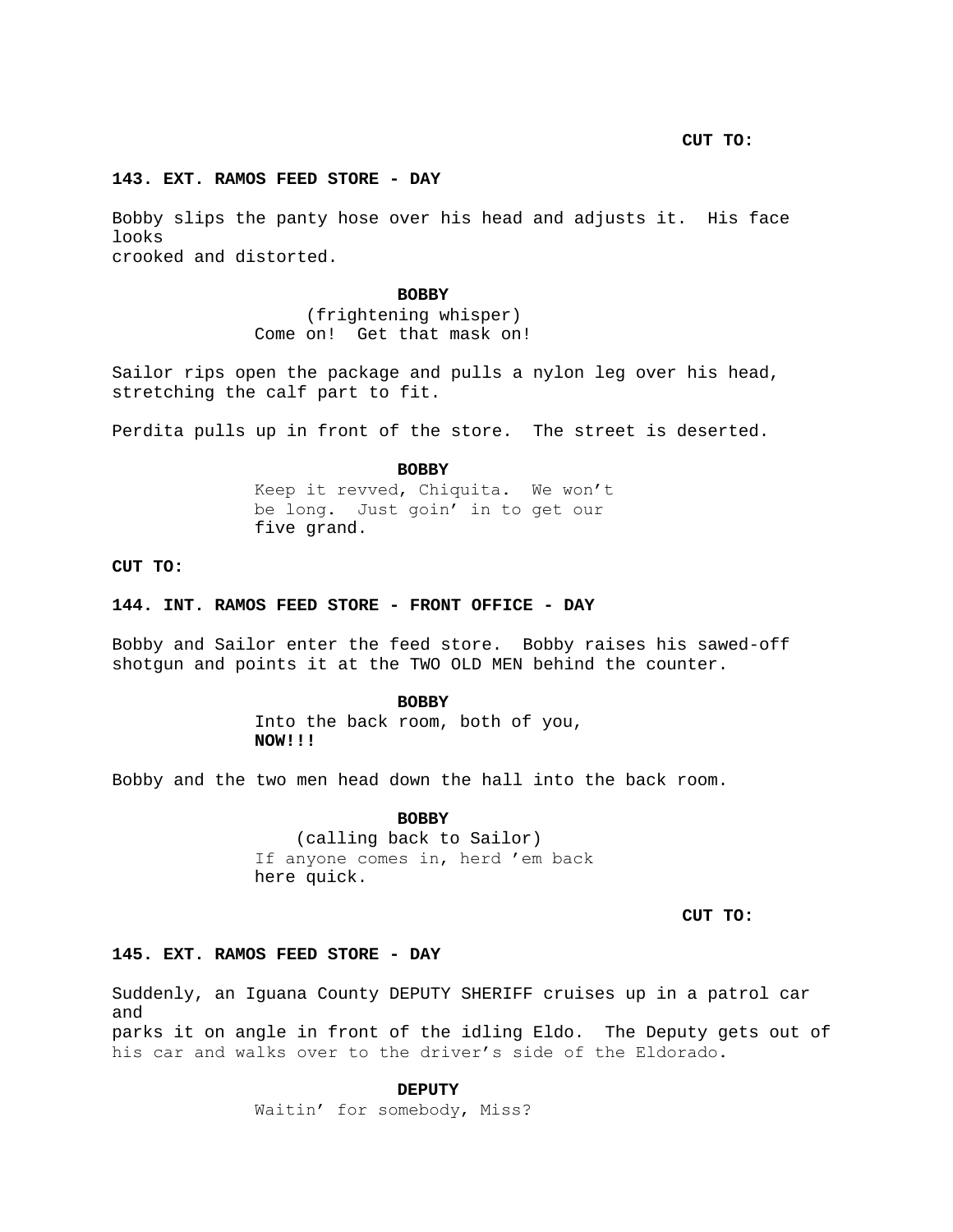#### **PERDITA**

Mi esposo. He's in the feed store picking up some supplies.

#### **DEPUTY**

You'd best be careful of that cigarette, Ma'am. It's about to burn down between your fingers.

Perdita stubs out her Marlboro in the ashtray.

### **PERDITA**

Gracias, officer.

**CUT TO:**

# **146. INT. RAMOS FEED STORE - FRONT OFFICE - DAY**

The two old guys have their hands in the air and are moving back behind the counter. Bobby is just finishing tying off a bag of money. Sailor is by the front door holding his pistol on the two old guys. When Bobby finishes tying the money bag - he lifts the shotgun and blows a hole through the chest of one of the old men. Sailor goes into shock.

# **SAILOR BOBBY!!!! STOP IT, MAN!!!**

**CUT TO:**

# **147. EXT. RAMOS FEED STORE - DAY**

Reacting to the shot, Perdita jams the gear shift into reverse and peels out, knocking the deputy down.

**CUT TO:**

### **148. INT. RAMOS FEED STORE - FRONT OFFICE - DAY**

Sailor turns his pistol on Bobby now. Bobby spins his shotgun around and points it at Sailor.

## **BOBBY**

You're next, fucker.

The second old man is reaching under the counter.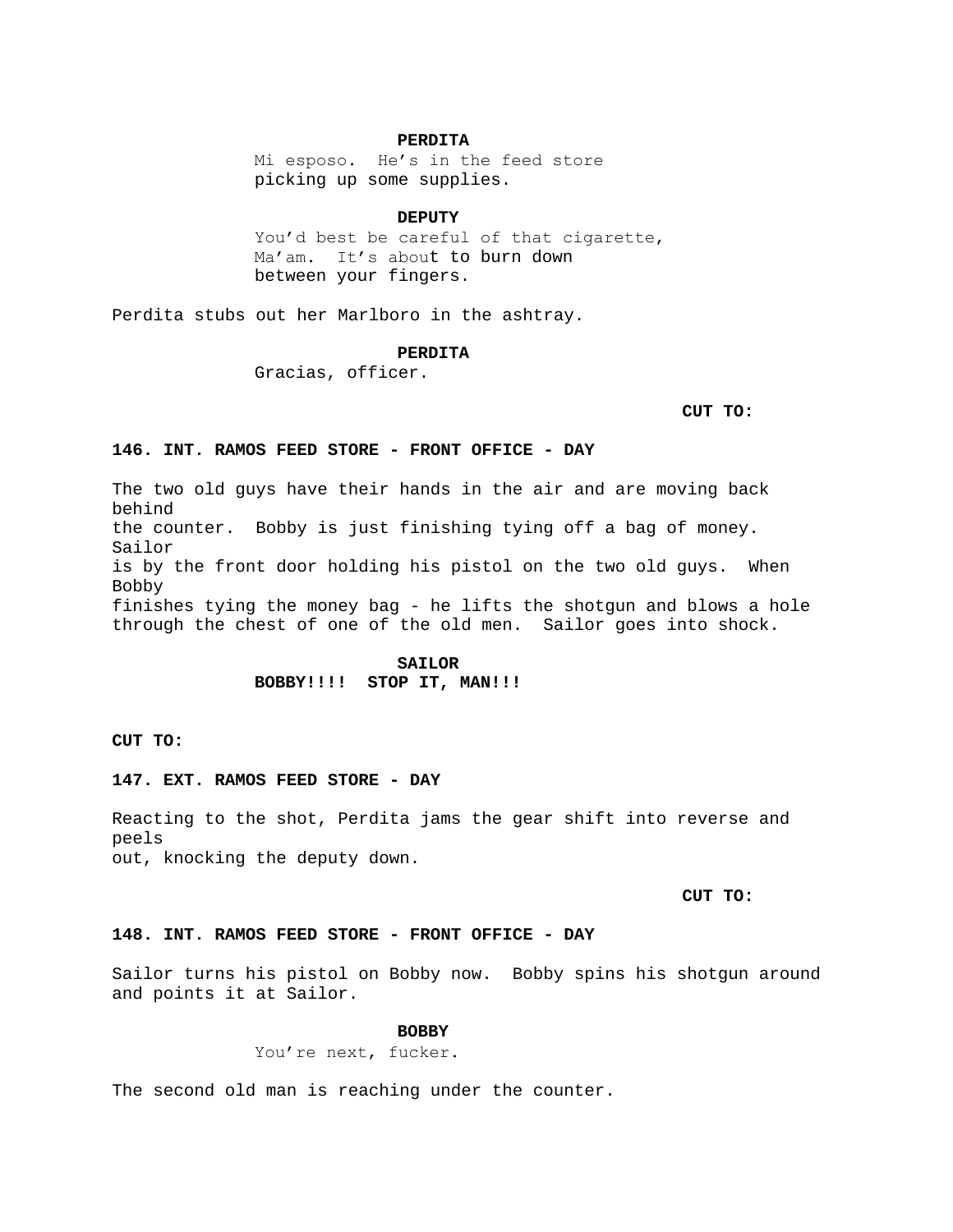Sailor fires his .32 at Bobby. There are no live bullets in his pistol. It just makes a dry click. Bobby smiles and is just about to kill Sailor when out of the corner of his eye he catches sight of the second old man bringing out a big shotgun of his own. Bobby instinctively spins and empties the second barrel of his two-barrel shotgun into the old gentleman. As Bobby is reloading fast, Sailor sprints through the front door. Bobby is right behind him as he flys out the front door.

# **148A. EXT. RAMOS FEED STORE - DAY**

The deputy recovers and comes up on one knee with his revolver clasped in both hands. He fires his first shot into Bobby's thigh and his second into Bobby's left hip. The shock of the initial slug causes Bobby to drop the bag. The impact of the second forces Bobby's right hand to twist sideways to that both barrels of the shotgun wedge under his chin. The Ithaca goes off, blowing Bobby backwards through the RAMOS on the plate glass window of the feed store.

Sailor hits the ground - losing the Smith as he falls. He puts his hand over his hosieried head and keeps his face in the dirt until the deputy orders him to stand up.

**CUT TO:**

# **149. INT. IGUANA COUNTY COURTHOUSE - DAY**

Lula is sitting on a bench in the waiting room of the Iguana County Courthouse Building when Marietta and Santos walk in. As soon as she sees Lula, Marietta runs over, sits down next to her and hugs and kisses her.

**MARIETTA**

Oh baby, I was beginnin' to think I was never gonna see you again.

Tears are pouring down Marietta's cheeks. She holds Lula to her and Lula does not resist. Lula just stares at Santos.

**MARIETTA**

You're comin' home, precious. Santos' gonna drive us to the San Antonio airport.

**LULA**

Mama, Sailor's in deep trouble here. I just can't leave him.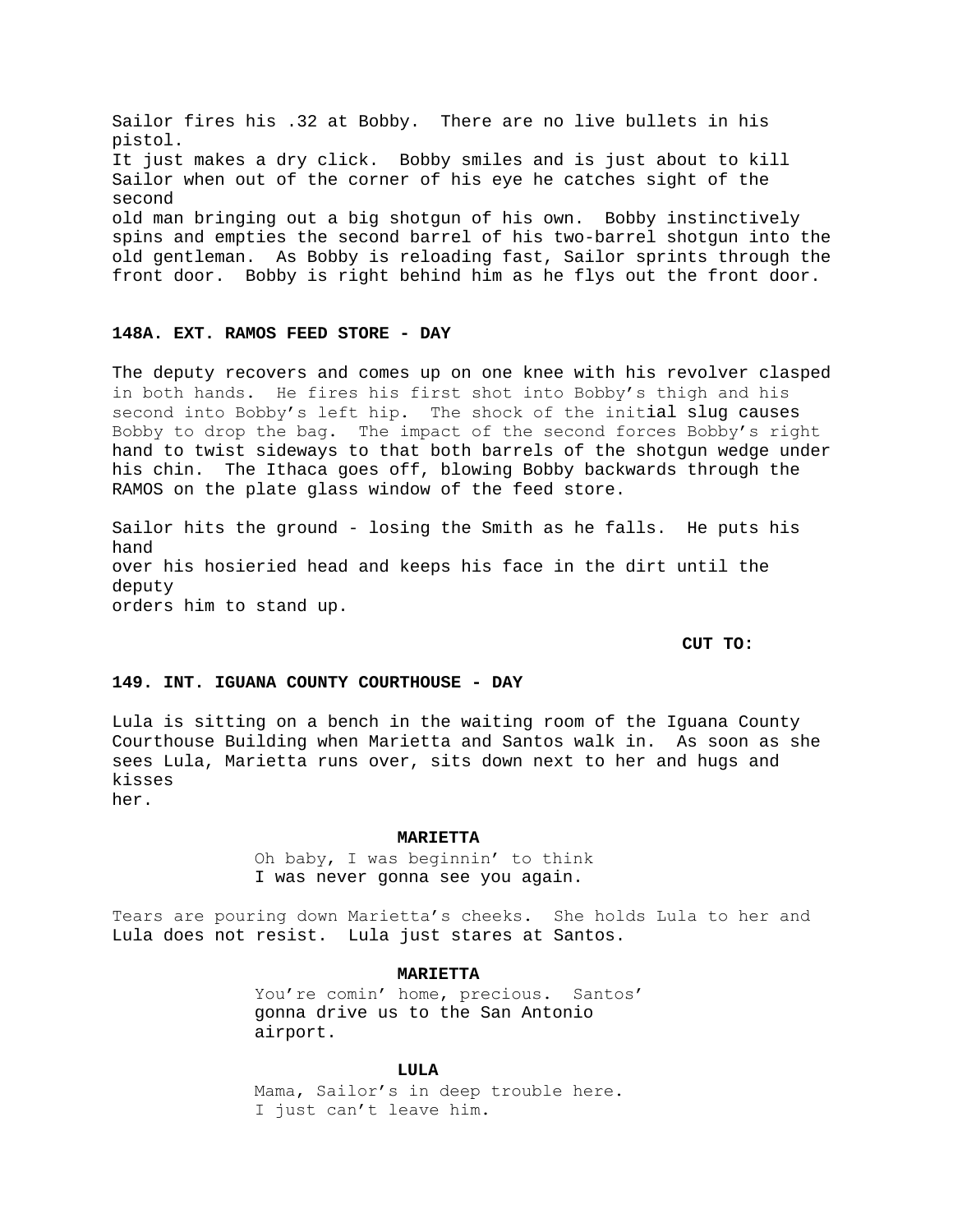Marietta takes Lula by the shoulders and looks straight at her. Lula's eyes are bloodshot, her hair is greasy and stringy, and her cheeks are pale.

### **MARIETTA**

Oh, yes, you can.

Santos steps forward. Lula begins to tremble.

### **SANTOS**

Your mama's been real worried 'bout you, honey. Me too... Can you give your old friend Santos a hug, too?

Santos' arms begin to go around Lula. Lula lets out a blood-curdling scream and shakes like a leaf on a tree. Santos grabs her hard - in a bear hug. On one shirt cuff we see a cufflink which is turquoise, orange, and silver.

**CUT TO:**

### **150. INT. WALLS UNIT - DAY**

Sailor lays on his jail bed reading a letter from Lula.

# **LULA**

(voice-over)

Dearest Sailor Darling,

The first thing you'll want to know is I'm keeping the baby. Mama wasn't for it in the beginning but I think she's looking forward to it. I'm gonna name it Pace no matter if it's a boy or a girl. Pace Ripley sounds good, don't it? It's kind of hard to believe that Pace will be six years old when you get out.

I feel like I'm kind of in prison too, but I know in six months, it'll be over and I'll have a son or daughter to show for it. Our child!!

I love you Sailor. I don't know how much or what it means though I miss you an awful bunch sometimes I know you're thinking about me cause I can feel it. I miss you not being around to call me peanut nobody else ever called me that.

Mama married Santos. It just about drove me crazy. My daddy left a lot of money somehow and they're spending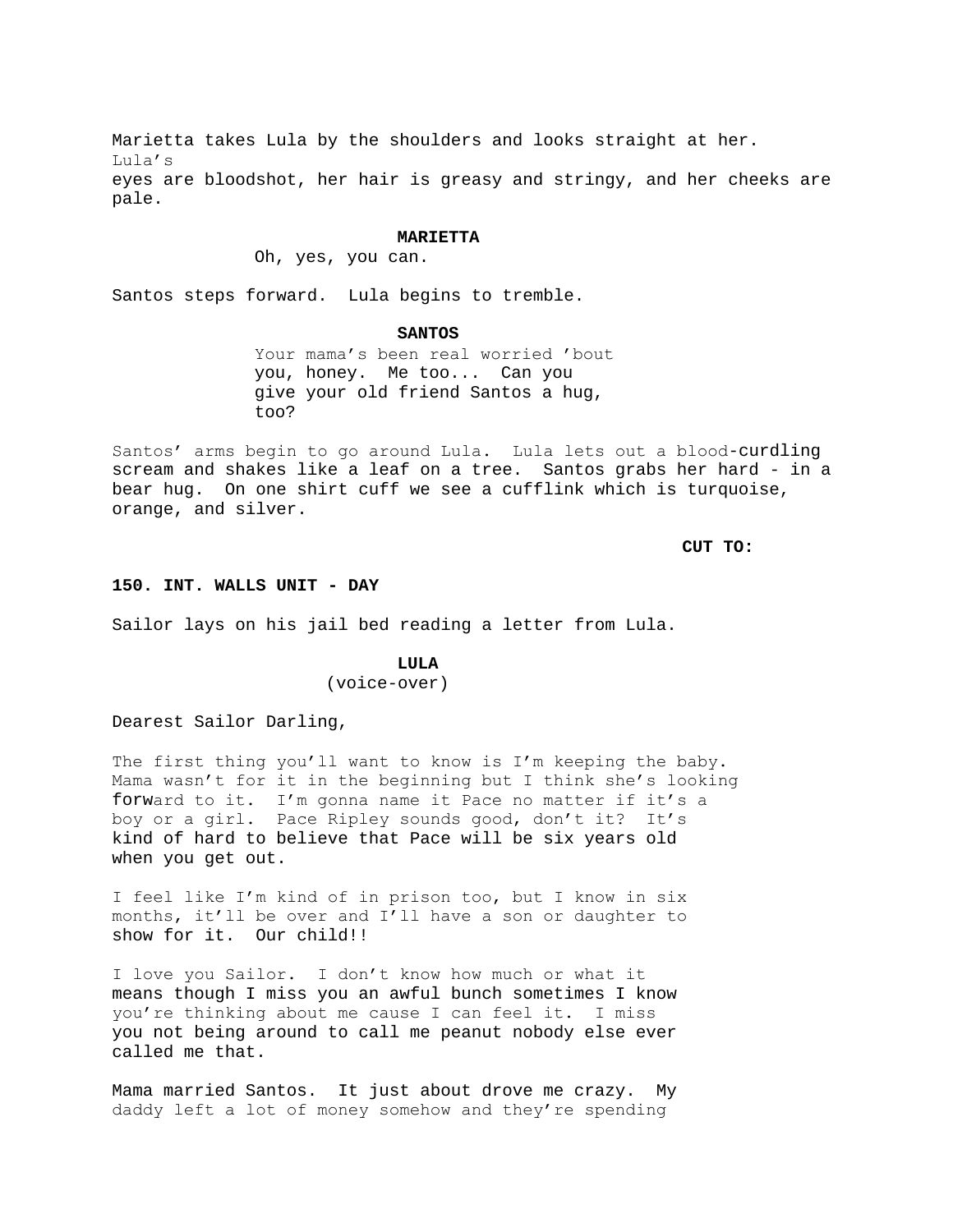it like there is no tomorrow. I'm going to move out as soon as I can.

Mama and Santos said because of the baby they're lookin' at the two of us in a different light - whatever that means.

Johnnie Farragut has plumb disappeared. No one knows where. I miss him, but not near as much as I miss you.

Time don't really fly honey does it?

Love, your Lula

P.S. I miss dancing...

**CUT TO:**

# **151. INT. FORTUNE HOUSE - DAY**

Lula sits in her bedroom reading a letter from Sailor.

# **SAILOR**

(voice-over)

Dear Lula,

It is fine with me about the baby as you already know. And Pace being your family name and all is just right. What about a middle name if it is a boy after my granddaddy Roscoe? He would be proud I know though he is long passed. Pace Roscoe Ripley does not sound so bad do you think?

This place is not so pretty as Pee Dee. Not pretty at all. There are boys inside these walls meaner than Peru you can bet. There is a Death House. I am getting along. The only thing is not thinking about the future.

I miss dancing with you, too. I love you. It is hard to end this letter. If I stop writing you're gone. There is not a lot more to say though. Vava con dios mi amor.

Sailor

**LONG FADE OUT:**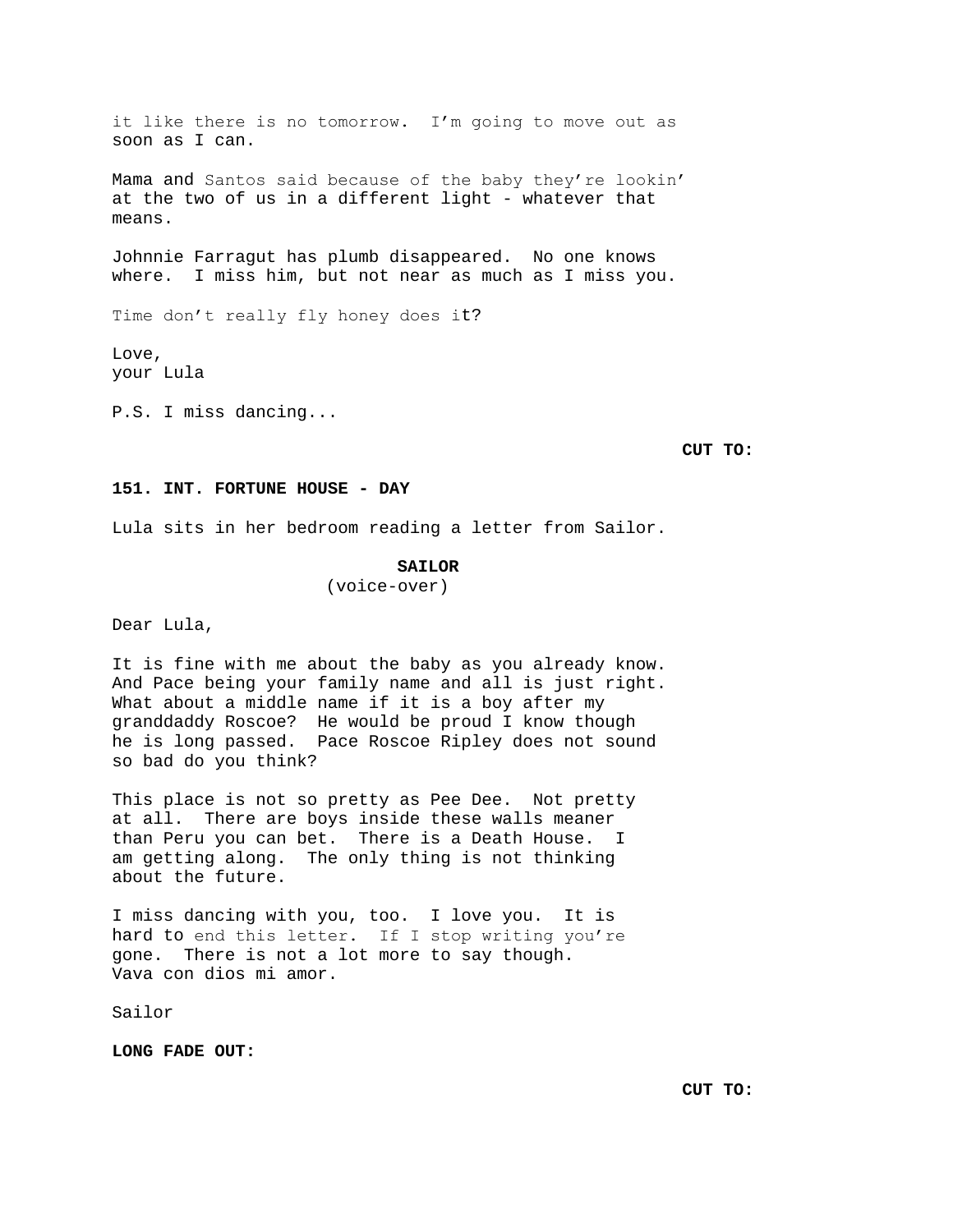# **152. INT. MARIETTA FORTUNE'S HOUSE - EVENING/ 153. INT. LULA FORTUNE'S HOUSE - EVENING - (SIX YEARS LATER)**

Six years later... Lula stands in the living room holding a glass of ice water while talking on the telephone to her mother. Marietta is wearing a giant diamond ring on one hand and the other hand is holding a Martini and Rossi sweet vermouth. Marietta is slumped over in an ottoman with wheels and is pushing her drunken self around the livingroom as she talks on the phone.

**LULA**

I'm goin', mama. No way I can't go.

**MARIETTA**

You ain't takin' Pace, though.

**LULA**

Course I am, mama.

## **MARIETTA**

(sighs) What time's Sailor's train get in?

**LULA**

Six.

### **MARIETTA**

Got any plans?

## **LULA**

Figure we'll go have supper someplace. Maybe get some barbecue out by Stateline. Sailor always liked that Havana Brown's Pig Pickin'.

### **MARIETTA**

Well, you be careful with that boy, Lula.

# **LULA**

Sailor ain't a boy no more, mama.

## **MARIETTA**

Don't mean him. It's Pace concerns me.

### **LULA**

Really, mama, I gotta go.

## **MARIETTA**

What if I asked you not to?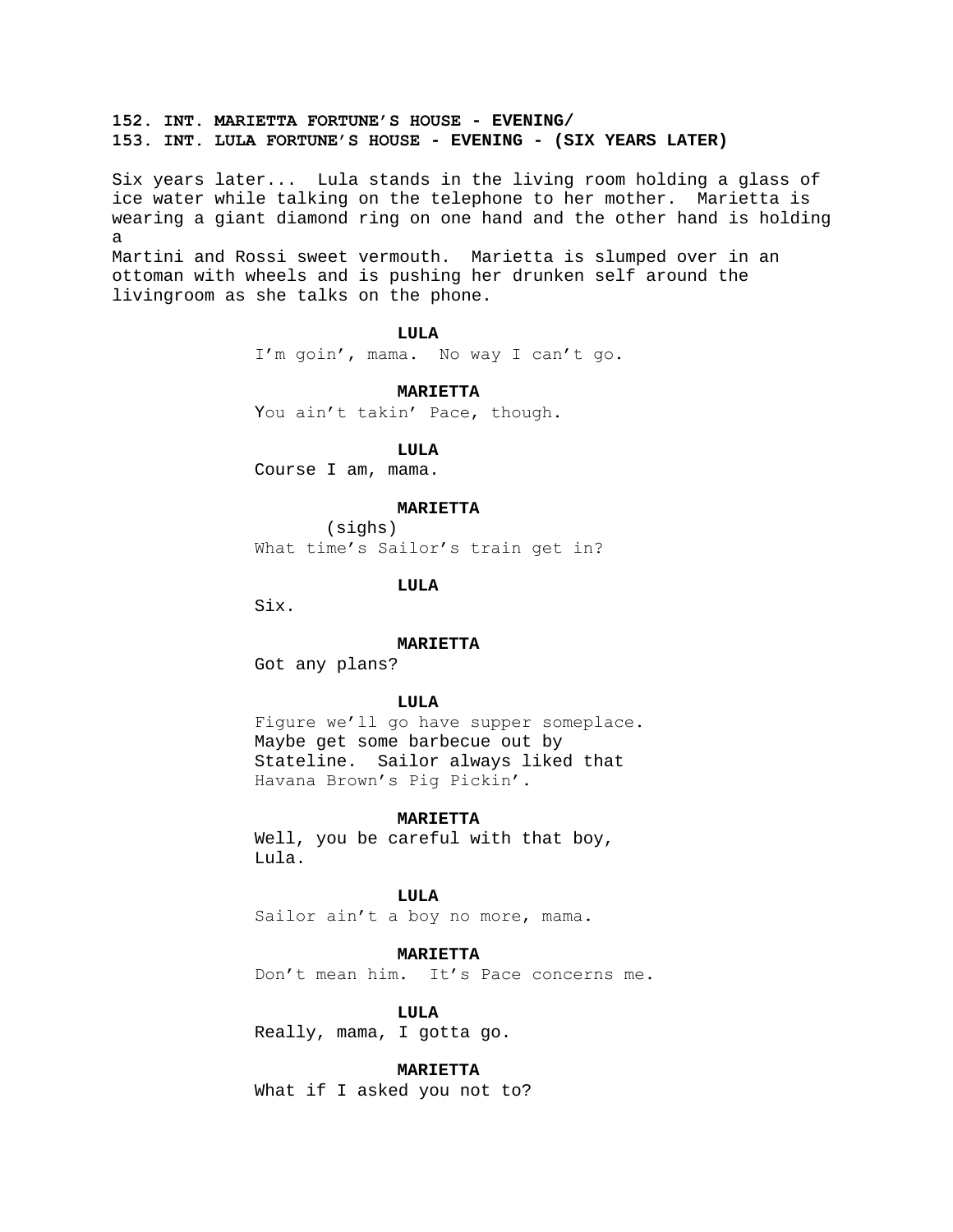# **LULA**

Wouldn't make any difference.

## **MARIETTA**

What if I told you not to?

# **LULA**

(forcefully) Mama ... if you get in the way of me and Sailor's happiness, I'll fuckin' pull your arms out by the roots.

Lula hangs up and throws her glass of water at a picture of her mother draining it.

## **CUT TO:**

# **154. INT. LULA'S CAR - EVENING**

PACE ROSCOE FORTUNE is a shy, polite, innocent six-year old who wears a

long-billed fishing cap and pants with suspenders.

### **PACE**

How'll we know what he looks like?

Lula makes a wide left turn onto Jeff Davis Highway without signaling, causing the driver of a white Bonneville headed across the intersection to jam on his brakes in order to avoid a collision. The Bonneville driver sits on his horn and shouts at Lula.

**PACE**

Mama, you almost crashed us.

Lula steadies the steering wheel of her Camaro with her left elbow while she strikes a match and lights up a More. She throws the match out the window and takes possession of the wheel with both hands, the cigarette is clamped in her teeth.

### **LULA**

Don't give me no trouble now, Pace, please. This ain't the easiest day in a long time. And what do you mean how are we gonna know what your daddy looks like? You seen his photo.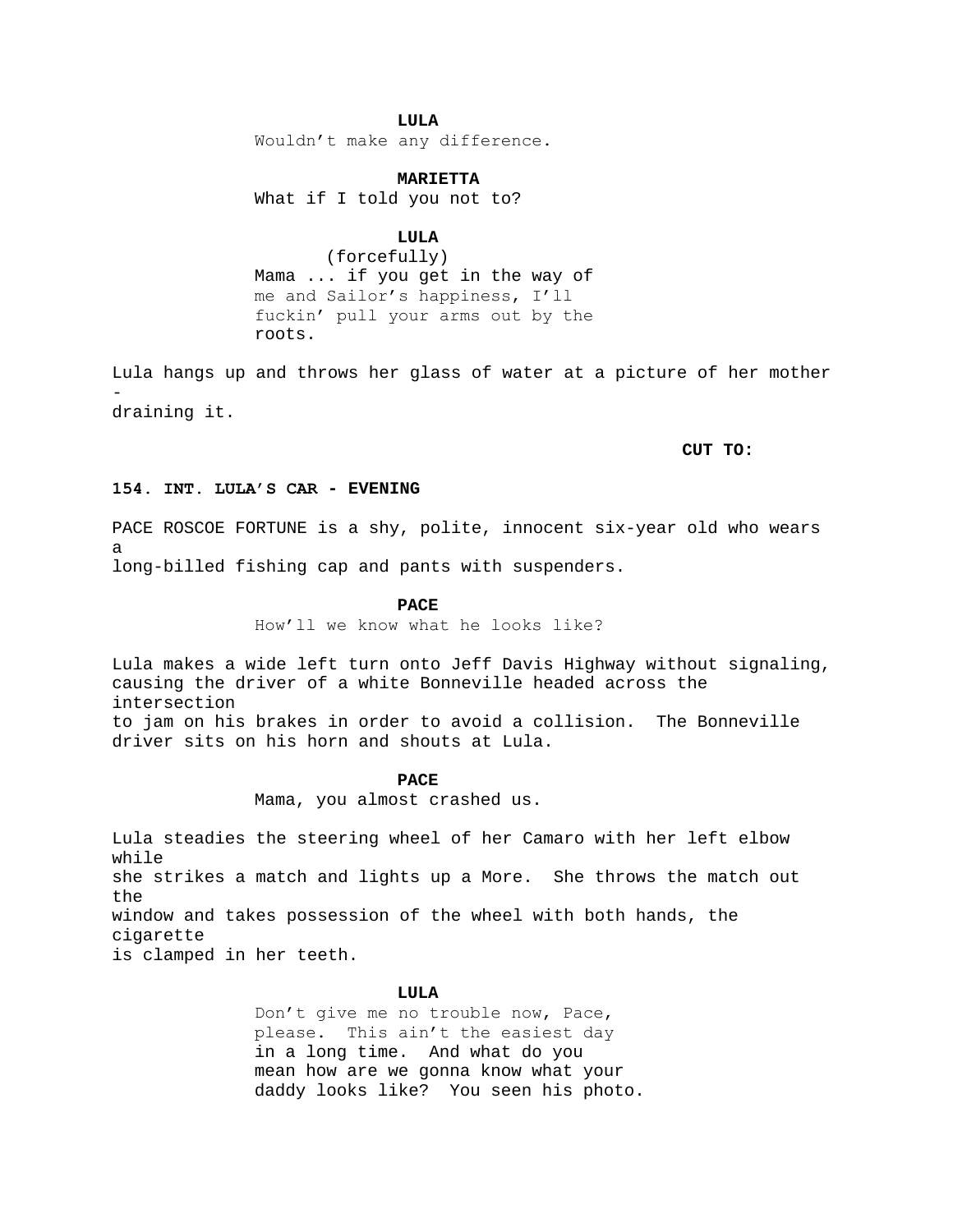### **PACE**

How'll he know what we look like? He seen our photo?

Lula puffs furiously several times on her More before she takes it out of her mouth and drops it.

## **LULA**

Damn it, child! Now look what you made me do.

### **PACE**

What I made you do, mama?

Lula feels around on the floor with one hand until she finds the cigarette. Sirens can be heard up ahead.

## **LULA**

Nothin', honey. (stubbing it out in the ashtray) Mama's just actin' strange.

#### **PACE**

You ain't actin', mama.

# **LULA**

Why, Pace Roscoe Ripley, ain't you got one cute mouth tonight?

They pass an automobile accident where a man has been thrown into the curb - his head broken open and bleeding. The ambulance is just arriving. Lula looks away.

**CUT TO:**

## **155. ACCIDENT - EVENING**

A CRAZY MAN in a wheelchair is wheel up to the accident victim, who is bleeding profusely and in a state of shock. The man in the wheelchair stares at him for a moment.

## **WHEELCHAIR MAN**

Hey man... HEY... Same fuckin' thing happened to me last year...

**CUT TO:**

# **156. INT. LULA'S CAR - EVENING**

Pace looks up at his mother.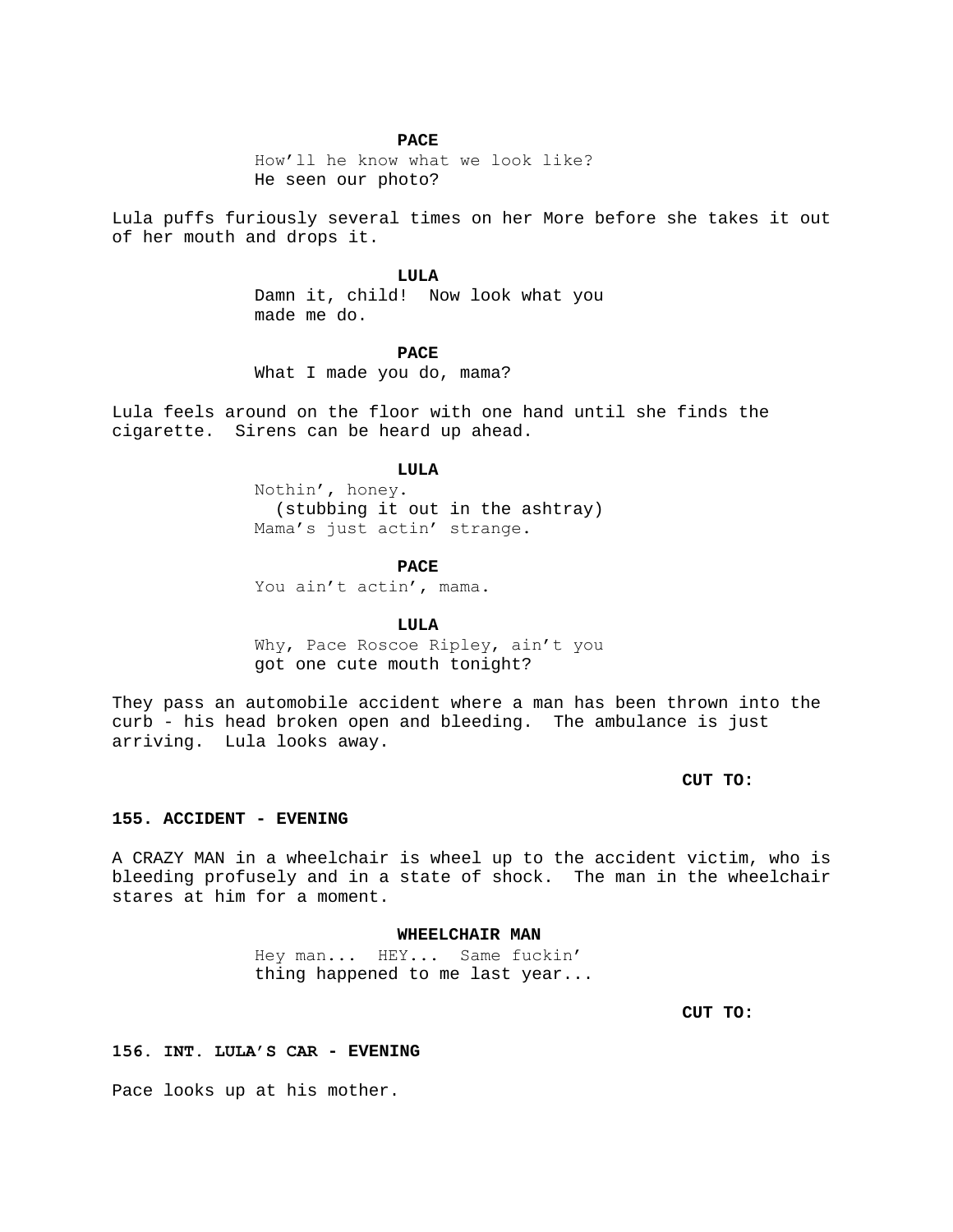## **PACE**

I still ain't sure what my daddy looks like.

## **LULA**

Like you, sweetheart. You and your daddy got the same mouth, eyes, ears, and nose. Only difference is your color hair is like mine.

## **PACE**

My daddy ain't never killed nobody, has he, mama?

### **LULA**

Course he ain't never killed nobody. Why'd you say that, Pace?

# **PACE**

Heard grandpa Santos and grandmama talkin'.

# **LULA**

And?

### **PACE**

Grandmama said how Sailor murdered a man.

## **LULA**

Wrong, baby. Your daddy never committed no murder. Musta been you didn't hear grandmama proper. He made some mistakes, is all. Your daddy ain't always been so lucky... We're almost at the depot, honey. Sit back a minute.

# **CUT TO:**

# **157. EXT. TRAIN STATION - EVENING**

Lula pulls the Camaro into in the station parking lot and kills the engine.

## **PACE**

Why we sittin' here, mama?

## **LULA**

Thinkin' a second, baby.

Lula gets out and goes around for Pace. They hold hands as they walk toward the station. The big clock on the side of the building shows ten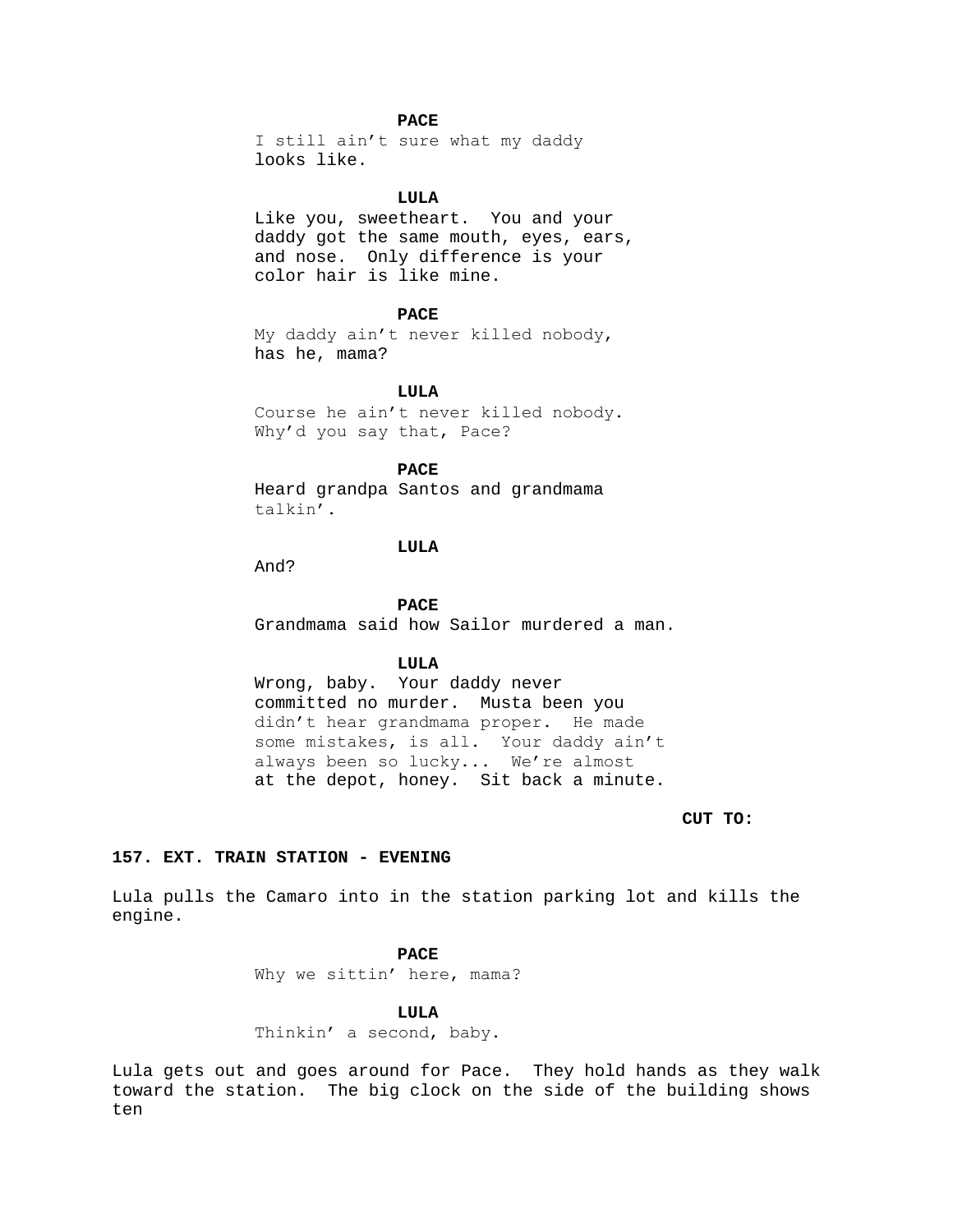minutes past six.

### **PACE**

I'm scared, mama.

#### **LULA**

Why, honey?

# **PACE**

Case daddy don't like me. What if he don't like that I don't got his color hair.

## **LULA**

Pace, your daddy'd love you even if you didn't have no hair at all.

# **CUT TO:**

## **158. INT. TRAIN STATION - EVENING**

Lula sees Sailor as soon as she opens the door. He is sitting in an orange plastic chair against the opposite wall, smoking a cigarette.

# **LULA**

Still partial to Camels, huh?

Sailor smiles.

### **SAILOR**

First pack of tailor-mades I had in a while.

He stands up and looks down at Pace, who is still holding hands with Lula. Sailor puts out his right hand.

### **SAILOR**

You must be my son.

### **LULA**

Shake hands with your daddy.

Pace releases Lula's hand and puts his own in Sailor's. Sailor grips it

gently but firmly, pumps once, then lets go.

# **SAILOR**

Pleasure to meet you, Pace. I read a lot about you.

Sailor looks at Lula. Her eyes are full of tears and she lets them loose. Sailor tries to smile.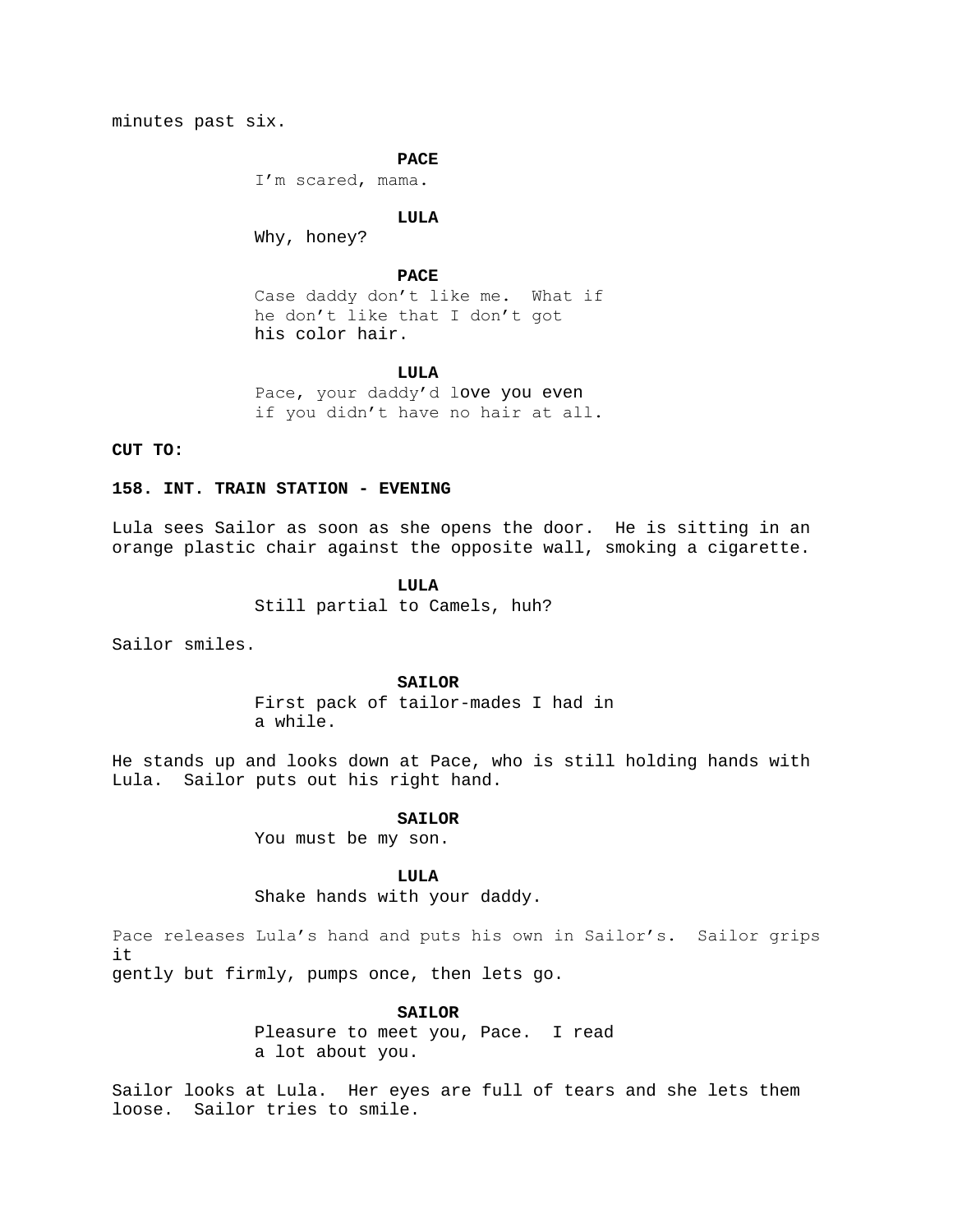### **LULA**

You hungry? Pace and I ain't had dinner yet.

#### **SAILOR**

Lead the way.

Sailor picks up his black metal suitcase and follows them to the car.

**CUT TO:**

**159. INT. LULA'S CAR - NIGHT**

Lula drives.

#### **SAILOR**

No rag top, huh?

Lula starts to reply, then stops. She stares straight ahead, gripping the wheel hard. Suddenly, she pulls over to the side of the road, turns off the engine and gets out of the car.

**PACE**

What's wrong, mama?

#### **SAILOR**

 (turning to Pace and patting his head) Don't worry, son. Just stay here.

Sailor gets out and goes over to Lula, who is leaning back against the hood.

#### **LULA**

I'm sorry, Sailor. I just can't help it. Give me a minute and I'll quit.

# **SAILOR**

Boys frightened, Lula. This ain't no good.

**LULA** Really, Sail, I'll be okay.

**SAILOR**

It's a mistake, honey. You two go on. I'll walk back to the depot.

## **LULA**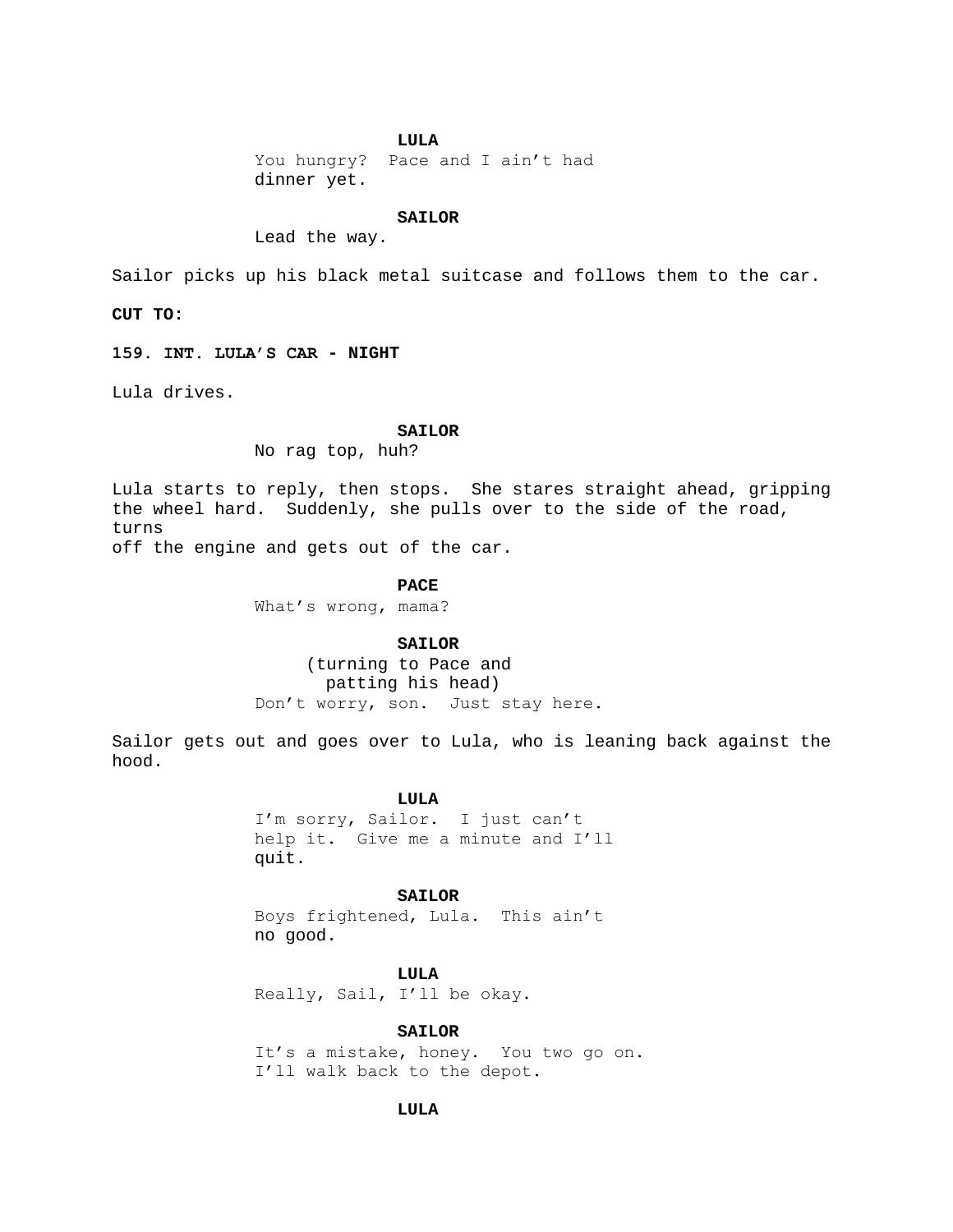What're you talkin' about? That's your son in there.

### **SAILOR**

He ain't never known me, Lula, so there ain't much for him to forget. Not seein' each other for six years makes it next best to simple for us, too.

#### **LULA**

How can you say that, Sailor?

### **SAILOR**

What makes sense, is all.

Sailor goes around to the driver's side, reaches in and pulls the keys out of the ignition. He unlocks the trunk, removes his suitcase, and closes the lid.

## **LULA**

Don't do this, Sailor, please.

Sailor slips the keys in her shirt pocket and leans his head into the car.

#### **SAILOR**

(to Pace) Oiga, amigo. If ever somethin' don't feel right to you, remember what Pancho said to The Cisco Kid... 'Let's went, before we are dancing at the end of a rope, without music.'

Sailor stands up and looks at Lula. Her eye makeup runs in dark streaks down her face.

ECU of Lula's eyes. Her eye makeup runs like black sweat over eyes and down her cheeks as in Sailor's dream.

#### **SAILOR**

You been doin' fine without me, peanut. There ain't no need to make life tougher'n it has to be.

He picks up his suitcase, kisses Lula lightly on the lips and walks away. She lets him go.

**CUT TO:**

**160. EXT. CITY STREET - LATE AFTERNOON/EVENING**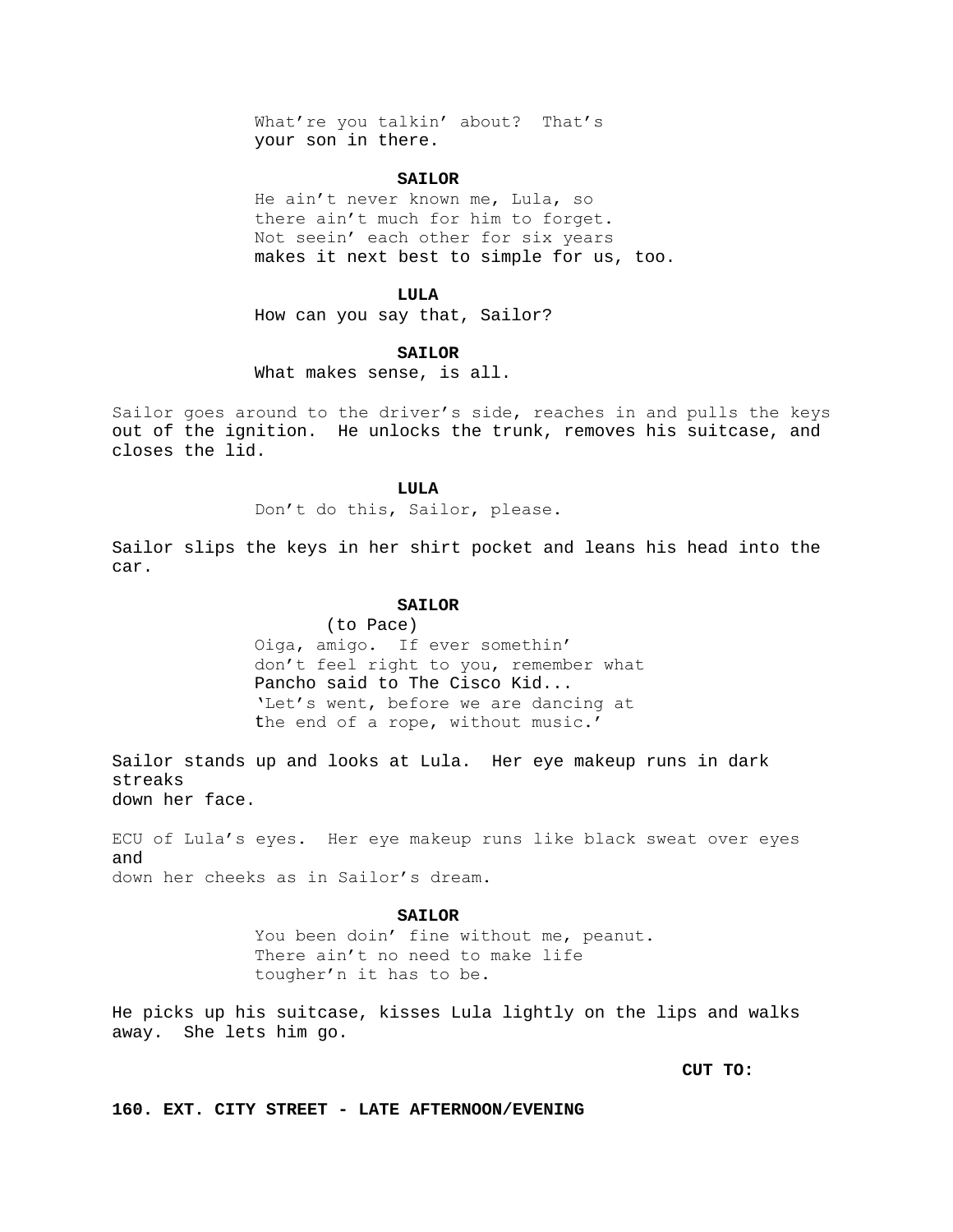Sailor walks down the street pretending hard not to care.

**CUT TO:**

#### **161. INT. LULA'S CAR - LATE AFTERNOON/EVENING**

Lula climbs in behind the wheel - sobbing. Pace sits sadly, staring out the window.

**CUT TO:**

### **162. EXT. CITY STREET - LATE AFTERNOON/EVENING**

Sailor continues walking down the street. A GANG OF INSANE KILLER TEENAGERS on PCP appear and come towards Sailor. They circle around him, coming in closer for the kill.

#### **SAILOR**

What do you faggots want?

That's all it takes. The gang is on him. Sailor tries to defend himself, but one big punch to his nose sends him down and out. Blood begins to pour from his swelling nose.

### **162A. EXT. CITY STREET - LATE AFTERNOON/EVENING**

CU OF SAILOR'S FACE - a bright light illuminates it.

In the sky above Sailor, a large glowing bubble holding the beautiful Good Witch of the North comes floating down above him.

### **GOOD WITCH**

Sailor Ripley...

Sailor's eyes suddenly see the Good Witch through his closed eyelids. His mouth speaks through closed lips.

## **SAILOR**

The Good Witch...

**GOOD WITCH**

Sailor... Lula loves you.

### **SAILOR**

But I'm a robber and a manslaughterer and I haven't had any parental guidance.

## **GOOD WITCH**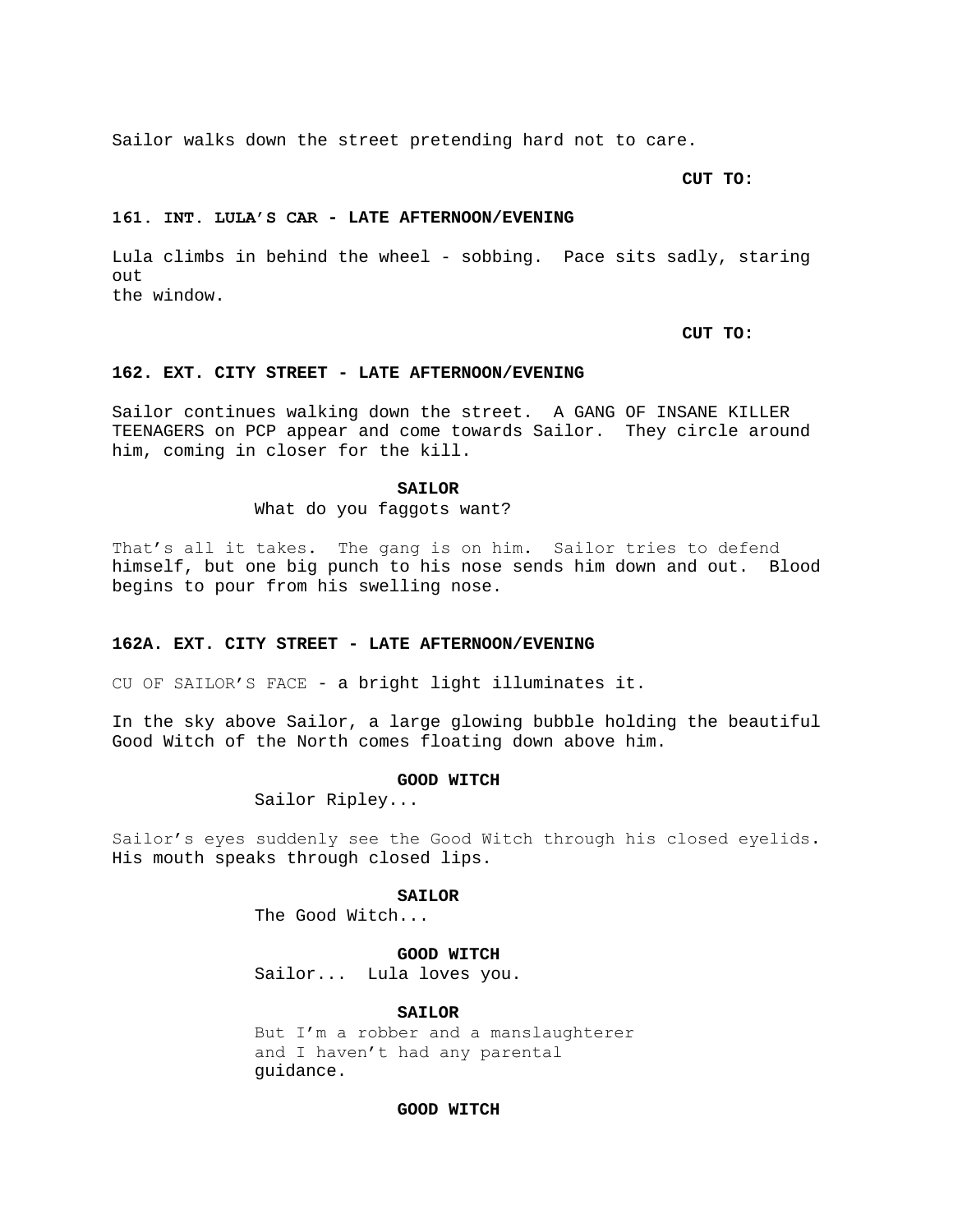She's forgiven you of all these things ... You love her... Don't be afraid, Sailor.

### **SAILOR**

But I'm wild at heart.

## **GOOD WITCH**

If you are truly wild at heart, you'll fight for your dreams... Don't turn away from love, Sailor... Don't turn away from love... Don't turn away from love.

The Good Witch disappears.

# **162. EXT. CITY STREET - LATE AFTERNOON/EVENING**

Sailor opens his eyes and drags himself and his giant swollen nose up on his feet. The gang still stands around him.

# **GANG MEMBER**

You had enough, asshole?

### **SAILOR**

Yes, I have... And I wanna apologize to you gentlemen for referring to you as homosexuals. I also want to thank you fellas, you've taught me a valuable lesson in life. (lifts his head high) **LULA!!!!**

Sailor turns around and starts running back. The gang watches him go.

**CUT TO:**

# **163. INT. LULA'S CAR - LATE AFTERNOON/EVENING**

Lula sits in the car in the middle of a giant traffic jam. She is still crying and horns are honking all around them.

# **CUT TO:**

### **164. EXT. CITY STREET - LATE AFTERNOON/EVENING**

Sailor runs up the street, holding his nose and SCREAMING LULA'S NAME.

He rounds a corner and spots her in the middle of a sea of cars.